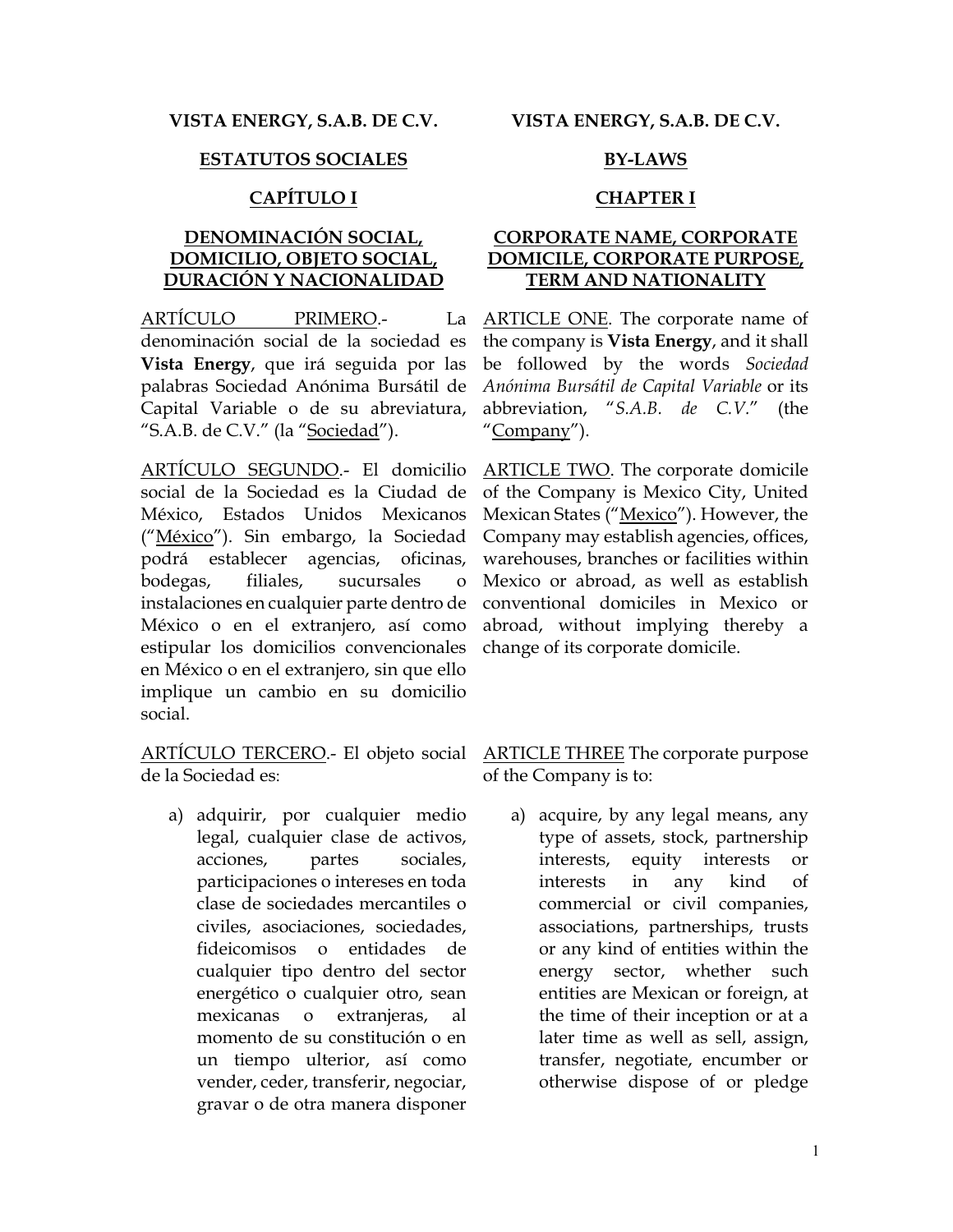de o pignorar dichos activos, acciones, participaciones o intereses;

- b) participar como socio, accionista o inversionista en todo tipo de negocios o sociedades mercantiles o civiles, asociaciones, sociedades, fideicomisos o entidades de cualquier tipo, sean locales o extranjeras, mercantiles o de cualquier otra naturaleza, ya sea al momento de su constitución o mediante la adquisición de acciones, partes sociales u otro tipo de intereses, como quiera que se denominen, de todo tipo de sociedades ya constituidas, así como vender, ceder, transferir, negociar, gravar o de otra manera disponer de o pignorar dichas acciones, partes sociales u otro tipo de intereses, así como participaciones en cualquier tipo de entidad de conformidad con la legislación aplicable, según resulte necesario o conveniente;
- c) emitir y colocar acciones representativas del capital social de la Sociedad, ya sea de manera pública o privada, previa autorización de las autoridades u organismos competentes en caso de ser necesario y de conformidad con la Ley del Mercado de Valores, la Ley General de Sociedades Mercantiles, la Ley General de Títulos y Operaciones de Crédito, las disposiciones generales que para tal efecto emita la Comisión Nacional Bancaria y de Valores y/o las demás disposiciones legales aplicables, según se requiera, tanto en los

such assets, stocks, equity interests or interests;

- b) participate as a partner, shareholder or investor in all kinds of businesses or entities, whether commercial or civil, associations, trusts, or of any other nature, whether Mexican or foreign, from their inception or by acquiring shares, equity interests or other kind of interests, regardless of the name they are given, in all kind of incorporated companies, as well as to exercise the corporate and economic rights derived from such participation and to buy, vote, sell, transfer, subscribe, hold, use, encumber, dispose, modify or auction under any title, such shares, equity interests or other kind of interests, as well as participations of all kind in entities subject to applicable law, as it is necessary or convenient;
- c) issue and place shares representing the capital stock of the Company, publicly or privately, having obtained the previous authorization by the competent authorities or institutions when needed and in accordance with the Mexican Securities Market Law, the General Law on Commercial Companies, the Negotiable Instruments and Credit Transactions Law and/or other applicable provisions, as requested, in domestic or foreign securities markets;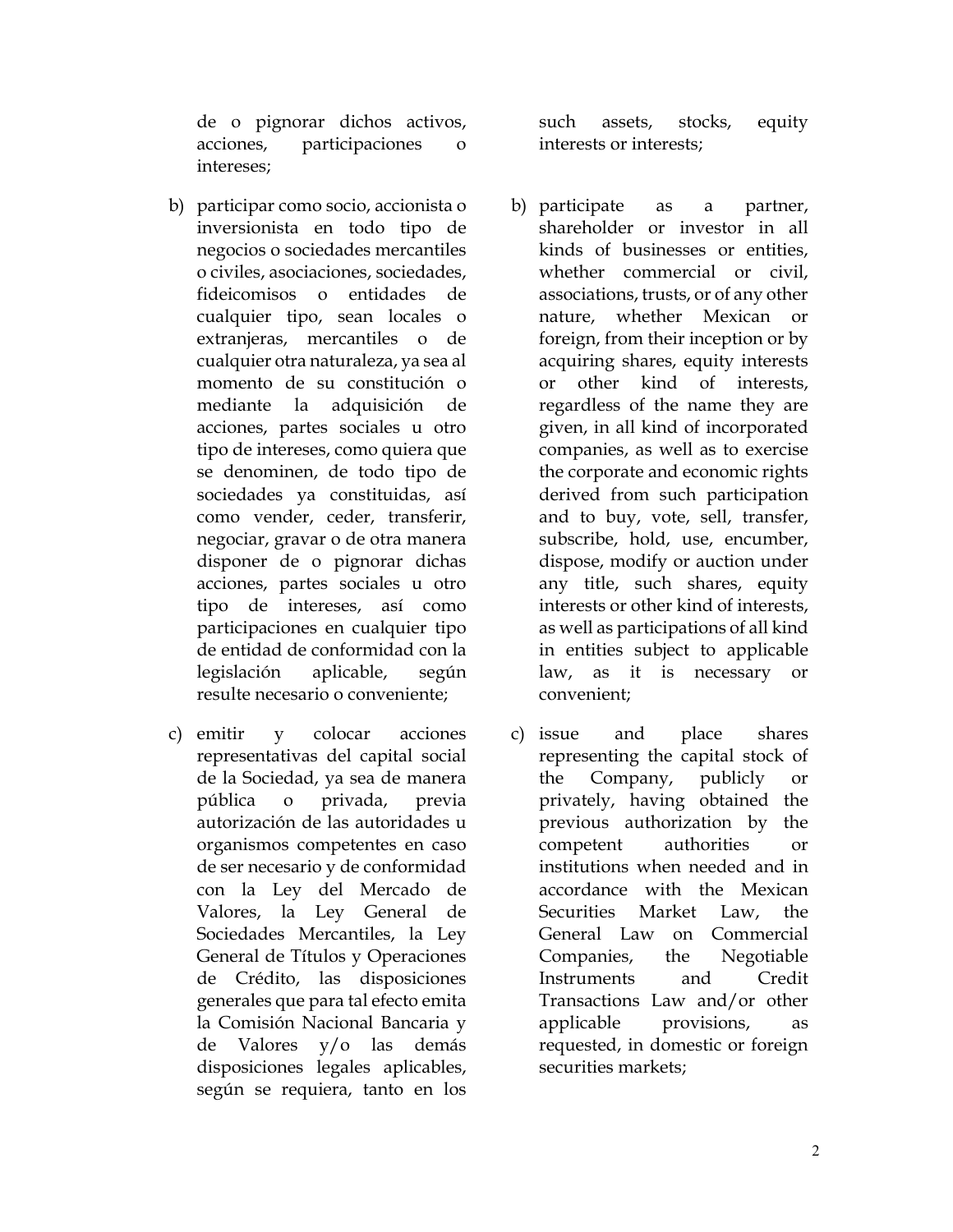mercados de valores nacionales como extranjeros;

- d) emitir y colocar títulos opcionales a los que se refieren los artículos 65, 66 fracción I, 67 y demás aplicables de la Ley del Mercado de Valores, ya sea de manera pública o privada y respecto de las acciones representativas de su capital social o de cualesquiera otros valores, previa autorización de la autoridades u organismos competentes en caso de ser necesario y de conformidad con la Ley del Mercado de Valores, la Ley General de Sociedades Mercantiles, la Ley General de Títulos y Operaciones de Créditos, las disposiciones generales que para tal efecto emita la Comisión Nacional Bancaria y de Valores y/o las demás disposiciones legales aplicables, según se requiera, tanto en los mercados de valores nacionales o extranjeros;
- e) emitir y colocar títulos de crédito, instrumentos de deuda o cualquier otro valor, ya sea de manera pública o privada, previa autorización de la autoridades u organismos competentes en caso de ser necesario y de conformidad con la Ley del Mercado de Valores, la Ley General de Sociedades Mercantiles, la Ley General de Títulos y Operaciones de Créditos, las disposiciones generales que para tal efecto emita la Comisión Nacional Bancaria y de Valores y/o las demás disposiciones legales aplicables, según se requiera, tanto en los
- d) issue and place warrants as referred in articles 65, 66 section I, 67 and other applicable of the Securities Market Law, publicly or privately and on shares representing the Company's capital stock or any other kind of securities, having obtained the previous authorization by the competent authorities or institutions when needed and in accordance with the Mexican Securities Market Law, the General Law on Commercial Companies, the Negotiable Instruments and Credit Transactions Law, the general provisions that the National Banking and Securities Commission issued for such purposes and/or other applicable legal provisions, as requested, in national or foreign securities markets;
- e) issue and place negotiable instruments, debt instruments or any other security, be it public or private, having obtained the previous authorization by the competent authorities when needed or institutions and in accordance with the Mexican Securities Market Law, the General Law on Commercial Companies, the Negotiable Instruments and Credit Transactions Law the general provisions that the National Banking and Securities Commission issued for such purposes and/or other applicable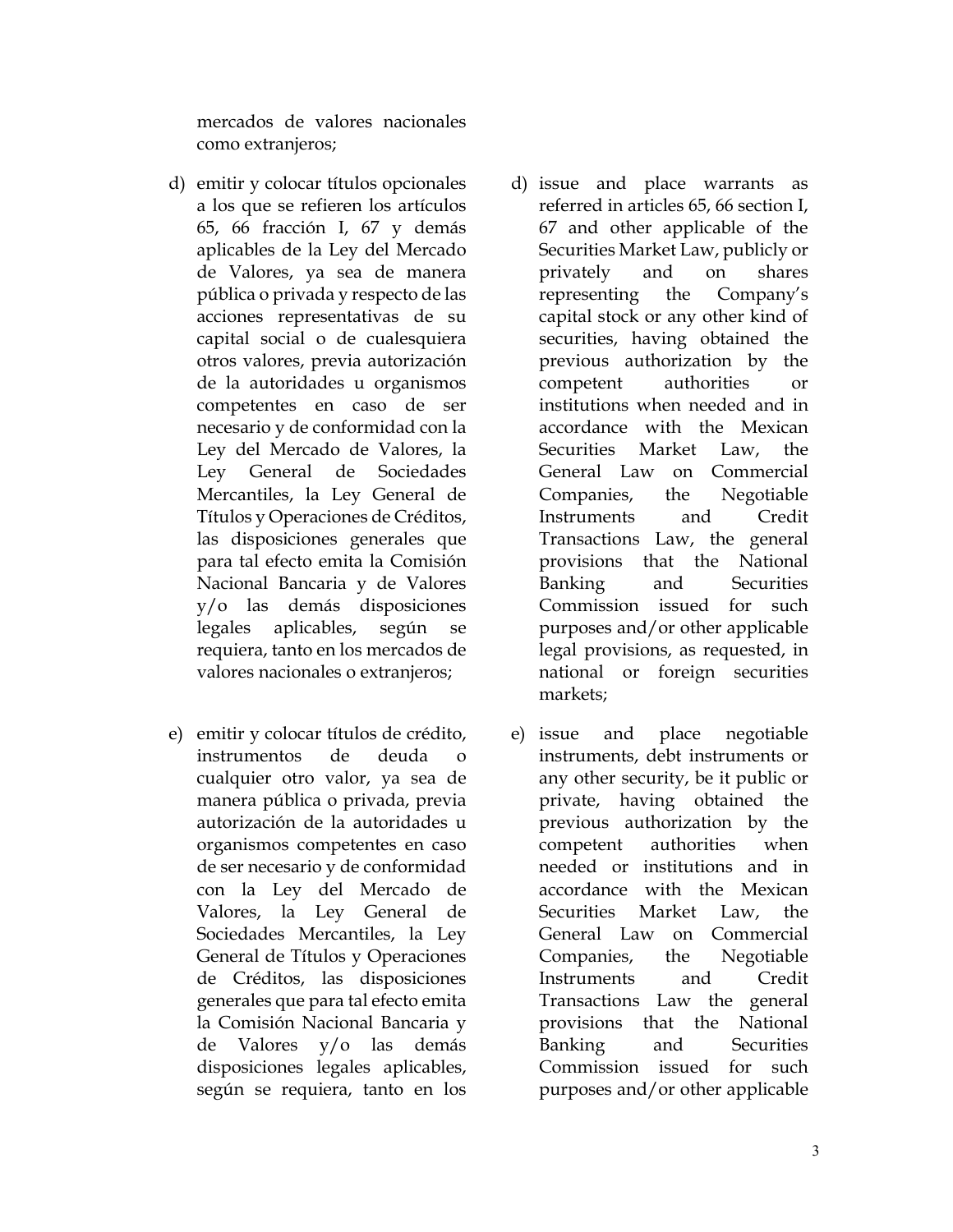mercados de valores nacionales o extranjeros;

- f) emitir cualesquier acciones no suscritas, que conserve en tesorería, para su posterior colocación de conformidad con el artículo 53 de la Ley del Mercado de Valores y las disposiciones legales aplicables;
- g) adquirir sus propias acciones, de conformidad con la legislación aplicable;
- h) efectuar reducciones de capital mediante absorción de pérdidas, reembolsos en efectivo en beneficio de los accionistas o de cualquier otra forma permitida por la legislación aplicable;
- i) celebrar toda clase de acuerdos, actos jurídicos, contratos y documentos, incluyendo sin limitación alguna, créditos, intermediación, compra-venta, suministro, distribución, remesa, agencia, fideicomiso, comisión, hipoteca, fianza, depósito, arrendamiento,

subarrendamiento,

administración, servicios, asistencia técnica, consultoría, comercialización, co-inversión, asociación y otros acuerdos, como sea necesario o apropiado, conforme a las leyes de cualquier jurisdicción e independientemente de su denominación;

legal provisions, as requested, in national or foreign securities markets;

- f) issue any unsubscribed shares, held in treasury, for their subsequent placement in accordance with article 53 of the Mexican Securities Market Law and the applicable legal provisions;
- g) acquire its own shares, in accordance with applicable legislation;
- h) make capital reductions through loss absorption, cash reimbursements for the benefit of shareholders or in any other means permitted by the applicable law;
- i) enter into all kinds of agreements, contracts and documents, including without limitation, credit, broker, purchase and sale, supply, distribution, consignment, agency, commission, mortgage, bailment, barter, lease, sublease, management, services, technical assistance, consulting, commercialization, joint venture or co-investment, association and other agreements, as may be necessary or appropriate, pursuant to the laws of any jurisdiction and regardless of the name they are given,;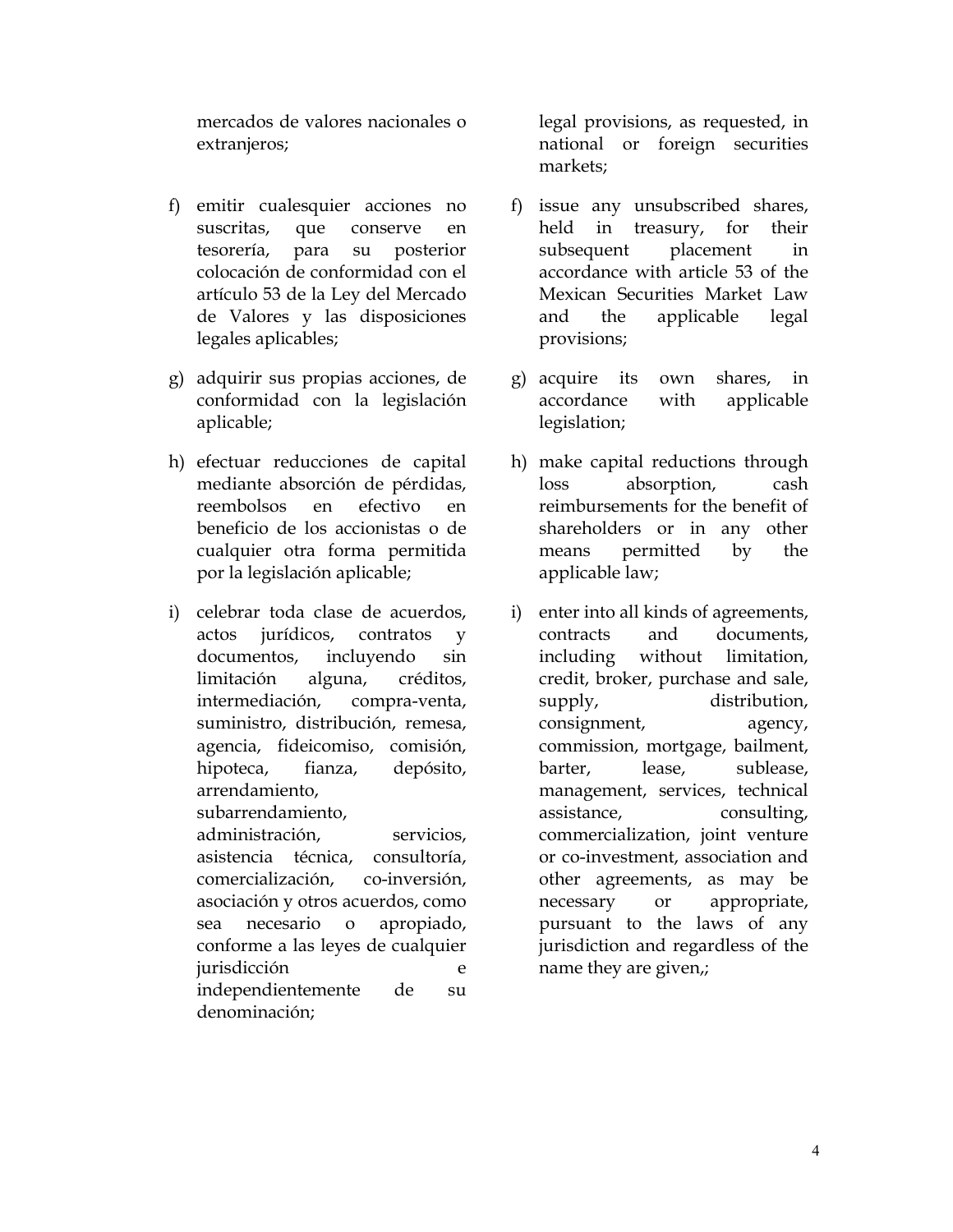- j) otorgar, administrar, operar, adquirir y enajenar toda clase de derechos créditos en favor de cualquier individuo o persona moral.
- k) prestar y recibir todo tipo de servicios directa y/o indirectamente a través de terceros, a y con todo tipo de personas físicas y morales, incluyendo dependencias gubernamentales, dentro de México o en el extranjero incluyendo, de manera enunciativa mas no limitativa, servicios de personal relacionados con actividades tales como: ventas, ingeniería, reparación y/o mantenimiento, inspección, asesoría técnica, administración, consultoría, supervisión, control, salubridad, seguridad, contabilidad, finanzas, capacitación, investigación, operación, desarrollo y mensajería;
- l) adquirir, vender, arrendar, rentar, subarrendar, usar, disfrutar, poseer, licenciar y disponer de, bajo cualquier forma legal, toda clase de bienes inmuebles, equipo y bienes muebles, incluyendo como depositario y depositante, y tener derechos sobre dichas propiedades, incluyendo todo tipo de maquinaria, equipo, accesorios, oficinas y otras provisiones necesarias o convenientes;
- m) realizar, por sí mismo o a nombre de terceros, la capacitación, investigación o programas de desarrollo, de cualquier
- j) grant, manage, acquire, and sell all types of credit rights in favor of any individual or legal entity;
- k) render and receive any kind of services directly or indirectly through third parties, to and with any kind of persons, individuals or legal entities, including governmental agencies within Mexico or abroad, including without limitation, professional services related to activities such as: sales, engineering, repair and/or maintenance, inspection, technical support, management, consultancy, supervision, control, health, security, accounting, finance, training, research, operation, development and courier services;
- l) acquire, sell, lease, rent, sublease, use, enjoy, possess, license and dispose of, under any legal form, all types of real estate, immovable and personal properties, equipment and goods, including as bailor and bailee, and to hold rights over such properties, including all types of machinery, equipment, accessories, offices and other supplies necessary or convenient;
- m) carry out by itself or on behalf of third parties, training, research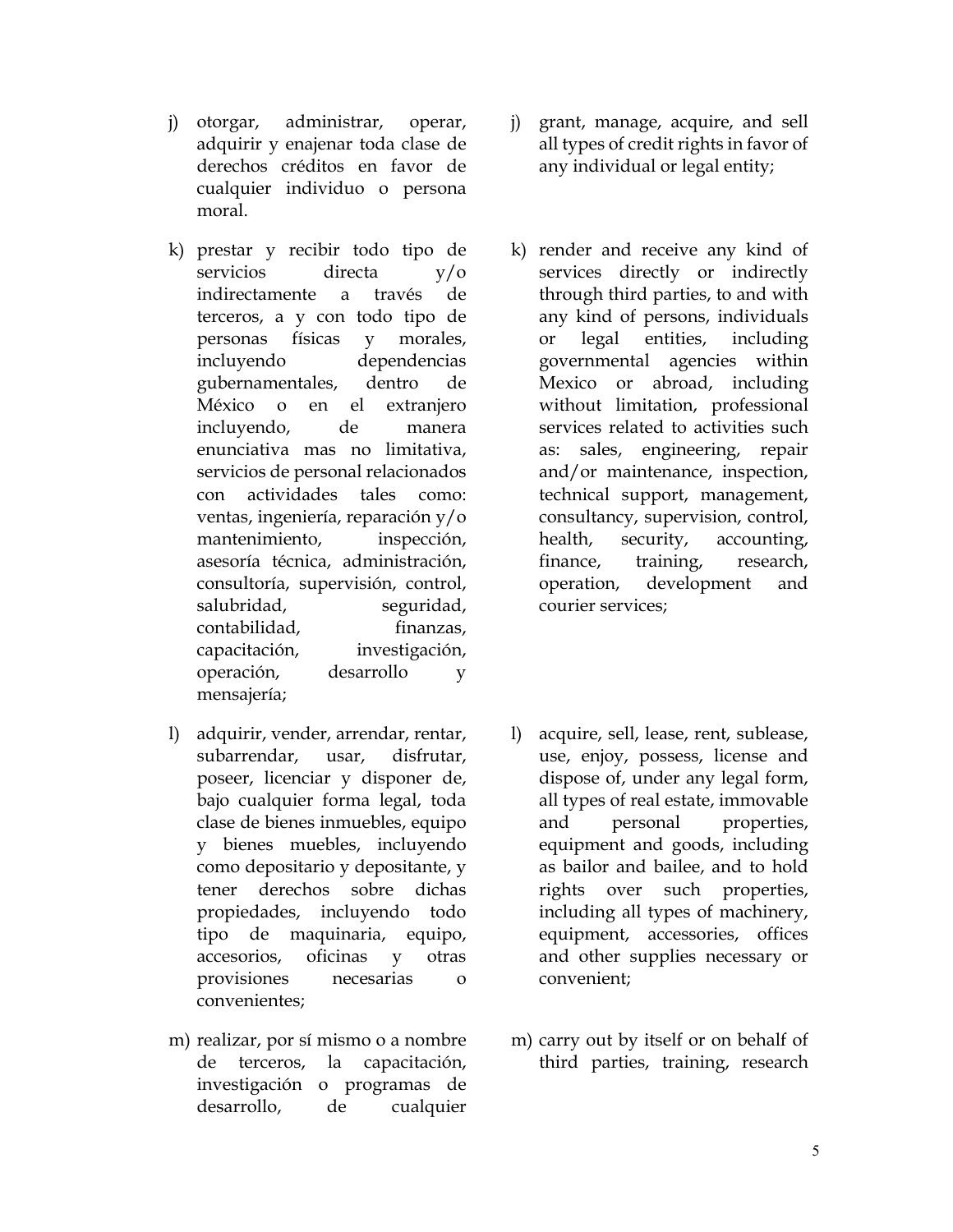naturaleza, necesarios o convenientes;

- n) recibir y otorgar todo tipo de garantías reales y/o personales, con motivo de los créditos o financiamientos que otorgue la Sociedad y/o según resulte necesario o conveniente, así como otorgar depósitos o cualquier otro tipo de garantías ;
- o) incurrir o asumir obligaciones, de cualquier naturaleza, con el carácter de obligada solidaria;
- p) emitir, suscribir, aceptar, endosar, avalar, adquirir, vender, permutar, gravar y, en general, negociar u operar cualquier tipo de títulos de crédito, incluyendo certificados bursátiles, notas, bonos, papel comercial, obligaciones, certificados de participación, pagarés, como quiera que se denominen e independientemente de las leyes que los rijan, con la facultad para obligarse cambiariamente por terceros y llevar a cabo cualquier tipo de transacciones de créditos y garantías;
- q) celebrar cualesquier tipo de operaciones financieras derivadas de cualquier naturaleza, de conformidad con la legislación aplicable;
- r) abrir, administrar o cancelar cuentas bancarias y cualesquiera otras cuentas;

and development programs of any kind necessary or convenient;

- n) receive and grant any kind of guaranties, personal and/or *in rem*, as a result of any loans or financing granted by the Company and/or as deemed necessary or convenient, as well as grant deposits or any other kind of guaranties;
- o) incur and assume obligations of any nature under the capacity as joint and several obligor (*obligado solidario*);
- p) issue, execute, accept, endorse, certify, acquire, sell, exchange, guarantee and, in general, subscribe and manage all kinds of negotiable instruments, including bonds, notes, commercial papers, debentures, participation certificates, promissory notes, regardless of the name they are given and of the laws to which they are subject, with the authority to obligate itself for the benefit of third parties in connection with negotiable instruments and carry out all kinds of credit transactions and guaranties;
- q) execute any type of derivative transactions of any nature in accordance with applicable law;
- r) open, manage and cancel bank accounts and any other accounts;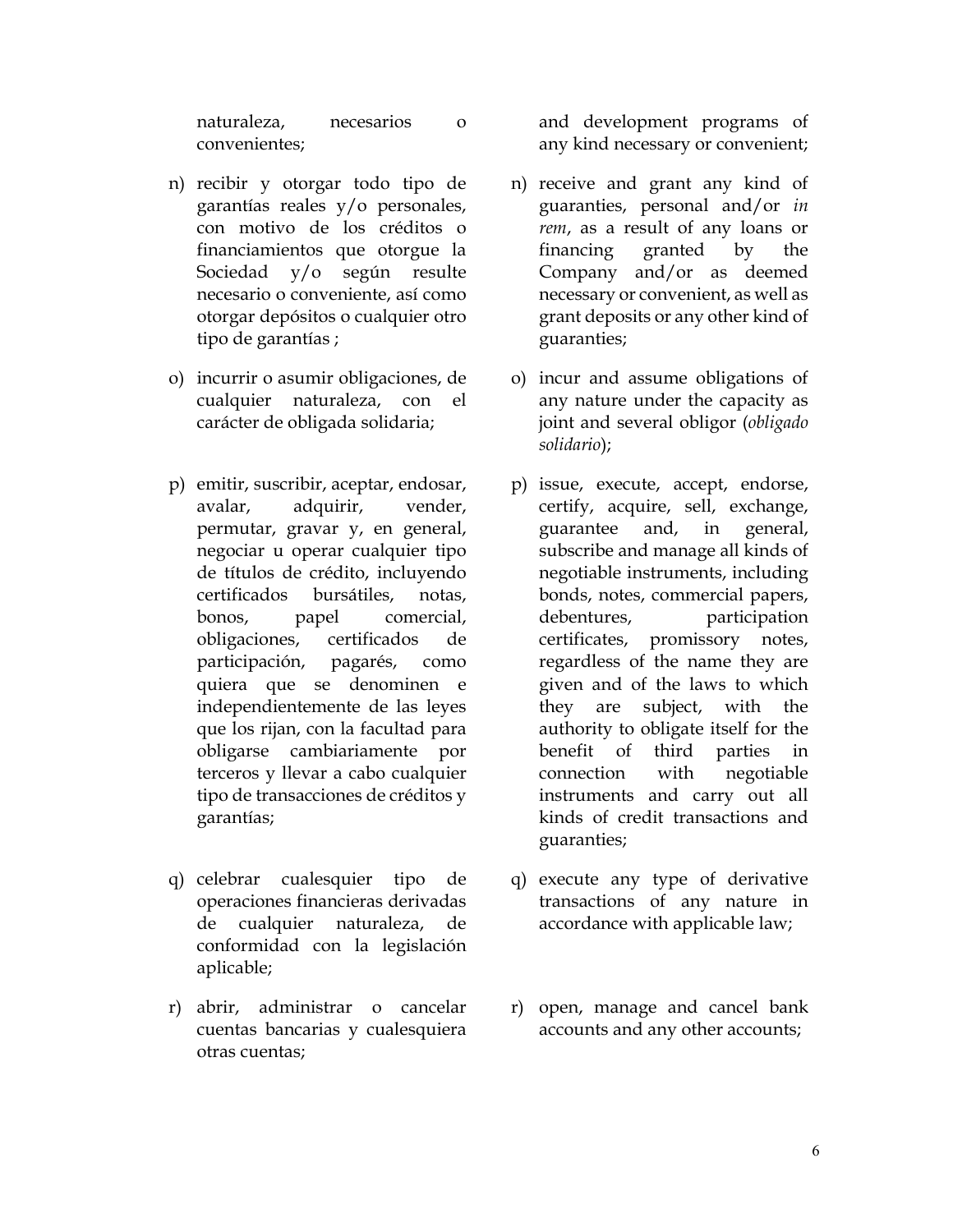- s) adquirir, poseer, usar, registrar, renovar, ceder y disponer toda clase de patentes, marcas, nombres comerciales, franquicias y todo tipo de derechos de propiedad industrial e intelectual;
- t) solicitar, obtener, licenciar, ceder, usar, explotar y disponer de cualquier tipo de permiso, licencia, concesión, franquicia y/o autorización emitidas por autoridades federales, estatales o municipales mexicanas y extranjeras y llevar a cabo todos los actos relacionados con dichas actividades;
- u) actuar como apoderado legal representante, intermediario, beneficiario comitente, comisionista, mediador, gestor o en cualquier otra capacidad en favor de cualquier persona física o moral;
- v) en general, celebrar y llevar a cabo, dentro de México o en el extranjero, por su cuenta o por cuenta de terceros, con personas físicas o morales, incluyendo cualquier dependencia gubernamental, toda clase de contratos, convenios o actos, ya sean principales o auxiliares, civiles o mercantiles, o de cualesquiera otra naturaleza, según sea necesario o conveniente; y
- w) realizar cualesquiera actos requeridos o permitidos por la legislación aplicable.
- s) acquire, possess, use, register, renew, assign, and dispose of any kind of patents, brands, commercial names, franchises and any and all types of intellectual or industrial property rights;
- t) request, obtain, license, assign, use, exploit and dispose of any type of permit, license, concession, franchise and/or authorization issued by federal, state or municipal authorities, both Mexican and foreign, and to carry out acts relating thereto;
- u) act as representative agent, intermediary, beneficiary, commission agent, mediator, advisor or in any other capacity in favor of any type of person, individual or legal entity;
- v) in general, execute and carry out, within Mexico or abroad, on its own behalf or on behalf of third parties, with individuals or entities, including any governmental agency, any kind of contracts, agreements or acts, whether principal or accessory, civil or commercial, or of any other nature, as necessary or convenient; and
- w) carry-out any acts required or permitted by applicable legislation.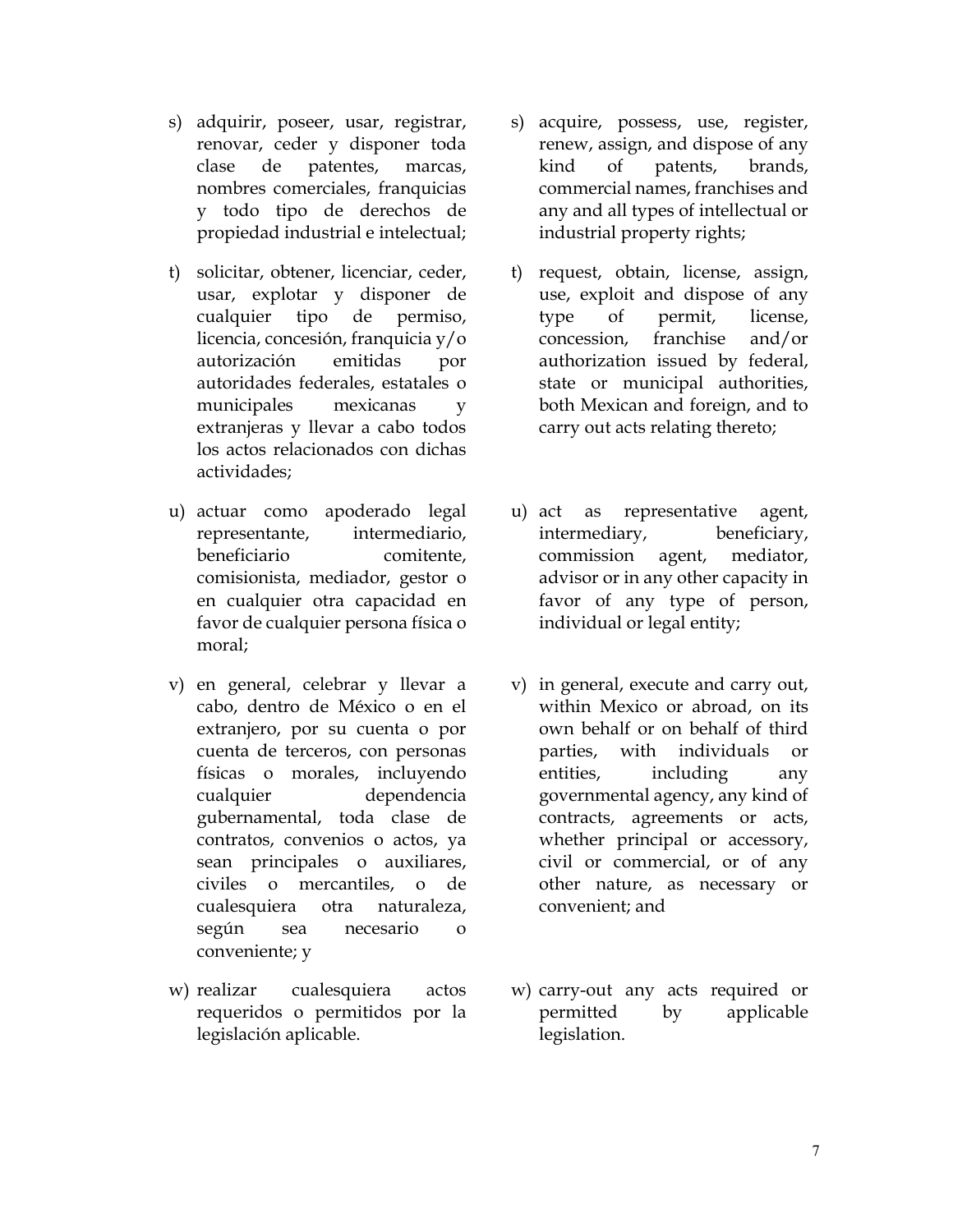ARTÍCULO CUARTO. La duración de la ARTICLE FOUR. The term of existence of Sociedad será indefinida.

ARTÍCULO QUINTO. La Sociedad se constituye de conformidad con las leyes de México. Todo extranjero que, en el acto de constitución o en cualquier tiempo ulterior, adquiera un interés o participación en la Sociedad, se obliga formalmente ante la Secretaría de Relaciones Exteriores a considerarse como ciudadano mexicano con respecto a sus intereses o participaciones en la Sociedad, así como respecto a la propiedad, derechos, concesiones, participaciones o intereses de la Sociedad, y los derechos y obligaciones que deriven de los acuerdos pactados por la Sociedad, y conviene en no invocar la protección de su gobierno con respecto a dicho interés, bajo la pena, en caso de faltar a su convenio, de renunciar o perder dicho interés en beneficio de México.

# **CAPÍTULO II CHAPTER II**

ARTÍCULO SEXTO. El capital social de la Sociedad es variable. El capital mínimo fijo sin derecho a retiro de la Sociedad es la cantidad de Ps.3,000.00, representado por 2 acciones Serie "C" ordinarias, nominativas, sin expresión de valor nominal. La parte variable del capital social es ilimitado y estará representado por:

Acciones Serie "A", las cuales serán ordinarias, nominativas, sin expresión de valor nominal, y conferirán iguales derechos económicos y corporativos, así como iguales obligaciones a sus titulares. Las Acciones Serie "A" podrán ser suscritas y pagadas tanto por personas

the Company shall be indefinite.

ARTICLE FIVE. The Company is organized under the laws of Mexico. Any foreigner who, either at the incorporation of the Company or at any time thereafter, acquires shares or any interest in the Company, formally undertakes before the Ministry of Foreign Affairs to be considered as a Mexican national with respect to its interests in the Company, as well as the property, rights, concessions, participation or interests held by the Company, and the rights and obligations deriving from the agreements to which the Company is a party, and further undertakes not to invoke the protection of its government with respect to such interest, under the penalty upon the breach of such undertaking, of forfeiting such interest in favor of the Mexican Nation.

### **CAPITAL SOCIAL Y ACCIONES CAPITAL STOCK AND SHARES**

ARTICLE SIX. The capital stock of the Company is variable. The fixed portion of the capital stock of the Company not subject to the right of withdrawal is the amount of Ps.3,000.00, represented by 2 Series "C" ordinary, nominative shares with no expression of their par value. The variable portion of the capital stock is unlimited and will be represented by:

Series "A" Shares, which will be ordinary, nominative, with no expression of their par value, and granting equal economic and corporate rights, as well as equal obligations to their holders. The Series "A" Shares may be subscribed and paid for by Mexican or foreign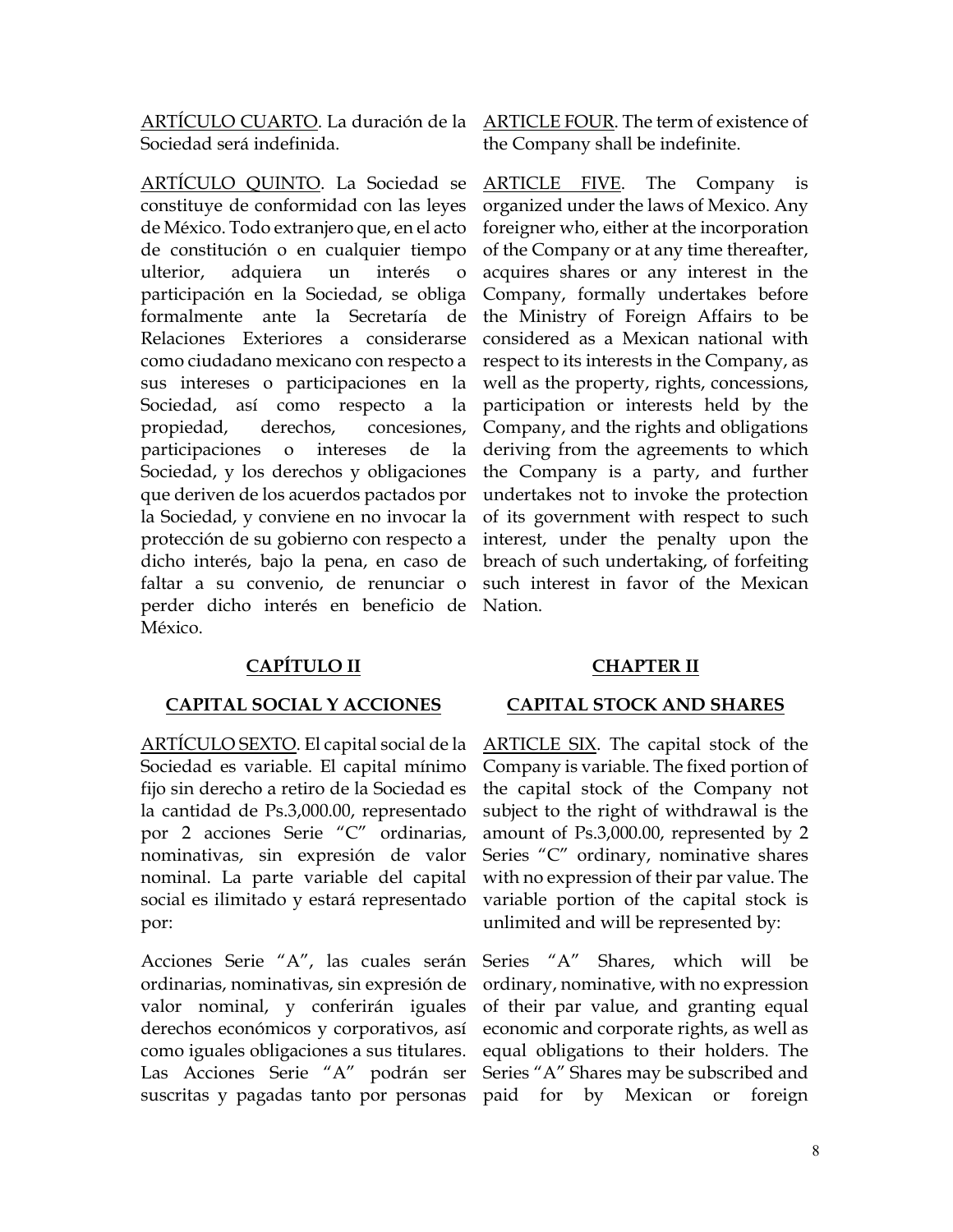físicas y morales mexicanas como por personas físicas y morales extranjeras, así como cualesquiera otras entidades extranjeras, tengan o no personalidad jurídica.

La Asamblea General Ordinaria de Accionistas podrá aprobar la emisión de: (i) otros tipos de acciones, incluyendo aquellas que confieran derechos especiales o limitados a sus tenedores o que les impongan obligaciones adicionales; y/o (ii) valores respecto de dichas acciones.

La totalidad de acciones en las que se divide el capital social será de libre suscripción.

Cada serie de acciones, otorga los mismos derechos y obligaciones, incluyendo los derechos patrimoniales, por lo que todos los accionistas participarán de la misma manera, sin distinción alguna, en cualquier dividendo, reembolso, amortización o distribución de cualquier naturaleza en los términos de los presentes Estatutos Sociales.

No obstante lo anterior y previa autorización de la Comisión Nacional Bancaria y de Valores, la Sociedad podrá emitir acciones sin derecho de voto, con limitantes a derechos corporativos o con voto restringido, siempre y cuando dichas acciones no excedan del 25% del capital social que la Comisión Nacional Bancaria y de Valores considere como colocado entre el gran público inversionista, en la fecha de la oferta pública correspondiente, de conformidad con lo dispuesto por el artículo 54 de la Ley del Mercado de Valores o cualquier otra disposición que la sustituya de

individuals or corporations alike, as well as by any other foreign entities, whether they have or not legal personality.

Ordinary Shareholders Meetings may approve the issuance of (i) other types of shares, including those conferring special or limited rights to their holders or imposing additional obligations on them; and/or (ii) securities with respect to such shares.

The entirety of the shares in which the capital stock is divided can be freely subscribed.

Each series of shares grants the same rights and obligations, including economic rights, and as a result all holders of the shares participate equally, without any distinction, in any dividend, repayment, amortization or distribution of any nature in the terms herein.

Notwithstanding the above and with the prior authorization of the National Banking and Securities Commission, the Company may issue shares with no voting rights, with limited corporate rights or with limited vote, as long as such shares do not exceed 25% of the capital stock that the National Banking and Securities Commission determines as placed among the public in general, on the date of the relevant public offering, in accordance with article 54 of the Securities Market Law or any other provision that may substitute it from time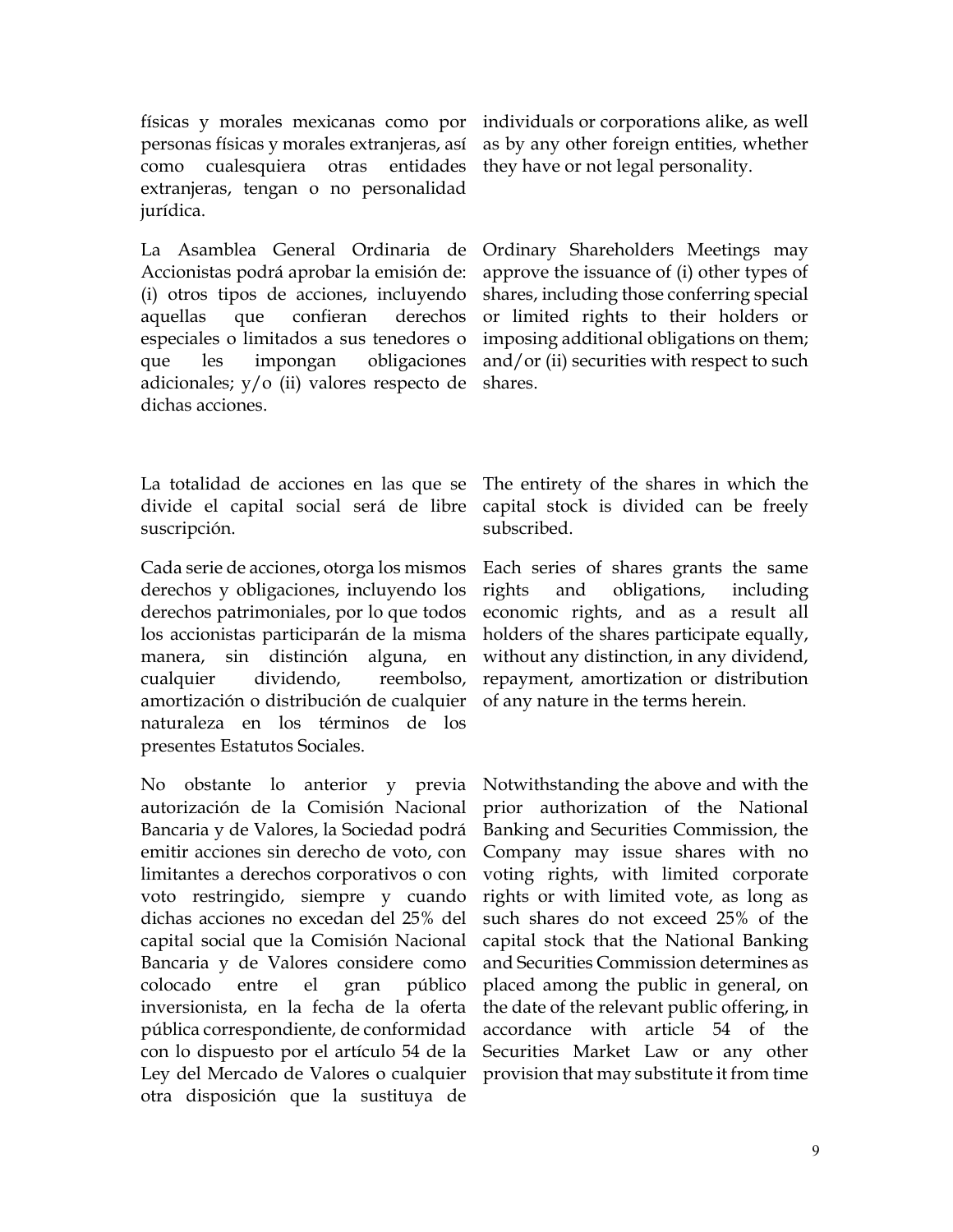tiempo en tiempo, y demás disposiciones to time, and other applicable legal legales aplicables.

Las acciones sin derecho a voto no contarán en la determinación del quórum necesario para la instalación de la Asamblea General de Accionistas. Las acciones de voto limitado o voto restringido computarán únicamente para determinar el quórum necesario para la instalación de asambleas a las que deban ser convocados para ejercer su derecho a voto o las asambleas especiales.

Las resoluciones adoptadas en cualquier Resolutions adopted at any General Asamblea General de Accionistas en la que se apruebe la emisión de acciones sin derecho de voto o con voto limitado o voto restringido, deberá establecer los derechos, limitaciones, restricciones y demás características que le correspondan a las mismas.

ARTÍCULO SÉPTIMO. La Sociedad podrá emitir acciones no suscritas, las cuales se conservarán en la tesorería de la Sociedad para ser entregadas en la medida que se realice su suscripción y pago, incluyendo cuando sea resultado de la conversión de valores convertibles en acciones o la conversión de una serie de acciones por otra serie en específico previo acuerdo de la Asamblea General de Accionistas.

Asimismo, la Sociedad podrá emitir acciones no suscritas para su colocación entre el público inversionista, conforme a los términos y siempre que se cumplan las condiciones previstas al efecto por el artículo 53 de la Ley del Mercado de Valores, incluyendo la obtención de la autorización de oferta pública de la authorization from the National-Banking

provisions.

Non-voting shares shall not count for determining the necessary quorum to call to order the General Shareholders' Meeting. Limited or restricted voting shares will count only in determining the necessary quorum to call to order shareholders' meetings in which their vote is needed or the special meetings.

Shareholders' Meeting in which the issuance of non-voting or restricted or limited voting shares is approved, shall set forth the rights, limitations, restrictions, and all other characteristics corresponding to such shares.

ARTICLE SEVEN. The Company may issue unsubscribed shares, which shall be kept in the Company's treasury to be delivered as they are subscribed and paid, including as a result of the conversion of securities convertible to shares, or the conversion of a series of shares for another specific series, upon previous resolution by the General Shareholders' Meeting.

Likewise, the Company may issue unsubscribed shares for their placement among the public in general, in accordance with the terms and as long all conditions foreseen for such purposes in article 53 of the Securities Market Law are fulfilled, including the obtainment of the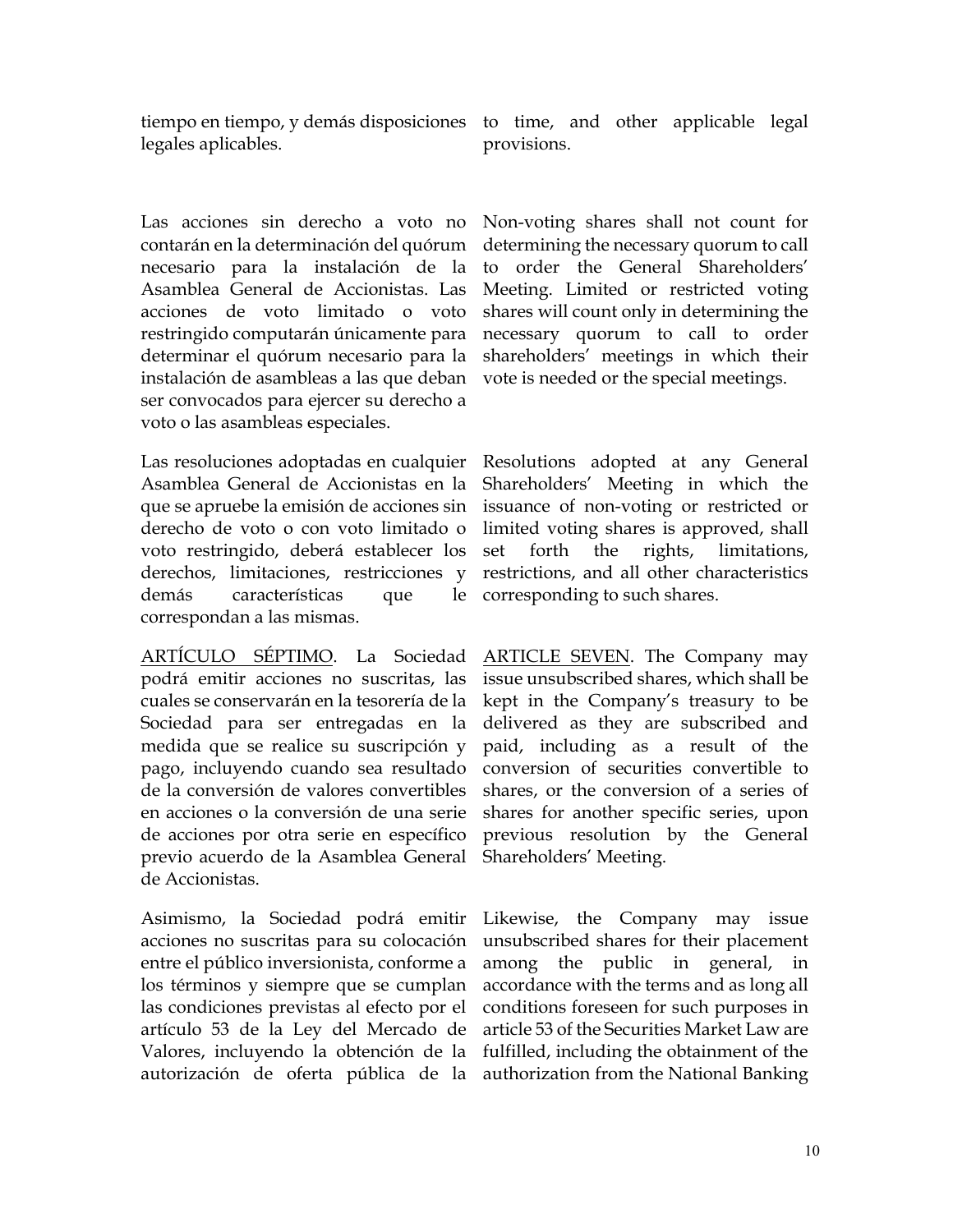Valores.

El derecho de suscripción preferente a que se refiere el artículo 132 de la Ley General de Sociedades Mercantiles no será aplicable tratándose de aumentos de capital realizados: (i) al amparo del citado artículo 53 de la Ley del Mercado de Valores o de cualquier disposición que la sustituya; (ii) con motivo de la emisión de valores convertibles en acciones de la Sociedad; (iii) con motivo de la conversión de una serie de acciones por otra serie en específico previo acuerdo de la Asamblea General de Accionistas; (iv) como resultado de una fusión de la Sociedad, ya sea como sociedad fusionante o sociedad fusionada; o (v) como consecuencia de la colocación de acciones recompradas en términos de las disposiciones aplicables.

ARTÍCULO OCTAVO. La Sociedad podrá adquirir acciones representativas de su capital social o títulos de crédito u otros instrumentos que representen dichas acciones, sin que sea aplicable la prohibición a que se refiere el primer párrafo del artículo 134 de la Ley General de Sociedades Mercantiles, siempre que: (i) la adquisición de acciones propias se efectúe en alguna bolsa de valores nacional; (ii) la adquisición y, en su caso, la enajenación en bolsa, se realice a precio de mercado, salvo que se trate de ofertas públicas autorizadas por la Comisión Nacional Bancaria y de Valores; (iii) la adquisición de acciones propias se realice con cargo al capital contable, en cuyo supuesto las acciones adquiridas podrán mantenerse por la Sociedad sin necesidad de una reducción de capital social, o bien, con cargo al capital social, en cuyo caso se convertirán en acciones no suscritas que

Comisión Nacional Bancaria y de and Securities Commission for public offering.

> The preferred subscription right referred in article 132 of the General Law on Commercial Companies, is not applicable in the event of capital increases made (i) in terms of article 53 of the Securities Market Law or any other provision that substitutes it; (ii) in terms of an issuance of securities that are convertible into Company's shares; (iii) in terms of a conversion of a series of shares to another specific series upon previous resolution by the General Shareholders' Meeting; (iv) as a result of the merger of the Company, whether as subsisting or disappearing company; or (v) as a consequence of the placement of repurchased shares in terms of applicable law.

> ARTICLE EIGHT. The Company may acquire shares representing its capital stock or negotiable instruments or other instruments which represent such shares, without applying the prohibition referred to on the first paragraph of article 134 of the General Law on Commercial Companies, as long as: (i) the acquisition of its own shares is made through a domestic stock exchange, (ii) the acquisition and, in such an event, sale through an exchange, is made at market price, except for public offerings authorized by the National Banking and Securities Commission, (iii) the acquisition of its own shares is collected from shareholders equity, in which case the acquired shares may be held by the Company without need of a capital decrease, or, collected from its capital stock, in which case they shall be converted into unsubscribed shares to be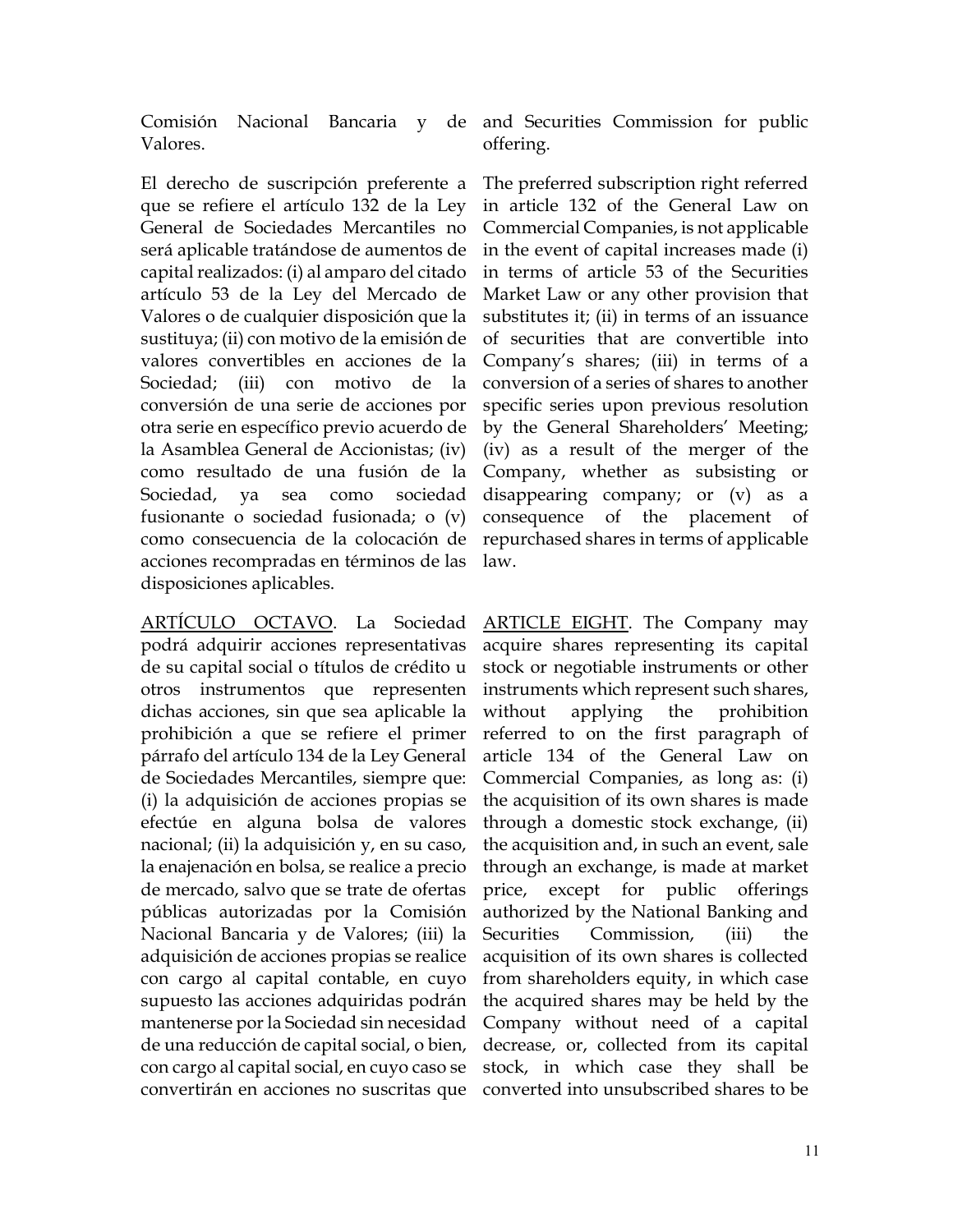la Sociedad conservará en tesorería, sin held in treasury by the Company, necesidad de acuerdo de la Asamblea General de Accionistas. En todo caso, deberá anunciarse el importe del capital suscrito y pagado cuando se dé publicidad al capital autorizado representado por las acciones emitidas y no suscritas; (iv) la Asamblea General Ordinaria de Accionistas acuerde expresamente, para cada ejercicio social, el monto máximo de recursos que podrán destinarse a la compra de acciones propias o títulos de crédito u otros instrumentos que las representen, con la única limitante que los recursos totales destinados a este fin no podrán exceder de la sumatoria del saldo total de las utilidades netas de la Sociedad, incluyendo las retenidas de ejercicios anteriores; (v) la Sociedad se encuentre al corriente en el pago de las obligaciones derivadas de instrumentos de deuda inscritos en el Registro Nacional de Valores, y (vi) la adquisición y enajenación de las acciones de la Sociedad o de los títulos de crédito que las representen, en ningún caso podrán dar lugar a que se excedan los porcentajes referidos en el artículo 54 de la Ley del Mercado de Valores ni a que se incumplan los requisitos de mantenimiento del listado de la bolsa de valores en que los mismos coticen.

El Consejo de Administración estará facultado para designar a las personas responsables de la adquisición y colocación de acciones propias.

En tanto las acciones o los títulos de crédito que las representen pertenezcan a la Sociedad, éstas no podrán ser representadas ni votadas en Asambleas de Accionistas, ni ejercerse derechos

without the need of a resolution by the General Shareholders' Meeting. In every case, the amount of subscribed capital shall be announced when the authorized capital represented by issued but unsubscribed shares is made public, (iv) the General Shareholders' Meeting expressly resolves on, for each tax year, the maximum amount of funds that may be used for the acquisition of its own shares, or negotiable instruments or other securities representing such shares, with the sole limitation that the total amount of funds destined for such purposes shall not exceed the sum of the Company's total net profits, including withheld profits from previous years; (v) the Company is up to date on compliance with its payment obligations derived from debt instruments registered before the National Securities Registry, and (vi) the acquisition and sale of the Company's shares, or the negotiable instruments representing them, under no circumstance shall give way to exceed the percentages referred to in article 54 of the Securities Market Law or to the noncompliance of maintaining the listing requirements of the stock exchanges in which they trade.

The Board of Directors is authorized to name the persons responsible for the acquisition and placement of its own shares.

As long as the shares, or negotiable instruments representing them, belong to the Company, such securities may not be represented nor voted in Shareholders' Meetings, nor the corporate and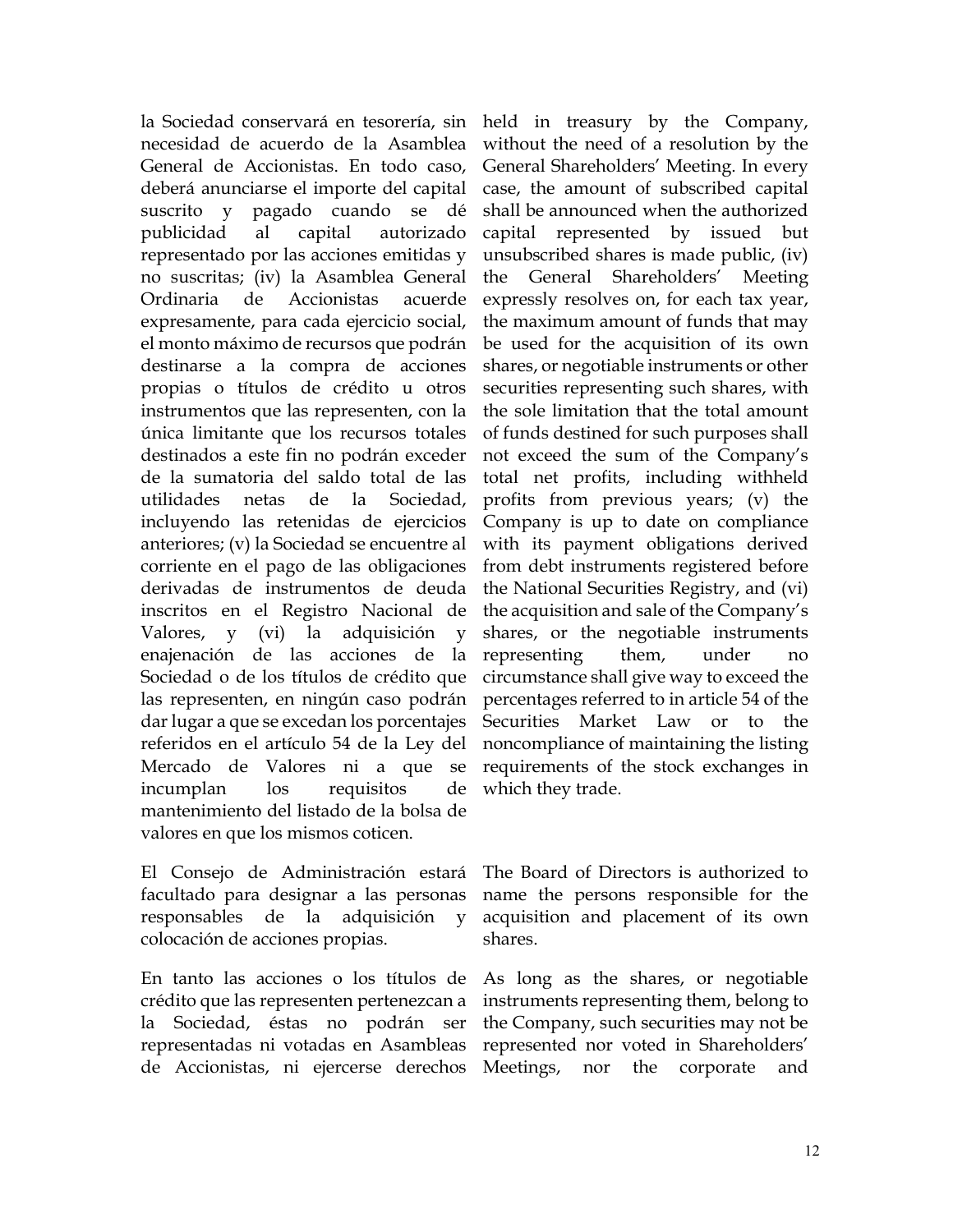sociales o económicos de tipo alguno economic rights they entail exercised in respecto de las mismas.

La adquisición y enajenación de acciones previstas en este Artículo, los informes que sobre dichas operaciones deban presentarse a la Asamblea General Ordinaria de Accionistas, las normas de revelación de la información financiera, así como la forma y términos en que estas operaciones sean dadas a conocer a la Comisión Nacional Bancaria y de Valores, a la bolsa de valores correspondiente y al público inversionista, estarán sujetos a los términos de la Ley del Mercado de Valores y a las disposiciones de carácter general que expida la propia Comisión Nacional Bancaria y de Valores.

ARTÍCULO NOVENO. En caso de que se ARTICLE NINE. In the event of a presente una situación que pudiere implicar un cambio de Control (según se define más adelante) se deberá contemplar las siguientes disposiciones:

Para los fines de este Artículo, los For purposes herein, the following terms términos que a continuación se indican will have the following meanings: tendrán el significado siguiente:

"Acciones" significan cualesquiera y todas las acciones representativas del represent the capital stock of the capital social de la Sociedad, cualquiera que sea su Clase, Serie o denominación, o cualquier título, valor, derecho (desprendible o no, representado o no por cualquier instrumento, o resultante de disposiciones convencionales o contractuales y no de cualquier instrumento), o instrumento emitido o creado con base en, referencia a, o cuyo valor subyacente sean dichas acciones, incluyendo certificados de participación ordinarios, certificados de depósito o títulos de crédito respecto de las mismas, independientemente de la legislación que which they are placed or in which they

any way.

The acquisition and sale of shares provided herein, the reports regarding such transactions shall be filled before the General Ordinary Shareholders' Meeting, the disclosure provisions regarding financial information, as well as the manner and terms in which such transactions are disclosed to the National Banking and Securities Commission, to the relevant stock exchange and the public in general, are subject to the terms set forth in the Securities Market Law and the general provisions issued by the National Banking and Securities Commission.

situation which may imply a change of Control (as defined below), the following provisions shall be considered:

"Shares" means any and all shares which Company, of any Class, Series or denomination, or any instrument, security, right (separable or not, represented or not by any instrument, or resulting from contractual provisions or not from any other instrument), or instrument issued or created based on, referenced to, or whose underlying value is such shares, including ordinary shareholding certificates, deposit certificates or negotiable instruments on such shares, independently from the applicable legislation or the market in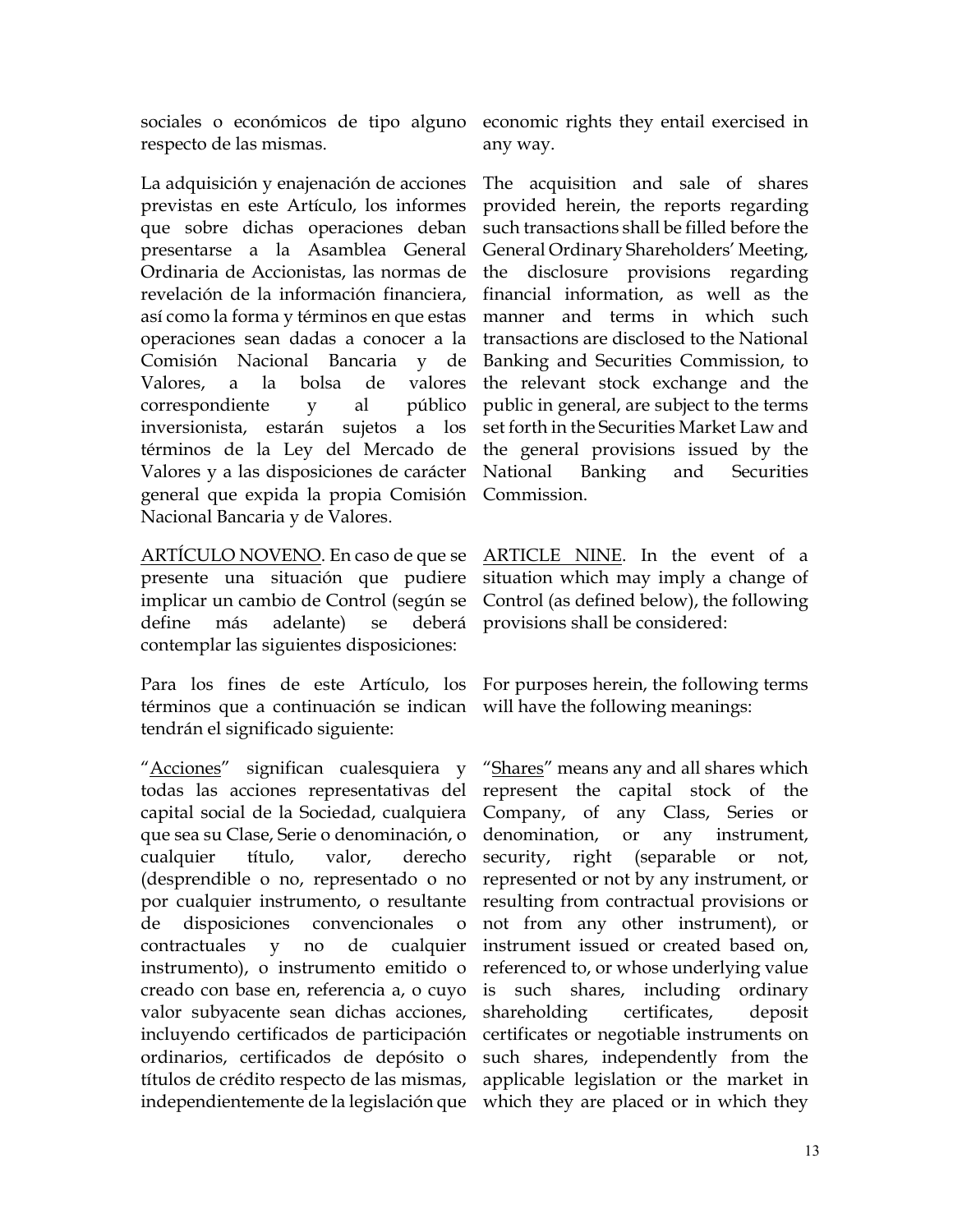los rija o del mercado en el que estén were executed or granted, or any rights colocados o se hubieren celebrado u otorgado, o que confiera algún derecho sobre dichas acciones o sea convertible en, o canjeable por, dichas acciones, incluyendo instrumentos y operaciones financieras derivadas, opciones, títulos opcionales y obligaciones convertibles o cualquier derecho o instrumento similar o equivalente, o cualquier derecho integral o parcial respecto de, o relacionado con, acciones representativas del capital social de la Sociedad.

"Acuerdo de Voto" tiene el significado previsto en este Artículo.

"Afiliada" significa (i) con respecto a Personas que no son personas físicas, todas las Personas que directa o indirectamente a través de uno o más intermediarios, Controlen, sean Controlados o se encuentren bajo el Control común de la primera Persona, y (ii) con respecto a personas físicas, significa cualquier cónyuge pasado, presente o futuro y cualesquier ascendientes o descendientes directos o indirectos, incluyendo padres, abuelos, hijos, nietos y hermanos, así como cualquier fideicomiso o convenio equivalente celebrado con el propósito de beneficiar a cualquiera de dichas personas físicas.

"Competidor" significa cualquier Persona dedicada, directa o indirectamente, por cualquier medio o a través de cualquier Persona, vehículo o contrato, de manera preponderante al negocio de la Sociedad, en el entendido de que el Consejo de Administración de la Sociedad podrá, caso por caso, acordar excepciones al concepto de Competidor,

granted on such shares or convertible in, or exchangeable for, such shares, including instruments and financial derivative transactions, options, warrants and convertible obligations or any similar or equivalent right or instrument, or any complete or partial right with respect or relating to shares representing the capital stock of the Company.

## "Voting Agreement" has the meaning set forth herein.

"Affiliate" means (i) regarding Persons that are not individuals, all Persons that directly or indirectly through one or more agents, who Control, are Controlled or are otherwise under the common Control of the first Person, and (ii) regarding any individual, means any past, present or future spouse and any direct or indirect ancestor or descendant, including parents, grandparents, children, grandchildren and siblings, as well as any trust or equivalent agreement executed with the purpose of benefiting any of such individuals.

"Competitor" means any Person dedicated, directly or indirectly, through any mean or Person, vehicle or agreement, predominantly to the Company's business, provided that the Board of Directors of the Company will be entitled to agree, case by case, to exceptions to the definition of Competitor, through resolutions adopted in terms of these By-Laws.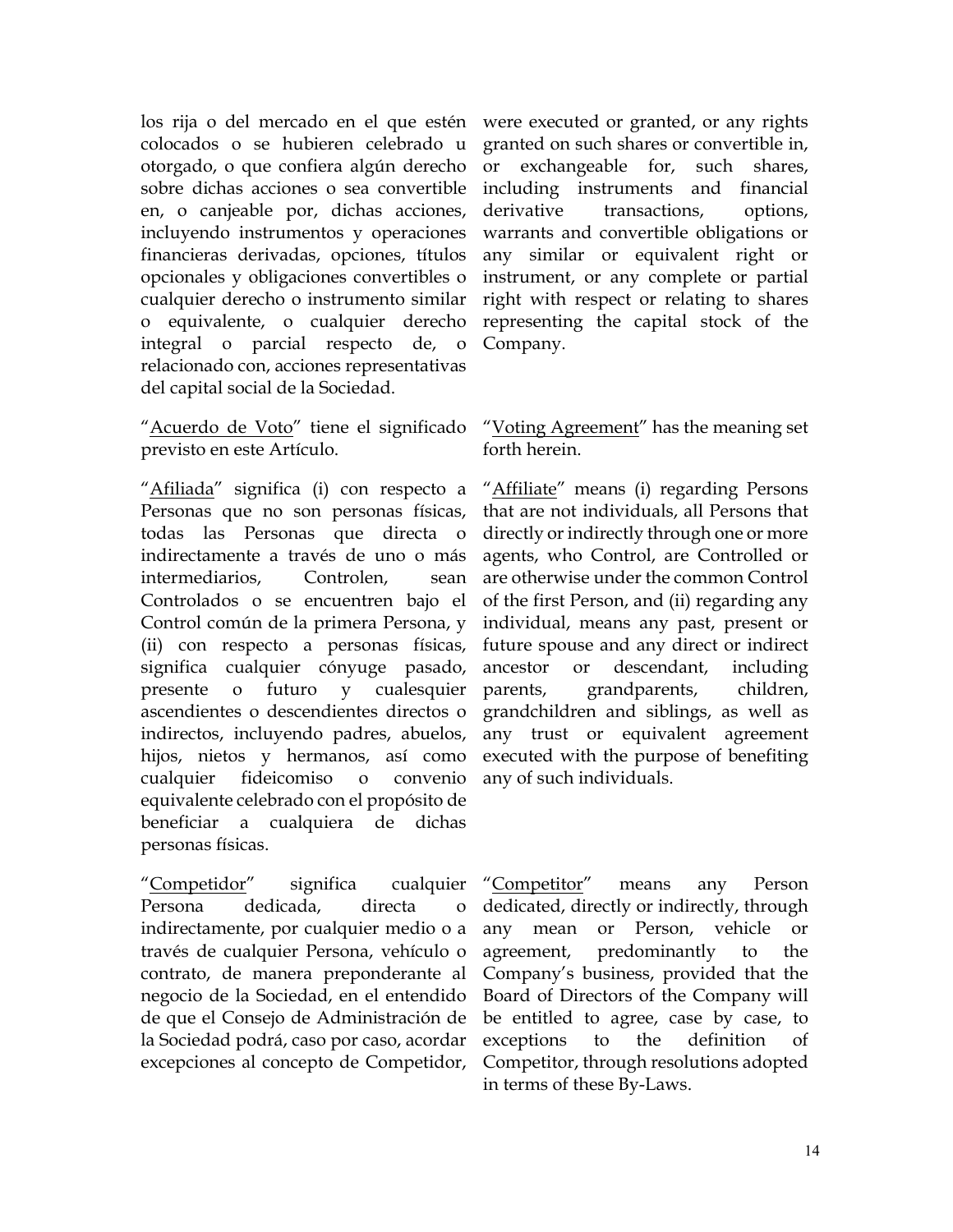mediante resoluciones tomadas en términos de estos Estatutos Sociales.

"Consorcio" significa el conjunto de Personas Morales, independientemente de la jurisdicción conforme a la cual estén constituidas o existan, vinculadas entre sí por una o más Personas físicas que, integrando o no un Grupo de Personas, tengan el Control de las primeras.

"Control", "Controlar" o "Controlada" (incluyendo los términos "Controlando" "Controlado" y "bajo el Control común") significa respecto de cualquier Persona, a través de una Persona o Grupo de Personas, de cualquier naturaleza, como quiera que se denominen (incluyendo a un Consorcio o Grupo Empresarial) e independientemente de la jurisdicción conforme a la cual estén constituidas o existan, (i) la facultad de imponer, directa o indirectamente, por cualquier medio, resoluciones o decisiones, o de vetar o impedir que se tomen dichas resoluciones o decisiones, en cualquier sentido, en las Asambleas Generales de Accionistas o de Socios, u órganos equivalentes, o nombrar o destituir a la mayoría de los consejeros, administradores, gerentes o sus equivalentes, de dicha Persona; (ii) mantener la titularidad de cualquier clase de Acciones o derechos relacionados con las mismas que permitan, directa o indirectamente, ejercer el voto respecto de más del 50% de las Acciones, de cualquier naturaleza, con derecho a voto de dicha Persona, y/o (iii) la facultad de dirigir, determinar, influir, vetar o impedir, directa o indirectamente, las políticas y/o decisiones del Consejo de Administración o de la administración, la estrategia, las actividades, las operaciones o las principales políticas de or by any other mean, regardless of

"Consortium" means the group of Entities, independently from the jurisdiction under which they are incorporated or existing, bound between them by one or more Person (individual) that, conforming or not a Group of Persons, have control of the former.

"Control", "to Control" or "Controlled" (including the terms "Controlling" and "under common Control") means regarding any Person, through a Person or Group of Persons, of any nature, regardless of the name they are given (including a Consortium or Business Group) and independently from the jurisdiction under which they are incorporated or existing, (i) the authority to impose, directly or indirectly, by any means, resolutions or decisions, or vetoing or blocking such resolutions or decisions, in any direction, in the General Shareholders' or Partners' Meeting, or equivalent colligate bodies, or naming or removing the majority of the directors, managers, executive officers or their equivalent, from such Person; (ii) maintain the ownership of any type of Shares or rights related to them which allow, directly or indirectly, to exercise he vote on more than 50% of the Shares, of any nature, with voting rights of such a Person, and/or (iii) the authority to conduct, determine, influence, veto or impede, directly or indirectly, the policies and/or decisions of the Board of Directors or of the management, the strategy, the activities, the transactions or the main policies of such a Person, be it through the ownership of securities, by written or verbal agreement or contract,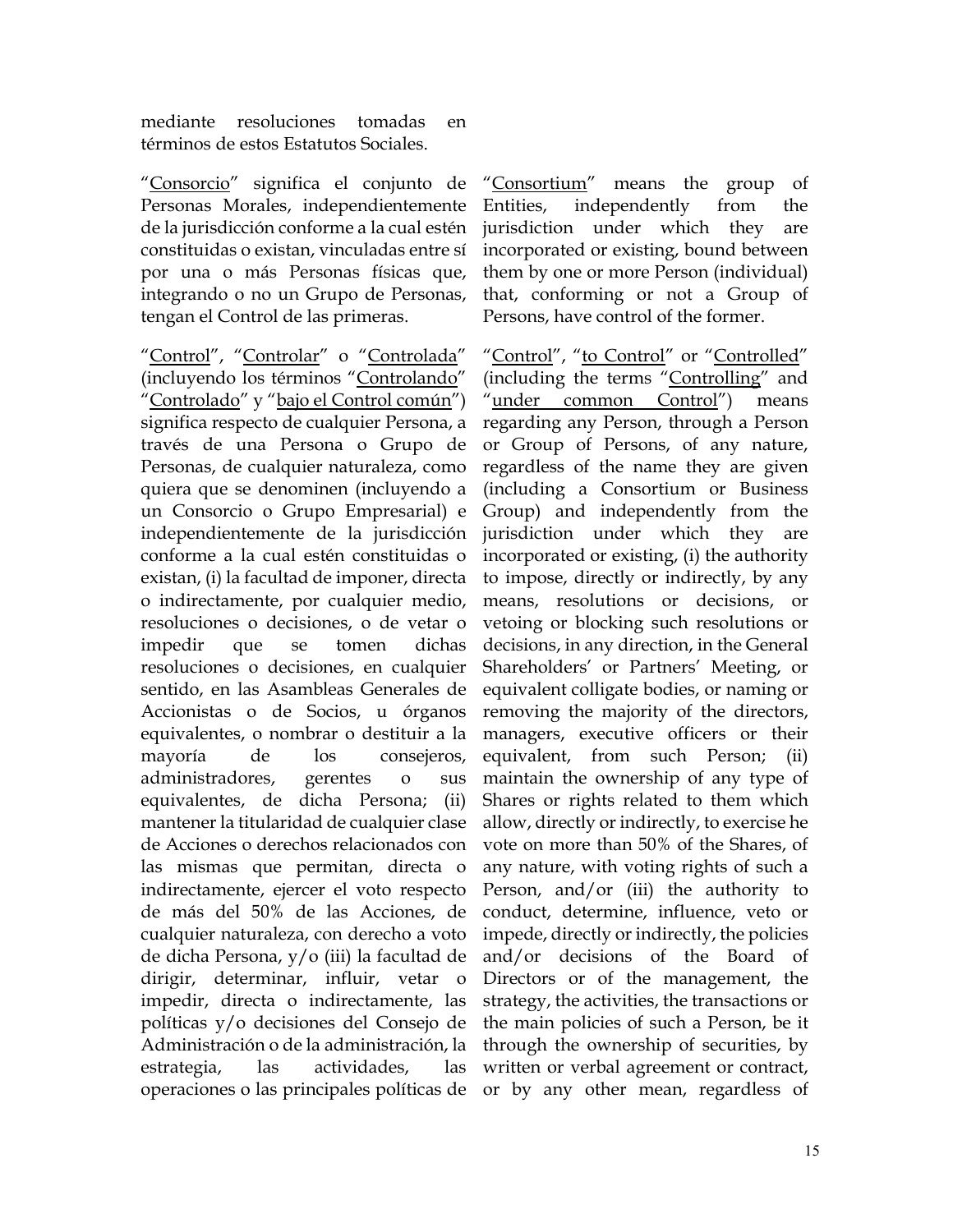dicha Persona, ya sea a través de la whether such control is apparent or propiedad de valores, por contrato o convenio, escrito o verbal, o por cualquier otro medio, independientemente que dicho control sea aparente o implícito.

"Grupo de Personas" significan las Personas, incluyendo Consorcios o Grupos Empresariales, que tengan acuerdos, de cualquier naturaleza, verbales o escritos, aparentes o implícitos, directos o indirectos (a cualquier nivel), para tomar decisiones en un mismo sentido o actuar de manera conjunta. Se presume, salvo prueba en "Group of Persons" when: contrario, que constituyen un "Grupo de Personas":

(i) las personas que tengan parentesco por consanguinidad, afinidad o civil hasta el cuarto grado, los cónyuges, la spouses, concubines; and concubina y el concubinario; y

(ii) las Personas Morales, independientemente de la jurisdicción conforme a la cual estén constituidas, que incorporated, that are a part of the same formen parte de un mismo Consorcio o Grupo Empresarial y la persona o person or group of persons that has conjunto de personas que tengan el Control over such Entities. control de dichas Personas Morales.

"Grupo Empresarial" significa el conjunto de Personas Morales, independientemente de la jurisdicción conforme a la cual estén constituidas o existan, organizadas conforme a esquemas de participación directa o indirecta en el capital social, vinculadas por contrato, o de cualquier otra forma, en las que una misma Persona Moral, de cualquier tipo, mantenga el Control de dichas Personas Morales.

"Influencia Significativa" significa la "Significant Influence" means the titularidad de derechos, de cualquier ownership of rights, of any kind and

implicit.

"Group of Persons" means the Persons, including Consortiums or Business Groups, that have, written or verbal, apparent or implicit, direct or indirect (at any level), agreements, of any nature, to make decisions in the same direction or act in the same manner. It is presumed, unless otherwise proved, that there is a

(i) individuals have cognation, affinity or civil kinship up to the fourth degree,

(ii) the Entities, regardless of the jurisdiction under which they are Consortium or Business Group and the

"Business Group" means the group of Entities, regardless of the jurisdiction under which they are incorporated or existing, organized under direct or indirect capital stock ownership structures, bound by an agreement, or in any other manner, in which one Entity, of any type, maintains Control of such Entities.

clase e independientemente de su regardless of the name they are given,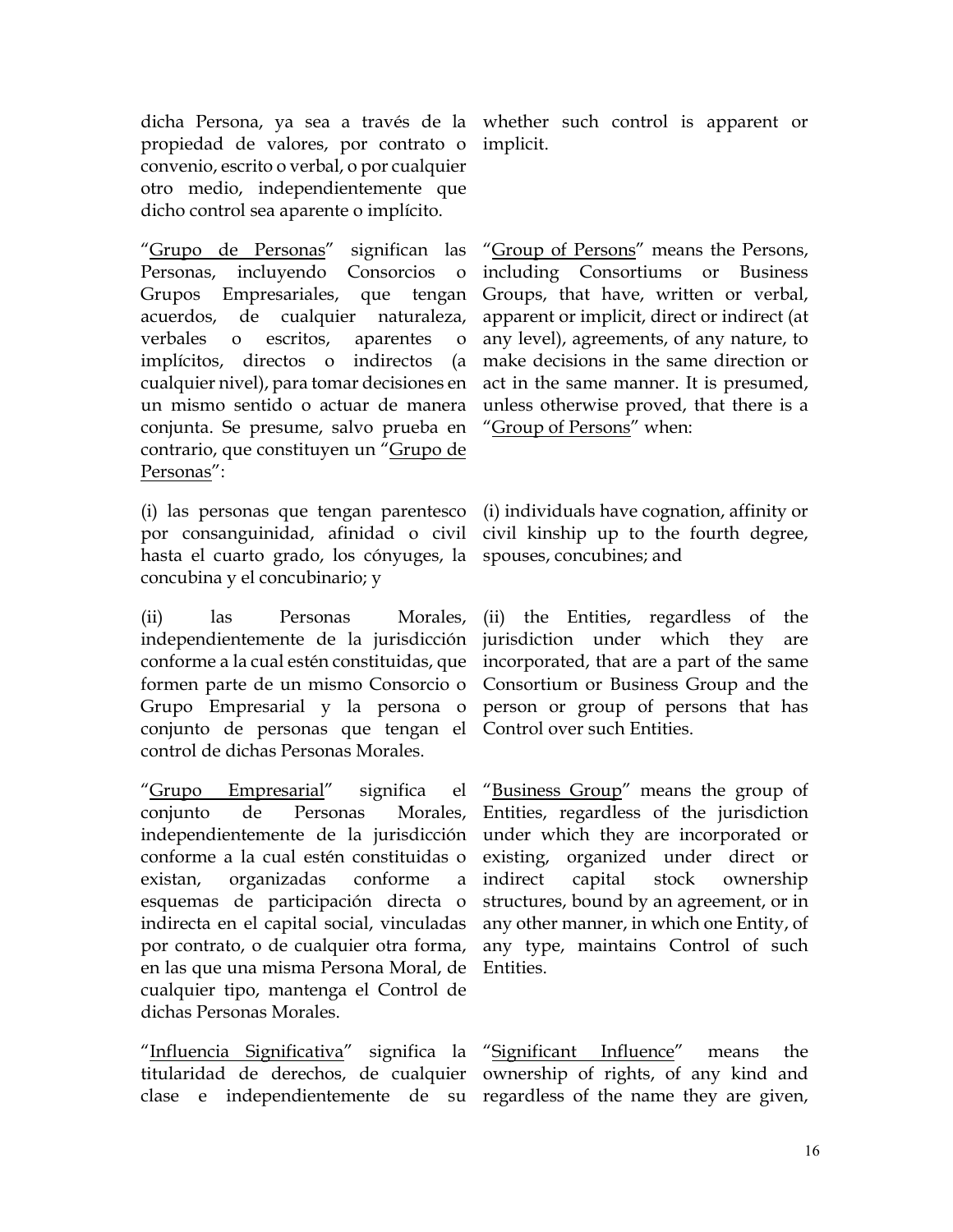denominación, que permitan, directa o indirectamente, por cualquier medio, incluyendo a través de un Consorcio, Grupo de Personas o Grupo Empresarial, ejercer el derecho de voto respecto de cuando menos el 20% del capital social de una Persona Moral.

"Participación del 20%" significa la propiedad o tenencia, individual o conjunta, directa o indirectamente, a través de cualquier Persona de cuando menos el 20% del capital social o equivalente de una Persona Moral o de cualquier derecho que otorgue, a dicha Persona o Personas, la facultad de votar sobre el 20% o más del capital social de una Persona Moral.

"Participación del 30%" significa la propiedad o tenencia, individual o conjunta, directa o indirectamente, a través de cualquier Persona, de 30% o más del capital social o equivalente de una Persona Moral o de cualquier derecho que otorgue, a dicha Persona o Personas, la facultad de votar o ejercer derechos similares respecto del 30% o más del capital social de una Persona Moral.

"Persona" significa cualquier persona física, Persona Moral o cualquiera de las Subsidiarias o Afiliadas de las mismas, de cualquier naturaleza, como quiera que se denominen, tenga o no existencia jurídica, y conforme a la legislación de cualquier jurisdicción, o cualquier Consorcio, Grupo de Personas o Grupo Empresarial que actúen o pretendan actuar de una manera conjunta, concertada o coordinada para efectos de este Artículo.

"Persona Moral" significa cualquier "Entity" means any entity, partnership,

that allow, directly or indirectly, by any means, including through a Consortium, Group of Persons or Business Group, exercising voting rights on at least 20% of the capital stock of the Entity.

"20% Ownership" means the ownership or holding, individually or jointly, directly or indirectly, through any Person of at least 20% of the capital stock or its equivalent in an Entity or of any right which such Person or Persons grants the authority to vote on 20% or more of the capital stock of an Entity.

"30% Ownership" means the ownership or holding, individually or jointly, directly or indirectly, through any Person, of 30% or more of the capital stock or its equivalent in an Entity or of any right which such Person or Persons grants the authority to vote or exercise similar rights on 30% or more of the capital stock of an Entity.

"Person" means any individual, Entity or any of its Subsidiaries or Affiliates, of any nature, however they are named, whether they are or aren't legally existing, and under the legislation of any jurisdiction, or any Consortium, Group of Persons or Business Group which acts or pretends to act in a joint, concentrated or coordinated manner for the purposes herein.

persona moral, sociedad, sociedad de limited liability company, company,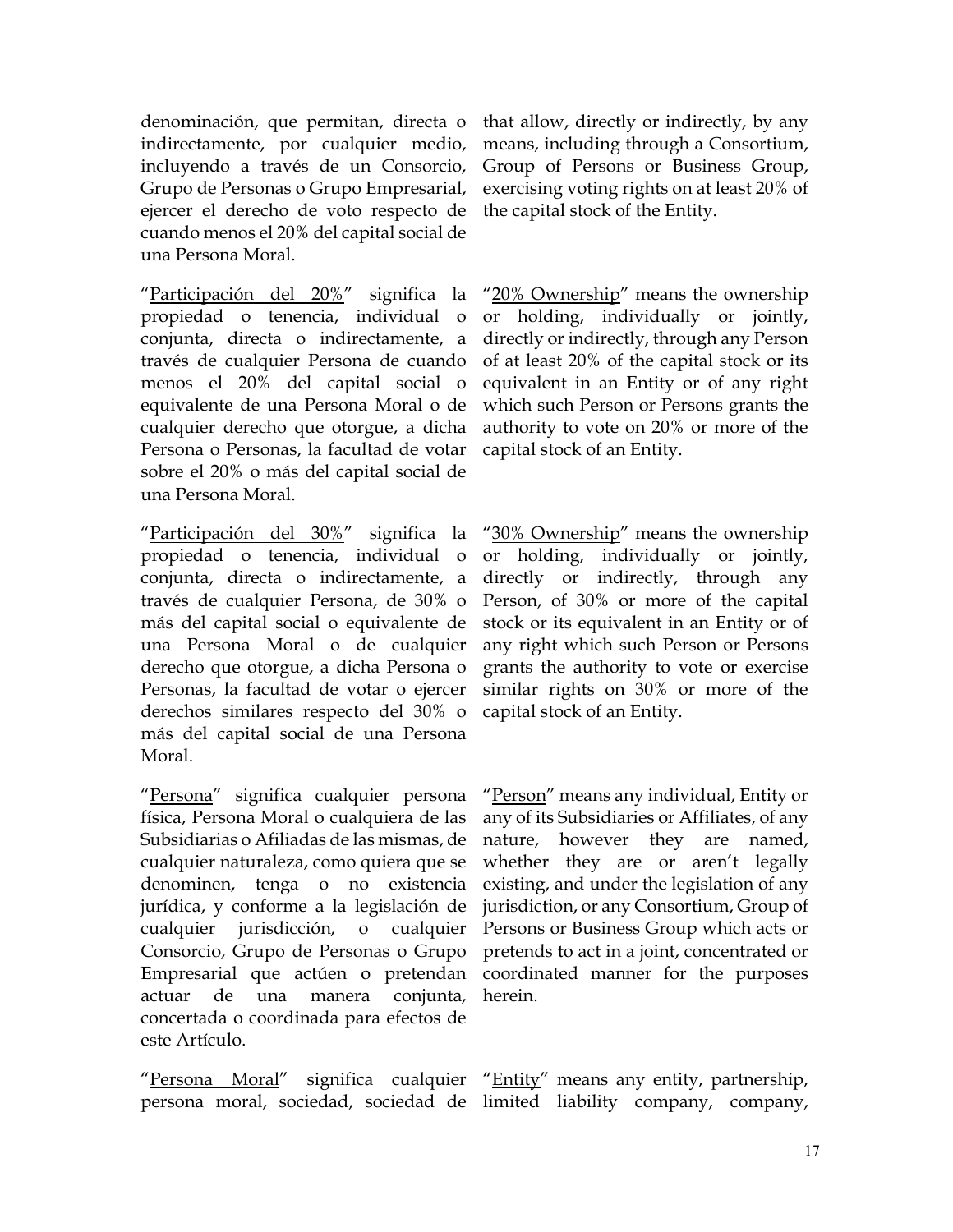responsabilidad limitada, compañía, asociación, co-inversión, asociación en participación, fideicomiso, organización no constituida o sin personalidad jurídica propia o autoridad gubernamental o cualquier otra forma de asociación económica o mercantil constituida conforme a la legislación de cualquier jurisdicción.

"Personas Relacionadas" significan las Personas que, respecto de la Sociedad, se ubiquen en alguno de los supuestos siguientes:

- (i) las Personas que tengan el Control o tengan Influencia Significativa en cualquier Persona Moral que, en su caso, forme parte del Grupo Empresarial o Consorcio al que la Sociedad pertenezca, así como los consejeros, administradores o los directivos relevantes de las Personas integrantes de dicho Consorcio o Grupo Empresarial;
- (ii) las Personas que tengan Poder de Mando respecto de una Persona que forme parte del Consorcio o Grupo Empresarial al que, en su caso, pertenezca la Sociedad;
- (iii) el cónyuge, la concubina o el concubinario y las personas que tengan parentesco por consanguinidad, por afinidad o civil hasta el cuarto grado, con personas físicas que se ubiquen en alguno de los supuestos señalados en los incisos (i) y (ii) anteriores, así como los socios de, o copropietarios junto con, las personas físicas mencionadas en dichos incisos con los que mantengan relaciones de negocio;

association, co-investment, joint venture, trust, non-incorporated or legally incapacitated organization or governmental authority or any other economic or commercial association incorporated under any jurisdiction.

"Related Persons" means the Persons that, in regard to the Company, are under any of the following assumptions:

- (i) the Persons that have the Control or Significant Influence in the Entity that, in such an event, is a part of the Business Group or Consortium to which the Company belongs, as well as the relevant directors, managers or executive officers of the Persons which are a part of such Consortium or Business Group;
- (ii) the Persons that have Authority of Command regarding a Person that is a part of a Consortium or Business Group to which, in such an event, the Company belongs;
- (iii) the spouse, concubine and the individuals that have cognation, affinity or civil kinship up to the fourth degree, with individuals that are under the assumptions set forth in subsections (i) and (ii) above, as well as the partners of, or joint co-owners with, the individuals mentioned in such subsections with which business relations are held,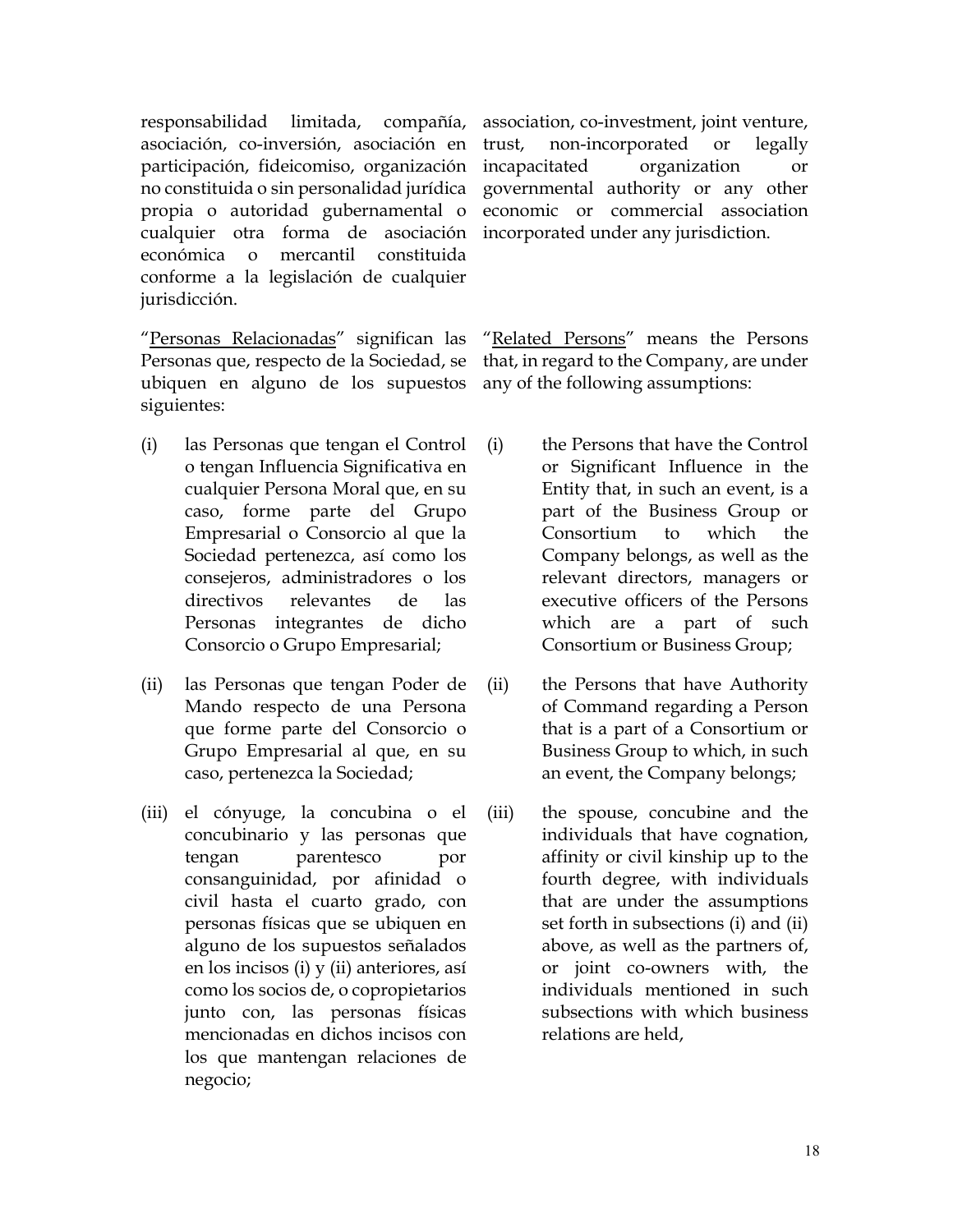- (iv) las Personas Morales que sean parte del Consorcio o Grupo Empresarial al que, en su caso, pertenezca la Sociedad; y
- (v) las Personas Morales sobre las cuales alguna de las personas a que se refieren los incisos (i) a (iii) anteriores, ejerzan Control o Influencia Significativa.

"Poder de Mando" significa la capacidad de hecho de influir de manera decisiva en los acuerdos adaptados en las Asambleas de Accionistas o sesiones del Consejo de Administración o en la gestión, conducción y ejecución de los negocios de la Persona Moral o de las Personas Morales que, en su caso, formen parte del Grupo Empresarial o Consorcio al que dicha Persona Moral pertenezca o que ésta Controle o en las que tenga una Influencia Significativa. Se presume que tienen poder de mando en una Persona Moral, salvo prueba en contrario, las personas que se ubiquen en cualquiera de los supuestos siguientes:

(a) los accionistas o socios que tengan el Control de una Persona Moral o de las Personas Morales que formen parte del Grupo Empresarial o Consorcio al que dicha Persona Moral pertenezca o que ésta Controle o en las que tenga una Influencia Significativa;

(b) los individuos que tengan vínculos con una Personas Moral o con las Personas Morales o que formen parte del Grupo Empresarial o Consorcio al que dicha Persona Moral pertenezca o que ésta Controle o en las que tenga una Influencia Significativa, a través de cargos vitalicios, honoríficos o con

- (iv) the Entities that are a part of the Consortium or Business Group to which, in such an event, the Company belongs; and
- (v) the Entities over which the persons referred to in subsection (i) to (iii) above, exercise Control or Significant influence.

"Authority of Command" means the *de facto* capacity of decisively influencing the agreements taken by the Shareholders' Meeting or the meetings of the Board of Directors or in the management, direction and execution of the Entity's or Entities' business that, in such an event, is a part of the Business Group or Consortium to which such an Entity belongs or over which it has Significant Influence or which it Controls. It is presumed that a person has authority of command in an Entity, except when proved otherwise, in the following assumptions:

(a) the shareholders or partner that have Control of an Entity or of the Entities that are a part of the Business Group or Consortium to which such an Entity belongs or over which it has Significant Influence or which it Controls;

(b) the individuals which have links with the Entity or the Entities that are a part of the Business Group or Consortium to which such an Entity belongs or over which it has Significant Influence or which it Controls, though lifetime, honorary or any other position with analogous or similar titles;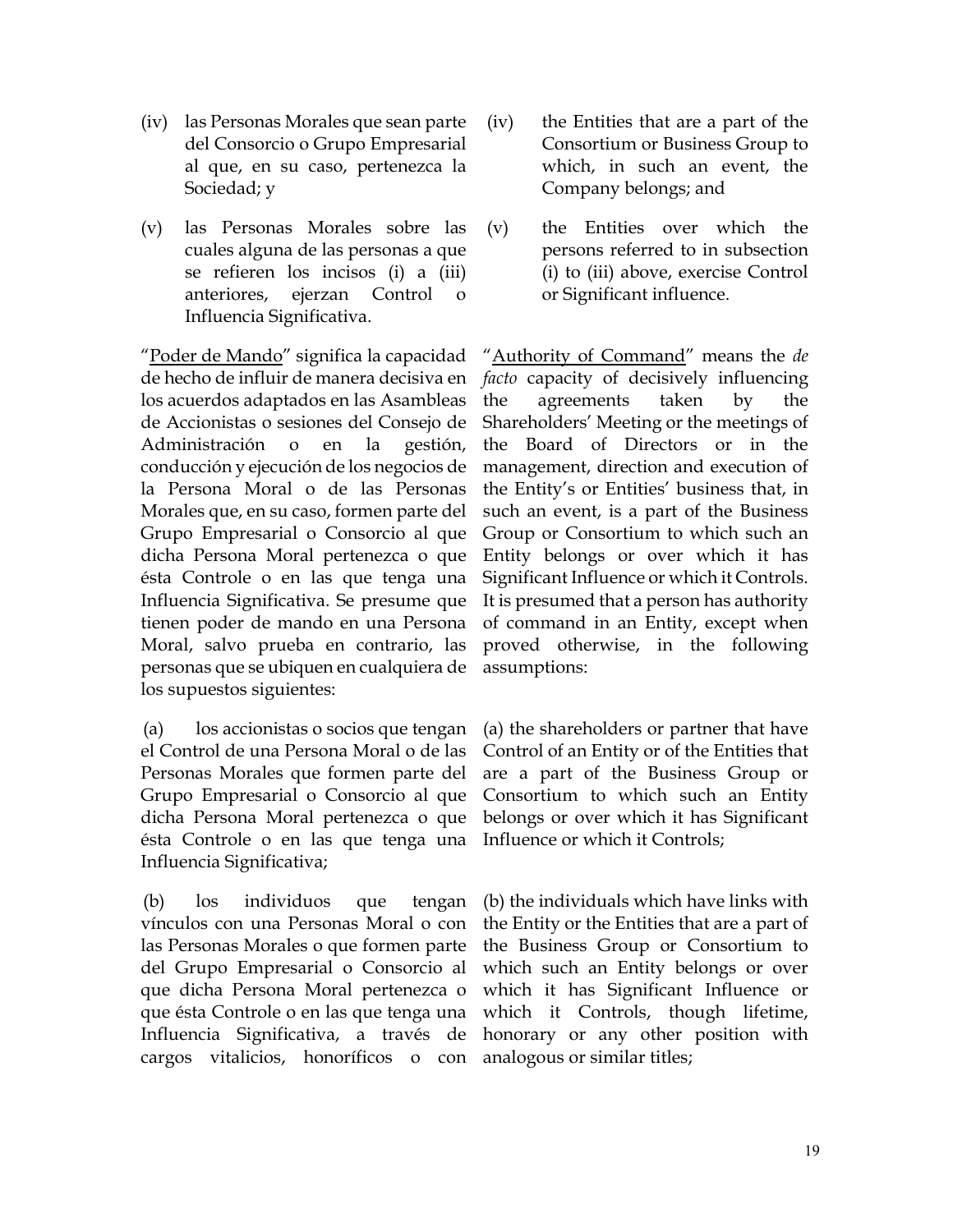cualquier otro título análogo o semejante a los anteriores;

(c) las Personas que hayan transmitido el Control de la Persona Moral o de las Personas Morales que formen parte del Grupo Empresarial o Consorcio al que dicha Persona Moral pertenezca o que ésta Controle o en las que tenga una Influencia Significativa, bajo cualquier título y de manera gratuita o a un valor inferior al de mercado o contable, en favor de individuos con los que tengan parentesco por consanguinidad, afinidad o civil hasta el cuarto grado, el cónyuge, la concubina o el concubinario; y

(d) quienes instruyan a consejeros o directivos relevantes de la Persona Moral o de las Personas Morales que formen parte del Grupo Empresarial o Consorcio al que dicha Persona Moral pertenezca o que ésta Controle o en las que tenga una Influencia Significativa, en la toma de decisiones o en la ejecución de operaciones en una Persona Moral que forme parte del Grupo Empresarial o Consorcio al que dicha Persona Moral pertenezca o que ésta Controle o en las que tenga una Influencia Significativa.

"Socio Estratégico" tendrá el significado que se le atribuye en el Artículo Décimo de los presentes Estatutos Sociales.

"Subsidiaria" significa con respecto a cualquier Persona, cualquier sociedad u otra organización respecto de la cual una Persona sea propietaria de la mayoría de las acciones representativas de su capital social o partes sociales o cualquier otro tipo de intereses con derecho a voto, o el Control de voto de dicha sociedad y/u organización, sea directa o indirectamente, o respecto de la cual una the right to name the majority of the

(c) the Persons that have transmitted the Control over and Entity or Entities that are a part of the Business Group or Consortium to which such an Entity belongs or over which it has Significant Influence or which it Controls, under any title or gratuitously or at a sub-market or sub-accounting value, in favor of individuals with which it has cognation, affinity or civil kinship up to the fourth degree, the spouse or concubine; and

(d) those who instruct directors or relevant executive officers of the Entity or the Entities that are a part of the Business Group or Consortium to which such an Entity belongs or in which it has Significant Influence or exercises Control, in the making of decision or in the execution of transactions in an Entity that is a part of a Business Group or Consortium to which such an Entity belongs or over which it has Significant Influence or which it Controls.

"Strategic Partner" has the meaning assigned to such term in Article Ten herein.

"Subsidiary" means regarding any Person, any entity or any other organization in which a Person owns the majority of the shares which represent the capital stock or equity interests or any other kind of interests with voting rights, or the voting Control of such an entity and/or organization, be it directly or indirectly, or regarding a Person who has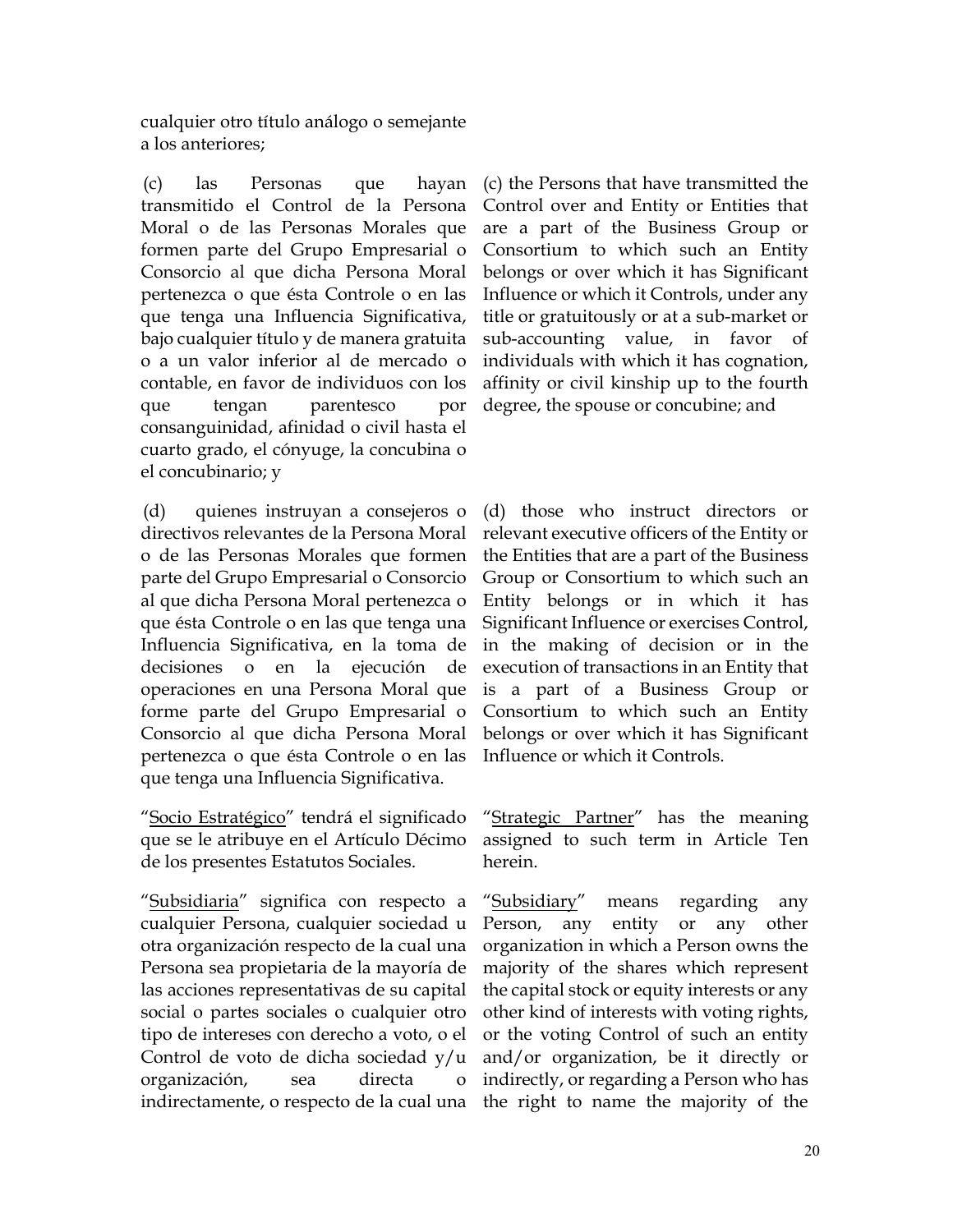Persona tenga el derecho de designar a la directors (or equivalent management mayoría de los miembros de su consejo de administración (u órgano de administración equivalente) o a su administrador.

## Autorización de Adquisición de Valores por el Consejo de Administración

Toda adquisición directa o indirecta, de Acciones, o intento de adquisición de Acciones, de cualquier naturaleza y como quiera que se denomine, conforme a cualquier título o esquema legal, que se pretenda realizar, ya sea en una o varias operaciones o actos simultáneos o sucesivos de cualquier naturaleza jurídica, sin límite de tiempo entre sí, ya sea mediante una bolsa de valores o no, en México o en el extranjero, incluyendo operaciones estructuradas como fusiones, reorganizaciones corporativas, escisiones, consolidaciones, adjudicación o ejecución de garantías u otras operaciones o actos jurídicos similares (cualquiera de dichas operaciones, una "Adquisición"), por una o más Personas, Personas Relacionadas, Grupo de Personas, Grupo Empresarial o Consorcio, requerirá para su validez el acuerdo favorable, previo y por escrito, del Consejo de Administración, cada vez que el número de Acciones que se pretenda adquirir, cuando se sumen a las Acciones que integren su tenencia previa de Acciones en la Sociedad, en su caso, dé como resultado que el adquirente sea titular de un porcentaje en el capital social equivalente o mayor a 10%. Una vez que se alcance dicho porcentaje, cualquier Adquisición posterior de Acciones por parte de cada una de dichas Personas, Personas Relacionadas, Grupo de Personas, Grupo Empresarial o Consorcio mediante la cual adquieran the Chairman of the Board with a copy to

body) or its manager.

## Securities Acquisition Authorization by the Board of Directors.

Every direct or indirect acquisition, of Shares, or attempt of acquisition of Shares, of any nature and regardless of the name it is given, under any title or legal structure, with the intention of carrying-out, be it in one or several simultaneous or successive transactions or acts of any legal capacity, with no time limitation between them, be it through a or not, in Mexico or abroad, including structured transactions such as mergers, corporate restructures, spin-offs, consolidations, allocations or guaranties executions or other similar transactions or legal acts (any such operation, an "Acquisition"), by one or more Persons, Related Persons, Group of Persons, Business Group or Consortium, requires for its validity the previous, written and favorable resolution by the Board of Directors, each time that the number of Shares that is to be acquired, when added to the Shares owned previously within the Company, if such is the case, results in the acquiring party holding a percentage of the capital stock equivalent or equal to 10%. Once such percentage is reached any subsequent Acquisition of Shares by any such Person, Related Persons, Business Group or Consortium, through which they acquire additional Shares of the Company which represent 2% or more, shall be notified to the Company's Board of Directors in the Company's corporate domicile (through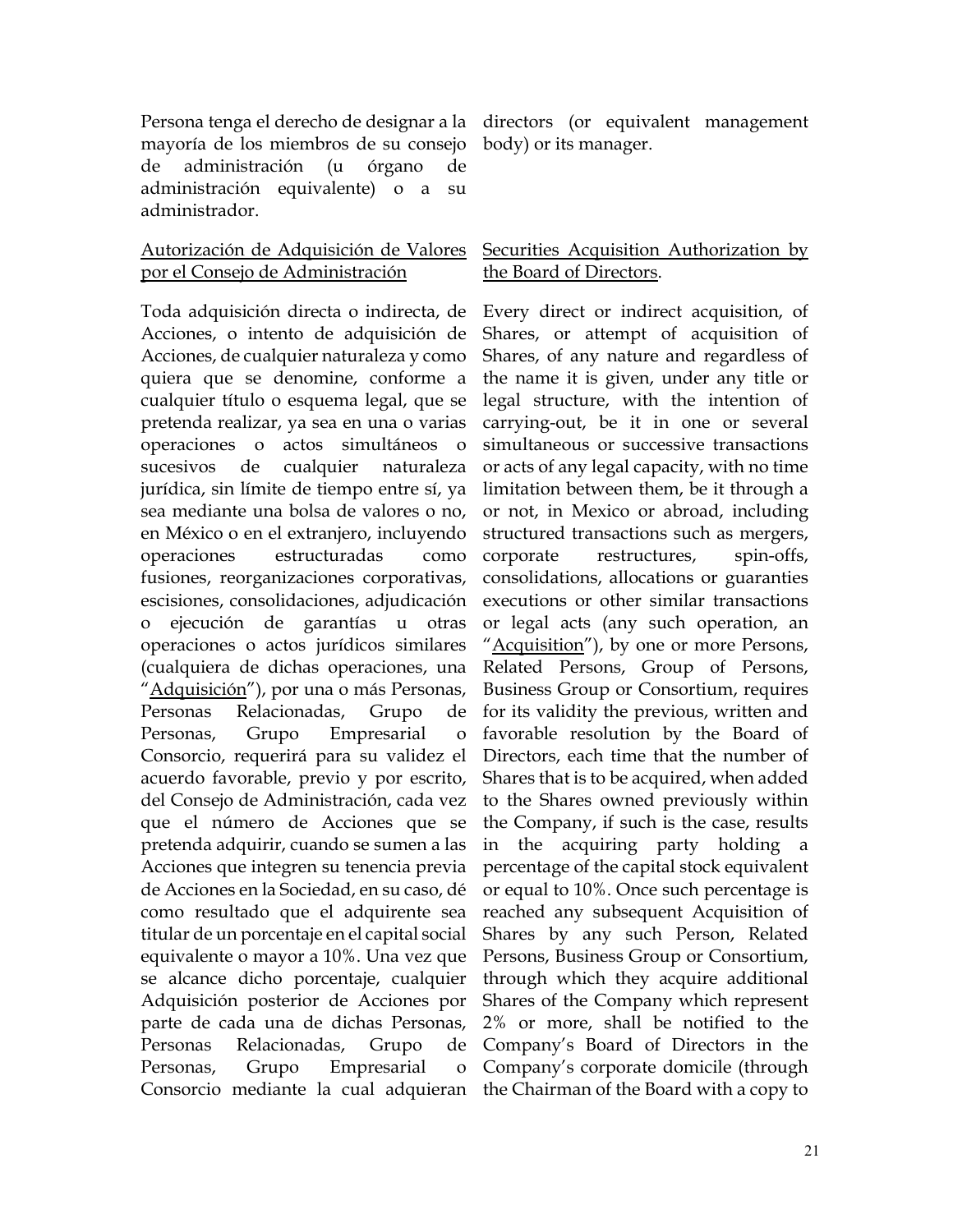Acciones adicionales de la Sociedad que representen un 2% o más deberá notificarse al Consejo de Administración de la Sociedad en el domicilio corporativo de la Sociedad (a través del Presidente del Consejo con copia para el Secretario no miembro del Consejo de Administración de la Sociedad). Para evitar dudas, no se requiere ninguna autorización adicional para realizar dichas Adquisiciones o celebrar Acuerdos de Voto hasta que el porcentaje de participación en el capital sea igual o mayor a una Participación del 20%.

También se requerirá el acuerdo previo favorable del Consejo de Administración, por escrito, para la celebración de convenios, orales o escritos, independientemente de su denominación o del título o clasificación que se les dé, como consecuencia de los cuales se formen o adopten mecanismos o acuerdos de asociación de voto, voto en bloque o de voto vinculado o en conjunto o ciertas Acciones se combinen compartan de alguna otra manera, que impliquen un cambio en el Control de la Sociedad o una Participación del 20% en la Sociedad (cada uno, un "Acuerdo de Voto" y, en conjunto, los "Acuerdos de Voto"), excluyendo los Acuerdos de Voto temporales que se celebren en relación con una Asamblea General de Accionistas, con el propósito de designar consejeros de minoría.

Para estos efectos, la Persona que individualmente, o conjuntamente con la o las Personas Relacionadas de que se trate o bien, el Grupo de Personas, Grupo Empresarial o Consorcio que pretenda realizar cualquier Adquisición o celebrar

the Secretary who is not a member of the Board of Directors of the Company). For the avoidance of doubts, no additional authorization is required to carry-out such acquisitions or to execute a Voting Agreement until the ownership percentage in the capital stock is equal or greater than a 20% Ownership.

Previous favorable opinion is also requested from the Board of Directors, in writing, for the execution of written or oral agreements, regardless of their name or title or classification, as a consequence of which voting association, block voting, or binding or joint vote mechanisms or covenants are formed or adopted or certain Shares are combined or shared in any other manner, which implies a change in Control in the Company or an 20% Ownership in the Company (each, a "Voting Agreement" and jointly, the "Voting Agreements"), except for temporary Voting Agreements that are executed in connection with a general shareholders' meeting, with the purpose of appointing minority members of the Board of Directors.

For such purposes, the Person who individually, or jointly with Related Persons, or, the Group of Persons, Business Group or Consortium which intends to carry-out any Acquisition or executing any Voting Agreement, shall comply with the following: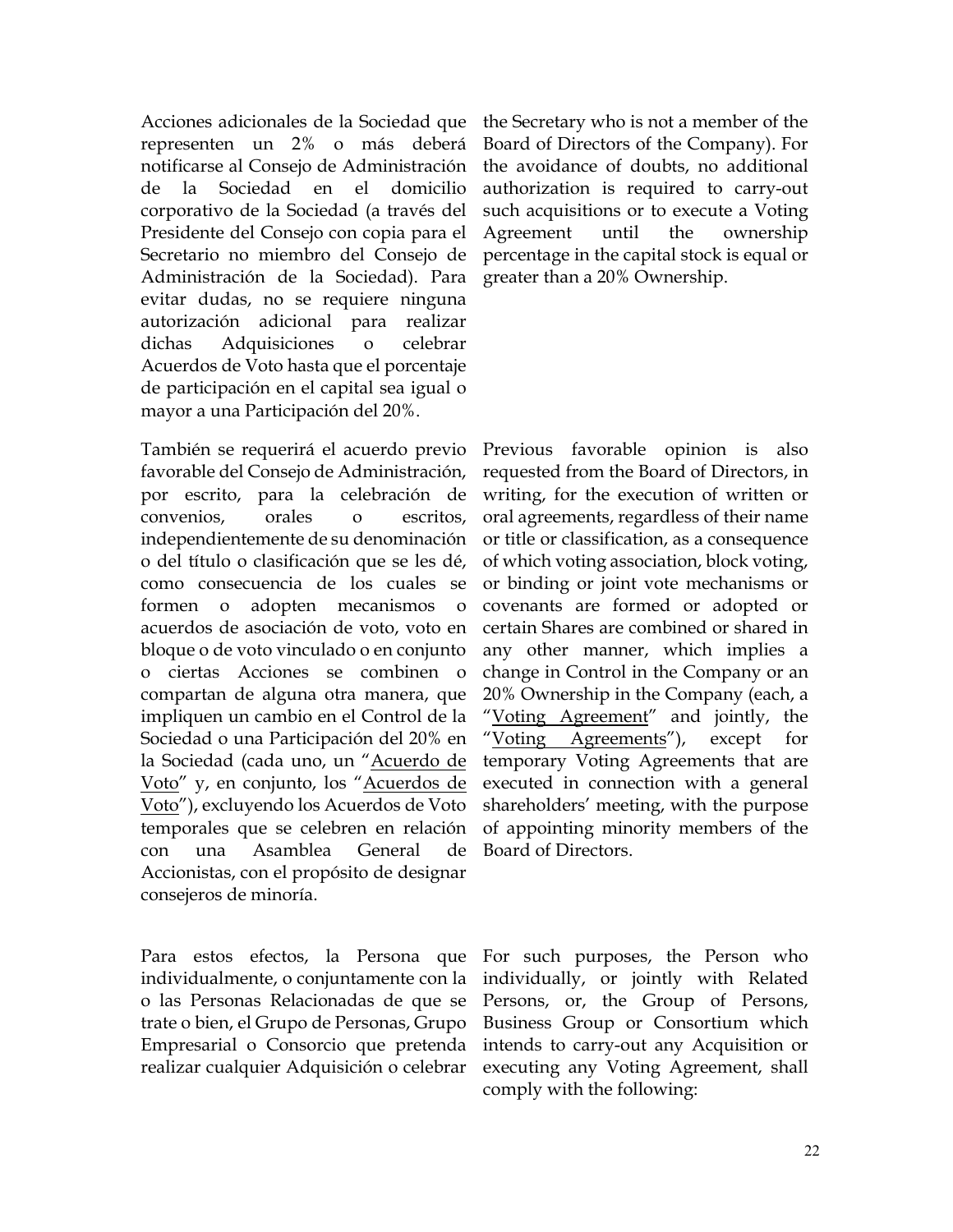cualesquier Acuerdos de Voto, deberán cumplir con lo siguiente:

1. El o los interesados deberán presentar una solicitud de autorización por escrito a la consideración del Consejo de Administración. Dicha solicitud deberá ser dirigida y entregada, en forma indubitable, al Presidente del Consejo de Administración, con copia al Secretario no miembro del mismo, en el domicilio de la Sociedad. La solicitud mencionada deberá entregarse bajo protesta de decir verdad y deberá contener la siguiente información:

- (i) el número y clase o serie de Acciones de las que la o las Personas de que se trate y/o cualquier Persona Relacionada con la o las mismas o el Grupo de Personas, Grupo Empresarial o Consorcio (A) sea propietario o copropietario, ya sea directamente o a través de cualquier Persona o Persona Relacionada, y/o (B) respecto a las cuales haya celebrado un Acuerdo de Voto;
- (ii) el número y clase o serie de Acciones que pretendan adquirir, mediante la Adquisición, ya sea directa o indirectamente, por cualquier medio, o que serán materia de cualquier Acuerdo de Voto, así como, en su caso, el precio mínimo pagadero por cada Acción respecto de la cual pretendan realizar la Adquisición;
- (iii) (A) el porcentaje que las Acciones a que se refiere el inciso (i) anterior representen del total de las Acciones emitidas por la Sociedad, y (B) el porcentaje que la suma de las Acciones a que se refieren los

1. The interested party or parties shall file a written authorization request to the consideration of the Board of Directors. Such request shall be directed and delivered, undoubtedly, to the Chairman of the Board of Directors, with a copy to the Secretary who is not a member of such Board, in the Company's domicile. The aforementioned request shall be delivered under oath and shall contain the following information:

- (i) the number and class or series of Shares of the applicable Person or Persons and/or any Related Persons thereof, or, the Group of Persons, Business Group or Consortium (A) be it an owner or co-owner, directly or through any Person or Related Person, and/or (B) regarding the Shares over which a Voting Agreement has been executed;
- (ii) the number and class or series of Shares that it intends to acquire, through the Acquisition, whether directly or indirectly, by any means, or that is the subject of a Voting Agreement, plus the minimum price payable per Share intended to be acquired through the Acquisition;
- (iii) (A) the percentage which the Shares mentioned in subsection (i) above represents of the total of Shares issued by the Company, and (B) the percentage that the sum of the Shares referred to in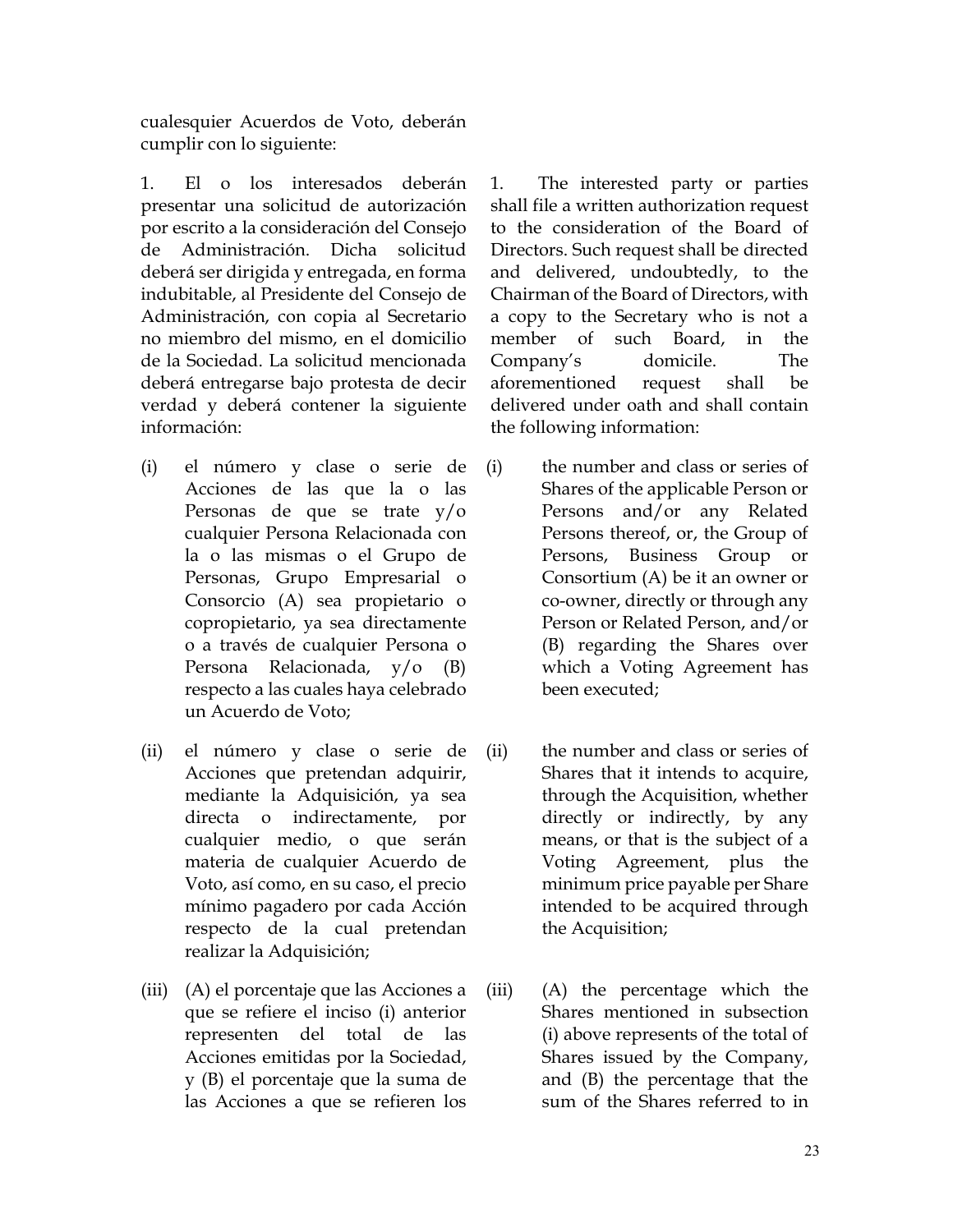incisos (i) y (ii) anteriores representen del total de Acciones emitidas por la Sociedad, en el entendido, que para dicho propósito podrá basarse en el número total de acciones reportadas por la Sociedad a la bolsa de valores en la que se coticen sus acciones;

- (iv) la identidad y nacionalidad de la o las Personas, Grupo de Personas, Consorcio o Grupo Empresarial que pretenda realizar la Adquisición o celebrar el Acuerdo de Voto de que se trate; en el entendido que si cualquiera de ellas es una Persona Moral, deberá especificarse la identidad y nacionalidad de cada uno de los socios, accionistas, fundadores, beneficiarios o cualquier equivalente, que finalmente, directa o indirectamente, tengan el Control de dicha Persona Moral;
- (v) las razones y objetivos por los cuales pretenda realizar una Adquisición o celebrar el Acuerdo de Voto de que se trate, mencionando particularmente si tiene el propósito de adquirir, directa o indirectamente: (A) acciones adicionales a aquellas referidas en la solicitud de autorización; (B) una Participación del 20%; (C) el Control de la Sociedad; o (D) Influencia Significativa en la Sociedad, así como el rol que se pretende tener respecto de las políticas y administración de la Sociedad, y cualquier modificación que quisieren proponer respecto de las

subsections (i) and (ii) above represent from the total amount of Shares issued by the Company, provided that for such purposes they may consider the total number of shares reported by the Company to the stock exchange in which they are listed;

- (iv) the identity and nationality of the Person or Persons, Group of Persons, Consortium or Business Group that intends to carry-out the Acquisition or execute a Voting Agreement, provided that if any of them is an Entity, the identity and nationality of each of the partners, shareholders, founders, beneficiaries or any equivalent thereto that in the end has, direct or indirect Control of such Entity, shall be specified;
- (v) the reasons and objectives due to which they intend to carry-out an Acquisition or execute a Voting Agreement, particularly mentioning if they intend to acquire, directly or indirectly, (A) additional shares to those referred in the authorization request; (B) a 20% Ownership; (C) Control of the Entity; or (D) Significant Influence in the Company, as well as the intended role with respect to the policies and management of the Company, and any amendment they would like to propose with respect to the policies and management of the Company;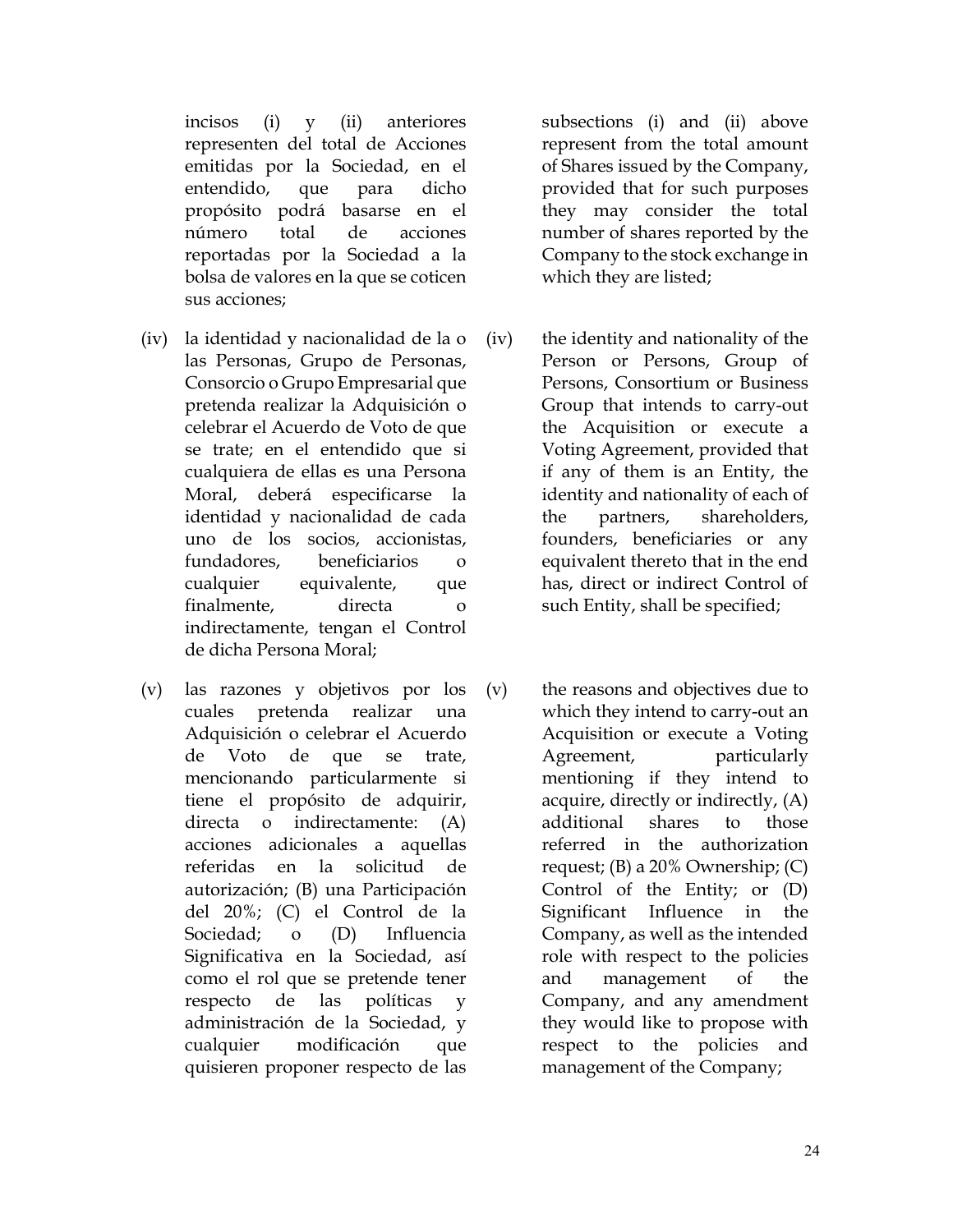políticas y administración de la Sociedad;

- (vi) si tiene participación directa o indirecta (y el monto de dicha participación) en el capital social o en la administración u operación de un Competidor o cualquier Persona Relacionada con un Competidor, o si tiene cualquier relación económica o de negocios con un Competidor o con cualquier Persona Relacionada con un Competidor, o si cualquiera de sus Personas Relacionadas son Competidores;
- (vii) si tiene la facultad de adquirir las Acciones o celebrar el Acuerdo de Voto de que se trate, de conformidad con lo previsto en estos Estatutos Sociales y en la legislación aplicable; de ser el caso, si está en proceso de obtener cualquier consentimiento o autorización, de qué persona, y los plazos y términos en los que espera obtenerlo;
- (viii) el origen de los recursos económicos que pretenda utilizar para pagar el precio de las Acciones objeto de la solicitud; en el supuesto que los recursos provengan de algún financiamiento, el solicitante deberá especificar la identidad y nacionalidad de la Persona que le provea de dichos recursos y si dicha Persona es un Competidor o una Persona Relacionada con Competidor, y la documentación que evidencie el acuerdo de financiamiento respectivo y los términos y condiciones de dicho financiamiento. El Consejo de Administración puede solicitar a la
- (vi) if they have direct or indirect ownership (and the amount of such ownership) in the capital stock or in the management and operation of a Competitor or any Related Person to a Competitor, or if they have any economic relationship with a Competitor or with any Related Person to a Competitor, or if any of their Related Persons is a Competitor;
- (vii) if they have the authority to acquire Shares or execute a Voting Agreement, in accordance with what is provided herein and in the applicable legislation, in such an event, if they are in the process of obtaining any consent or authorization, from any person, and the terms and deadlines in which they expect to obtain them;
- (viii) the origin of the funds they intend to use to pay the price of the Shares requested; provided that in funds obtained from financing, the requesting party shall specify the identity and nationality of the Person providing such funds and if such Person is a Competitor or a Related Person to a Competitor, and the documentation that evidences corresponding the financing agreement and the terms and conditions of such financing. The Board of Directors may request from the Person that sends such a request, if considered necessary to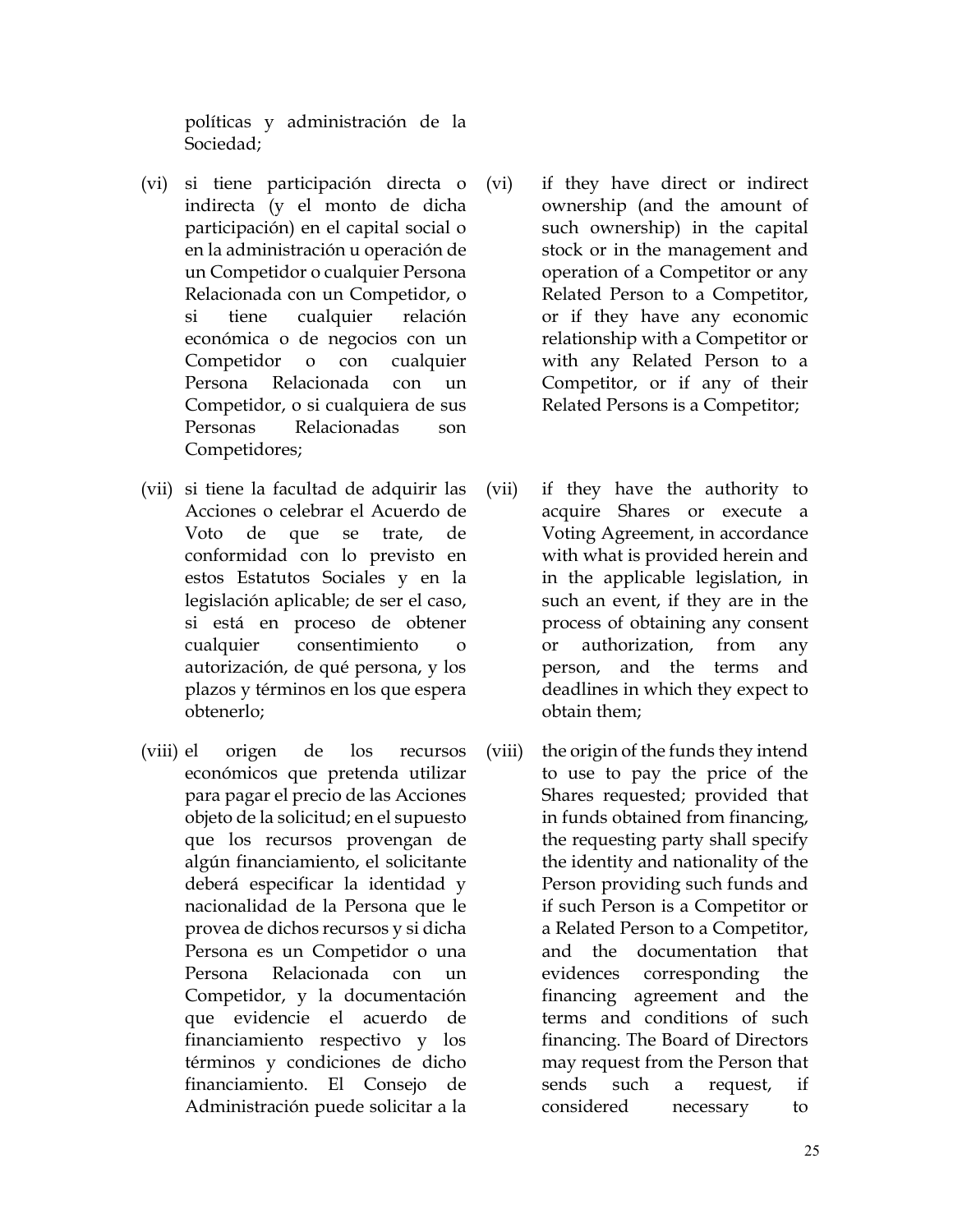Persona que envíe dicha solicitud, según lo considere necesario para garantizar el pago del respectivo precio de compra y antes de conceder cualquier autorización de conformidad con lo anterior, evidencia adicional respecto del acuerdo de financiamiento (incluyendo evidencia de que no existen condiciones en dicho acuerdo) o, la constitución o el otorgamiento de (A) fianza, (B) fideicomiso de garantía, (C) carta de crédito irrevocable, (D) depósito, o (E) cualquier otro tipo de garantía, por hasta una cantidad equivalente al 100% del precio de las Acciones que se pretenden adquirir o que sean materia de la operación o convenio de que se trate, designando a los accionistas, ya sea directamente o a través de la Sociedad, como beneficiarios, con objeto de asegurar el resarcimiento de los daños y perjuicios que pudiere sufrir la Sociedad o sus accionistas por la falsedad de la información presentada o como consecuencia de la solicitud o por cualquier acto u omisión del solicitante, directa o indirectamente, o como consecuencia de que la operación de que se trate no pueda completarse, por cualquier causa, relacionada o no con el financiamiento;

(ix) la identidad y nacionalidad de la institución financiera que actuaría como intermediario, en el supuesto de que la Adquisición de que se trate se realice a través de oferta pública;

guarantee the payment of the corresponding acquisition price and before granting authorization in accordance with the above, additional evidence regarding the financing agreement (including evidence that there are no conditions under such an agreement) or, the formation or granting of a (A) bail, (B) guarantee trust, (C) irrevocable letter of credit, (D) deposit, or (E) any other type of guarantee, up to the equivalent amount of 100% of the price of the Shares that are to be acquired or that are the subject matter of the corresponding transaction or agreement, naming the shareholders, directly or through the Company, as beneficiaries, with the purposes of securing the compensation of the losses and lost profits that the Company or its shareholders may suffer as a consequence of the incorrect information presented or of the request, or for any action or omission of the petitioner, directly or indirectly, or as a consequence of the impossibility to complete the relevant transaction, for any cause, related or not to the financing;

(ix) the identity and nationality of the financial institution that would act as broker, in the event that the corresponding Acquisition is though public offering;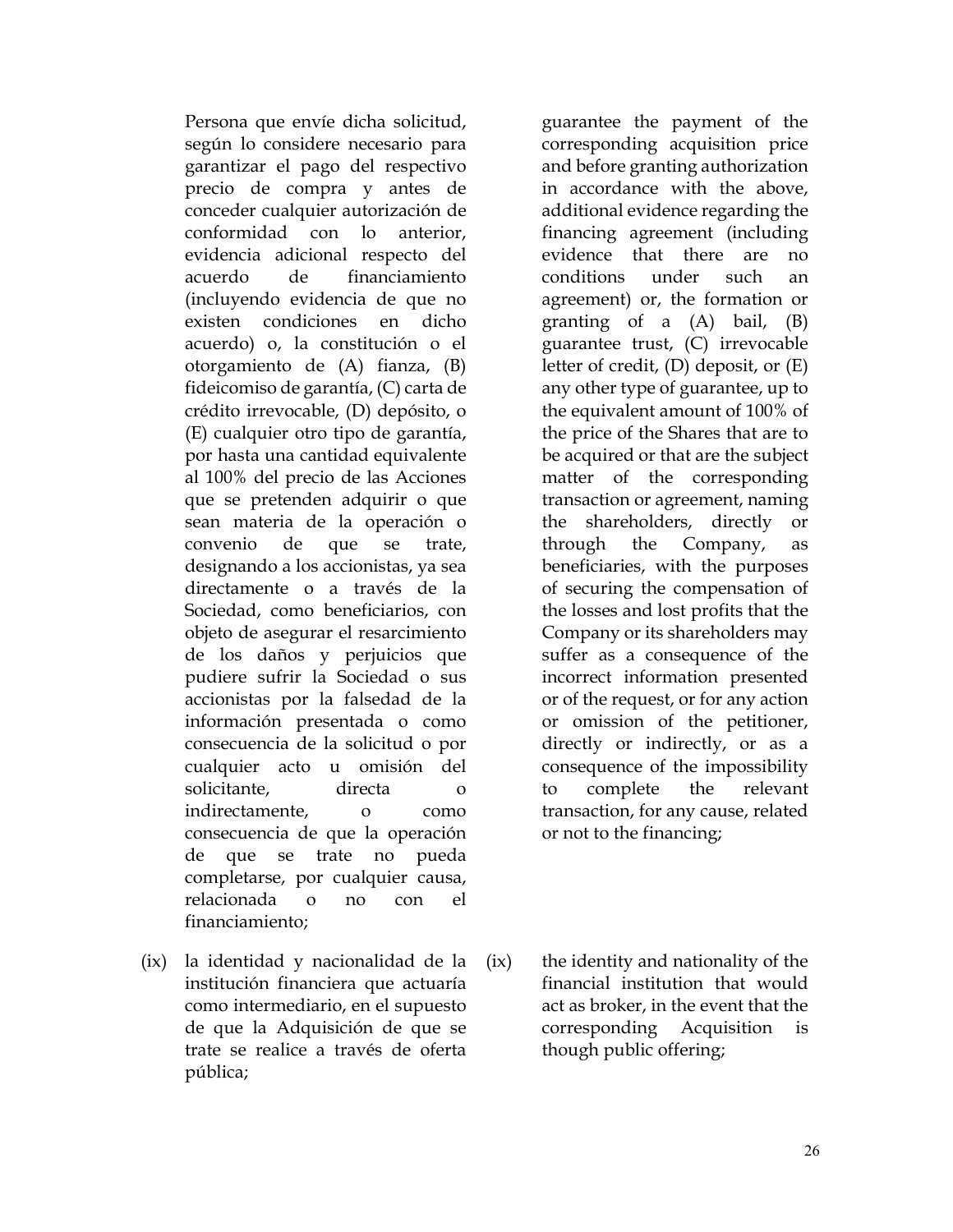- (x) de ser el caso, por tratarse de una oferta pública de compra, copia del proyecto de folleto informativo o documento similar, que tenga la intención de utilizar para la adquisición de las Acciones o en relación con la operación o convenio de que se trate, completo a esa fecha, y una declaración respecto a si el mismo ha sido autorizado por, o presentado a autorización de, las autoridades competentes (incluyendo la Comisión Nacional Bancaria y de Valores); y
- (xi) un domicilio en la Ciudad de México, México, para recibir notificaciones y avisos en relación con la solicitud presentada.

En los casos que el Consejo de Administración así lo determine, en virtud de la imposibilidad de conocer cierta información al recibir la solicitud respectiva, de que dicha información todavía no pueda ser divulgada o por otras razones, el Consejo de Administración podrá, a su entera discreción, exceptuar el cumplimiento de uno o más de los requisitos antes mencionados al solicitante.

2. Dentro de los 15 días hábiles siguientes a la fecha en que hubiera recibido la solicitud de autorización a que se refiere el párrafo 1 anterior, el Presidente o el Secretario no miembro estarán obligados a convocar a una Sesión del Consejo de Administración para considerar, discutir y resolver sobre la solicitud de autorización mencionada. Las convocatorias para las juntas del Consejo de Administración deberán ser formulados por escrito y enviados de

- $(x)$  in such an event, if it is a public offering, copy of the offering memorandum or similar document, that has the intention of being used for the acquisition of the Shares or pertaining to the corresponding transaction or agreement, complete as of such date, and a representation stating if such has been authorized by the competent authorities (including the National Banking and Securities Commission); and
- (xi) a domicile in Mexico City, Mexico, to receive notices regarding the filled request.

In the event that the Board of Directors resolves, due to the impossibility of knowing certain information upon receiving the corresponding request, that such information may not yet be disclosed or for other reasons, the Board of Directors may, at its entire discretion, waive the compliance of one or more of the aforementioned requirements

2. Within the 15 business days following the date upon which the request referred to in paragraph 1 above has been received, the Chairman or nonmember Secretary shall call to a Meeting of the Board of Directors to consider discuss and resolve the matter of the requested authorization. Calls to meetings of the Board of Directors shall be made in writing and sent in accordance with the provisions set forth herein.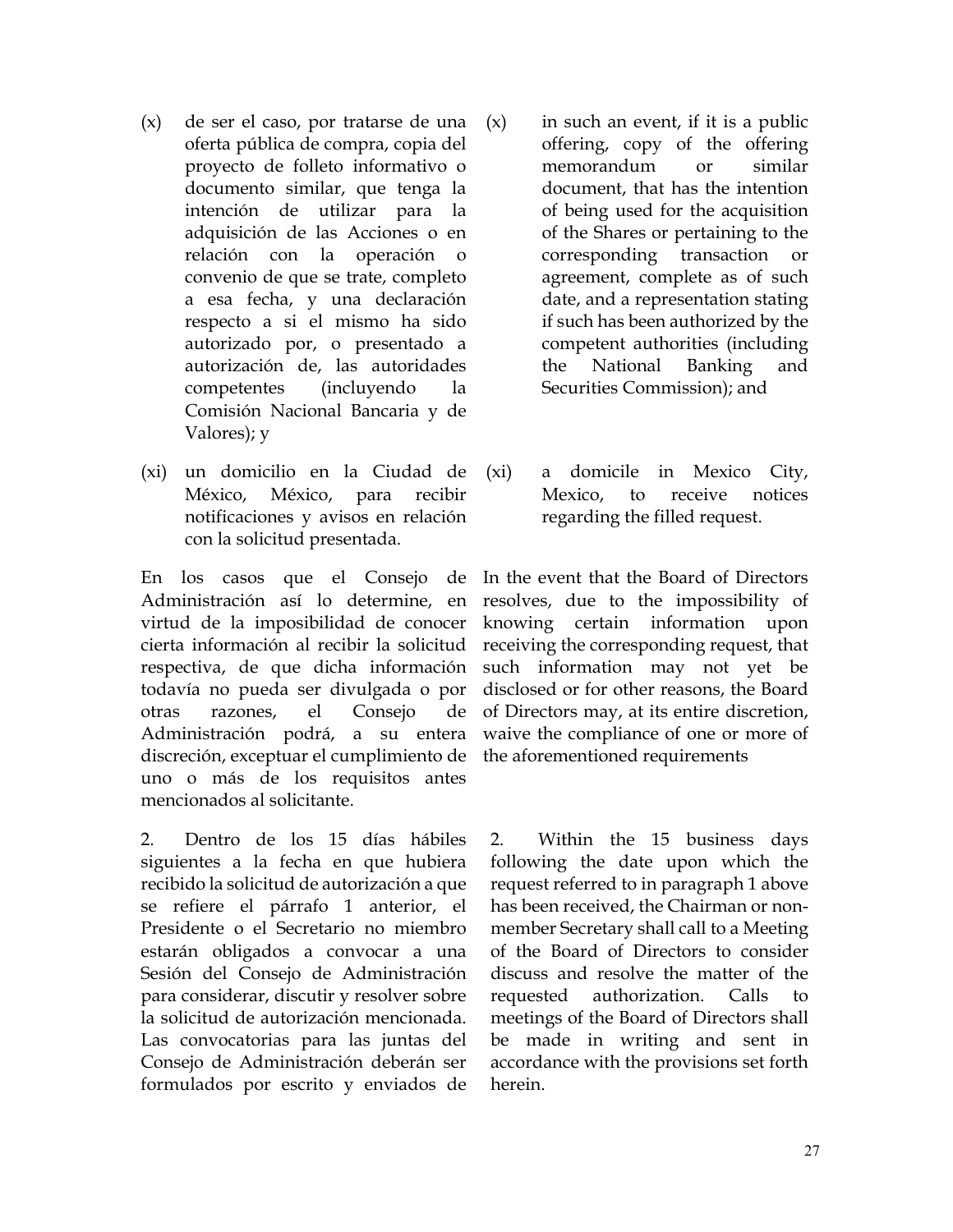conformidad con las disposiciones de los presentes Estatutos Sociales.

3. El Consejo de Administración podrá solicitar a la Persona que pretenda realizar la Adquisición o celebrar el Acuerdo de Voto correspondiente, la documentación adicional y las aclaraciones que considere necesarias para analizar adecuadamente la solicitud, así como sostener cualesquiera reuniones, para resolver sobre la solicitud de autorización que le hubiere sido presentada; en el entendido que cualquier solicitud de esa naturaleza por parte del Consejo de Administración deberá realizarse durante los 20 días naturales siguientes a la recepción de la solicitud, y en el entendido que la solicitud no se considerará como final y completa, sino hasta que la Persona que pretenda realizar la Adquisición o celebrar el Acuerdo de Voto, presente toda la información adicional y haga todas las aclaraciones que el Consejo de Administración solicite.

El Consejo de Administración estará obligado a resolver cualquier solicitud de autorización que se reciba en los términos de este Artículo de los Estatutos Sociales dentro del periodo de 90 días naturales que sigan al envío de la solicitud o a la fecha en que la solicitud sea finalizada de conformidad con lo establecido en el párrafo anterior.

El Consejo de Administración debe emitir una resolución aprobando o rechazando la solicitud, en el entendido de que si el Consejo de Administración no resolviere dentro del plazo de 90 (noventa) días naturales citado, se considerará que la solicitud de autorización fue negada. En cualquier caso, el Consejo de 3. The Board of Directors may request from the Person intending to carry-out the Acquisition or execute the corresponding Voting Agreement, additional documentation and clarifications as it sees fit to adequately analyze the request, to agree upon the authorization request it has been filed, provided that any request of such nature on behalf of the Board of Directors shall be made during the subsequent 20 calendar days following the receipt of the request, and provided that such request will not be considered as final and complete until the Person who intends to carry-out the Acquisition or execute the Voting Agreements, files all the additional information and make all the clarifications requested by the Board of Directors.

The Board of Directors shall resolve any authorization request it receives in the terms herein within a 90 calendar day term following the delivery of the request or on the date in which such request is finalized as stated in the paragraph above.

Administración actuará conforme a los guidelines set forth in the second The Board of Directors shall issue a resolution approving or rejecting the request; provided that in case the Board of Directors does not issue its resolution within the aforementioned 90-day period, the request shall be deemed as rejected. In any case, the Board of Directors will act in accordance with the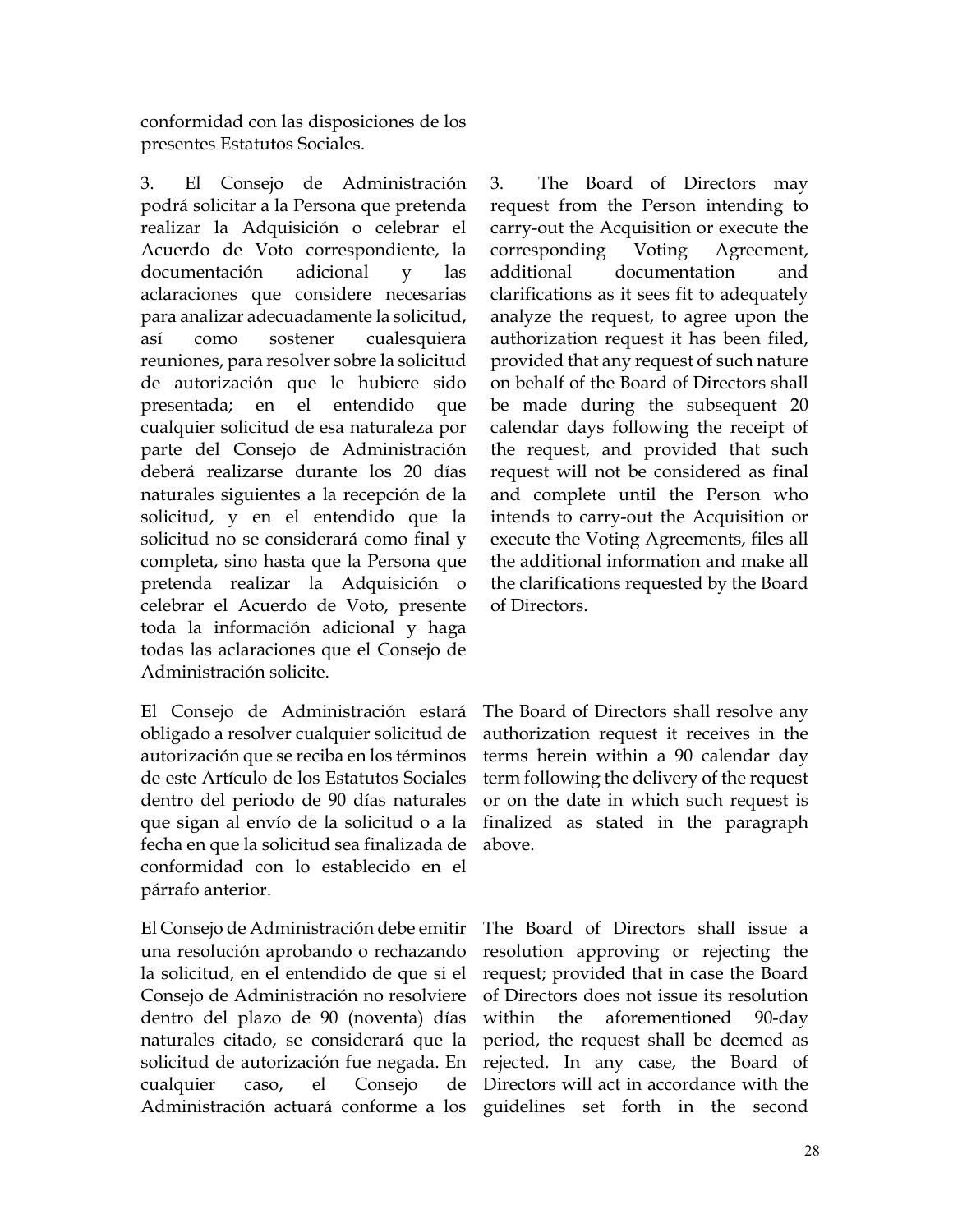lineamientos establecidos en el segundo párrafo de las "Disposiciones Generales" que se insertan más adelante y deberá justificar su decisión por escrito.

4. Para considerar válidamente instalada una sesión del Consejo de Administración, en primera o ulterior convocatoria, para tratar cualquier asunto relacionado con cualquier solicitud de autorización o convenio a que se refiere este Artículo, se requerirá la asistencia de cuando menos el 66% de sus miembros propietarios o de sus respectivos suplentes. Las resoluciones serán válidas cuando se tomen por el 66% de los integrantes del Consejo de Administración.

5. En el supuesto que el Consejo de Administración autorice la Adquisición de Acciones planteada o la celebración del Acuerdo de Voto propuesto, y dicha adquisición, operación o convenio implique o tenga como resultado (i) la adquisición de una Participación del 30% o mayor, pero sin que ello implique un cambio de Control, adicionalmente a cualquier requisito de autorización establecido en este Artículo, la Persona o Grupo de Personas que pretendan realizar la Adquisición o celebrar el Acuerdo de Voto, deberán previo a la adquisición de las Acciones o celebración del Acuerdo de Voto respectivo objeto de la autorización, llevar a cabo una oferta de compra por el porcentaje del capital social de la Sociedad equivalente a la proporción de Acciones en circulación que se pretenda adquirir o por el 10%, lo que resulte mayor, bajo las condiciones que en su caso hubiese autorizado el Consejo de Administración, o (ii) un cambio de Control, adicionalmente a cualquier requisito de autorización

paragraph of the "General Provisions" stated below and shall justify their decision in writing.

4. To consider a meeting of the Board of Directors duly called to order, by first or subsequent call, to deal with any matter regarding an authorization request or agreement referred herein, the assistance of at least 66% of its incumbent members or their alternates is required. The resolutions taken will be valid when taken by 66% of the members of the Board of Directors.

5. In the event that the Board of Directors authorizes the requested Share Acquisition or the execution of a proposed Voting Agreement, and such acquisition, transaction or agreement implies or results in (i) the acquisition of a 30% Ownership or more without resulting in a change of Control, in addition to any authorization request provided in this Article, the Person or Group of Persons intending to carry out the Acquisition or celebrate the Voting Agreement, shall carry out a tender offer for the percentage of the Company's capital stock equivalent to the proportional amount of outstanding Shares intended to be purchased or for 10%, whichever is greater, previous to the acquisition of the Shares or the execution of the respective Voting Agreement subject to authorization, under the conditions authorized, in its case, by the Board of Directors; or (ii) a change of Control, additionally to any request of authorization set forth herein, the Person or Group of Persons desiring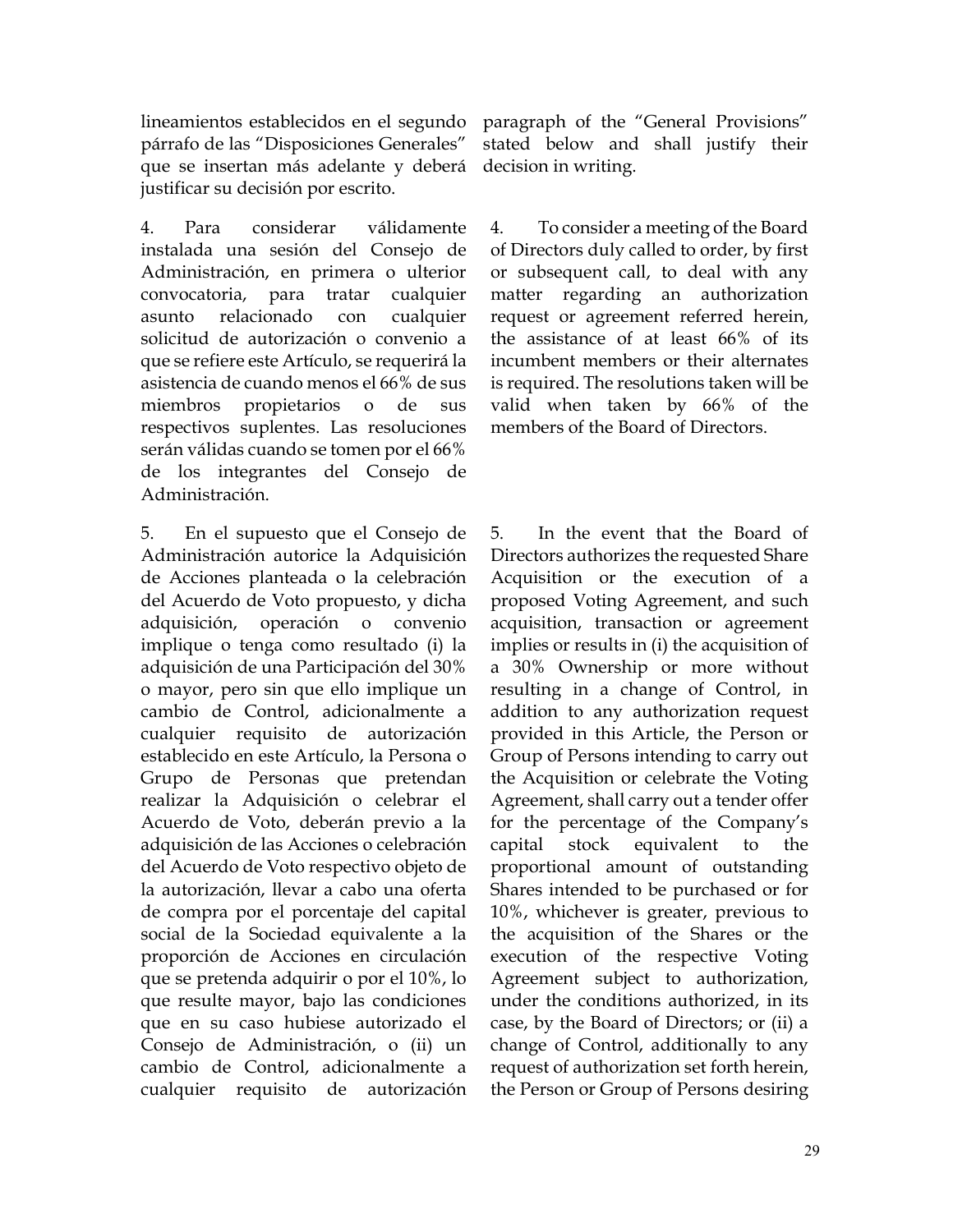establecido en este Artículo, la Persona o Grupo de Personas que pretendan realizar la Adquisición o celebrar el Acuerdo de Voto, deberán previo a la adquisición de las Acciones o celebración del Acuerdo de Voto respectivo objeto de la autorización, llevar a cabo una oferta de compra por el 100% de las Acciones en circulación, bajo las condiciones que en su caso hubiese autorizado el Consejo de Administración.

La oferta pública de compra a que se refiere este Artículo deberá ser completada dentro de los 90 días siguientes a la fecha de la autorización del Consejo de Administración, en el entendido que dicho término puede extenderse por un periodo adicional de 60 días naturales en el supuesto que la obtención de las autorizaciones gubernamentales aplicables siga pendiente.

El precio que se pague por cada una de The price to be paid for each of the Shares las Acciones será el mismo, con will be the same, regardless of their class independencia de la clase o de la serie de or series. Acciones de que se trate.

En caso que el Consejo de Administración recibiere, en o antes que hubiere concluido la Adquisición o la celebración del Acuerdo de Voto de que se trate, una oferta de un tercero, reflejada en una solicitud para realizar la Adquisición de al menos el mismo número de Acciones de que se trate, en mejores términos para los accionistas o tenedores de Acciones de la Sociedad (incluyendo lo relativo al tipo de contraprestación y al precio), el Consejo de Administración tendrá la capacidad de considerar y, en su caso, autorizar dicha segunda solicitud, manteniendo en suspenso la autorización previamente to carry out the Acquisition or execute the Voting Agreement, prior to the Acquisition or execution of the Voting Agreement for which they are requesting authorization, shall make a tender offer for 100% of the outstanding Shares, in accordance with the terms approved by the Board of Directors.

The tender offer referred in the paragraph above shall be completed within 90 days following the date on which the authorization was granted by the Board of Directors, provided that such term may be extended by an additional 60 calendar days in the understanding that any relevant governmental authorizations required for such purposes are still pending.

In the event that the Board of Directors receives, at or before the Acquisition has concluded of the execution of a Voting Agreement is finalized, an offer from a third party, stated in a request to carryout an Acquisition of at least the same amount of Shares, in better terms for the owners and shareholders of the Company (including type of compensation and price), the Board of directors will have the authority to consider and, in such an event, authorize such a second request, suspending the authorization previously granted, and submitting to the consideration of such a Board of Directors both requests, in order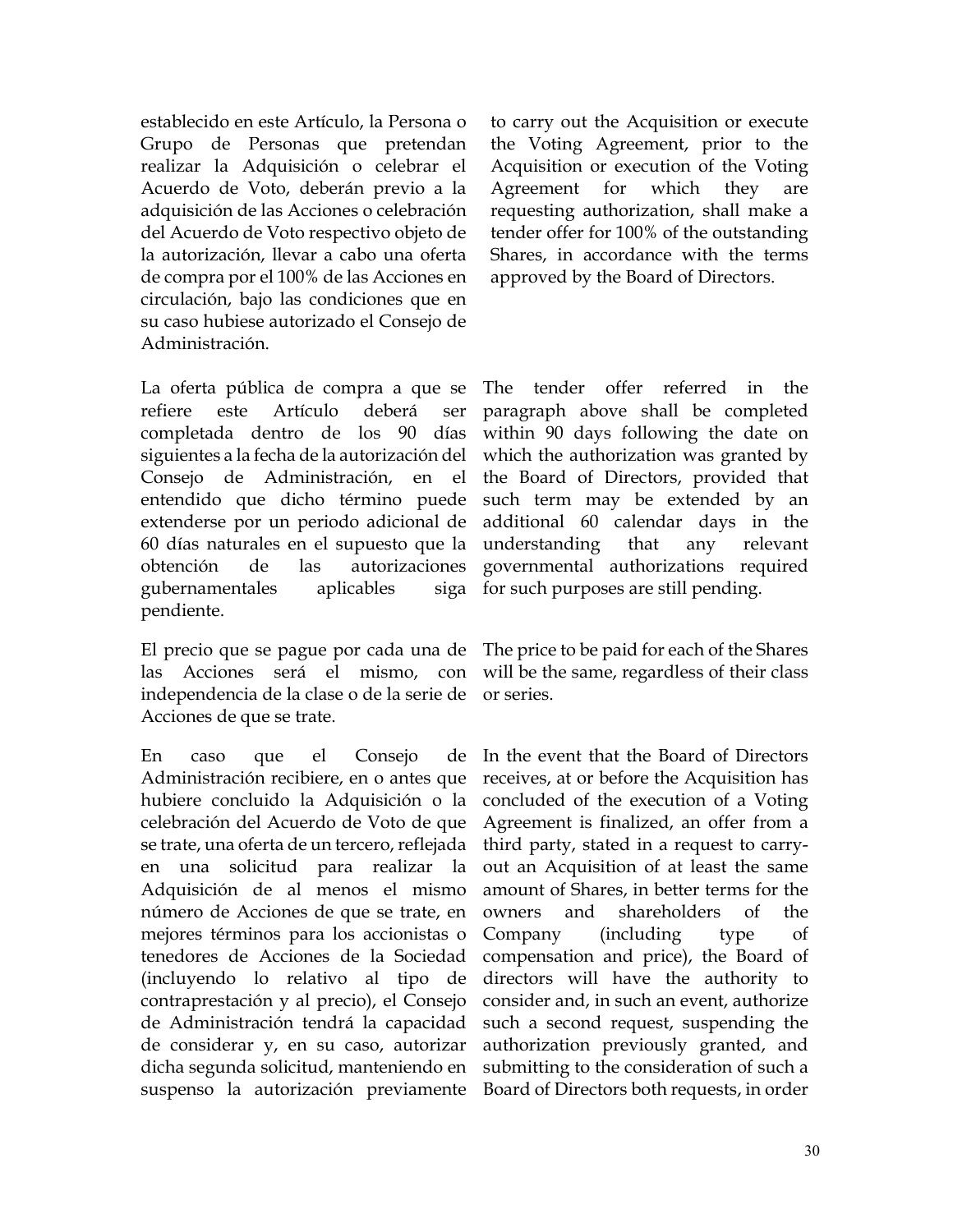otorgada, y sometiendo a consideración for the Board of Directors to approve the del propio Consejo de Administración ambas solicitudes, a efecto de que el Consejo de Administración apruebe la solicitud que considere conveniente, en el entendido que cualquier aprobación será sin perjuicio de la obligación de llevar a cabo una oferta pública de compra en términos de este Artículo y de la legislación aplicable.

6. Aquellas adquisiciones de Acciones que no impliquen (A) la adquisición de una Participación del 20%, o (B) un cambio de Control, podrán ser inscritas en el Libro de Registro de Acciones de la Sociedad, una vez debidamente autorizadas por el Consejo de Administración y que las mismas se hubieren concluido. Aquellas Adquisiciones o Acuerdos de Voto que impliquen (A) la adquisición de una Participación del 20%, o (B) un cambio de Control, podrán ser inscritas en el Libro de Registro de Acciones de la Sociedad hasta el momento en que la oferta pública de compra a que se refiere este apartado hubiere concluido. En consecuencia, en este caso, no podrán ejercerse los derechos resultantes de las Acciones, sino hasta el momento en que la oferta pública de compra de que se trate hubiere sido concluida.

7. El Consejo de Administración podrá negar su autorización para la Adquisición solicitada o para la celebración del Acuerdo de Voto propuesto, en cuyo caso señalará al solicitante por escrito, las bases y razones de la negativa de autorización. El solicitante tendrá el derecho de solicitar y sostener una reunión con el Consejo de Administración, o con un comité ad-hoc nombrado por el Consejo de

request it considers convenient, provided, that any approval shall have no effects on the obligation of carrying out a tender offer pursuant to Article Nine herein and the applicable law.

6. Share Acquisitions that do not imply (A) the acquisition of a 20% Ownership, or (B) a change of Control, may be registered in the Stock Registry Book of the Company, once duly authorized by the Board of Directors and once such transactions have concluded. Share Acquisitions or Voting Agreements that imply (A) the acquisition of a 20% Ownership, or (B) a change of Control, may be registered in the Stock Registry Book of the Company until the moment upon which the tender offer referred to herein has been concluded. Consequently, in this case it will not be possible to exercise the rights arising from the Shares until such tender offer is concluded.

7. The Board of Directors may deny its authorization for a requested acquisition or for the execution of a proposed Voting Agreement, in which case it will inform in writing, the basis and reasons for such denial, The requesting party will have the right to request and hold a meeting with the Board of Directors, or with an ad-hoc committee appointed by the Board of Directors, to explain, extend or clarify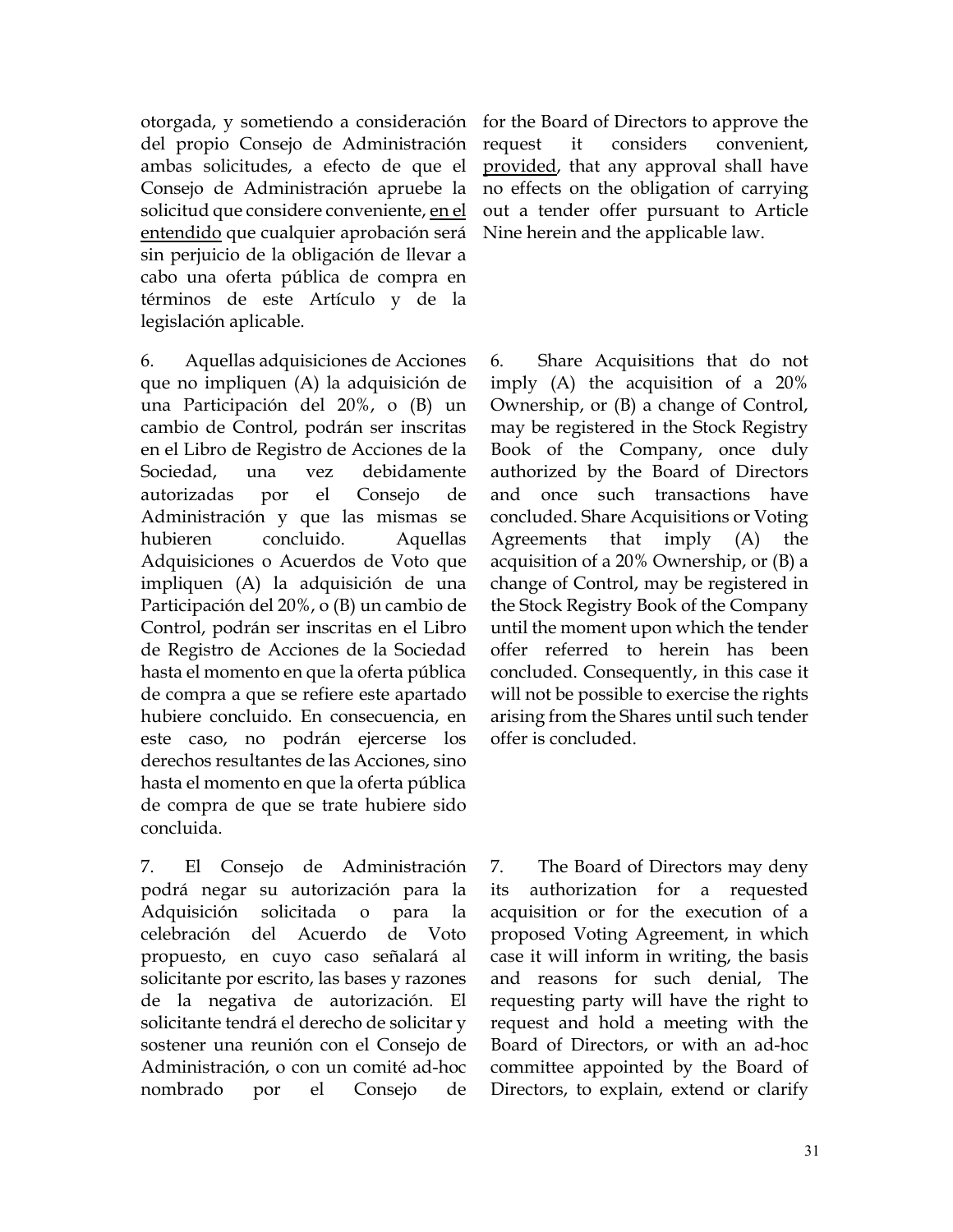Administración, para explicar, ampliar o aclarar los términos de su solicitud, así como de manifestar su posición mediante un documento por escrito que presente al Consejo de Administración.

## Disposiciones Generales General Provisions

Para los efectos de este Artículo, se entenderá que son Acciones de una misma Persona, las Acciones respecto de las cuales (i) cualquier Persona Relacionada sea titular, o (ii) cualquier Persona Moral sea titular, cuando esa Persona Moral sea Controlada por la Persona mencionada. Asimismo, cuando más de una Personas, de manera conjunta, coordinada o concertada, pretendan adquirir Acciones, en un acto, serie o sucesión de actos, sin importar el acto jurídico que lo origine, se considerarán como una sola Persona para los efectos de este Artículo. El Consejo de Administración, considerando las definiciones contempladas en el presente Artículo, determinará si una o más Personas que pretendan adquirir Acciones o celebrar Acuerdos de Voto deben ser consideradas como una sola Persona para los efectos del presente Artículo. En dicha determinación, se podrá considerar cualquier información que de hecho o de derecho disponga el Consejo de Administración.

En la evaluación que haga de las solicitudes de autorización a que se refiere este Artículo, el Consejo de Administración deberá tomar en cuenta los siguientes factores y cualesquier otros que estime pertinentes, actuando de buena fe y en el mejor interés de la Sociedad y de sus accionistas y en cumplimiento de sus deberes de diligencia y lealtad de conformidad con the terms of its request, as well as manifest its position through a written document filed before the Board of Directors.

For the purposes herein, it is to be understood that Shares belong to the same Person, when such Shares are (i) owned by any Related Person, or (ii) owned by any Entity, provided that such Entity is owned by the aforementioned Person. Likewise, it will be deemed as the same Person for the purposes herein, the Person or Group of Persons that jointly or coordinately or concentrated with others acquire shares regardless the legal acts that originated such transaction, whether simultaneous or successive. The Board of Directors, considering the definitions contemplated herein, will resolve if one or more Persons that intend to acquire Shares or execute Voting Agreements shall be considered as the same Person for the purposes set forth herein. In such determination that in fact or in law is held by the Board of Directors may be considered.

la Ley del Mercado de Valores y los offered by the potential buyer and the In the assessments made to authorization requests referred herein, the Board of Directors shall take into consideration the following factors and any other as deemed pertinent, acting in good faith and in the best interest of the Company and its shareholders and in compliance with their duties of loyalty and diligence in terms of the Mexican Securities Market Law and these By-Laws: (i) the price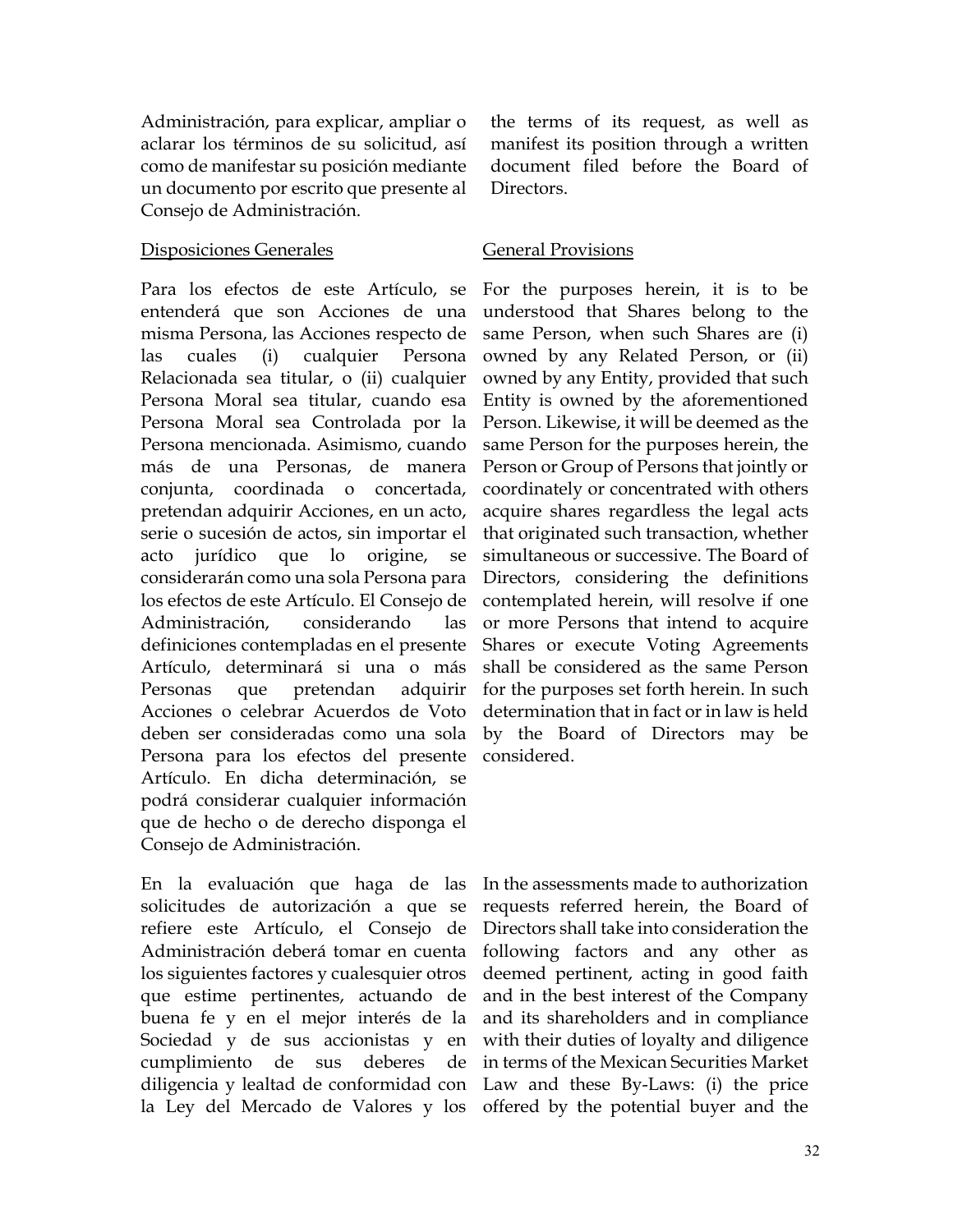presentes Estatutos Sociales: (i) el precio ofrecido por el comprador potencial y el tipo de contraprestación planteada como parte de dicha oferta; (ii) cualesquier otros términos o condiciones relevantes incluidos en dicha oferta como la viabilidad de la oferta y el origen de los fondos a ser utilizados en la Adquisición; (iii) la credibilidad y la solvencia moral y reputación del comprador potencial; (iv) el efecto de la Adquisición propuesta o del Acuerdo de Voto en el negocio de la Sociedad, incluyendo su posición financiera y operativa así como sus prospectos de negocio, (v) potenciales conflictos de interés (incluyendo los derivados de que la Persona que realice la solicitud sea un Competidor o afiliada a un Competidor según se describe en párrafos anteriores) en los casos en los que la Adquisición o el Acuerdo de Voto no versen sobre el 100% de las Acciones, (vi) las razones planteadas por el comprador potencial para realizar la Adquisición o celebrar el Acuerdo de Voto, y (vii) la calidad, exactitud y veracidad de la información proporcionada en la solicitud del comprador potencial.

Si se llegaren a realizar Adquisiciones de If the Acquisition of Shares or the Acciones o celebrar Acuerdos de Voto restringidos, sin observar el requisito de obtener la autorización previa y por escrito favorable del Consejo de Administración, las Acciones materia de dichas Adquisiciones o de los Acuerdos de Voto no otorgarán derecho alguno para votar en ninguna Asamblea de Accionistas de la Sociedad, lo que será responsabilidad del adquirente, grupo de adquirentes o partes del contrato, convenio o acuerdo correspondiente. Las Acciones materia de dichas Adquisiciones o Acuerdos de Voto que

type of compensation planned as part of such offer; (ii) any other relevant terms or conditions included in such offer such as the viability of the offer and the origin of the funds to be used for the Acquisition; (iii) the credibility and moral solvency and reputation of the potential buyer; (iv) the effect of the proposed Acquisition or the proposed Voting Agreement in the business of the Company, including its financial and operational position as well as its business prospects; (v) potential conflicts of interest (including those derived from the Person making the request is a Competitor, or an affiliate of a Competitor, as described in the paragraphs above) in the event that the Acquisition or Voting Agreement is not on 100% of the Shares; (vi) the reasons stated by the potential buyer to carry-out the Acquisition or execute the Voting Agreement; and (vii) the quality, precision and truthfulness of the information provided in the potential buyer's request.

execution of a Voting Agreement is to take place, without complying with the requirement of obtaining authorization from the Board of Directors, the Shares regarding such Acquisition or in connection with such Voting Agreement will not grant any rights to vote in any Shareholders' Meeting of the Company, at buyer's, group of buyers' or parties' to the relevant contract, agreement or covenant liability. The Shares of such Acquisition or Voting Agreement that have yet to be approved by the Board of Directors shall not be registered in the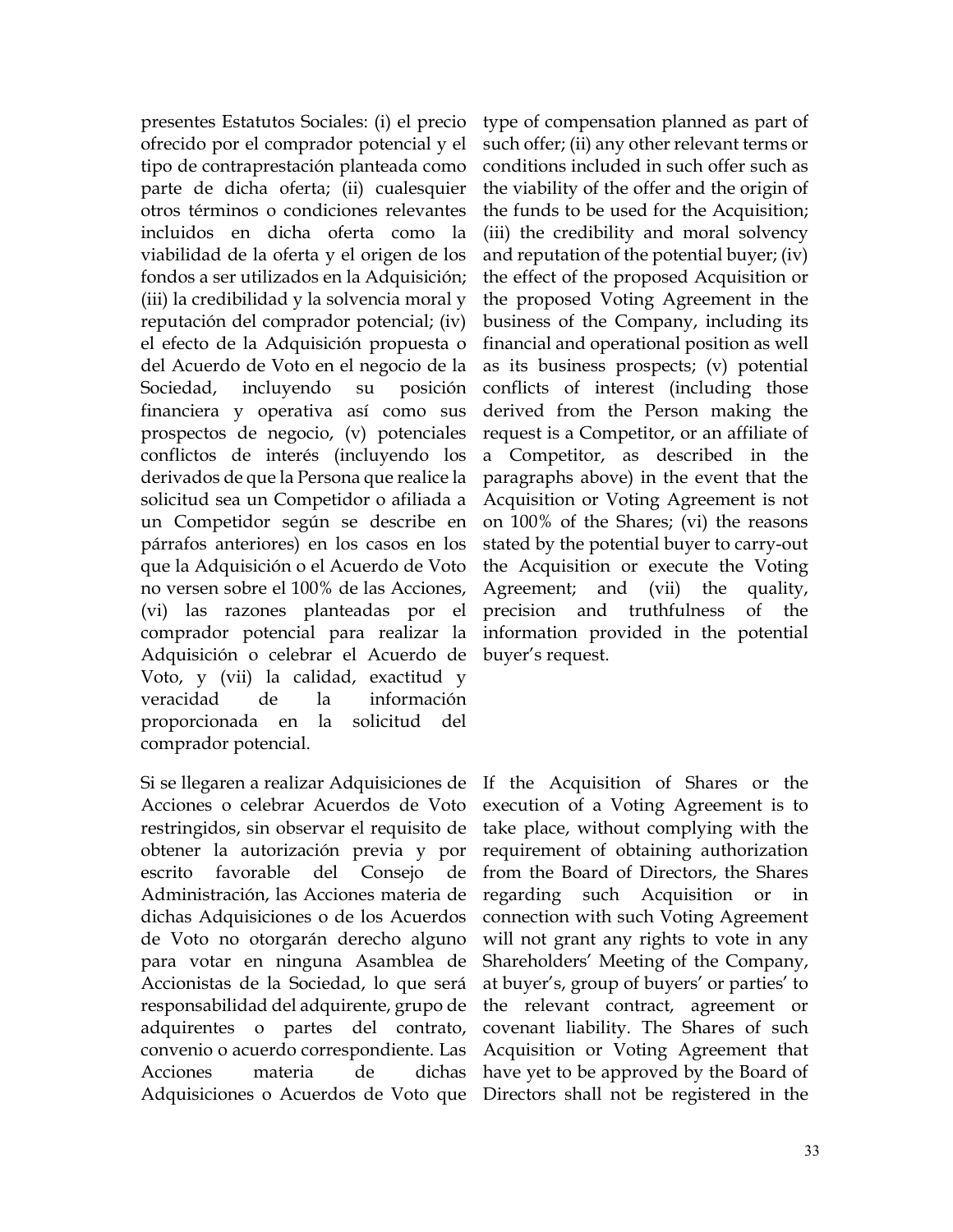no hayan sido aprobadas por el Consejo de Administración no serán inscritas en el Libro de Registro de Acciones de la Sociedad, y las inscripciones realizadas con anterioridad serán canceladas, y la Sociedad no reconocerá ni dará valor alguno a las constancias o listados a que se refiere el artículo 290 de la Ley del Mercado de Valores, o cualquier otra disposición que la sustituya de tiempo en tiempo, y demás disposiciones aplicables, por lo que no constituirán evidencia de la titularidad de las Acciones o acreditarán el derecho de asistencia a las Asambleas de Accionistas, ni legitimarán el ejercicio de acción alguna, incluyendo las de carácter procesal.

Las autorizaciones otorgadas por el Consejo de Administración conforme a lo previsto en este Artículo, dejarán de surtir efectos si la información y documentación con base en la cual esas autorizaciones fueron otorgadas no es o deja de ser veraz, completa y/o legal.

En caso de contravenir lo dispuesto en el presente Artículo, el Consejo de Administración podrá acordar, entre otras, las siguientes medidas, (i) la reversión de las operaciones realizadas, con mutua restitución entre las partes, cuando esto fuera posible, o (ii) la enajenación de las Acciones objeto de la adquisición, a un tercero interesado aprobado por el Consejo de Administración al precio mínimo de referencia que determine el Consejo de Administración.

Lo previsto en este Artículo no será aplicable a (i) las Adquisiciones de Acciones que se realicen por vía sucesoria, ya sea por herencia o legado, o a afiliadas o vehículos totalmente

Company's Stock Registry Book, and the entries made beforehand shall be cancelled, and the Company shall not acknowledge or give any value to the records or listings referred to in article 290 of the Securities Market Law, or any other provision which might substitute it from time to time and other applicable provisions, and shall not be considered as proof of ownership of Shares or grant assistance rights for the Shareholders' Meetings, or no legitimacy for the exercise of any legal action, including those of procedural nature.

The authorizations granted by the Board of Directors as referred herein, will have no effect if the information and documentation on which the authorization was based and granted is not or seizes to be true, complete and/or legal.

In the event of any failure to comply on what is set forth herein, the Board of Directors may adopt, among others, the following measures (i) the reversion of the undertaken transactions, with mutual restitution to the parties thereto, or (ii) the sale of the Shares of such Acquisition, to an interested third party approved by the Board of Directors at the minimum reference price resolved by the Board of Directors.

controlados por la Persona que efectúe la Share Acquisition or the execution of a What is provided herein will not be applicable to (i) Share Acquisitions made through legacy or inheritance, or to affiliates or vehicles wholly controlled by the Person carrying out the transfer, (ii)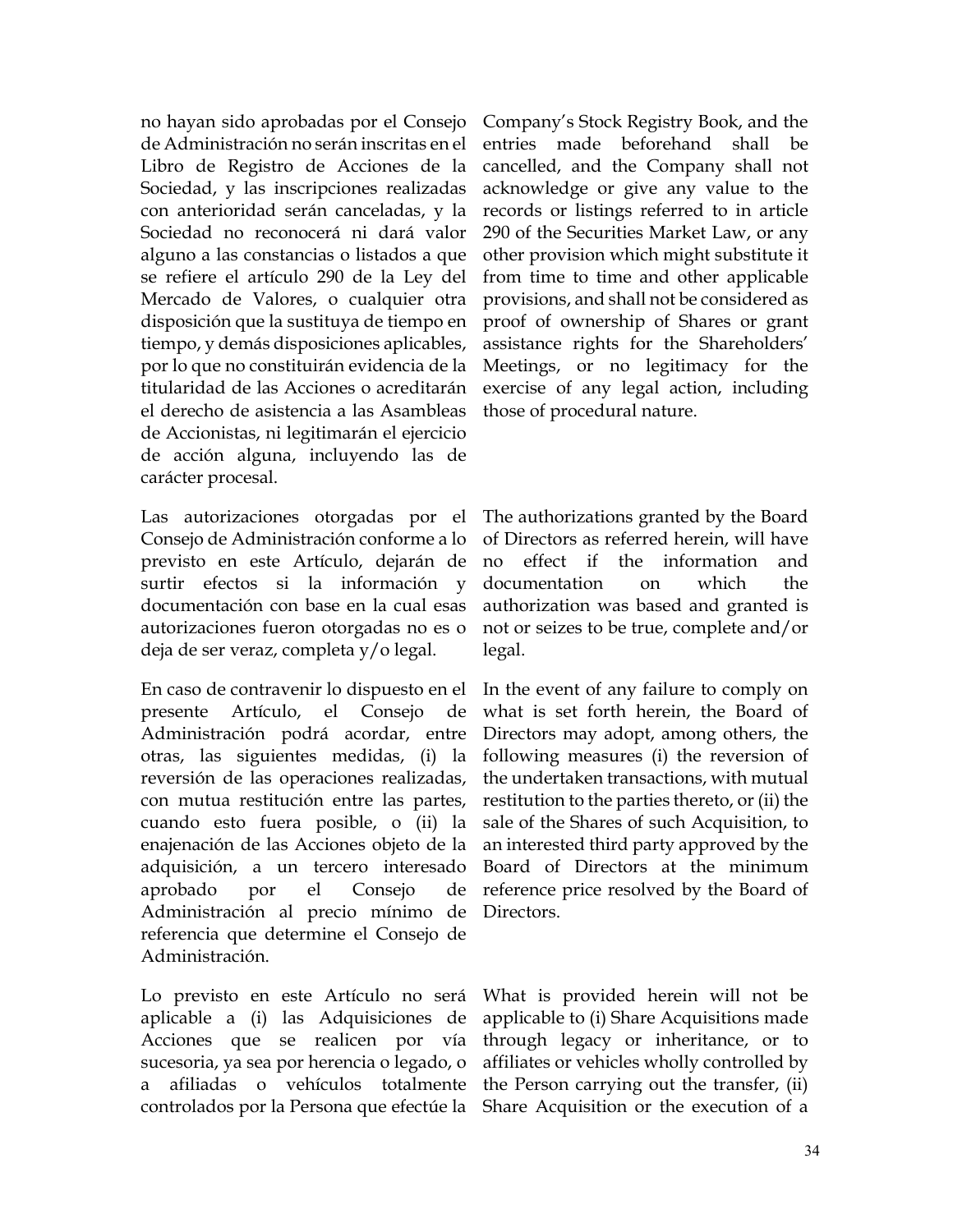enajenación, (ii) la Adquisición de Acciones, o la celebración de cualquier Acuerdo de Voto por parte de la Sociedad, o por parte de los fideicomisos constituidos por la propia Sociedad, (iii) la Adquisición de Acciones por parte de algún Socio Estratégico, o (iv) la afectación a un fideicomiso de control o entidad similar que realicen en cualquier momento en el futuro los accionistas existentes a la fecha de la oferta pública inicial de las Acciones de la Sociedad en México.

Las disposiciones de este Artículo se aplicarán en adición a las leyes y disposiciones de carácter general en materia de adquisiciones de valores obligatorias en los mercados en que coticen las Acciones u otros valores que se hayan emitido en relación con éstas o derechos derivados de las mismas. En caso de que este Artículo se contraponga, en todo o en parte, a dichas leyes o disposiciones de carácter general, se estará a lo dispuesto por la ley o las disposiciones de carácter general en materia de adquisiciones de valores obligatorias.

Este Artículo se inscribirá en el Registro Público de Comercio del domicilio de la Sociedad y se deberá hacer referencia expresa a lo establecido en la misma en los títulos de las acciones representativas del capital de la Sociedad, a efecto de que surta efectos frente a cualquier tercero.

Las disposiciones contenidas en este Artículo sólo podrán eliminarse de los presentes Estatutos Sociales o modificarse, mediante la resolución favorable de por lo menos, el 95% de las Acciones en circulación en ese tiempo.

Voting Agreement by the Company, or by a trust formed by the Company, (iii) Share Acquisition made by a Strategic Partner, or (iv) the transfer into a control trust or similar entity which the shareholders at any moment in the future may form at the time of an initial public offering of the Company's Shares in Mexico.

The provisions herein will apply in addition to the statutes and general rules regarding the acquisition of securities in the markets in which the Shares, or other securities issued referred to such shares, or rights derived therefrom are listed. In the event that this provision counters, in part or in whole, any laws or general provisions, then the law or the general provisions pertaining to acquisition of securities shall prevail.

This Article will be registered in the Public Registry of Commerce of the Company's domicile and shall be transcribed in the share certificates representing the Company's capital stock, in order to be valid against third parties.

The provisions contained herein may only be amended or removed from the By-Laws, through a favorable resolution of at least 95% of the Company's Shares at the time.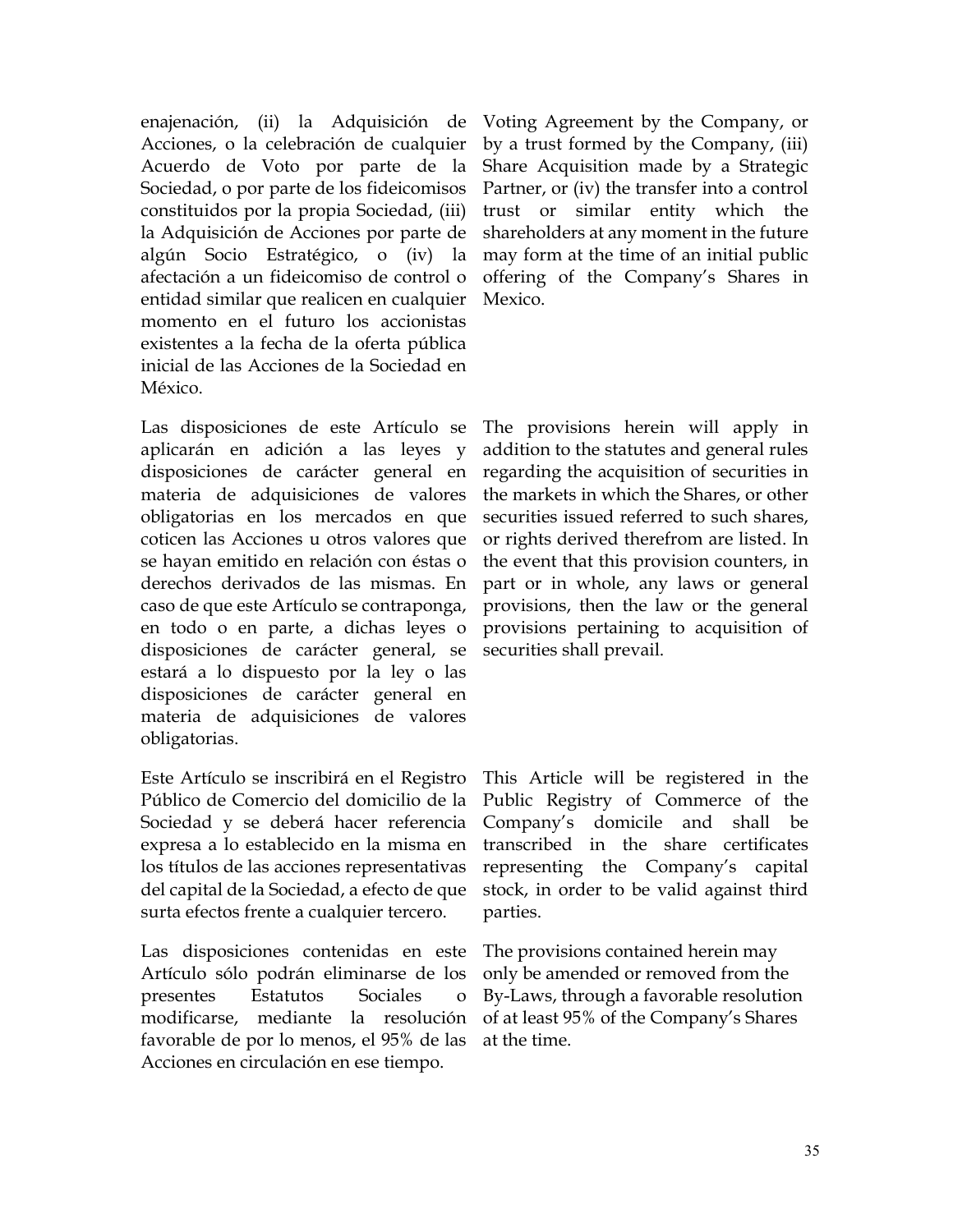ARTÍCULO DÉCIMO. Los Socios Estratégicos mantendrán el número de acciones representativas del capital social de la Sociedad, así como el número y porcentaje de éstas sobre el total de las acciones representativas del capital social de la Sociedad que se encuentren en circulación, en todo momento, de conformidad con lo establecido en el Convenio con Socios Estratégicos que celebre la Sociedad con dichos Socios Estratégicos. De conformidad con el artículo 367 de la Ley del Mercado de Valores, las enajenaciones o adquisiciones de las acciones representativas del capital social o los títulos de créditos que las representen y que realicen dichos Socios Estratégicos en virtud del Convenio entre Socios Estratégicos, no estarán sujetas a las restricciones establecidas en el artículo 366 de la Ley del Mercado de Valores ni requerirán que se realicen mediante oferta pública ni subastas autorizadas por la Comisión Nacional Bancaria y de Valores, siempre que la Sociedad comunique dicha circunstancia a la bolsa de valores en la que coticen las acciones representativas de su capital social, a través de los medios que está determine. El Convenio con Socios Estratégicos establecerá los términos y las condiciones mediante las cuales se realicen dichas adquisiciones o enajenaciones.

Para los efectos previstos en el presente For the purposes set forth herein, the Artículo, los siguientes términos tendrán following terms shall have the meanings los significados que se indican a indicated below: continuación:

"Convenio con Socios Estratégicos" significa el convenio celebrado entre los Socios Estratégicos y la Sociedad, de Strategic Partners and the Company,

ARTICLE TEN. The Strategic Partners shall hold the shares representing capital stock of the Company, as well as the number and percentage over the total amount of all the outstanding shares representing the capital stock of the Company, at all times, in accordance with the Strategic Partners Agreement entered into by the Company with such Strategic Partners. Pursuant to article 367 of the Securities Market Law, the alienations or acquisitions of the shares representing the capital stock or the credit instruments representing such shares, carried-out by such Strategic Partners under the Strategic Partners Agreement, shall not be subject to the restrictions set forth in article 366 of the Securities Market Law or shall not require to be made through a public offering or auctions authorized by the National Banking and Securities Commission, provided that the Company discloses such circumstance to the stock exchange in which the shares representing its capital stock are listed, through the means that the latter determines. The Strategic Partners Agreement shall set forth the terms and conditions under which such acquisitions or alienations shall be made.

conformidad con el cual, entre otros pursuant to which, among other things "Strategic Partners Agreement" means the agreement entered into between the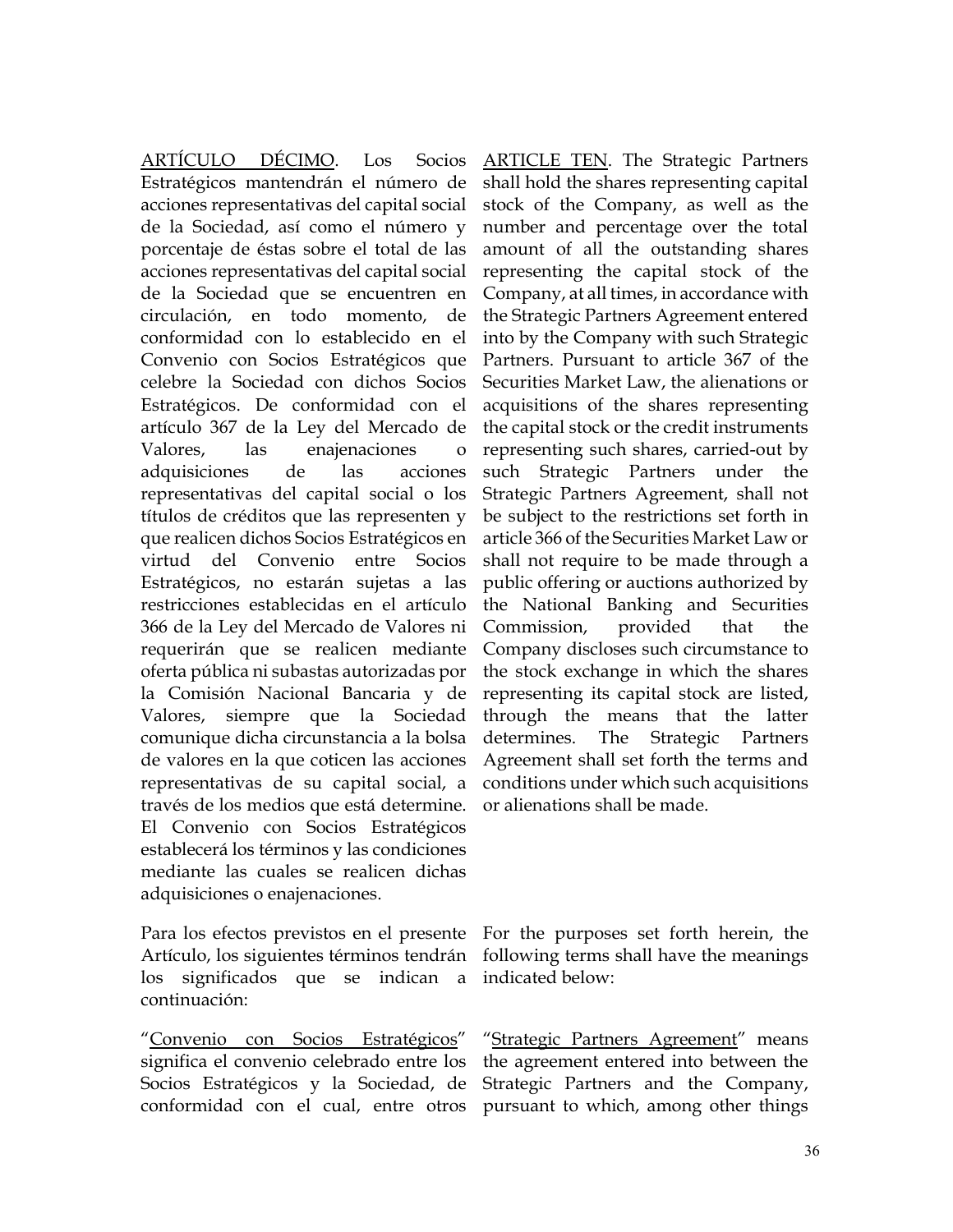asuntos, deberán acordar los términos bajo los cuales los títulos opcionales ejercibles por Acciones Serie "A" serán adquiridos conforme a una colocación privada y la forma en la que los mismos serán ejercidos (incluyendo su ejercicio sin pago en efectivo) y otros acuerdos relacionados con la emisión de nuevos títulos opcionales en caso de terminación anticipada o cualquier modificación que no esté acordada por dichos Socios Estratégicos, así como disposiciones respecto de sus restricciones de venta (*lock-ups*).

"Socios Estratégicos" significan Vista Sponsor Holdings, L.P., Miguel Galuccio, Pablo Vera Pinto, Juan Garoby y Alejandro Cherñacov.

ARTÍCULO DÉCIMO PRIMERO. Los ARTICLE ELEVEN. The capital stock aumentos de capital social se efectuarán por resolución de la Asamblea General de Accionistas.

Los aumentos del capital social en su parte fija se aprobarán mediante resolución adoptada en Asamblea Extraordinaria de Accionistas, con la correspondiente reforma de los presentes Estatutos Sociales, mientras que los aumentos del capital social en su parte variable se aprobarán mediante resolución adoptada en Asamblea Ordinaria de Accionistas, debiendo en su caso protocolizar la misma ante fedatario público, sin necesidad de inscribir la escritura pública respectiva en el Registro Público de Comercio de domicilio de la Sociedad.

En dichas Asambleas, corresponda, se tomarán cualesquiera agreements will be taken in order to set acuerdos a efecto de fijar los términos y condiciones en los que dicho aumento se said increase shall be made, authority

they shall agree upon on terms on which the warrants exercisable for Series "A" Shares shall be acquired in terms of a private placement and the manner in which they will be exercised (including the cashless exercise) and other covenants related to the issuance of new warrants in the event of early termination or any amendment not convened by such Strategic Partners, and lock-up provisions in respect thereof.

"Strategic Partners" means Vista Sponsor Holdings, L.P., Miguel Galuccio, Pablo Vera Pinto, Juan Garoby and Alejandro Cherñacov

increases shall be made pursuant to resolutions adopted by the General Shareholders' Meeting.

The increases of capital stock in its fixed portion shall be approved by resolutions adopted in Extraordinary Shareholders Meetings, with a corresponding amendment to these By-Laws, while the increases of capital sock in its variable portion shall be approved by resolution adopted in Ordinary Shareholders Meetings, which shall be formalized before a notary public, without it being necessary that the relevant public deed is recorded before the Public Registry of Commerce of the Company's corporate domicile.

según In said Meetings, as appropriate, any forth the terms and conditions in which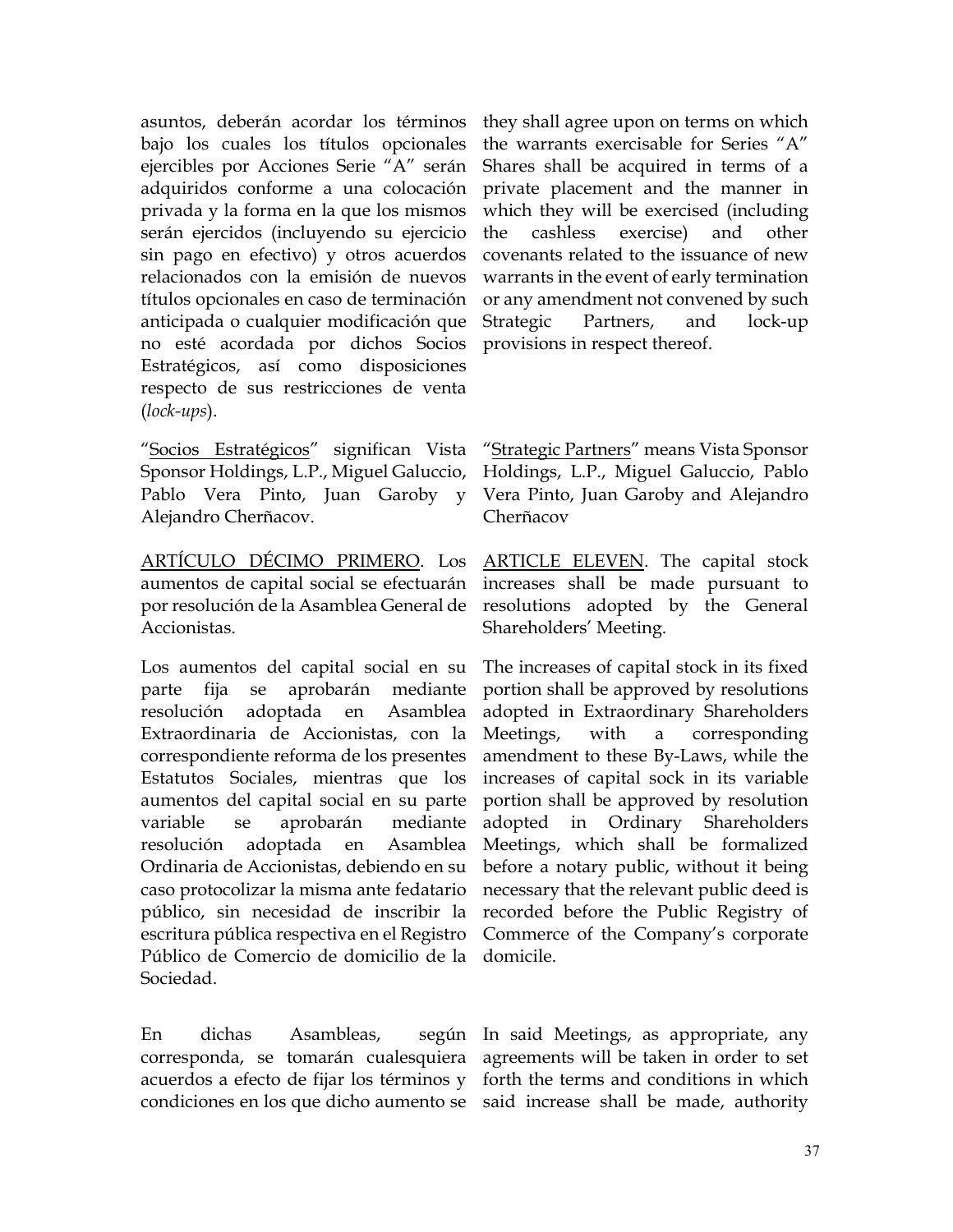deberá realizar, facultad que podrá that may be delegated to the Board of delegar a su vez al Consejo de Directors. Administración.

Adicionalmente, se podrán llevar a cabo aumentos en el capital social, que se deriven de la capitalización de cuentas de capital contable de conformidad con lo establecido en el artículo 116 de la Ley General de Sociedades Mercantiles, o cualquier otra disposición que la sustituya de tiempo en tiempo, y demás disposiciones aplicables, mediante pago en efectivo o en especie, por capitalización de pasivos o por cualquier otro medio permitido por la legislación aplicable. En los aumentos por capitalización de cuentas del capital contable, todas las acciones tendrán derecho a la parte proporcional que les corresponda del aumento, sin que sea necesario emitir nuevas acciones que lo representen.

Los aumentos del capital social, excepto por los que se deriven de la adquisición por parte de la Sociedad de sus propios valores, se deberá inscribir en el Libro de Registro de Variaciones de Capital, que la Sociedad deberá abrir y mantener en términos de lo establecido en el artículo 219 de la Ley General de Sociedades Mercantiles, o cualquier otra disposición que la sustituya de tiempo en tiempo, y demás disposiciones aplicables.

Salvo por los supuestos listados en el primer párrafo de este Artículo, los accionistas en proporción al número de acciones de las que sean titulares al momento de decretarse el aumento de que se trate, gozarán del derecho de preferencia para suscribir las nuevas acciones que se emitan o pongan en circulación para representar el aumento

Additionally, capital increases arising from the capitalization of stockholders' equity accounts may be carried out, pursuant to article 116 of the General Law on Commercial Companies, or any other provision replacing it from time to time, and any other applicable provisions, through payment in cash or in kind, capitalization of liabilities or by any other means allowed by the applicable law. In the increases by means of capitalization of stockholders' equity accounts, all shares shall have the right to the proportional part that corresponds to them accordingly, without it being necessary to issue new shares representing the increase.

Capital increases, except for those arising from the acquisition by the Company of its own securities, shall be recorded in the Capital Variation Registry Book, which the Company shall open and maintain pursuant to article 219 of the General Law on Commercial Companies, or any other provision that replaces it from time to time, and other applicable provisions.

que corresponda. Lo anterior en el preemptive right shall be exercised Except for the assumptions listed in the first paragraph of this Article, shareholders shall have in proportion to the number of shares they hold when the relevant increase is resolved, the preemptive right to subscribe the new shares issued or put into circulation to represent the relevant increase. The foregoing, provided that such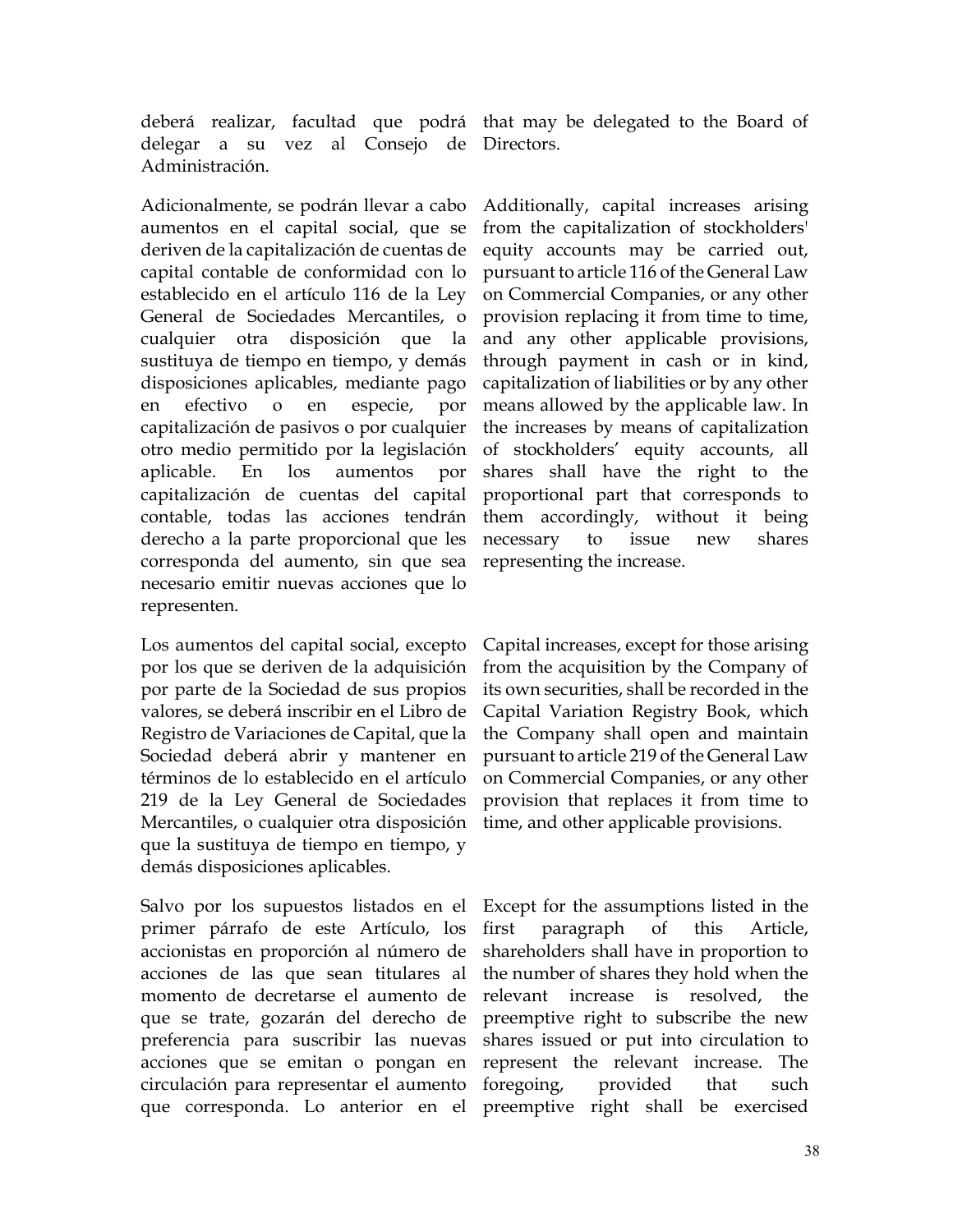entendido, que dicho derecho de within 15 calendar days, following the preferencia podrá ejercerse dentro de los 15 días naturales, siguientes a la fecha de publicación del aviso correspondiente en el sistema electrónico de la Secretaría de Economía.

Una vez vencido el plazo a que hace referencia el párrafo inmediato anterior, y aún queden acciones pendientes de suscripción, éstas podrán ser ofrecidas para su respectiva suscripción y pago, (i) al precio y bajo los términos y condiciones en las que fueron ofrecidas a los accionistas, según lo determine el Consejo de Administración, o (ii) en cualesquiera otros términos que determine el Consejo de Administración, siempre que no sean más favorables que aquellos a los que fueron ofrecidas las acciones a los accionistas.

Si de cualquier manera, las acciones no son suscritas, las mismas podrán ser conservadas por la Sociedad en su tesorería o en su defecto podrán ser canceladas, en ambos casos previa reducción del capital social según lo determine la Asamblea de Accionistas en la medida en que sea necesario.

ARTÍCULO DÉCIMO SEGUNDO. El capital social de la Sociedad solo podrá ser disminuido, mediante acuerdo de la Asamblea Ordinaria o Extraordinaria de Accionistas, en los términos del presente Artículo, salvo por (i) la separación de accionistas a que hace referencia el artículo 206 de la Ley General de Sociedades Mercantiles o cualquier otra disposición que la sustituya de tiempo en tiempo, y demás disposiciones legales aplicables; y (ii) la adquisición de acciones propias por parte de la Sociedad de conformidad con los presentes Estatutos Sociales y la Ley del Mercado

date on which the relevant increase has been published in the electronic system of the Ministry of Economy.

Once the period referred to in the immediately preceding paragraph has expired, and there are still shares pending to be subscribed, these may be offered for their respective subscription and payment, (i) at the price and under the terms and conditions under which they were offered to the shareholders, as resolved by the Board of Directors, or (ii) in any other terms determined by the Board of Directors, to the extent they are not more favorable than those under which the shares were offered to the shareholders.

If in any case, the shares are not subscribed, they may be kept by the Company in its treasury or, otherwise, they may be cancelled, in both cases a prior capital decrease shall be resolved by a Shareholder' Meeting to the extent necessary.

ARTICLE TWELVE. The capital stock of the Company shall be reduced upon resolutions by the Ordinary or Extraordinary Shareholders' Meeting, in accordance with the provisions set forth in this Article, except for (i) the separation of shareholders referred to in article 206 of the General Law on Commercial Companies or any other provision that replace it from time to time, and other applicable legal provisions; and (ii) the acquisition of its own shares by the Company in accordance with the By-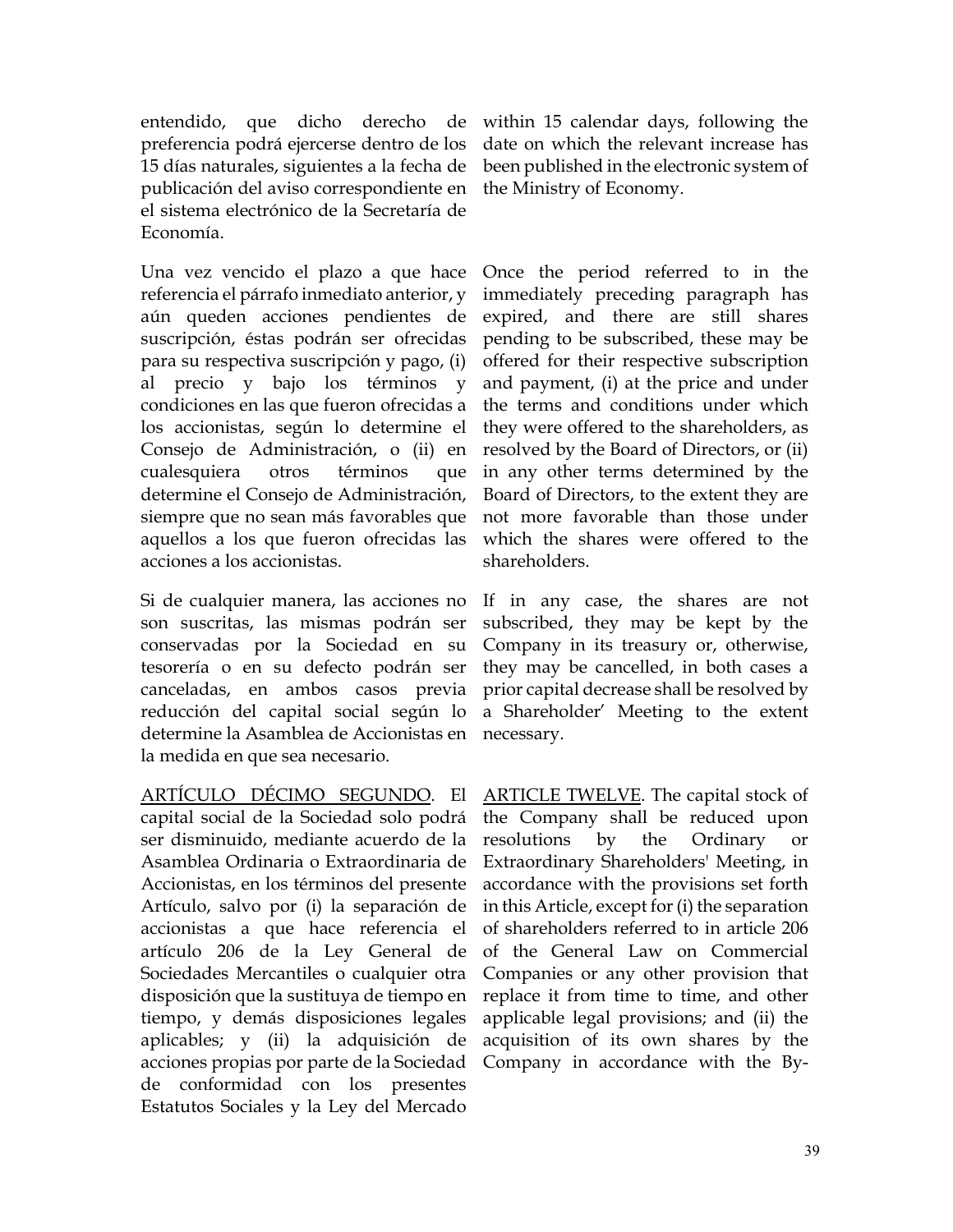de Valores y demás disposiciones legales Laws and the Securities Market Law and aplicables.

En cualquier caso, la disminución del capital social de la Sociedad solamente podrá efectuarse mediante reembolso en efectivo a los accionistas, de conformidad con el artículo 9 de la Ley General de Sociedades Mercantiles, precisamente en los términos acordados por la Asamblea General de Accionistas.

La disminución en la parte fija del capital social de la Sociedad, se realizará mediante acuerdo tomado en Asamblea Extraordinaria de Accionistas, llevando a cabo la reforma de estatutos correspondientes y protocolizando dicha acta ante notario público. Por otra parte la disminución de capital social en la parte variable se deberá decretar mediante acuerdo tomado en Asamblea Ordinaria de Accionistas, la cual deberá ser protocolizada ante fedatario público, sin necesidad de inscribir la escritura respectiva en el Registro Público de Comercio del domicilio social de la Sociedad; en el entendido de que cuando los accionistas ejerzan su derecho de separación o cuando se trate de las disminuciones que resulten de la adquisición de acciones propias por parte de la Sociedad, no se requerirá resolución de la Asamblea de Accionistas.

La disminución del capital social podrá ser decretada para absorber pérdidas en caso de que cualquier accionista ejerza su derecho de separación en términos del artículo 206 de la Ley General de Sociedades Mercantiles, o cualquier otra disposición que la sustituya de tiempo en tiempo, y demás disposiciones aplicables, así como resultado de la recompra de acciones propias de la Sociedad de conformidad con estos Estatutos Sociales,

other applicable legal provisions.

In any case, reductions of the capital stock of the Company may only be effected by means of cash reimbursements to the shareholders, in accordance with article 9 of the General Law on Commercial Companies, precisely in the terms resolved by the General Shareholders' Meeting.

Reductions in the fixed portion of the capital stock of the Company shall be made upon resolutions adopted by the Extraordinary Shareholders' Meeting, amending for such purposes the By-Laws of the Company and formalizing the relevant minute before a notary public. On the other hand, reductions in the variable portion of the capital stock shall be made upon resolutions adopted by the Ordinary Shareholders' Meeting, which shall be formalized before a notary public, without it being necessary to record the relevant public deed before the Public Registry of Commerce of the Company's corporate domicile; provided that when the shareholders exercise their separation right or when the decreases are a result of the acquisition by the Company of shares representing its own capital stock, no resolution from the Shareholders' Meeting will be needed.

Reductions of the capital stock may be resolved to absorb losses in the event that any shareholder exercises its right of separation in terms of article 206 of the General Law on Commercial Companies, or any other provision replacing it from time to time, and other applicable provisions, as well as a result of the reacquisition by the Company of shares representing its own capital stock pursuant to these By-Laws, or in any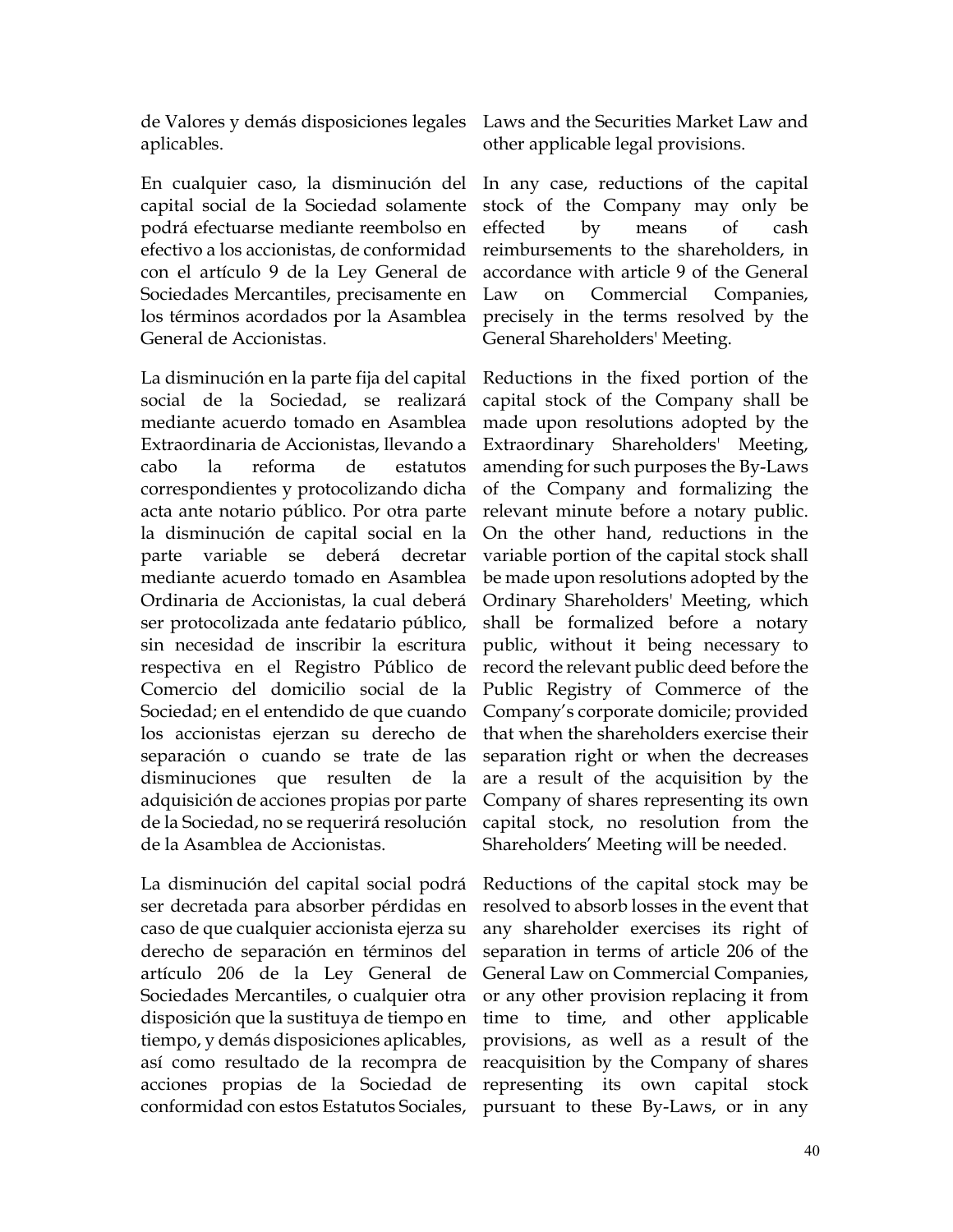o en cualquier otro caso permitido other case allowed under the applicable conforme a la legislación aplicable.

Las disminuciones del capital para Capital increases to compensate losses absorber pérdidas se efectuarán proporcionalmente entre todas las acciones representativas del capital social, sin que sea necesario cancelar have no expressed par value. acciones, en virtud de que éstas no expresan valor nominal.

Los accionistas que sean titulares de Shareholders who are holders of valores que correspondan a la parte variable del capital social, no podrán portion of the capital stock, may not ejercer su derecho de retiro a que hace referencia el artículo 220 de la Ley General de Sociedades Mercantiles, o cualquier otra disposición que la other provision that the replaces it from sustituya de tiempo en tiempo, de conformidad con lo establecido en el artículo 50 de la Ley del Mercado de provision replacing it from time to time, Valores o cualquier otra disposición que la sustituya de tiempo en tiempo, y demás disposiciones legales aplicables.

Todas las disminuciones de capital deberán ser inscritas en el Libro de Registro de Variaciones de Capital a que hace referencia el artículo 219 de la Ley General de Sociedades Mercantiles, o cualquier otra disposición que la sustituya de tiempo en tiempo, y demás disposiciones aplicables, excepto por las disminuciones que se deriven de la adquisición de acciones por parte de la Sociedad.

ARTÍCULO DÉCIMO TERCERO. La ARTICLE THIRTEEN. The Company Sociedad podrá llevar a cabo la may carry out the redemption of shares amortización de acciones con utilidades repartibles sin estar en la necesidad de tener que disminuir el capital social, siempre y cuando, además de cumplir con lo previsto en el artículo 136 de la Ley Law on Commercial Companies or any General de Sociedades Mercantiles o other provision replacing them from time

law.

will be carried out proportionally among all shares representing the capital stock, without need to cancel shares as they

securities that are a part of the variable exercise their right of withdrawal referred to in article 220 of the General Law on Commercial Companies, or any time to time, pursuant to article 50 of the Securities Market Law or any other and other applicable legal provisions.

All capital reductions shall be duly registered in the Capital Variations Registry Book pursuant to article 219 of the General Law on Commercial Companies, or any other provision replacing it from time to time, and other applicable provisions, except for reductions resulting from the acquisition of shares carried-out by the Company.

cualquier otra disposición que las to time, and other applicable legal with distributable profits without need to reduce the capital stock, provided that, in addition to complying with the provisions of article 136 of the General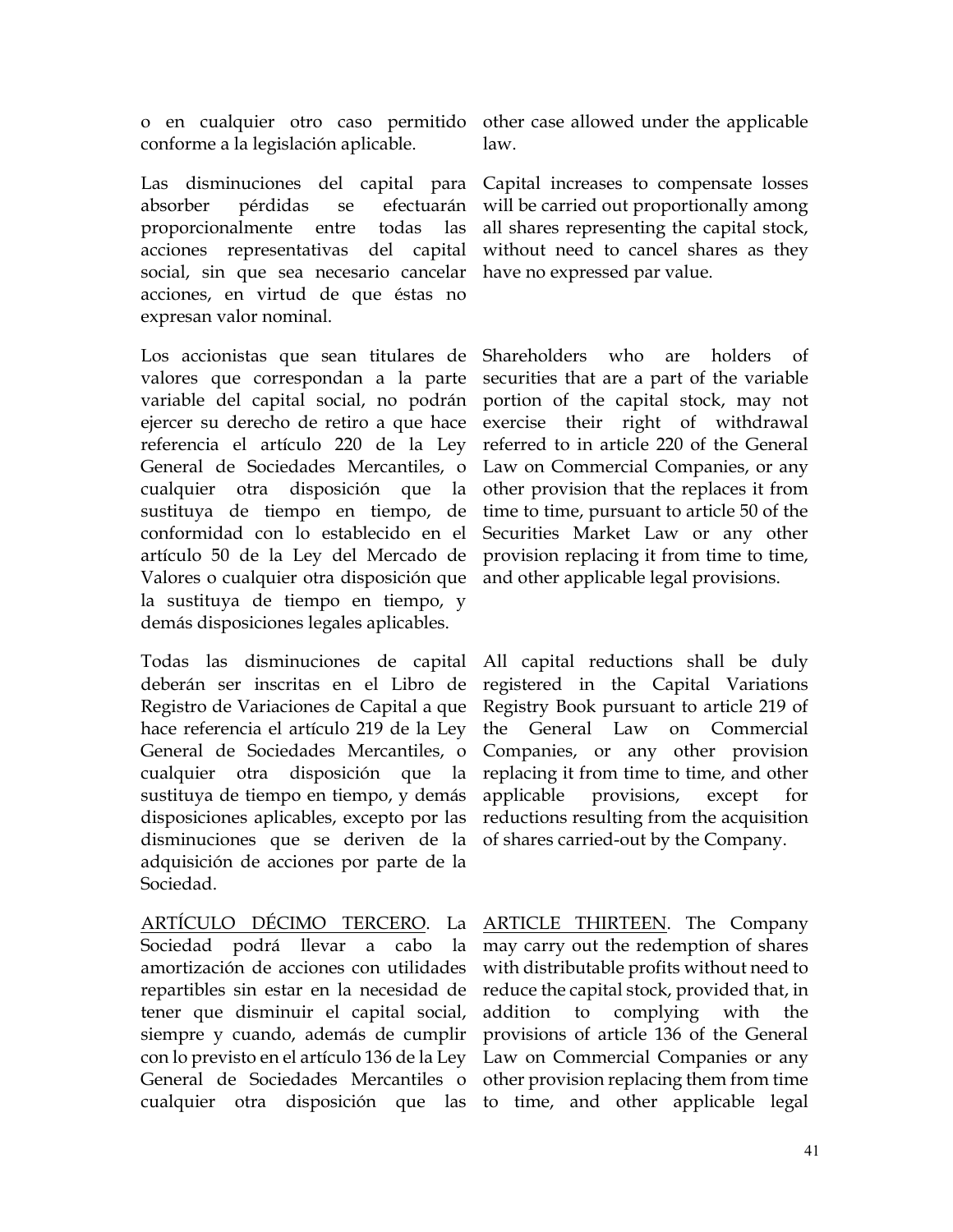sustituya de tiempo en tiempo, y demás provisions, it complies with the disposiciones legales aplicables, cumpla following: con lo siguiente:

(i) Si la amortización tiene como fin amortizar a todos los accionistas, dicha amortización se realizará de tal manera que una vez que se lleve a cabo la amortización de que se trate, los accionistas continúen con el mismo porcentaje de acciones, que tenían antes de que se realizará la amortización correspondiente.

(ii) Si la amortización tiene como fin amortizar acciones que se encuentran cotizando en alguna bolsa de valores, dicha amortización se realizará a través de la adquisición de acciones propias en dicha bolsa en los términos y condiciones establecidos por la Asamblea de Accionistas correspondiente, la cual podrá delegar en el Consejo de Administración o en delegados especiales la facultad de determinar el sistema, precios, términos y demás condiciones para ello. Una vez que se hayan tomado los acuerdos correspondientes, se publicarán en el sistema electrónico que lleva la Secretaría de Economía.

(iii) Las acciones amortizadas y los (iii) The redeemed shares and the certificados o títulos que las amparen deberán ser cancelados, con la correspondiente disminución de capital de la Sociedad.

ARTÍCULO DÉCIMO CUARTO. En caso de que la Sociedad decida cancelar la inscripción de sus acciones en el Registro Nacional de Valores, mediante acuerdo tomado en Asamblea Extraordinaria de Accionistas, con el voto favorable de por lo menos el 95% de los tenedores de acciones que representen el capital social representing the capital stock of the

(i) If the redemption is intended to redeem all the shareholders, such redemption shall be made in such a way that once the relevant redemption is carried out, the shareholders shall continue to have the same proportion of shares they had before the relevant redemption took place.

(ii) If the redemption is intended to redeem shares that are listed in a stock exchange, such redemption will be made through the acquisition of its own shares on such said stock exchange in accordance with the terms and conditions resolved by the corresponding Shareholders' Meeting, which may delegate to the Board of Directors or special deputies the authority to determine the system, prices, terms and other conditions for that end. Once adopted, the relevant resolutions shall be published in the electronic system handled by the Ministry of Economy.

certificates representing them shall be cancelled, with the corresponding capital decrease.

ARTICLE FOURTEEN. In the event that the Company decides to cancel the registration of its shares before the National Securities Registry, by a resolution adopted in an Extraordinary Shareholders' Meeting, with a favorable vote of at least 95% of the shareholders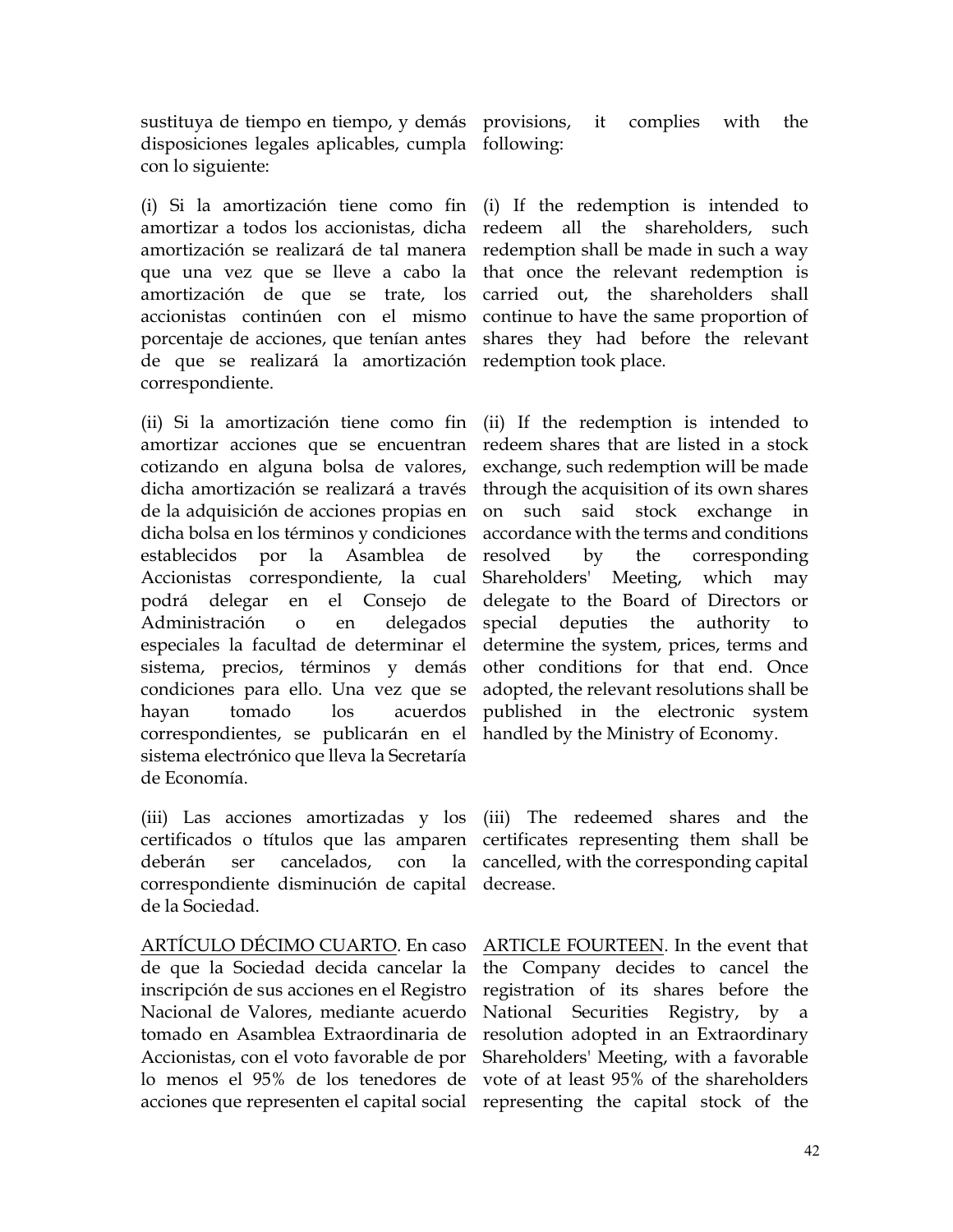de la Sociedad, o mediante resolución de la Comisión Nacional Bancaria y de Valores, la Sociedad deberá llevar a cabo, previo a dicha cancelación, una oferta pública de compra en un plazo máximo de 180 días naturales contados a partir de que surta efectos el requerimiento o a la autorización de la Comisión Nacional Bancaria y de Valores, según sea el caso, en los términos establecidos en el artículo 108 de la Ley del Mercado de Valores, o cualquier otra disposición que la sustituya de tiempo en tiempo, y demás disposiciones aplicables. Únicamente se extenderá dicha oferta a Personas que no pertenezcan al grupo de accionistas que ejerza Control sobre la Sociedad.

Los accionistas que ejerzan control (según dicho término se define en la Ley del Mercado de Valores) serán subsidiariamente responsables con la Sociedad del cumplimiento de lo establecido en el presente Artículo, de tratarse de un requerimiento de cancelación de la Comisión Nacional Bancaria y de Valores.

A fin de cumplir con lo dispuesto en el artículo 108 de la Ley del Mercado de Valores, y de conformidad con lo establecido en el artículo 101 de la Ley del Mercado de Valores, el Consejo de Administración de la Sociedad deberá elaborar, a más tardar al 10º (décimo) día hábil posterior al inicio de la oferta pública de compra, escuchando al Comité de Auditoría y Prácticas Societarias, y dará a conocer al público inversionista, su opinión respecto del precio de la oferta pública de compra y los conflictos de interés que, en su caso, tenga cada uno de los miembros del Consejo de Administración respecto de la oferta. Dicha opinión podrá estar acompañada expert. Likewise, the members of the

Company, or by resolution of the National Banking and Securities Commission, prior to such cancellation, the Company shall carry out a tender offer within a maximum period of 180 calendar days counted as of the moment in which the demand or authorization from the National Banking and Securities Commission, as the case may be, becomes effective, in accordance with article 108 of the Securities Market Law, or any other provision replacing it from time to time, and other applicable provisions. That offer shall be directed solely to those Persons not belonging to the group of shareholders that exercise Control over the Company.

Shareholders exercising control (as defined in the Securities Market Law) will be collaterally liable before the Company for the compliance of the provisions of this Article, in case of a cancellation demand from the National Banking and Securities Commission.

In order to comply with the provisions of article 108 of the Mexican Securities Market Law, and pursuant to its article 101, the Board of Directors of the Company shall prepare, no later than the 10th business day after the beginning of the tender offer, hearing the Audit and Corporate Practices Committee, and shall disclose to the investing public, its opinion with respect to the price of the tender offer and the conflict of interests that, as the case may be, each of the members of the Board of Directors has in connection with the offering. Such opinion may be accompanied with another one issued by an independent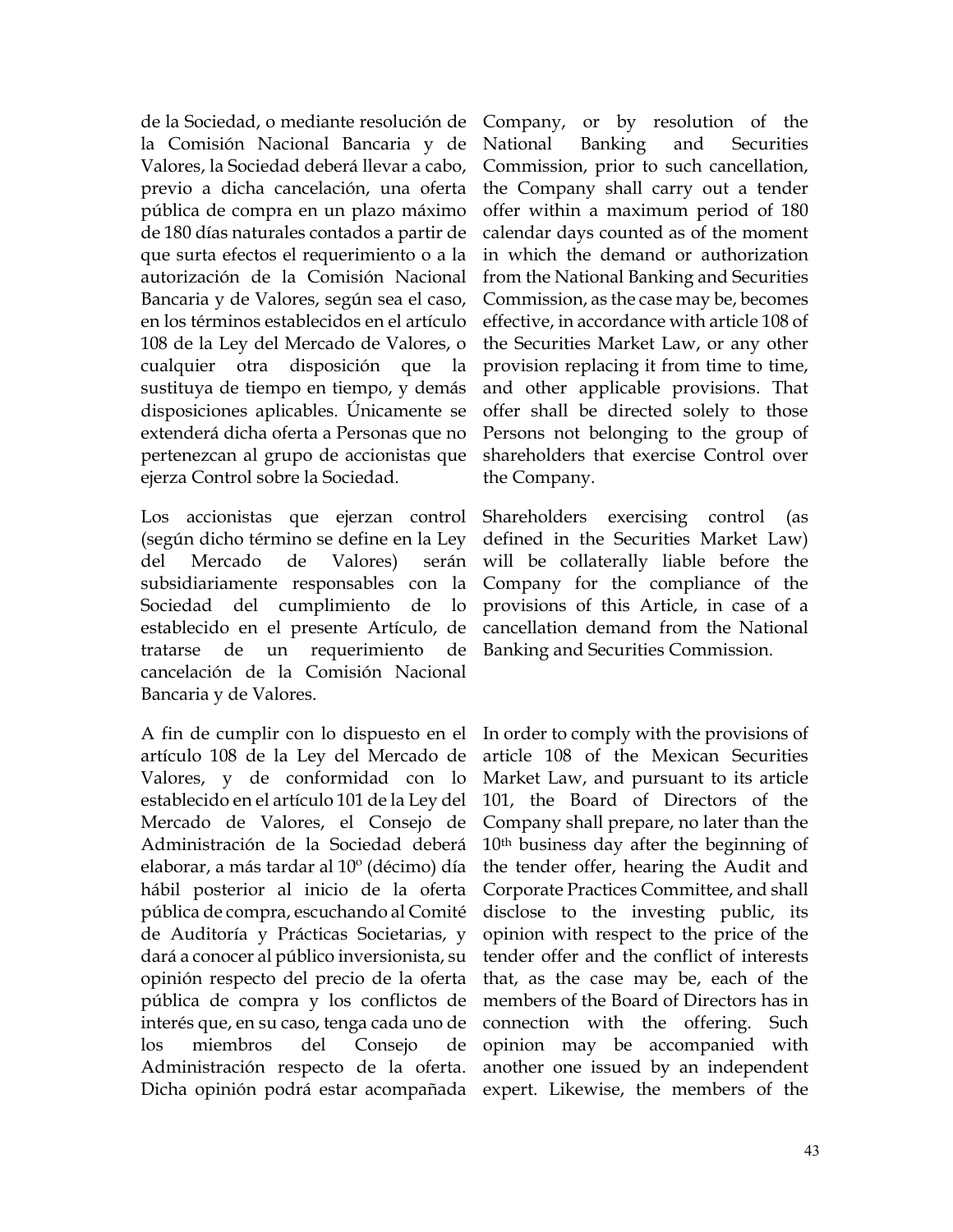de otra emitida por un experto independiente. Asimismo, los miembros del Consejo de Administración y el Director General de la Sociedad deberán revelar al público, junto con la citada opinión, la decisión que tomarán respecto de las acciones o valores referidos a acciones de su propiedad.

ARTÍCULO DÉCIMO QUINTO. Los certificados provisionales y los títulos de acciones cumplirán con las disposiciones establecidas en el artículo 125 de la Ley General de Sociedades Mercantiles o cualquier otra disposición que la sustituya de tiempo en tiempo, y demás disposiciones aplicables, y deberán contener el texto íntegro de los Artículos Quinto y Noveno de estos Estatutos Sociales, y serán suscritos por 2 miembros propietarios del Consejo de Administración.

Adicionalmente, los títulos que representen a las acciones podrán o no hacer diferencia entre las acciones que representan el capital mínimo fijo y las que representan las acciones de la parte variable del capital social de la Sociedad.

Cuando se trate de títulos de acciones que se depositen en una institución para el depósito de valores la Sociedad podrá, previa aprobación de la institución para el depósito de valores, entregarle títulos múltiples o un solo título que amparen las acciones materia de la emisión y del depósito, debiendo la propia institución hacer los asientos necesarios para que queden determinados los derechos de los respectivos depositantes.

En el caso mencionado en el párrafo inmediato anterior, los títulos que las immediately preceding paragraph, the representen serán emitidos con la certificates representing them will be

Board of Directors and the Chief Executive Officer of the Company shall disclose to the public, along with the aforementioned opinion, the decision they will take with respect to the shares or securities referred to shares they own.

ARTICLE FIFTEEN. The provisional certificates and the stock certificates of the Company shall comply with the provisions contained in article 125 of the General Law on Commercial Companies or any other provision replacing it from time to time and other applicable provisions, and shall contain the full text of Articles Five and Nine hereof, and shall be signed by 2 (two) members of the Board of Directors.

In addition, the stock certificates representing the shares may or may not differentiate between the shares representing the minimum fixed portion and those shares representing the variable portion of the capital stock of the Company.

In case of stock certificates deposited in an institution for the securities depository, the Company may, prior approval of the institution for the securities depository, deliver multiple certificates or a single certificate that represent the shares subject to the issuance and deposit, and the institution itself shall prepare the entries necessary to determine the rights of the respective depositors.

the event mentioned in the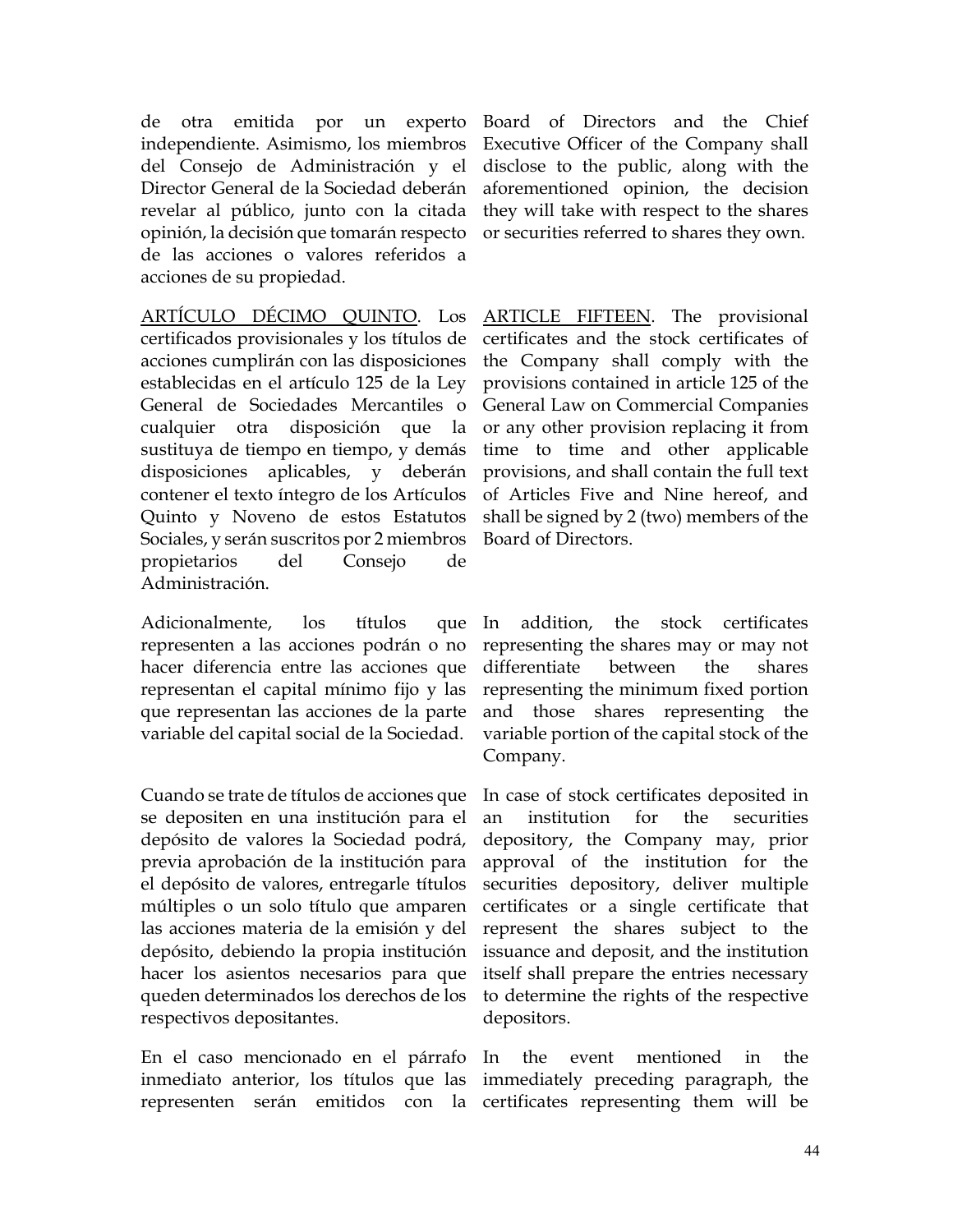mención de estar depositados en la institución para el depósito de valores de que se trate, sin que se requiera expresar en el documento el nombre, el domicilio, ni la nacionalidad del titular.

La Sociedad podrá emitir títulos que no lleven cupones adheridos. En este caso, las constancias que expida la institución para el depósito de valores de que se trate harán las veces de dichos cupones accesorios para todos los efectos legales, en los términos de la Ley del Mercado de Valores.

Los títulos podrán emitirse de manera electrónica en forma de mensaje de datos con firma electrónica avanzada de acuerdo con lo establecido en el Código de Comercio y de conformidad con las disposiciones de carácter general que emita el Banco de México, que comprendan, entre otros aspectos, los títulos que podrán emitirse utilizando medios electrónicos, así como las características específicas y de seguridad que deberán reunir para tales efectos. Los títulos que se encuentren emitidos en medios impresos, podrán sustituirse de manera electrónica en los términos del presente párrafo de conformidad con las disposiciones de carácter general que emita el Banco de México.

ARTÍCULO DÉCIMO SEXTO. La Sociedad contará con un Libro de Registro de Acciones, de conformidad con lo establecido en los artículos 128 y 129 de la Ley General de Sociedades Mercantiles, o cualquier otra disposición que las sustituya de tiempo en tiempo, así como en el artículo 290 de la Ley del Mercado de Valores, o cualquier otra disposición que la sustituya de tiempo en tiempo, y demás disposiciones aplicables.

issued with the mention of being deposited in the institution for the securities deposit in question, without the need to express in the document the name, the address, nor the nationality of the holder.

The Company may issue certificates without adhered coupons. In this case, the records issued by the corresponding institution for the deposit of securities shall serve as such accessory coupons for all legal purposes, in terms of the Securities Market Law.

The certificates may be issued electronically in the form of a data message with advanced electronic signature in accordance with the provisions of the Commercial Code and in accordance with the general provisions issued by the Mexican Central Bank, including, among others, the certificates that may be issued using electronic means, as well as the specific and security characteristics that they shall meet for such purposes. Certificates issued in print media may be electronically substituted in the terms of this paragraph in accordance with the general provisions issued by the Mexican Central Bank.

ARTICLE SIXTEEN. The Company shall keep a Stock Registry Book, in accordance with what is set forth in articles 128 and 129 of the General Law on Commercial Companies, or any other provision replacing them from time to time, as well as article 290 of the Securities Market Law, or any other provision replacing it from time to time, and other applicable provisions. The Shareholders' Meeting or the Board of Directors of the Company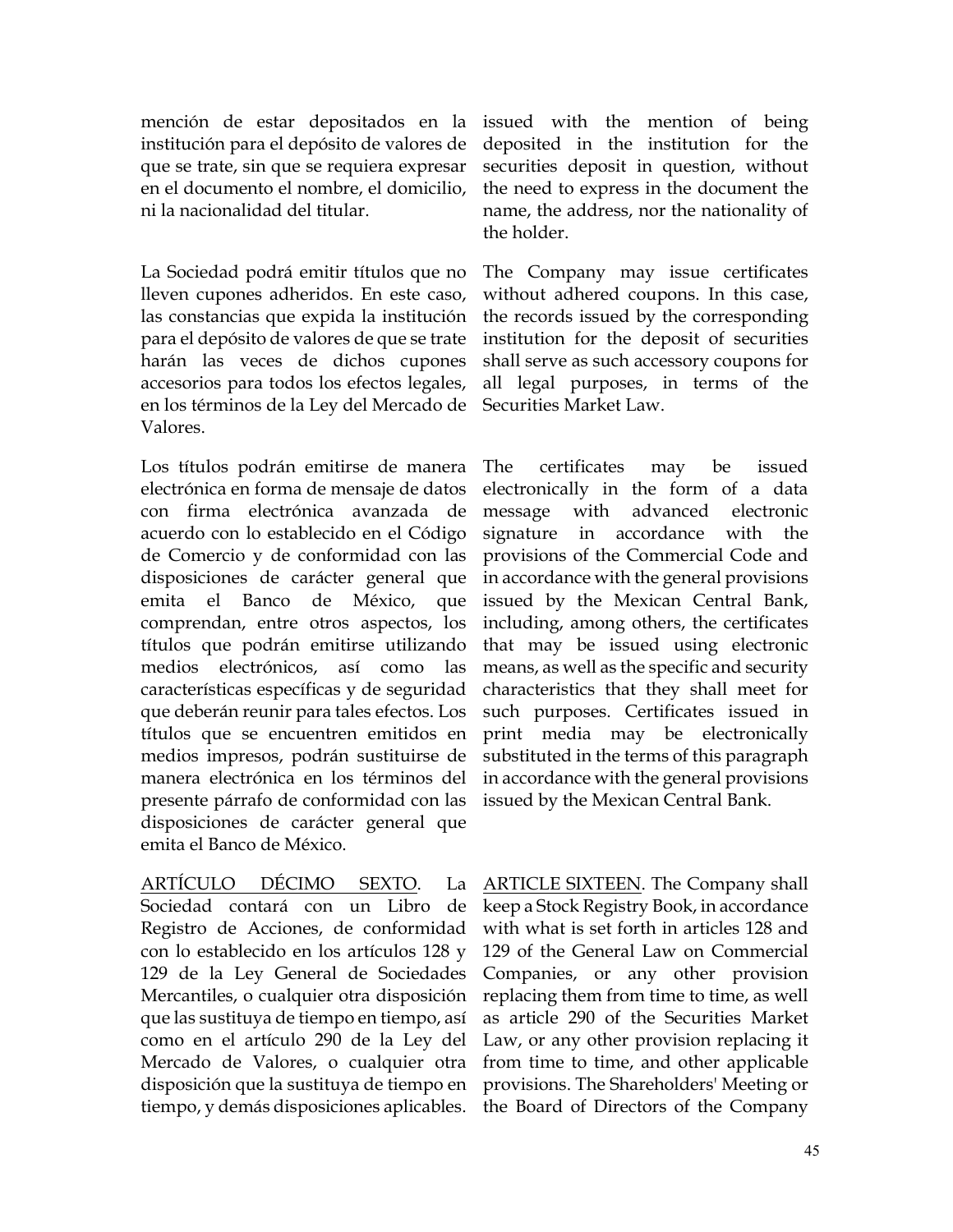La Asamblea de Accionistas o el Consejo de Administración de la Sociedad determinará como agente registrador al Secretario de la Sociedad, una institución autorizada para el depósito de valores, una institución de crédito mexicana o cualquier otra persona.

La Sociedad considerará como tenedor legítimo de las acciones representativas del capital social de la Sociedad, a quien aparezca inscrito en el Libro de Registro de Acciones.

En caso de que las acciones representativas del capital social de la Sociedad sean colocadas en algún mercado de valores, bastará para su registro en dicho libro la indicación de dicha circunstancia y de la institución para el depósito de valores en la que se encuentren depositados el o los títulos que las representen y, en tal caso, la Sociedad reconocerá como accionistas a quienes acrediten dicho carácter con las constancias expedidas por la institución para el depósito de valores que corresponda, complementadas con el listado de titulares de acciones correspondiente formulado por quienes aparezcan como depositantes en las constancias, en los términos del artículo 290 de la Ley del Mercado de Valores, o cualquier otra disposición que la sustituya de tiempo en tiempo, y demás disposiciones aplicables.

El Libro de Registro de Acciones permanecerá cerrado desde la fecha en que se expidan las constancias de conformidad con el artículo 290 de la Ley del Mercado de Valores, o cualquier otra disposición que la sustituya de tiempo en tiempo, y demás disposiciones aplicables, hasta el día hábil siguiente de celebrada la Asamblea respectiva. Durante tales

shall resolve as registrar agent, the Secretary of the Company, an institution authorized to deposit securities, a Mexican credit institution or any other person.

The Company shall consider as legitimate holder of the shares representing the capital stock of the Company, the person whose name is registered in the Stock Registry Book.

In the event that the shares representing the capital stock of the Company are placed in a securities market, the indication of said circumstance and of the institution for the deposit of securities in which the certificate or certificates representing them will be sufficient for its registration in such book, and, in such case, the Company will recognize as shareholders those who prove such character with the certificates issued by the relevant institution for the securities deposit, supplemented by the relevant list of holders of shares formulated by those who appear as depositors in the records, in accordance to Article 290 of the Securities Market Law, or any other provision replacing it from time to time, and other applicable provisions.

The Stock Registry Book shall be closed from the date on which the certificates are issued pursuant to Article 290 of the Securities Market Law, or any other provision replacing it from time to time, and other applicable provisions, until the next business day following the respective Meeting. During such periods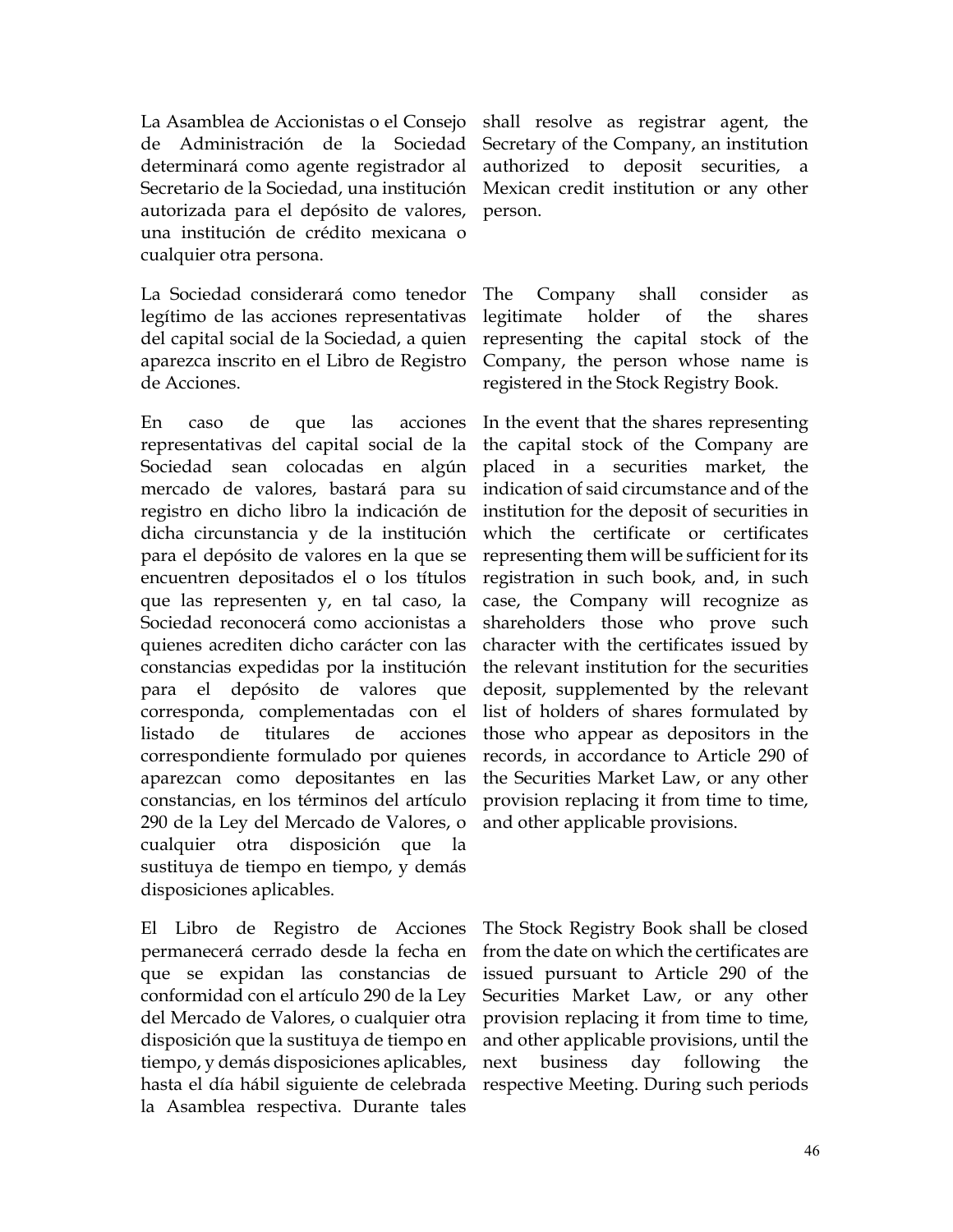el referido libro.

períodos no se hará inscripción alguna en no registration will be made in the said book.

# **CAPÍTULO III CHAPTER III**

### **ASAMBLEA DE ACCIONISTAS SHAREHOLDERS´ MEETINGS**

ARTÍCULO DÉCIMO SÉPTIMO. La Asamblea General de Accionistas es el órgano supremo de la Sociedad. Las Asambleas Generales de Accionistas podrán ser Ordinarias o Extraordinarias, pudiendo también celebrarse Asambleas Especiales, y se celebrarán siempre en el domicilio social, salvo caso fortuito o causa de fuerza mayor.

Las Asambleas Extraordinarias de Accionistas se celebrarán para tratar cualquiera de los asuntos a que se refiere el artículo 182 de la Ley General de Sociedades Mercantiles, los artículos 48, 53 y 108 de la Ley del Mercado de Valores, o cualesquiera otras disposiciones que las sustituyan de tiempo en tiempo, así como los mencionados en los Artículos Noveno y Décimo Noveno de los presentes Estatutos Sociales. Todas las demás Asambleas serán Asambleas Ordinarias de Accionistas, incluyendo las que traten de aumentos o disminuciones de la parte variable del capital social.

Las Asambleas Especiales serán las que se reúnan para tratar asuntos que puedan afectar los derechos de una sola serie de acciones y estarán sujetas a las disposiciones aplicables a las Asambleas Generales Extraordinarias, en cuanto a quórum de asistencia, votación y formalización de actas.

ARTICLE SEVENTEEN. The General Shareholders´ Meeting is the supreme body and authority of the Company. General Shareholders´ Meetings may be Ordinary or Extraordinary, as well as Special Shareholders' Meetings; and shall always be held in the corporate domicile, except for cases of *force majeure* or acts of God.

General Extraordinary Shareholders´ Meetings shall be held to approve any of the matters referred to in article 182 of the General Law on Commercial Companies, articles 48, 53 and 108 of the Securities Market Law, or any other provisions replacing them from time to time, and other applicable provisions, as well as those mentioned in Articles Nine and Nineteen of these By-Laws. All other meetings shall be General Ordinary Shareholders´ Meetings, including those meetings which deal with increases and reductions to the variable portion of the capital stock.

The Special Shareholders' Meetings shall be those installed to handle any matter that may affect the rights granted to the holders of a series of shares of the Company, and shall be subject to the applicable provisions that were established for the Extraordinary Shareholders' Meetings in these By-Laws, in connection with installation and voting quorum and minutes formalization.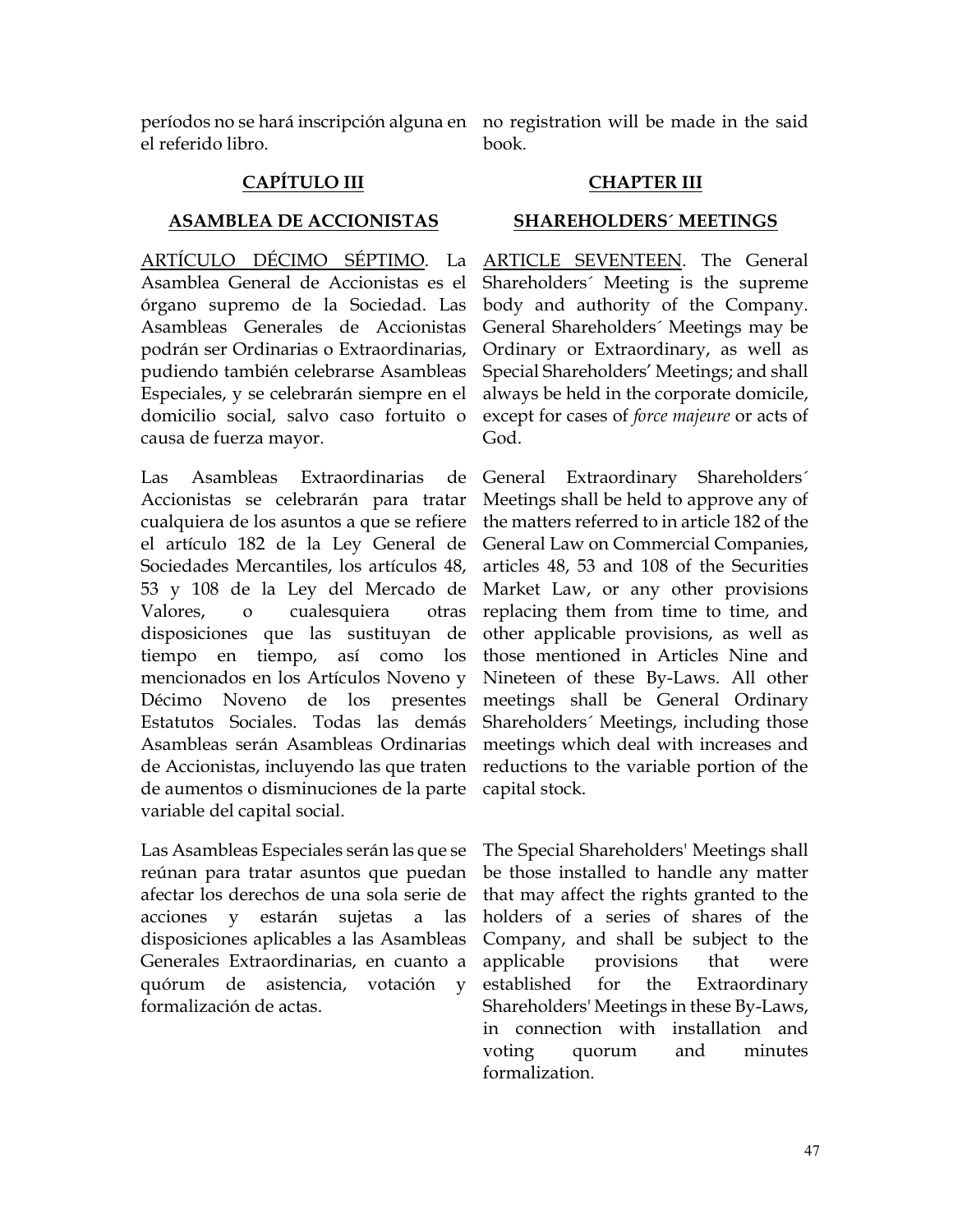ARTÍCULO DÉCIMO OCTAVO. La Asamblea Ordinaria de Accionistas se reunirá por lo menos una vez al año dentro de los 4 meses siguientes a la clausura del ejercicio social, con el propósito de tratar los asuntos incluidos en el Orden del Día correspondiente, los asuntos mencionados en el artículo 181 de la Ley General de Sociedades Mercantiles, o cualquier otra disposición que la sustituya de tiempo en tiempo, así como los siguientes:

(i) Discutir, aprobar o modificar los informes de los Presidentes del Comité de Auditoría y del Comité de Prácticas Societarias.

(ii) Discutir, aprobar o modificar el informe del Director General, conforme a los artículos 28, fracción IV, y 44, fracción XI, de la Ley del Mercado de Valores, o cualquier otra disposición que la sustituya de tiempo en tiempo, y demás disposiciones aplicables.

(iii) Discutir, aprobar o modificar el informe del Consejo de Administración en términos del inciso b) del artículo 172 de la Ley General de Sociedades Mercantiles, o cualquier otra disposición que la sustituya de tiempo en tiempo.

(iv) Conocer la opinión del Consejo de Administración sobre el contenido del informe del Director General.

(v) Decidir sobre la aplicación de utilidades, en su caso.

(vi) Nombrar a los miembros del Consejo de Administración, al Secretario y Prosecretario y a los miembros de los comités, así como a sus respectivos suplentes, en su caso, y designar o remover a los Presidentes del Comité de

ARTICLE EIGHTEEN. An Ordinary Shareholders' Meeting shall be held at least once each year within the first 4 months following the end of the fiscal year in order to approve the matters listed in the relevant Agenda, the matters referred to in article 181 of the General Law on Commercial Companies, or any other provision replacing it from time to time, as well as the following:

(i) Discuss, approve or modify the reports of the Chairmen of the Audit Committee and of the Corporate Practices Committee.

(ii) Discuss, approve or modify the report of the Chief Executive Officer, pursuant to articles 28, Section IV, and 44, Section XI, of the Securities Market Law, or any other provision replacing it from time to time, and other applicable provisions.

(iii) Discuss, approve or modify the report of the Board of Directors in terms of subparagraph b) of article 172 of the General Law on Commercial Companies, or any other provision replacing it from time to time.

(iv) Review the opinion of the Board of Directors regarding the content of the Chief Executive Officer's report.

(v) Decide on the application of profits, if any.

(vi) Appoint the members of the Board of Directors, the Secretary and Deputy Secretary and the members of the committees, as well as their respective substitutes, as the cay may be, and appoint or remove the Chairmen of the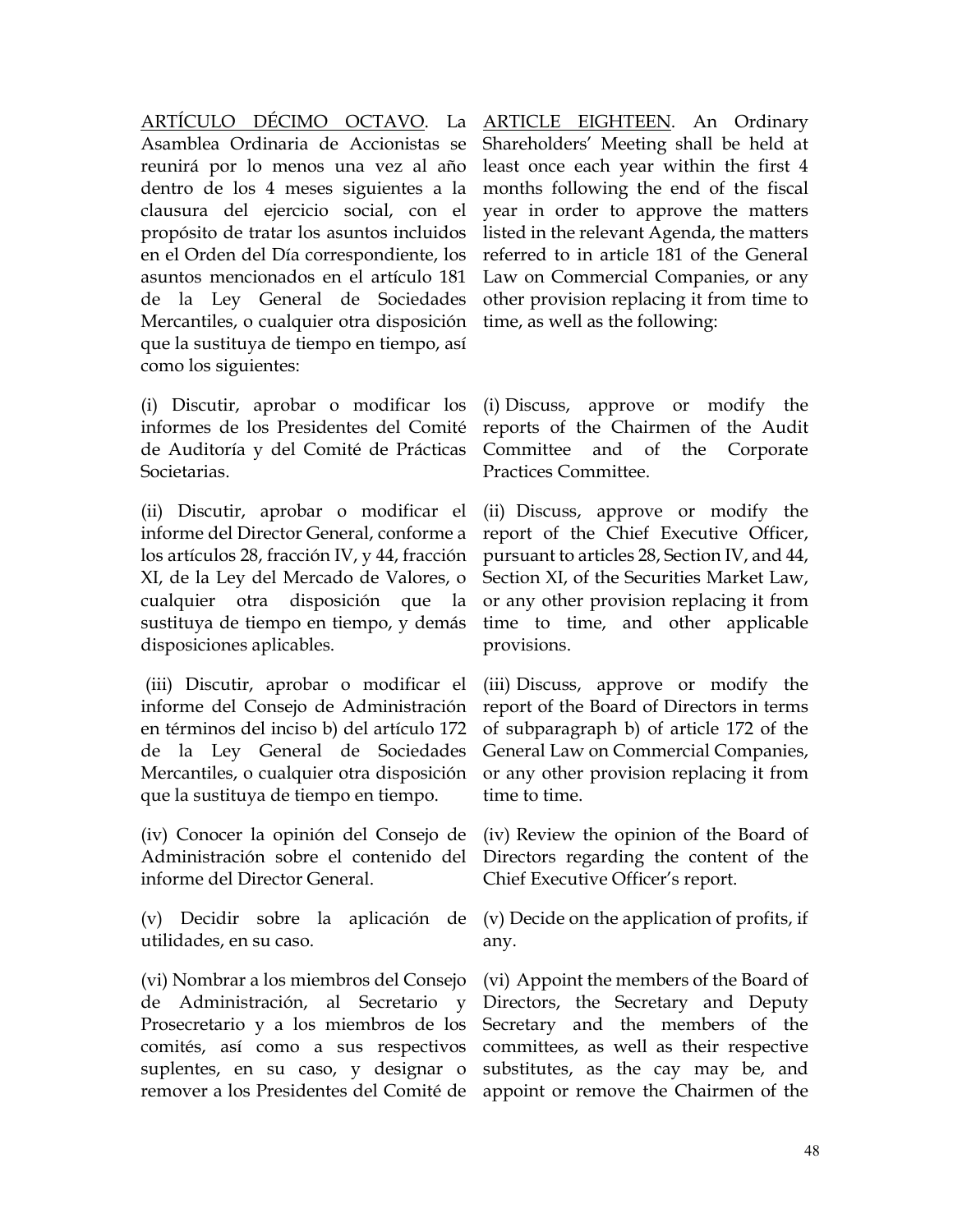Societarias.

(vii) Calificar a los Consejeros que tengan el carácter de independientes.

(viii) En su caso, designar el monto máximo de recursos corporativos que podrá destinarse a la recompra de valores emitidos por la Sociedad.

(ix) Aprobar las operaciones que pretenda llevar a cabo la Sociedad en el lapso de un ejercicio social cuando dichas operaciones o una serie de operaciones consideradas de manera conjunta con base en ciertas características comunes (según lo determina la Ley del Mercado de Valores) representen un monto equivalente o superior al 20% de los activos consolidados de la Sociedad, con base en cifras correspondientes al cierre del trimestre inmediato anterior; en el entendido de que en dichas Asambleas podrán votar los accionistas titulares de acciones con derecho a voto, incluso limitado o restringido.

(x) Cualquier otro asunto que deba ser tratado por la Asamblea General Ordinaria de Accionistas de conformidad con la legislación aplicable o que no sea reservado específicamente para una Asamblea General Extraordinaria.

ARTÍCULO DÉCIMO NOVENO. Las Asambleas Generales Extraordinarias deberán tratar cualquiera de los supuestos mencionados en el artículo 182 de la Ley General de Sociedades Mercantiles, o cualquier otra disposición que la sustituya de tiempo en tiempo. Adicionalmente, tratarán cualquiera de los asuntos que se enlistan a

Auditoría y del Comité de Prácticas Audit Committee and the Corporate Practices Committee.

> (vii)Qualify the Directors who have the nature of independent.

> (viii) As the case may be, designate the maximum amount of corporate funds that may be used for the repurchase of securities issued by the Company.

(ix) Approve the transactions that the Company intends to carry out in the course of a fiscal year, when such transactions, or a series of transactions considered together on an aggregate basis based on certain shared characteristics (as determined by the Securities Market Law) represent an amount that is 20% or more of the consolidated assets of the Company, determined on the basis of the value of our consolidated assets at the end of the immediately preceding quarter; provided that in such Meetings, the shareholders holding shares with voting rights, including limited or restricted, may vote.

(x) Any other matter that should be handled by the Ordinary General Shareholders' Meeting in accordance with the applicable law or which is not specifically reserved to an Extraordinary General Meeting.

ARTICLE NINETEEN. The Extraordinary General Meetings shall handle any of the matters referred to in article 182 of the General Law on Commercial Companies, or any other provision replacing it from time to time. In addition, they will handle any of the matters listed below: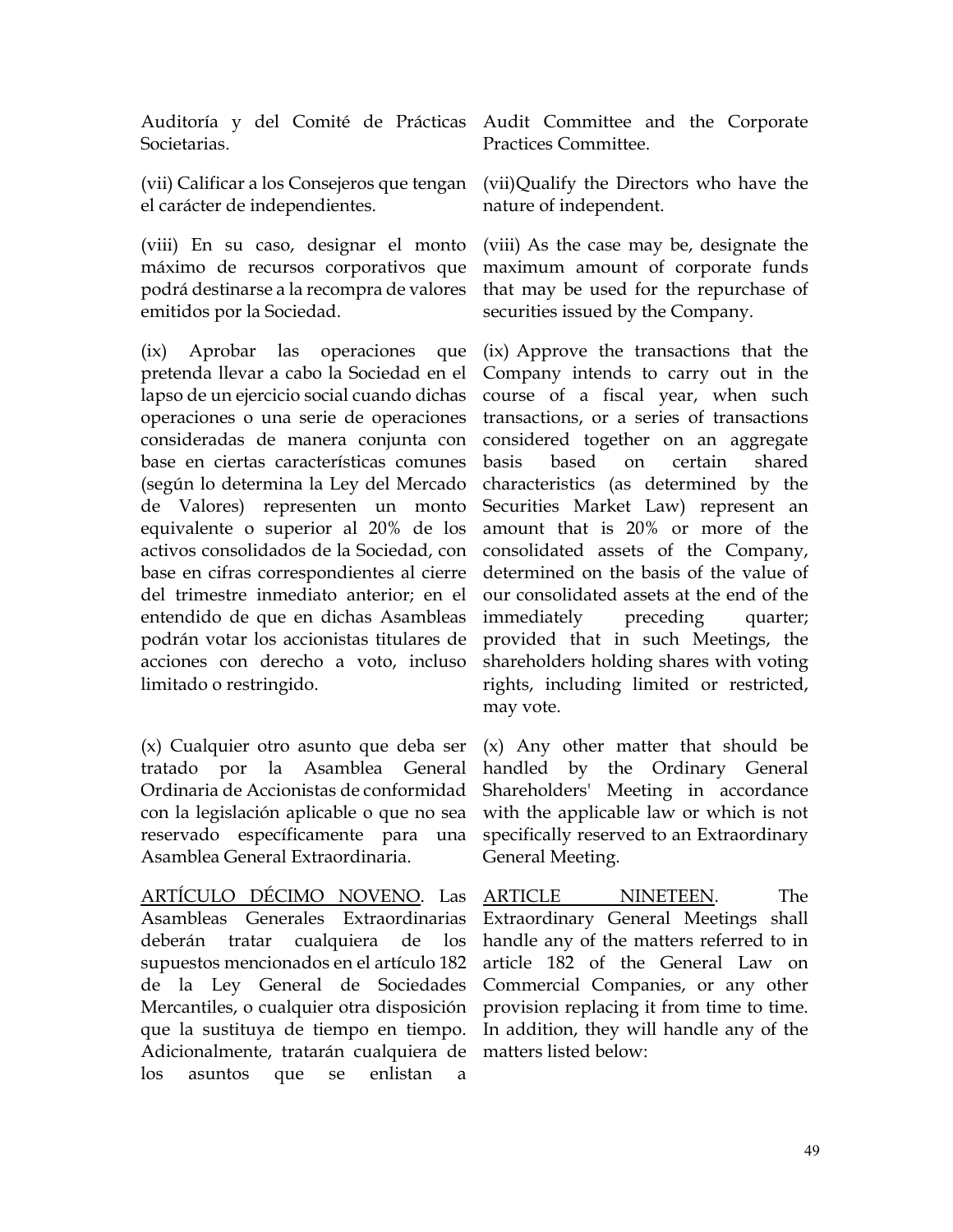continuación:

(i) Estipular en los Estatutos Sociales medidas tendientes a prevenir la adquisición de valores que otorguen el Control de la sociedad.

(ii) Aumento del capital social en los términos del artículo 53 de la Ley del Mercado de Valores, o cualquier otra disposición que la sustituya de tiempo en tiempo.

(iii) Cancelación de la inscripción en el Registro Nacional de Valores de las acciones representativas del capital de la Sociedad o de los títulos que las representen.

(iv) Reforma de los Estatutos Sociales de (iv) Amend the Company's By-Laws. la Sociedad.

(v) Amortización por parte de la Sociedad de acciones del capital social con utilidades repartibles y emisión de acciones de goce o de voto limitado, preferentes o de cualquier clase distinta a las ordinarias.

(vi) Los demás asuntos para los que la legislación aplicable o los Estatutos Sociales expresamente exijan un quórum especial.

ARTÍCULO VIGÉSIMO. Las Asambleas de Accionistas podrán ser convocadas por el Consejo de Administración, el Presidente o el Secretario no miembro del Consejo de Administración o por cualquiera de los Comités de Auditoría o de Prácticas Societarias. Los tenedores de acciones con derecho de voto, por cada 10% de tenencia del capital social que representen en lo individual o de manera conjunta, podrán solicitar al Presente del Consejo de Administración o al Comité que corresponda, sin atender el

(i) Provide in the By-Laws measures aimed to prevent the acquisition of securities that grant Control of the company.

(ii) Capital increase under the terms of article 53 of the Securities Market Law, or any other provision replacing it from time to time.

(iii) Cancellation of the registration of the shares representing the capital of the Company, or the certificates representing them in the National Securities Registry.

(v) Cancellation by the Company of shares representing the capital stock with distributable profits and issuance of dividend certificates or limited-voting, preferential or any other kind of shares different from ordinary shares.

(vi) Other matters for which the applicable law or the By-Laws expressly require a special quorum.

ARTICLE TWENTY. The Shareholders' Meetings may be called by the Board of Directors, the Chairman or the Secretary nonmember of the Board of Directors, by any of the Audit Committee or Corporate Practices Committee. The holders of shares with voting rights, for each 10% holding of the capital stock individually or collectively represented, may request to the Chairman of the Board of Directors or to the relevant Committee, without meeting the percentage set forth in article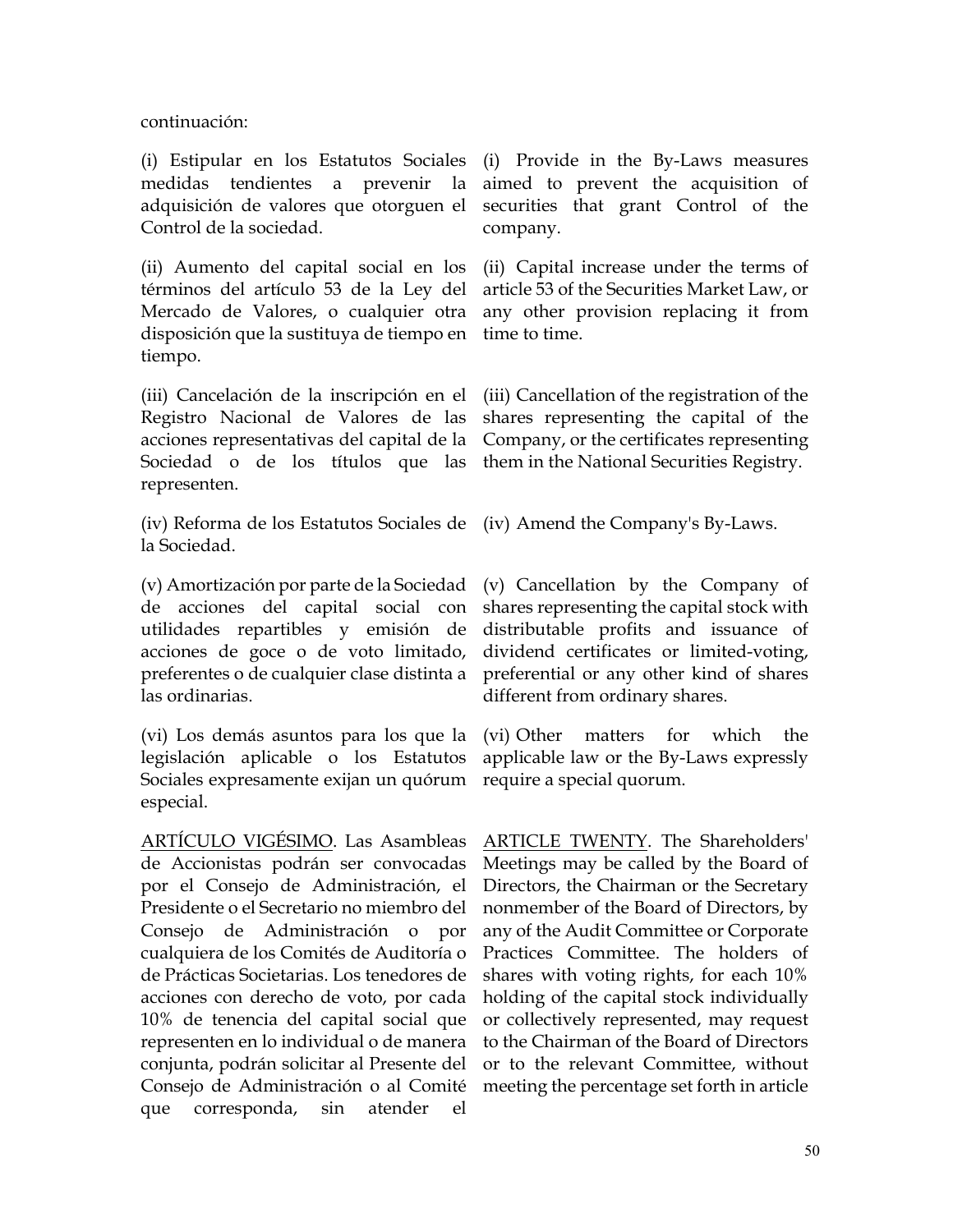porcentaje establecido en el artículo 184 184 of the General Law on Commercial de la Ley General de Sociedades Companies, the execution of a Meeting. Mercantiles, la celebración de una Asamblea.

Adicionalmente, el tenedor de una acción podrá pedir que se lleve a cabo una asamblea cuando se cumpla con alguno de los supuestos establecidos en el artículo 185 de la Ley General de Sociedades Mercantiles, o cualquier otra disposición que la sustituya de tiempo en tiempo, y demás disposiciones aplicables. Si no se hiciere la convocatoria dentro de los 15 días siguientes a la fecha de solicitud, un Juez de lo Civil o de Distrito del domicilio de la Sociedad, lo hará a petición de cualquier accionista interesado, quien deberá acreditar la titularidad de sus acciones para este propósito.

Las convocatorias para las Asambleas de Accionistas deberán publicarse en el sistema electrónico que la Secretaría de Economía estableció para dichos efectos y podrán publicarse en uno de los diarios de mayor circulación en el domicilio social de la Sociedad, con cuando menos 15 días naturales de anticipación a la fecha en la que se pretenda llevar a cabo la Asamblea correspondiente, en los términos del artículo 186 de la Ley General de Sociedades Mercantiles, o cualquier otra disposición que la sustituya de tiempo en tiempo, y demás disposiciones aplicables.

Desde la fecha de la convocatoria hasta la fecha en la que se lleve a cabo la Asamblea correspondiente la Sociedad podrá a disposición de los accionistas, en sus oficinas y de forma inmediata y

In addition, the holder of a share may request a meeting is carried out when one of the assumptions set forth in article 185 of the General Law on Commercial Companies is complied, or any other provision replacing it from time to time, and other applicable provisions. If a call is not made within the 15 days following the request date, a Civil or District Court Judge of the Company's domicile, will make such a call at the request of any interested shareholder, who must prove the ownership of their shares for such purposes.

The calls for the Shareholders' Meetings shall be published in the electronic system established by the Ministry of Economy for such purposes and may be published in one of the newspapers of largest circulation in the corporate domicile of the Company, within at least 15 calendar days, in advance of the date on which the relevant Meeting is intended to take place, in terms of article 186 of the General Law on Commercial Companies or any other provision replacing it from time to time, and other applicable provisions.

gratuita, toda la información que deems necessary for the Meeting, From the date of the call, to the date on which the relevant Meeting is held, the Company will make available to the shareholders, in its offices, immediately and free of charge, all the information it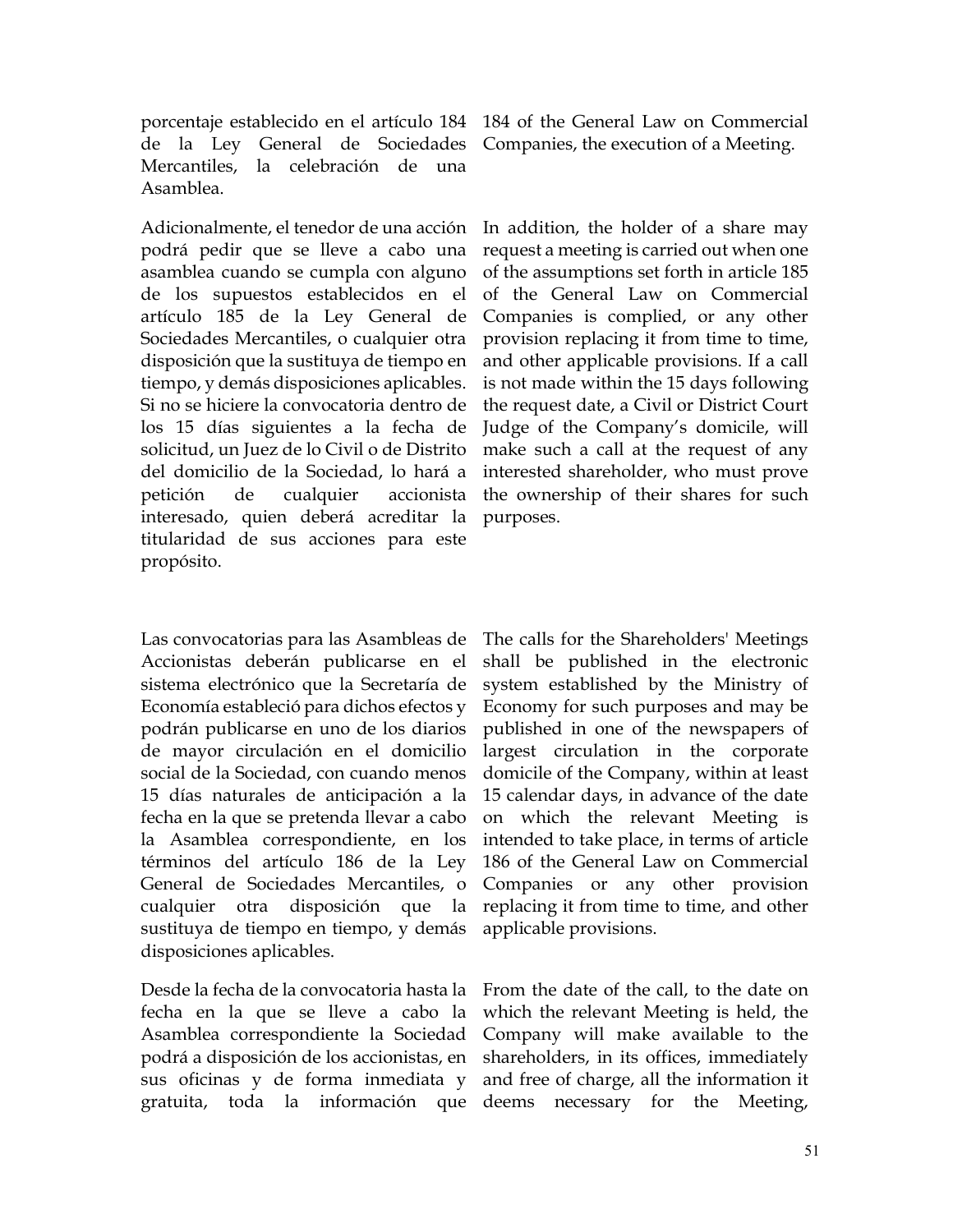considere necesaria para dicha Asamblea, incluyendo los formulario a que hace referencia la fracción III del artículo 49 de la Ley del Mercado de Valores, o cualquier otra disposición que la sustituya de tiempo en tiempo, y demás disposiciones aplicables.

Las Asambleas de Accionistas podrán ser celebradas sin previa convocatoria en el caso de que la totalidad de las acciones representativas del capital social con derecho a voto o de la serie de acciones de que se trate (tratándose de Asambleas Especiales) estuvieren presentes o representadas en el momento de la votación.

No obstante lo anterior y de conformidad con el segundo párrafo del artículo 178 de la Ley General de Sociedades Mercantiles, o cualquier otra disposición que la sustituya de tiempo en tiempo, y demás disposiciones aplicables, los accionistas por unanimidad podrán tomar resoluciones tomadas fuera de Asamblea, las cuales tendrán la misma validez y eficacia como si hubieran sido tomadas en Asamblea de Accionistas, siempre y cuando los acuerdos sean por escrito.

ARTÍCULO VIGÉSIMO PRIMERO. Los accionistas podrán hacerse representar en las Asambleas de Accionistas por un apoderado que cuente con poder otorgado conforme a los formularios a que hace referencia la fracción III del artículo 49 de la Ley del Mercado de Valores, o cualquier otra disposición que la sustituya de tiempo en tiempo, y demás disposiciones aplicables, y por mandatos o poderes otorgados conforme applicable law. a la legislación común.

including the forms referred to in the section III of article 49 of the Securities Market Law, or any other provision replacing it from time to time, and other applicable provisions.

The Shareholders' Meetings may be held without prior call in the event that all the shares representing the capital stock with voting rights or the relevant series of shares (in the event of a Special Meeting) are present or represented at the time of the voting.

Notwithstanding the foregoing and in accordance with the second paragraph of article 178 of the General Law on Commercial Companies, or any other provision replacing it from time to time, and other applicable provisions, the shareholders may take unanimously resolutions outside of a Meeting, which will have the same validity and effectiveness as if they had been taken in a Shareholders' Meeting, as long as the resolutions are in writing.

ARTICLE TWENTY ONE. The shareholders may be represented at the Shareholders' Meetings by an attorneyin-fact that has a power-of-attorney granted pursuant to the forms referred to in section III of article 49 of the Securities Market Law, or any other provision replacing it from time to time, and other applicable provisions, or pursuant to a power of attorney granted pursuant to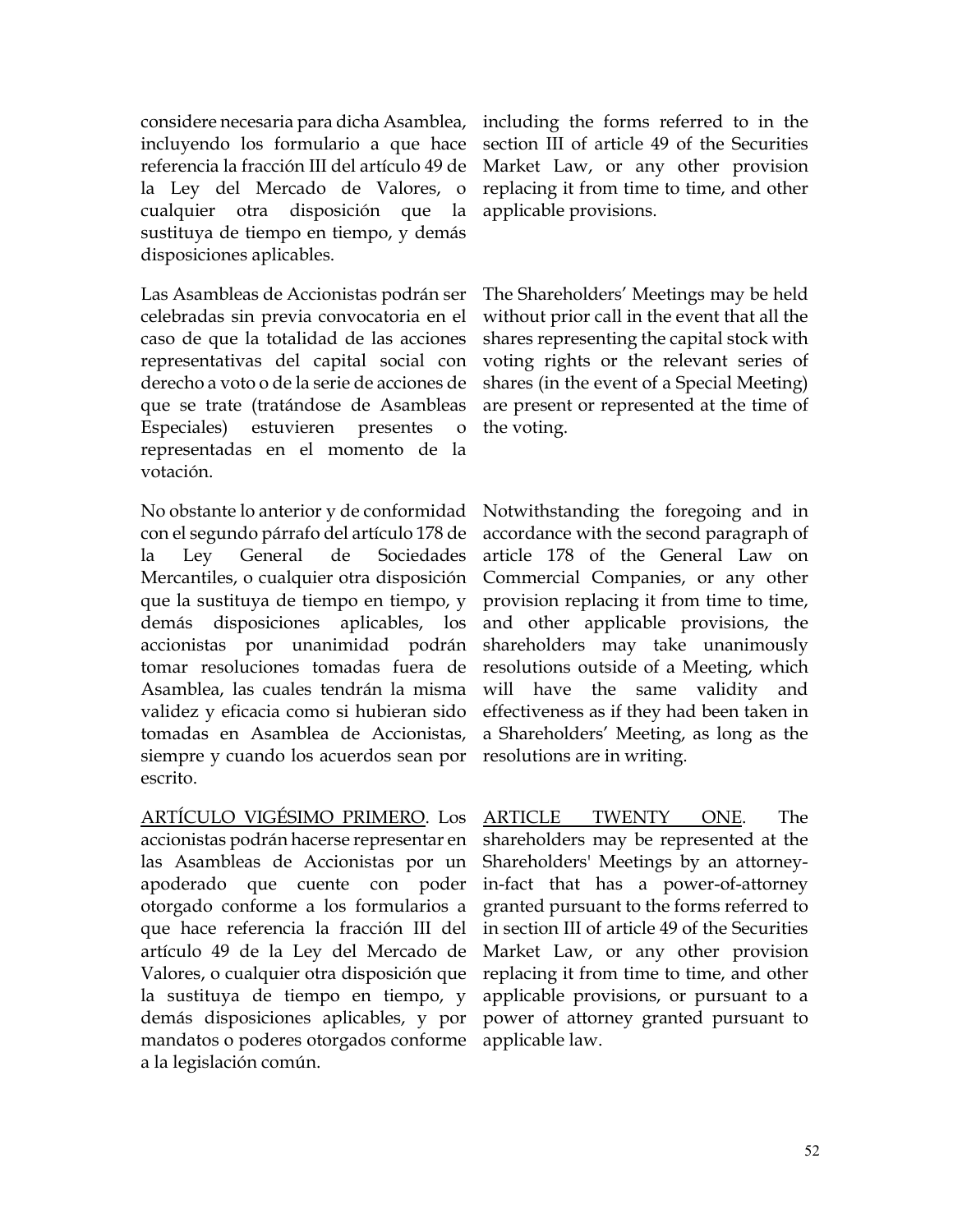Para ser admitidos en las Asambleas de Accionistas, los accionistas deberán estar debidamente inscritos en el Libro de Registro de Acciones que la Sociedad debe llevar de acuerdo a lo establecido en el artículo 128 de la Ley General de Sociedades Mercantiles, o cualquier otra disposición que la sustituya de tiempo en tiempo, y demás disposiciones aplicables, o, en su caso, presentar las constancias emitidas por S.D. Indeval Institución para el Depósito de Valores, S.A. de C.V., o cualquier otra institución que actúe como depositaria de valores en términos de lo establecido en la Ley del Mercado de Valores.

Para asistir a la Asamblea Especial o General de Accionistas de que se trate, el accionista correspondiente deberá acreditar, al Secretario no miembro del Consejo de Administración de la Sociedad, que no se encuentra en los supuestos que requieren aprobación del Consejo de Administración de la Sociedad a que se refiere el artículo Noveno de estos Estatutos Sociales.

ARTÍCULO VIGÉSIMO SEGUNDO. Las Asambleas Generales Ordinarias y Extraordinarias de Accionistas serán presididas por el Presidente del Consejo de Administración y, en su ausencia, por la persona que designe la Asamblea por mayoría de votos de las acciones presentes.

El Secretario no miembro del Consejo de Administración o el Prosecretario actuarán como Secretario de las Asambleas de Accionistas y, en su ausencia, lo hará la persona designada por la Asamblea por mayoría de votos de las acciones presentes.

To be admitted to the Shareholders' Meetings, the shareholders shall be duly registered in the Stock Registry Book managed by the Company in accordance with article 128 of the General Law on Commercial Companies, or any other provision replacing it from time to time, and other applicable provisions, or as the case may be, present the certificates issued by Institution for the Securities Deposit (*S.D. Indeval Institución para el Depósito de Valores, S.A. de C.V.)*, or any other institution that acts as depositary of securities in terms of the set forth in the Securities Market Law.

To assist to a Special or General Shareholders' Meeting of the Company, the relevant shareholder must prove to the Secretary nonmember of the Board of Directors of the Company, that such a shareholder is not under the assumptions that require approval by the Board of Directors of the Company set forth in article Ninth herein.

ARTICLE TWENTY TWO. The Ordinary and Extraordinary General Shareholders' Meetings shall be chaired by the Chairman of the Board of Directors and in his absence, by the person appointed by the Meeting, by the majority votes of the shares present.

The Secretary nonmember of the Board of Directors or the Deputy Secretary shall act as Secretary of the Shareholders' Meetings and in his/her absence, the person appointed by the Shareholders' Assembly by the majority votes of the shares present.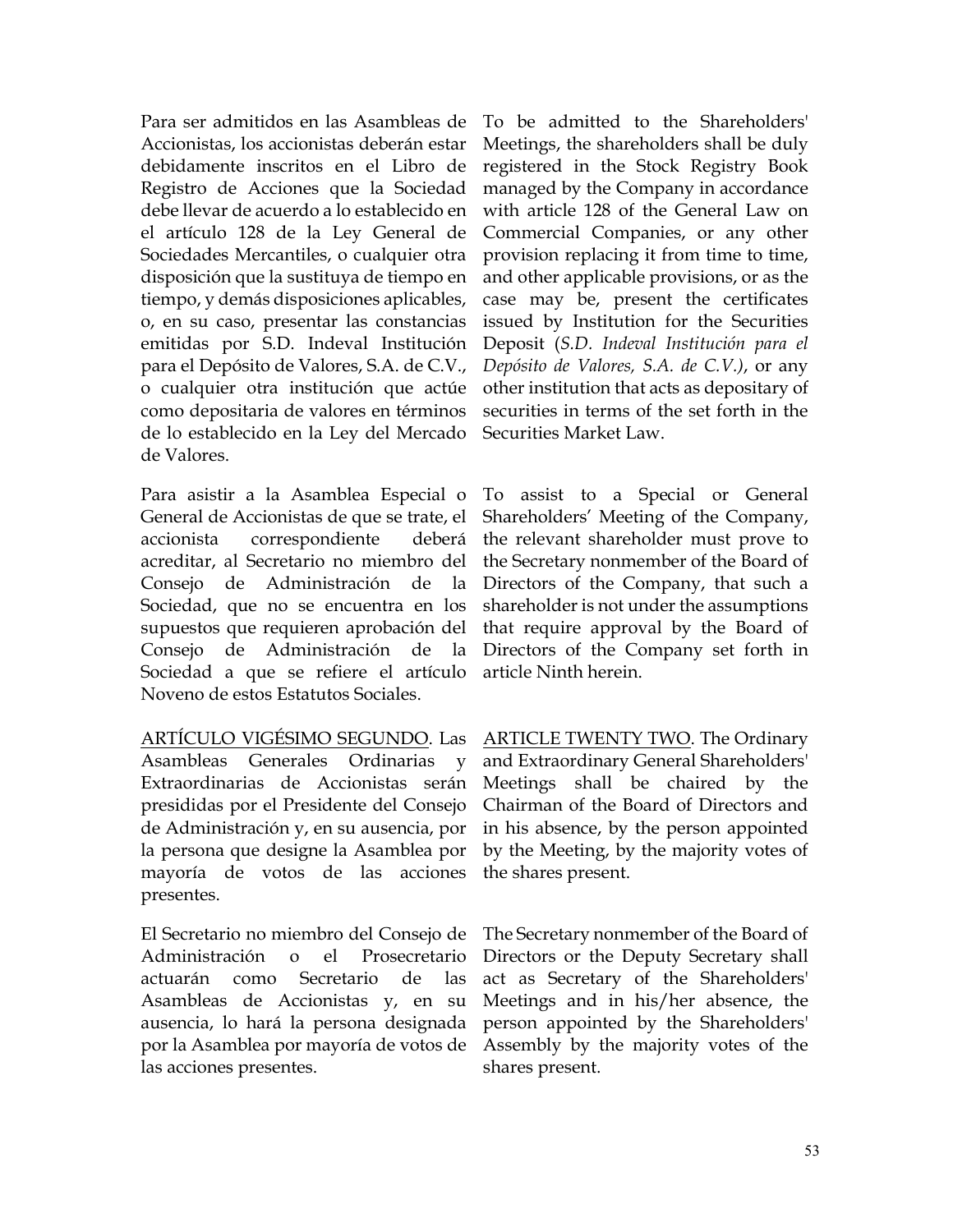El Presidente de la Asamblea nombrará 1 o más escrutadores de entre los accionistas, representantes de accionistas o invitados presentes en la Asamblea de que se trate, quienes determinarán la existencia o falta de quórum, y contarán los votos emitidos cuando el Presidente de la Asamblea así lo requiera.

El Acta de Asamblea que corresponda será elaborada por el Secretario y será firmada por el Presidente y el Secretario de la Asamblea, así como por las personas que hayan actuado como escrutadores. Todo registro de las Asambleas que no se declararon instaladas por falta de quorum también deberán firmarse por sus respectivos Presidentes, Secretarios y escrutadores.

ARTÍCULO VIGÉSIMO TERCERO. Las Asambleas Ordinarias de Accionistas se considerarán legalmente instaladas, en virtud de primera convocatoria, si se encuentran representadas cuando menos el 50% de las acciones en circulación representativas del capital social de la Sociedad, y sus resoluciones serán válidas cuando hayan sido tomadas por mayoría simple de las acciones con derecho a voto representadas y presentes en dicha Asamblea. En caso de segunda o ulteriores convocatorias, las Asambleas Generales Ordinarias de Accionistas serán consideradas legalmente instaladas cualquiera que sea el número de las acciones presentes o representadas en dicha Asamblea y los acuerdos deberán ser tomados por mayoría simple de las acciones con derecho a voto representadas y presentes en dicha Asamblea.

Las Asambleas Generales Extraordinarias de Accionistas se The Chairman of the Meeting shall appoint 1 or more inspectors from the shareholders, shareholders' representatives or invitees attending to the relevant Meeting, who shall determine the existence or absence of a quorum, and shall count the votes cast when the Chairman of the Meeting requests it.

The relevant Meeting's Minutes shall be prepared by the Secretary, and shall be signed by the Chairman and the Secretary of the Meeting, as well as by the individuals who acted as inspectors. Any records regarding such meetings that were not able to transact matters because of a lack of quorum shall also be signed by the Chairman, the Secretary and the inspectors of the relevant meeting.

ARTICLE TWENTY THREE. The Ordinary Shareholders' Meetings shall be considered as legally convened, upon first call, if at least 50% of the ordinary shares representing the outstanding capital stock of the Company, and their resolutions will be valid when they have been approved by simple majority of the represented shares present at such Meeting, that have voting rights. In case of second or further calls, the General Ordinary Shareholders' Meetings shall be legally convened, regardless of the number of shares present or represented at such a Meeting, and the resolutions shall be approved by simple majority of the shares with voting power present or represented at such a Meeting.

The Extraordinary General Shareholders' Meetings shall be considered as legally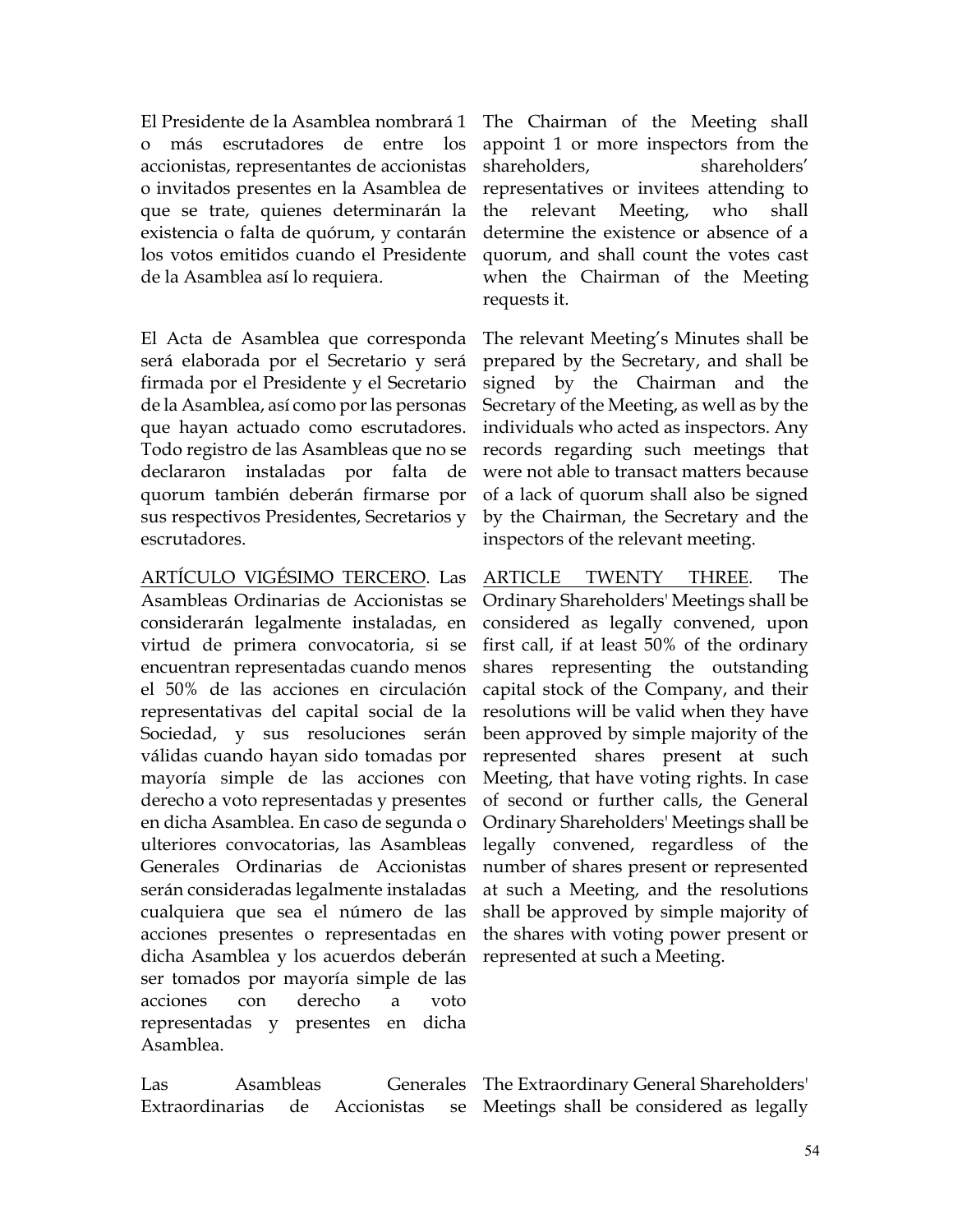considerarán legalmente instaladas en virtud de primera convocatoria, si se encuentran representadas o presentes cuando menos el 75% de las acciones en circulación representativas del capital social de la Sociedad en dicha Asamblea. En caso de segunda o ulteriores convocatorias, las Asambleas Generales Extraordinarias de Accionistas serán consideradas legalmente instaladas si está representado o presentes más del 50% de las acciones en circulación representativas del capital social de la Sociedad en dicha Asamblea.

Los acuerdos tomados por una Asamblea General Extraordinaria, independientemente de si fueron instaladas como resultado de primera, segunda o ulterior convocatoria, serán válidos si son tomados por al menos la mitad de las acciones en circulación representativas del capital social de la Sociedad, salvo en el caso previsto en (i) el artículo décimo noveno, inciso (iii), de los presentes Estatutos, en cuyo caso se requerirá el voto favorable del 95% (noventa y cinco por ciento) de las acciones en circulación representativas del capital social de la Sociedad que se encuentren presentes o representadas en dicha Asamblea, y (ii) el Artículo Décimo Noveno, inciso (iv), de los presentes Estatutos, en cuyo caso se requerirá el voto favorable del 65% (sesenta y cinco por ciento) de las acciones en circulación representativas del capital social de la Sociedad que se encuentren presentes o representadas en dicha Asamblea.

ARTÍCULO VIGÉSIMO CUARTO. Las actas de las Asambleas de Accionistas y las resoluciones de accionistas adoptadas por unanimidad fuera de Asamblea, según sea el caso, serán transcritas en el applicable, shall be transcribed in the

convened upon first call, if at least 75% of the shares representing the outstanding capital stock of the Company are present or represented at such Meeting. In case of second or further calls, the Extraordinary General Shareholders' Meetings shall be legally convened if more than 50% of the shares representing the outstanding capital stock of the Company are present or represented at such Meeting.

The resolutions taken by an Extraordinary General Meeting, irrespective of whether they are legally convened upon first, second subsequent call, will be valid if they are adopted by at least half of shares representing the outstanding capital stock of the Company, except for the case provided in (i) article nineteen, paragraph (iii), of these By-Laws, case in which the affirmative vote of 95% of shares representing the outstanding capital stock of the Company present or represented at such Meeting, will be required, and (ii) Article Nineteen, paragraph (iv), of these By-Laws, case in which the affirmative vote of 65% of shares representing the outstanding capital stock of the Company present or represented at such Meeting, will be required.

ARTICLE TWENTY FOUR. The Shareholders´ Meetings minutes and the resolutions adopted unanimously by the shareholders in lieu of a Meeting, as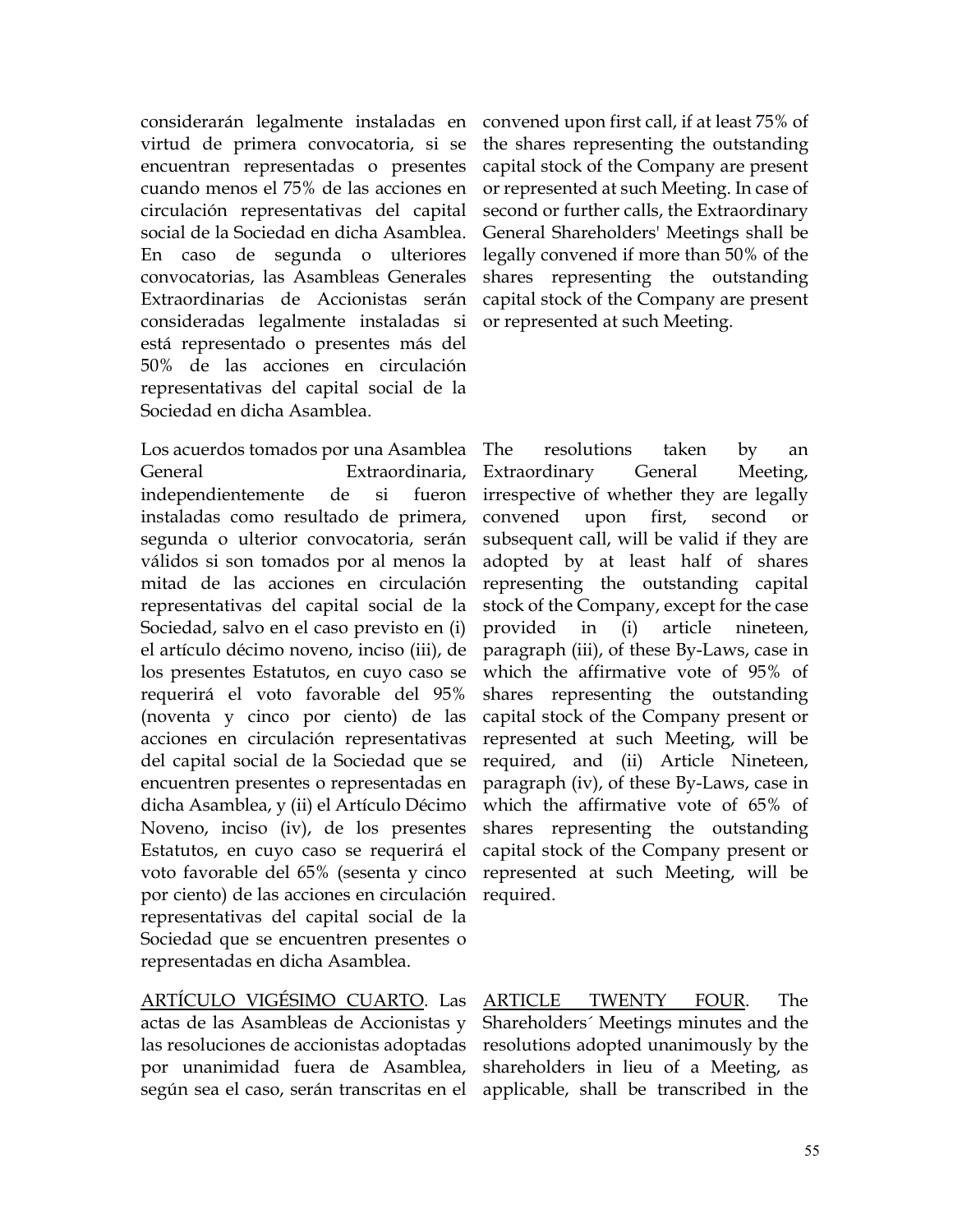Libro de Actas de Asamblea. De cada Asamblea o resoluciones unánimes se formará un expediente en el que se conservarán ejemplares del acta, la lista de asistencia, las cartas poder, copia de las convocatorias, si las hubiere, y los documentos sometidos a consideración de los accionistas, tales como informes del Consejo de Administración, estados financieros de la Sociedad y otros documentos relevantes también serán conservados.

Cuando la transcripción de algún acta de Asamblea o de las resoluciones de accionistas adoptadas por unanimidad fuera de Asamblea no pueda ser registrada en el Libro de Actas de Asamblea, las mismas serán protocolizadas ante notario público en México.

Las actas de las Asambleas de Accionistas, así como las constancias respecto de aquellas Asambleas que no se hubieran podido celebrar por falta de quórum, serán firmadas por el Presidente y Secretario de dicha Asamblea.

ARTÍCULO VIGÉSIMO QUINTO. La Sociedad otorgará los siguientes derechos de minoría:

(a) Conforme a lo dispuesto en la fracción III del artículo 50 de la Ley del Mercado de Valores, o cualquier otra disposición que la sustituya de tiempo en tiempo, y demás disposiciones aplicables, los titulares de acciones con derecho a voto (incluso limitado o restringido) representadas en una Asamblea General Ordinaria o Extraordinaria, por cada 10% de tenencia que representen en lo individual o en conjunto del capital social, podrán solicitar que se aplace por 1 sola vez, por 3 días naturales y sin voting in any matter on which they

Shareholders´ Meetings Minutes' Book. Files containing copies of the minutes from each Meeting or unanimous resolutions along with attendance lists, proxies, calls copies, if any, and documents submitted to discussion, such as Board of Directors reports, financial statements of the Company and other relevant documents shall be formed and kept.

In the event on which the transcription of any minute of a Meeting or the resolutions adopted unanimously by the shareholders outside of a Meeting cannot be registered in the Meetings' Minutes' Registry Book, such minutes or resolutions shall be formalized before a notary public in Mexico.

The Shareholders' Meetings' minutes, as well as the records regarding such Meetings that were not able to be executed for lack of quorum, shall be signed by the Chairman and Secretary of such Meeting.

ARTICLE TWENTY FIVE. The Company shall grant the following minority rights:

(a) Pursuant the provisions set forth in section III of the article 50 of the Securities Market Law, or any other provision replacing it from time to time, and other applicable provisions, the holders of the shares with voting rights (even limited or restricted) represented in an Ordinary or Extraordinary General Meeting, for every 10% of the capital stock they hold either individual or jointly, may request to be postponed for 1 time only, for 3 calendar days and without a new call needed, the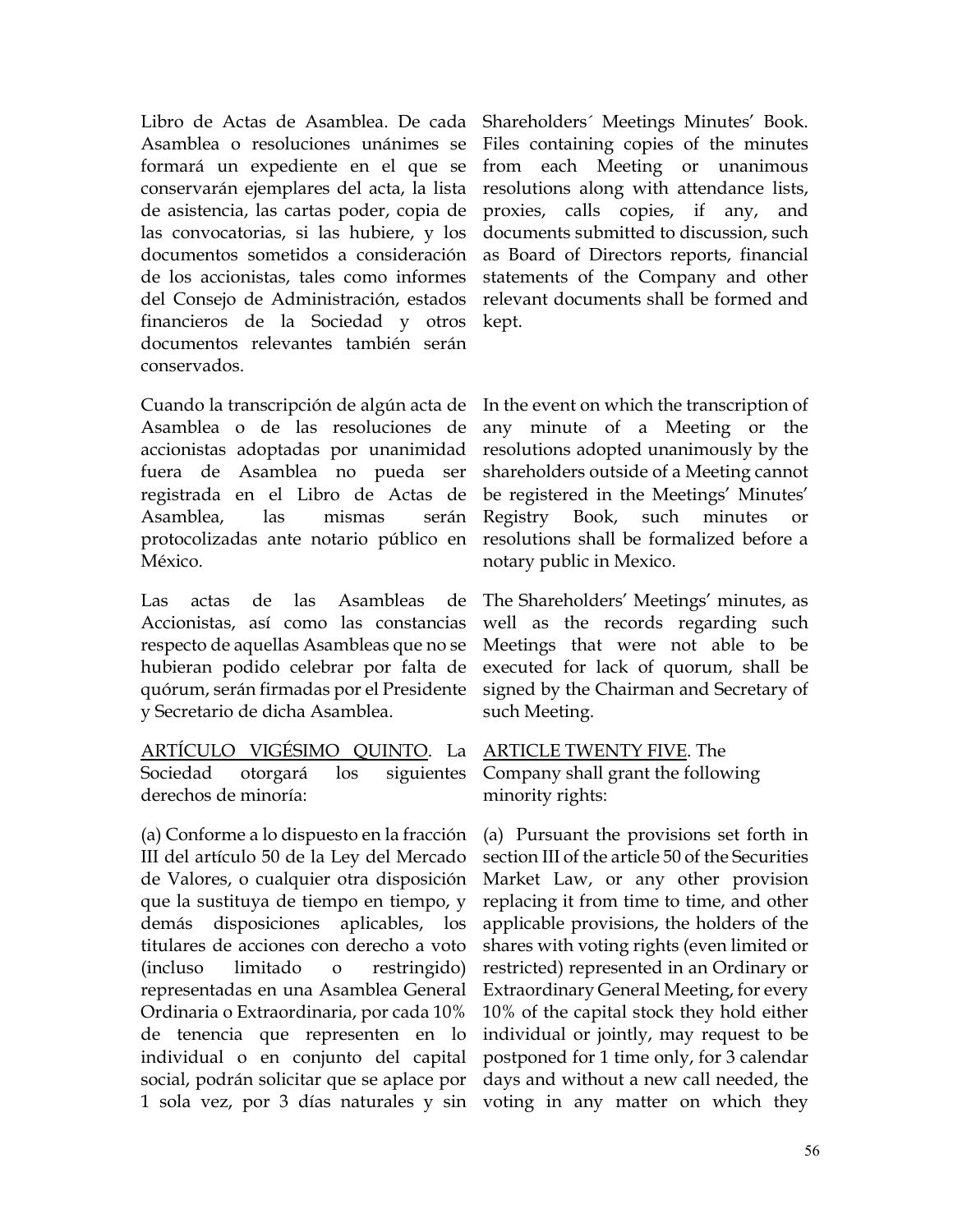necesidad de nueva convocatoria, la votación de cualquier asunto respecto del cual no se consideren suficientemente informados, sin que resulte aplicable el porcentaje señalado en el artículo 199 de la Ley General de Sociedades Mercantiles, o cualquier otra disposición que la sustituya de tiempo en tiempo, y demás disposiciones aplicables.

(b) Los titulares de acciones con derecho a voto (incluso limitado o restringido) que en lo individual o en conjunto representen el 20% o más del capital social, podrán oponerse judicialmente a las resoluciones dictadas en las Asambleas Generales respecto de las cuales tengan derecho a voto, sin que resulte aplicable el porcentaje a que se refiere el artículo 201 de la Ley General de Sociedades Mercantiles, o cualquier otra disposición que la sustituya de tiempo en tiempo, y demás disposiciones aplicables.

(c) Los accionistas que, en lo individual o en su conjunto, sean titulares de acciones con derecho a voto (incluso limitado o restringido, o sin derecho a voto) que representen el 5% o más del capital social, podrán ejercer directamente la acción de responsabilidad en contra de cualesquiera Consejeros, del Director General o de cualquier directivo relevante por incumplimiento con los deberes de diligencia y lealtad, a favor de la Sociedad o de la persona moral que esta controle o en la que tenga una influencia significativa.

d) Los accionistas que, en lo individual o en su conjunto, sean titulares de acciones con derecho a voto (incluso limitado o restringido, o sin derecho a voto) por cada 10% o más del capital social que representen, podrán designar y/o revocar en Asamblea General de

consider are not sufficiently informed, notwithstanding the percentage provided in the article 199 of the General Law on Commercial Companies, or any other provision replacing it from time to time, and other applicable provisions.

(b) The holders of the shares with voting rights (even limited or restricted) that individually or jointly represent the 20% or more of the capital stock, may judicially oppose to the resolutions adopted in the General Meetings regarding the ones on which they have voting right, notwithstanding the percentage referred to in article 201 of the General Law on Commercial Companies, or any other provision replacing it from time to time, and other applicable provisions.

(c) The shareholders that, individually or jointly, are holders of the shares with voting rights (even limited or restricted or without voting right) that represent the 5% or more of the capital stock, shall execute directly the action of liability against any Directors, Chief Executive Officer or any other relevant officer for failing to comply the diligence and loyalty duties, in favor of the Company or the legal entity that this one manages or in the one that has a significant influence.

(d) The shareholders that, individually or jointly, hold shares with voting rights (even limited or restricted or without voting right) for each 10% or more of the capital stock represented, shall appoint and/or remove from office through a General Shareholders Meeting, a member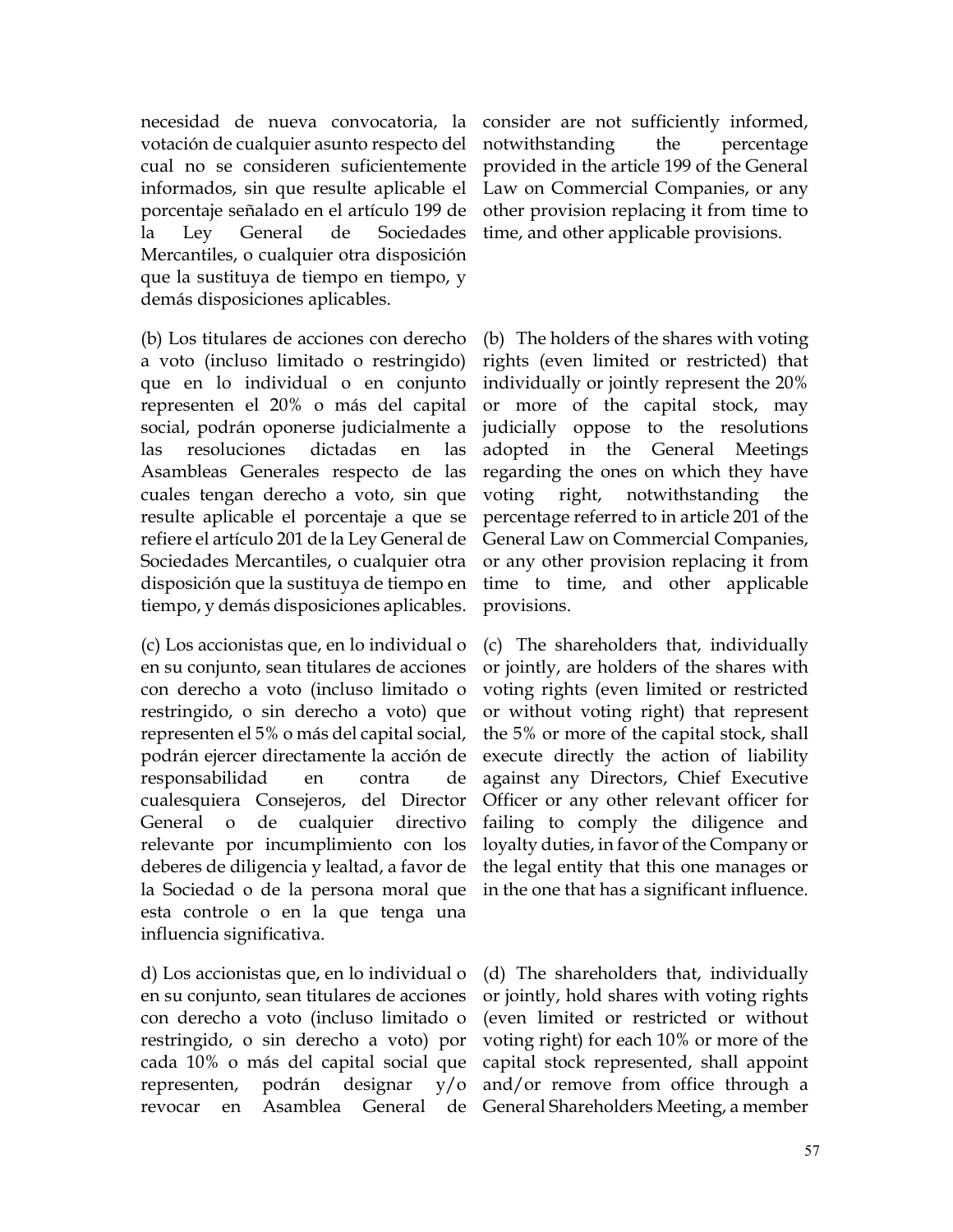Accionistas, a un Consejero del Consejo de Administración. Dicho Consejero solo podrá ser revocado si se revoca a todos los miembros del Consejo de Administración, en cuyo caso las personas sustituidas no podrán ser nombradas con tal carácter durante los 12 meses inmediatos siguientes a la fecha de revocación.

## **CAPÍTULO IV CHAPTER IV**

### **ADMINISTRACIÓN Y VIGILANCIA MANAGEMENT AND**

ARTÍCULO VIGÉSIMO SEXTO. La administración de la Sociedad estará a cargo de un Consejo de Administración. El Consejo de Administración estará integrado por un máximo de 21 miembros, conforme lo resuelva la Asamblea de Accionistas correspondiente, de los cuales por lo menos el 25% deberán ser independientes, en términos de lo dispuesto por los artículos 24 y 26 de la Ley del Mercado de Valores, o cualquier otra disposición que la sustituya de tiempo en tiempo, y demás disposiciones aplicables.

Por cada Consejero propietario podrá designarse su respectivo suplente, en el entendido de que los Consejeros suplentes de los Consejeros independientes deberán tener este mismo carácter.

Se entenderá por Consejeros Independientes, a aquellas personas seleccionadas por su experiencia, capacidad y prestigio profesional, que cumplan con los requisitos contemplados por el artículo 26 de la Ley del Mercado de Valores, o cualquier otra disposición que la sustituya de tiempo en tiempo, y

of the Board of Directors. Such member may only be removed from office if all the members of the Board of Directors are removed, in which case the members who were removed shall not be appointed again during the 12 months following from the date of such removal.

# **SURVEILLANCE**

ARTICLE TWENTY SIX. The management of the Company shall be in charge of a Board of Directors. The Board of Directors shall be formed by a maximum of 21 members, pursuant the relevant resolution adopted by the Shareholders´ Meeting, of which at least the 25% shall be independent, pursuant the terms set forth by the articles 24 and 26 of the Securities Market Law, or any other provision replacing it from time to time and other applicable provisions.

For each Director a respective alternate may be appointed, provided, however, that the alternate Directors of the independent Directors shall have the same capacity.

Independent Directors shall mean any of such persons selected by their experience, capacity and professional reputation who comply with the requirements set forth in the article 26 of the Securities Market Law or by any other provision replacing it from time to time and any other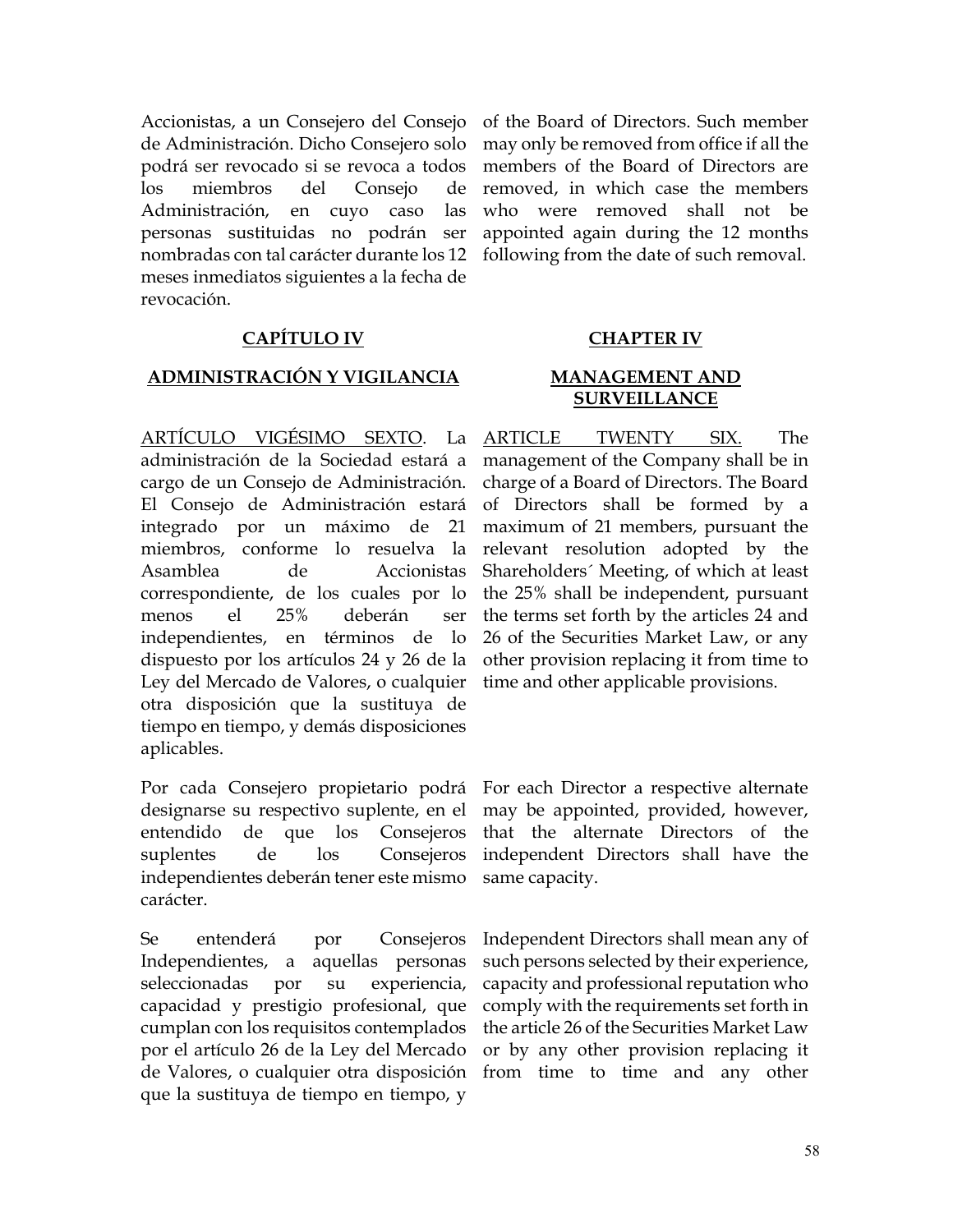por cualquier otra disposición que emita provision provided by the National la Comisión Nacional Bancaria y de Banking and Securities Commission. Valores.

Corresponderá a la Asamblea General Ordinaria de Accionistas calificar la independencia de los Consejeros. Por su parte la Comisión Nacional Bancaria y de Valores, previo derecho de audiencia de la Sociedad y del Consejero de que se trate, podrá objetar la calificación de independencia de algún Consejero, cuando existan elementos que demuestren la falta de independencia, dentro de un plazo de 30 días hábiles contados a partir de la notificación que haga la Sociedad.

ARTÍCULO VIGÉSIMO SÉPTIMO. Los miembros del Consejo de Administración, podrán o no ser accionistas de la Sociedad, continuarán en funciones hasta que sean removidos y las personas designadas para sustituirlos tomen posesión de sus cargos, en el entendido de que en todo momento deberán tener capacidad legal para ejercer su encargo y no estar inhabilitados para ejercer el comercio. En todo momento se deberá observar lo dispuesto en el segundo párrafo del artículo 24 de la Ley del Mercado de Valores.

El Consejo de Administración podrá designar Consejeros provisionales, sin intervención de la Asamblea de Accionistas, en los casos en que hubiere concluido el plazo de designación del Consejero, el Consejero hubiere renunciado, sea incapaz o fallezca. La Asamblea General de Accionistas de la Sociedad ratificará dichos nombramientos o designará a los Consejeros sustitutos en la Asamblea siguiente a que ocurra tal evento.

It will correspond to the Ordinary General Shareholders' Meeting to qualify the independence of the Directors. The National Banking and Securities Commission, prior to a hearing right of the Company and the relevant Director concerned, may reject the independence qualification of any Director, when there are existing elements that prove the lack of independence, within a term of 30 business days from the notice made by the Company.

ARTICLE TWENTY SEVEN. The members of the Board of Directors, may be or may not be shareholders of the Company, shall remain in duties until removed and the persons appointed to substitute them take possession of their charges, provided that at all time they shall have legal capacity to perform their duties and shall not be prevented from exercising commerce. Provisions contained in second paragraph of article 24 of the Securities Market Law shall be complied at all times.

The Board of Directors may appoint provisional Directors, without input from a Shareholders' Meeting, in the case of the death or disability of a director or expiration of his or her term. A General Shareholders' Meeting shall ratify such appointments or appoint the new Directors in the Meeting following such event.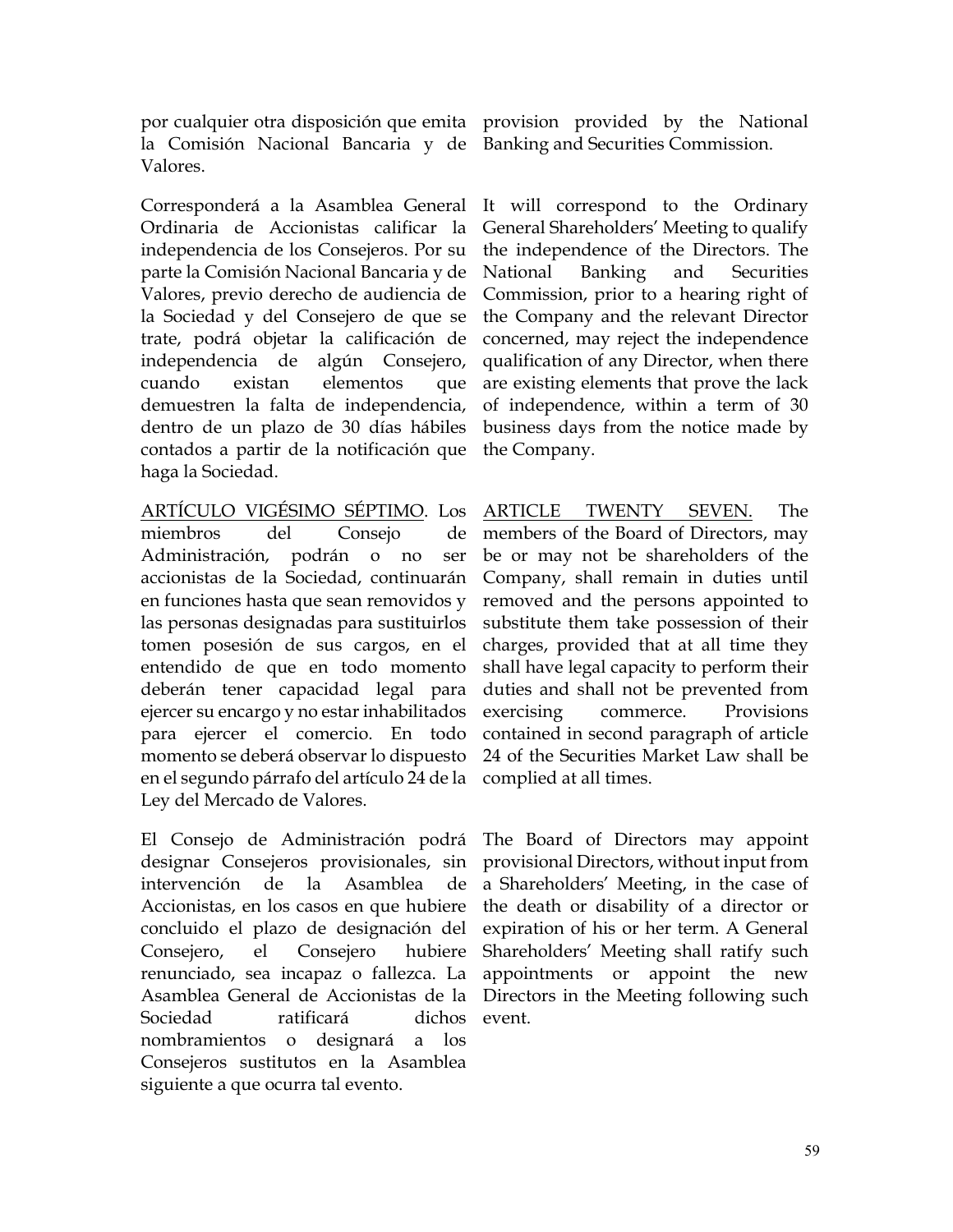Lo anterior en el entendido de que los miembros del Consejo de Administración únicamente podrán ser removidos por acuerdo de la Asamblea General de Accionistas.

ARTÍCULO VIGÉSIMO OCTAVO. Los miembros del Consejo de Administración de la Sociedad, serán designados por simple mayoría de votos de los accionistas de la Sociedad en una Asamblea General Ordinaria de **Accionistas** 

No obstante lo anterior, se respetarán los derechos de minoría a los que hacen referencia los presentes Estatutos Sociales, incluyendo, sin limitación, el derecho conferido en el párrafo d) del artículo vigésimo quinto de los presentes Estatutos Sociales.

ARTÍCULO VIGÉSIMO NOVENO. Cada año, la Asamblea de Accionistas o el Consejo de Administración, en su defecto, deberán elegir de entre sus miembros al Presidente del Consejo de Administración. A menos que se establezca lo contrario, el Presidente del Consejo de Administración deberá ejecutar y llevar a cabo las resoluciones de la Asamblea de Accionistas y del Consejo de Administración sin necesidad de resolución especial alguna.

De igual manera la Asamblea General Ordinaria de Accionistas o el Consejo de Administración, en su defecto, designará a un Secretario y a un Prosecretario que no formarán parte del Consejo de Administración pero estará sujeto a las obligaciones y responsabilidades establecidas en la legislación aplicable.

Las faltas temporales o definitivas en el Temporary or definitive absences in the Consejo de Administración serán Board of Directors shall be covered by the

The aforesaid, provided, however that the members of the Board of Directors may only be removed by approval of the Ordinary General Shareholders´ Meeting.

ARTICLE TWENTY EIGHT. The members of the Board of Directors of the Company shall be appointed by the majority vote by the shareholders of the Company in an Ordinary General Shareholders Meeting.

Notwithstanding the foregoing, the minority rights referred to herein, shall be respected, including, without limitation, the right granted under paragraph d) of article twenty five of these By-Laws.

ARTICLE TWENTY NINE. Each year, the Shareholders´ Meeting or otherwise the Board of Directors, shall choose within its members the Chairman of the Board of Directors. Unless provided otherwise, the Chairman of the Board of Directors shall execute and carry out the resolutions adopted by the Shareholders' Meeting and the Board of Directors without needing any special resolution.

Likewise the Ordinary General Shareholders Meeting or the Board of Directors, as applicable, shall appoint a Secretary and a Deputy Secretary nonmembers of the Board of Directors but shall be subject to the obligations and duties provided in the applicable law.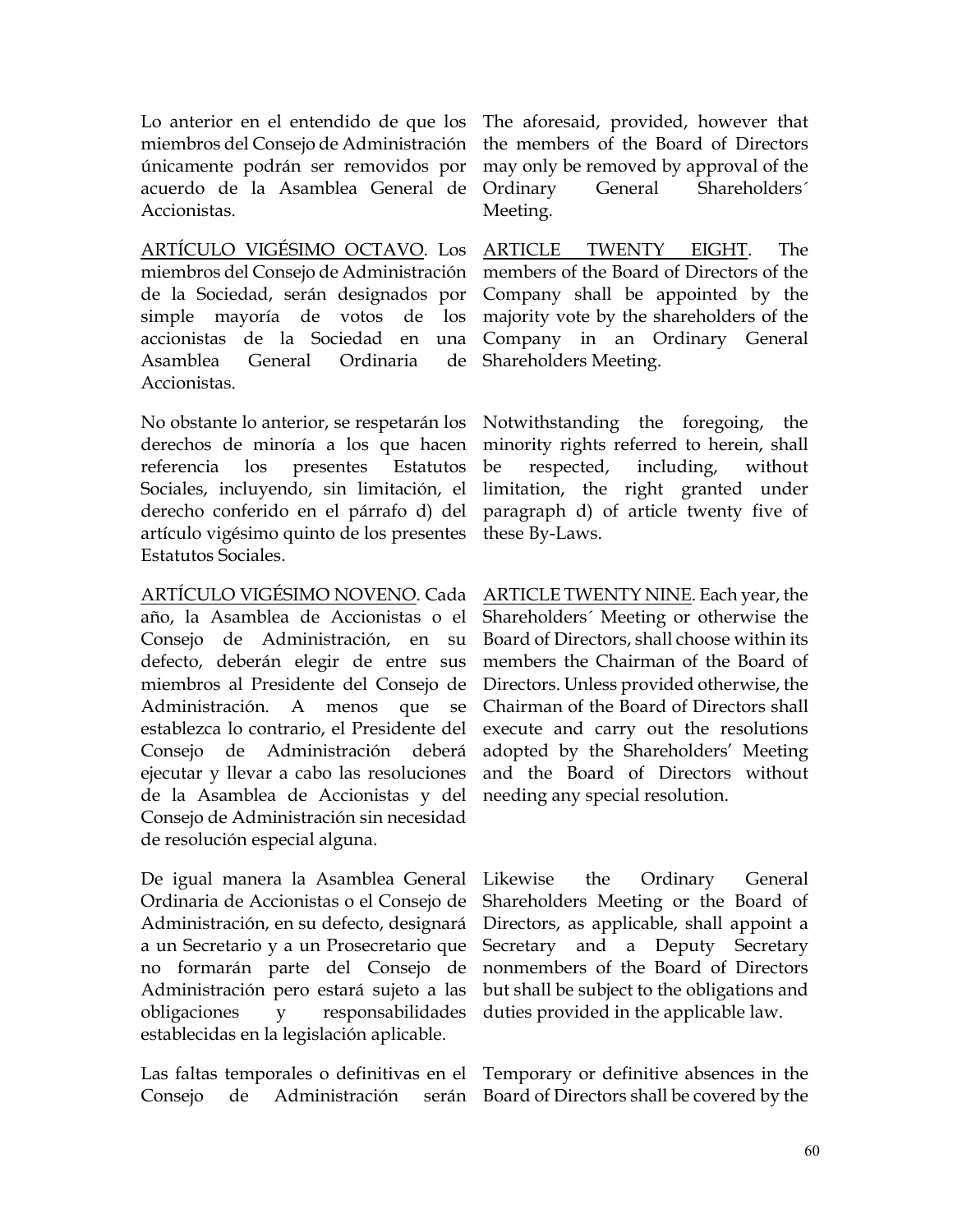cubiertas por los suplentes respectivos. El relevant alternates. The Chairman of the Presidente del Consejo de Administración tendrá voto de calidad en vote in the event of a tie. caso de empate.

El Presidente del Consejo de Administración podrá ser de cualquier nacionalidad, presidirá las sesiones del Consejo de Administración y a falta de éste o en su ausencia, dichas sesiones serán presididas por uno de los miembros que los demás asistentes designen por mayoría de votos.

ARTÍCULO TRIGÉSIMO. Las Sesiones del Consejo de Administración podrán ser convocadas por el Presidente del Consejo de Administración, del Comité de Auditoría, del Comité de Prácticas Societarias, por el Secretario no miembro del Consejo de Administración, o por el 25% de los Consejeros por medio de aviso por escrito, incluyendo sin limitar, fax o correo electrónico, a todos los miembros del Consejo de Administración con por lo menos 10 días naturales de anticipación a la fecha fijada para la celebración de la Sesión. No será necesaria convocatoria alguna cuando todos los Consejeros se encuentren presentes.

El auditor externo podrá ser convocado para que asista a cualquier sesión del Consejo de Administración con voz pero sin voto, en el entendido de que en ningún caso estará presente cuando se traten asuntos que pudieren implicar un conflicto de interés o que puedan comprometer su independencia.

Las Sesiones del Consejo de Administración deberán celebrarse, por lo menos 4 veces durante cada ejercicio social, en el domicilio de la Sociedad, sin embargo, si así lo determina el Consejo por mayoría de votos, podrán reunirse en

Board of Directors shall have the quality

The Chairman of the Board of Directors may be of any nationality, will chair the meetings of the Board of Directors and, in his absence, such meetings will be chaired by one of the Directors appointed by a majority vote of the other attending Directors.

ARTICLE THIRTY. The Board of Directors´ Meeting shall be called by the Chairman of the Board of Directors, of the Auditors Committee, of the Corporate Practices Committee, by the Secretary not member of the Board of Directors or by the 25% of the directors by means of written notice, including but not limited to, fax or email, to all the members of the Board of Directors with at least 10 calendar days prior to the date set for execution of the Meeting. In the event that all the Directors are present, the call will not be necessary.

The external auditor may be called in order to assist to any Meeting of the Board of Directors with the right to speak but without a voting right, provided, however, that such auditor will never be present when matters which may imply a conflict of interest of that may comprise his independency are discussed.

The Board of Directors´ Meeting shall be held, at least 4 times during each financial year, in the domicile of the Company, nevertheless, they may be held in a different domicile or abroad if a majority of the directors approves it, or also by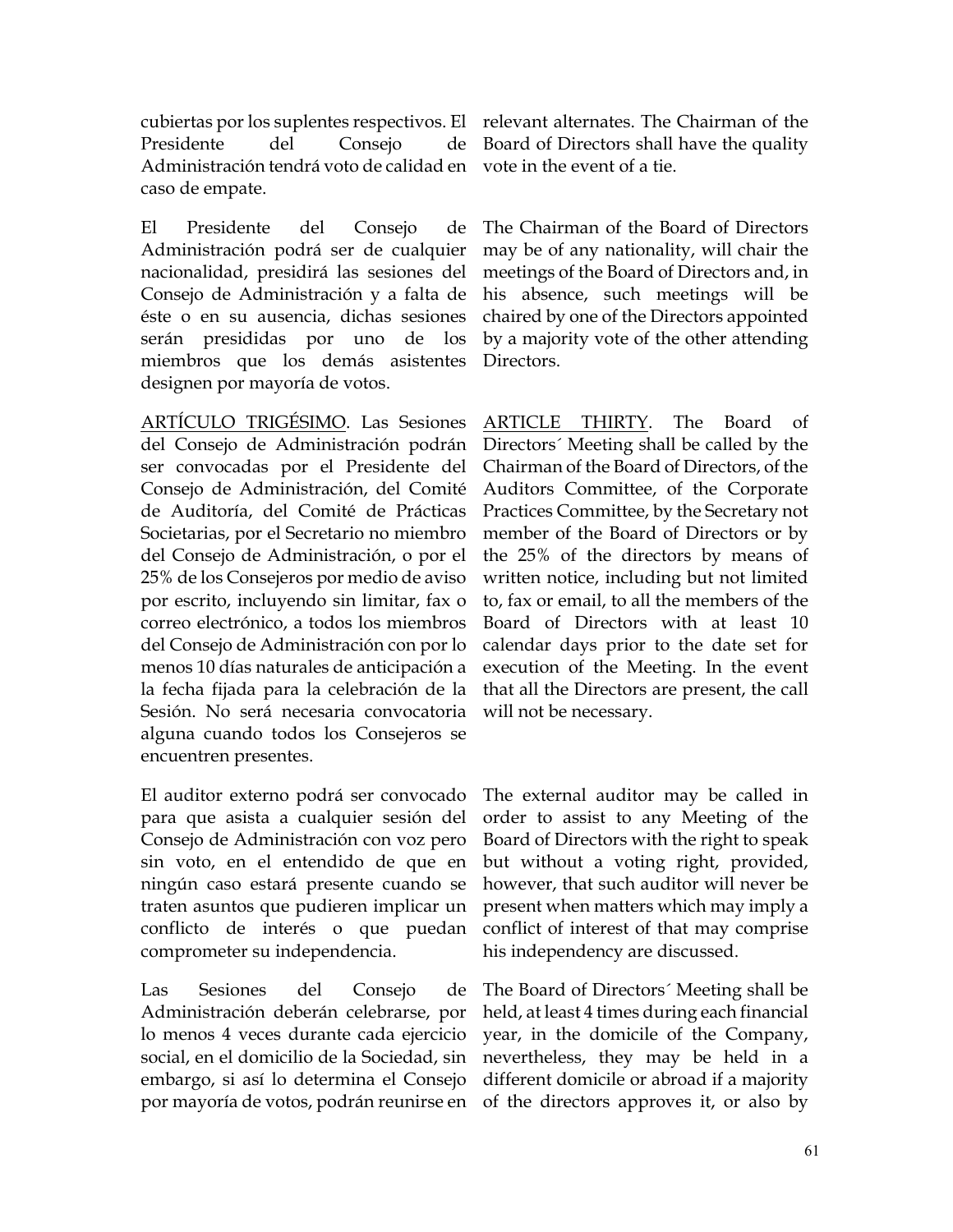otro domicilio o en el extranjero, o incluso realizarse por teléfono, por video conferencia o por cualquier otro medio que permita la participación efectiva y simultánea de sus miembros.

ARTÍCULO TRIGÉSIMO PRIMERO. Las actas de las Sesiones del Consejo de Administración serán transcritas en el Libro de Sesiones de Consejo y serán firmadas por todas las personas que hayan asistido o, si es expresamente autorizado por acuerdo en la sesión correspondiente, solamente por el Presidente del Consejo de Administración de la Sociedad y el Secretario no miembro del Consejo de Administración de la Sociedad. De cada Sesión del Consejo de Administración se formará un expediente en el que se conservarán ejemplares del acta y de las resoluciones unánimes del Consejo de Administración, copia de las convocatorias, si las hubiere, así como toda la documentación relevante en relación con la misma.

ARTÍCULO TRIGÉSIMO SEGUNDO. Para que las sesiones del Consejo de Administración se consideren legalmente instaladas, deberá estar presente la mayoría sus miembros. El Consejo de Administración adoptará sus resoluciones por mayoría de votos de sus Consejeros.

Las resoluciones tomadas fuera de la Sesión de Consejo de Administración, por unanimidad de votos de los Consejeros, serán válidas y legales, siempre que se confirmen por escrito y sean firmadas por todos los Consejeros del Consejo de Administración. El documento en el que conste la confirmación escrita deberá ser enviado

telephone, video conference or any other means that allows the effective and simultaneous participation of its members.

ARTICLE THIRTY ONE. The minutes of the Board of Directors´ Meetings shall be transcribed into the Board of Directors' Meetings' Book and shall be signed by all the persons that assisted or, if it is expressly authorized by agreement in the relevant meeting, just by the Chairman of the Board of Directors of the Company and the Secretary nonmember of the Board of Directors of the Company. From each Meeting of the Board of Directors a file shall be formed by the means of which copies of the minutes of the unanimous resolutions by the Board of Directors, copy of the calls, when applicable, as well as all the relevant documents regarding such Meeting shall be kept.

ARTICLE THIRTY TWO. In order for a Board of Directors´ Meeting to be legally convened, the majority of its members shall be present. The Board of Directors shall adopt its resolutions by the majority vote of its Directors.

al Secretario de la Sociedad, quien transcribe the relevant resolutions in the Resolutions taken outside of the Board of Directors´ Meeting by the unanimous vote of the Directors, shall be valid and legally adopted if such resolutions are confirmed by writing and signed by all the members of the Board of Directors. The document in which the written confirmation is evidenced shall be sent to the Secretary of the Company, who will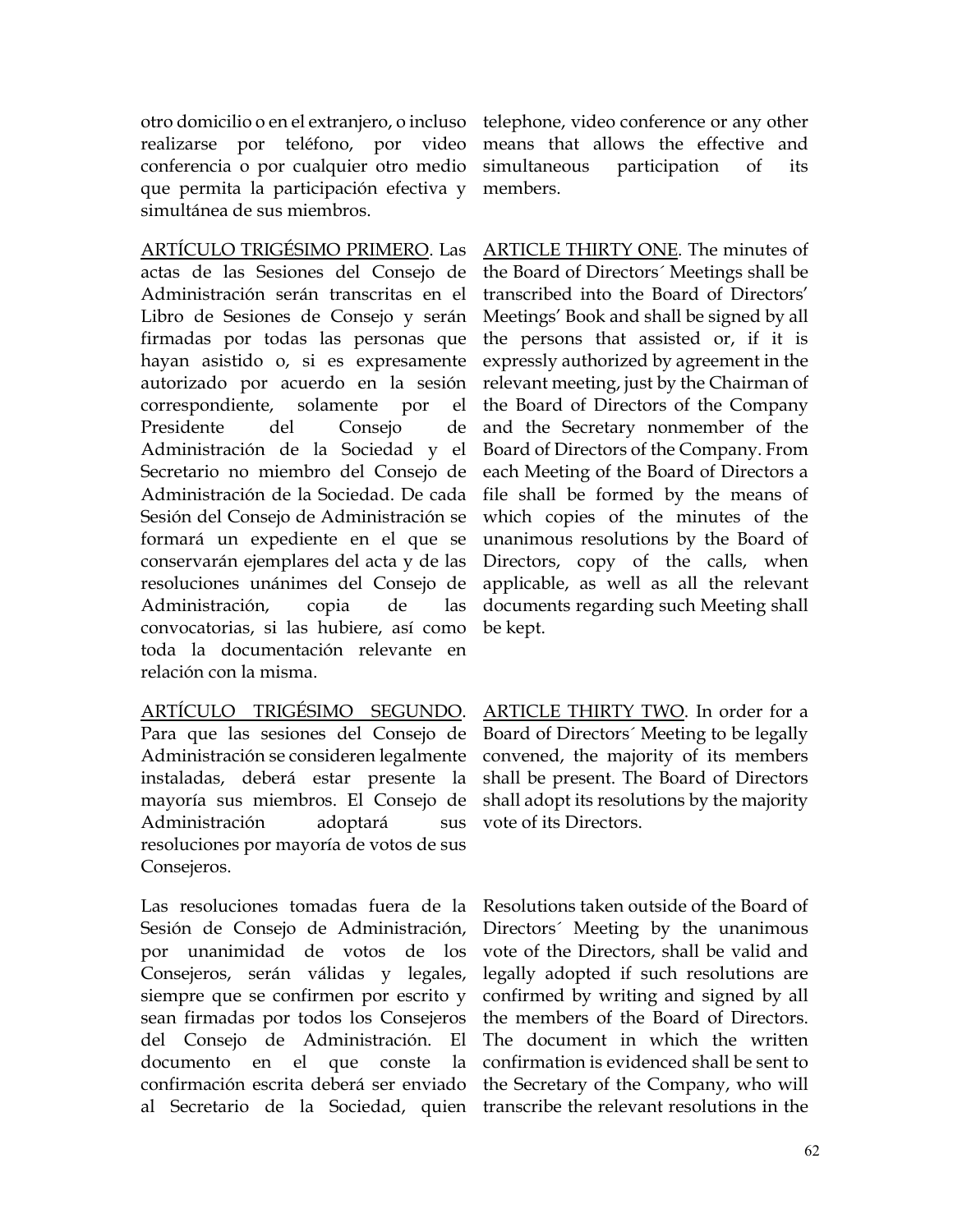transcribirá las resoluciones respectivas corresponding minutes book, and shall en el libro de actas correspondiente, e indicará que dichas resoluciones fueron adoptadas de conformidad con estos Estatutos Sociales.

ARTÍCULO TRIGÉSIMO TERCERO. El Consejo de Administración tendrá la representación de la Sociedad y por consiguiente tendrá todas las facultades comprendidas en los poderes generales para pleitos y cobranzas, para administrar bienes y para ejercer actos de dominio, con todas las facultades generales y las especiales que requieren cláusula especial conforme a la ley, en los términos del artículo 2554 del Código Civil para el Distrito Federal y de las disposiciones correlativas de los Códigos Civiles de las distintas entidades federativas de México y del Código Civil Federal; por tanto, representará a la Sociedad ante toda clase de autoridades administrativas y judiciales, federales, estatales o municipales, ante las Juntas de Conciliación y Arbitraje y demás autoridades de trabajo y ante árbitros. Los poderes antes mencionados incluyen, enunciativa y no limitativamente, facultades para:

- (a) realizar todas las operaciones y celebrar, modificar y rescindir contratos inherentes a los objetos de la Sociedad;
- (b) abrir, manejar y cancelar cuentas bancarias, incluyendo enunciativa y no limitativamente, la autoridad de designar signatarios para girar contra ellas;
- (c) constituir y retirar toda clase de depósitos;

indicate that such resolutions were adopted pursuant to these By-Laws.

ARTICLE THIRTY THREE. The Board of Directors shall have the representation of the Company and therefore shall have all the authorities provided in the general powers of attorney for lawsuits and collections, for acts of administration and for acts of ownership, with all the general and special faculties that require a special clause in accordance with the law, in accordance with the terms set forth in the article 2554 of the Civil Code for the Federal District and the correlative provisions of the Civil Codes for each one of the states of Mexico and the Federal Civil Code; therefore, shall represent the Company before all types of administrative and judicial authorities, federal, state or municipal, before the Arbitration and Conciliation Board (*Junta de Conciliación y Arbitraje*) and other labor authorities and arbitrators. The aforementioned powers, include but are not limited to, authorities to:

- (a) perform all transactions and execute, amend and terminate agreements inherent to the corporate purposes of the Company;
- (b) open, manage and cancel bank accounts, including but not limited to, the authority to appoint signatories who may draw funds from such account;
- (c) constitute and withdraw all types of deposits;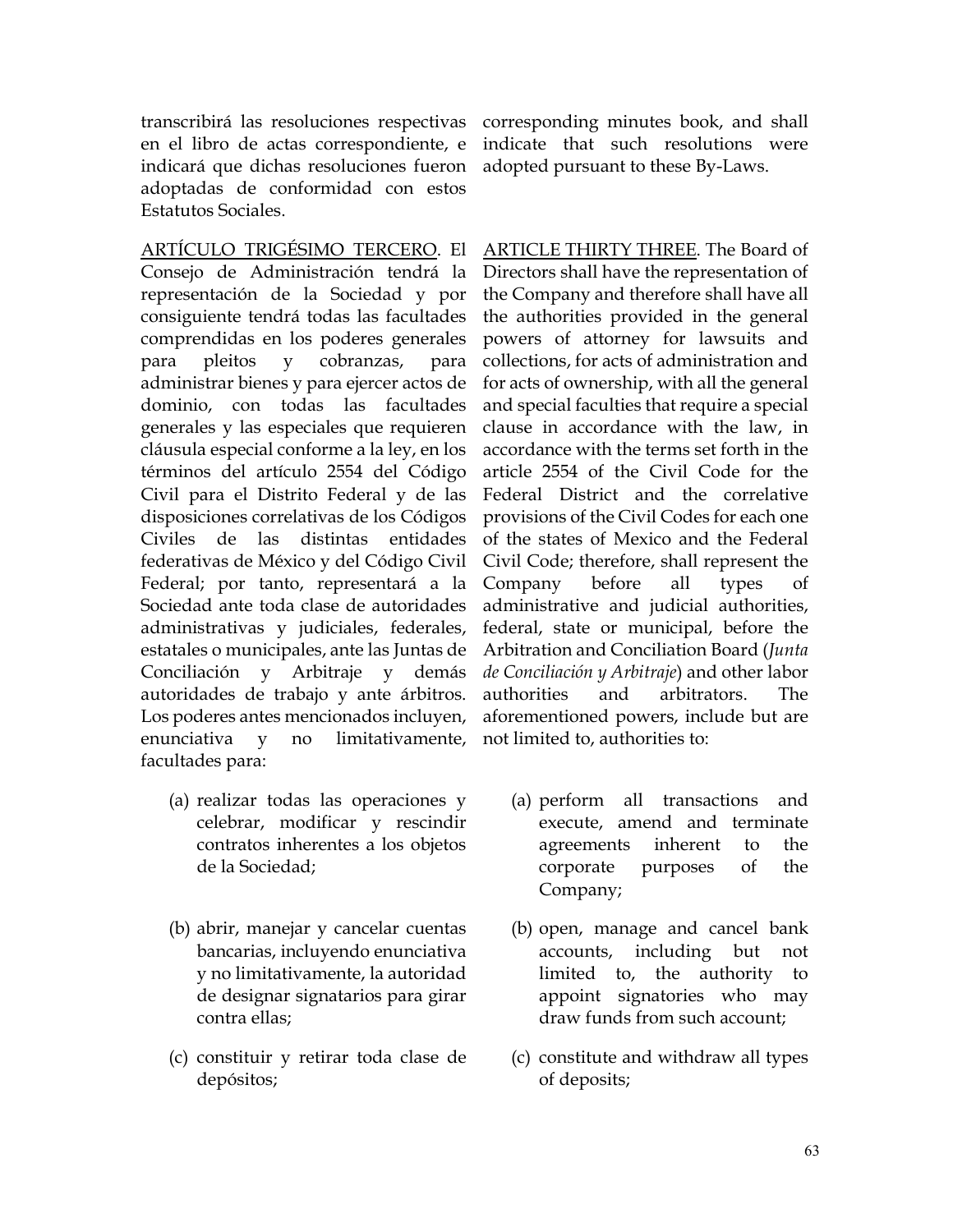- (d) nombrar y remover al Director General y su retribución integral, así como las políticas para la designación y retribución integral de los demás directivos relevantes;
- (e) otorgar y revocar poderes generales y especiales;
- (f) establecer y clausurar sucursales, agencias y dependencias;
- (g) ejecutar los acuerdos tomados por la Asamblea de Accionistas;
- (h) para representar a la Sociedad en caso de que tenga un interés o participación en otras sociedades o entidades, así como para comprar o suscribir acciones o partes sociales de las mismas, en el momento de su constitución o en cualquier tiempo ulterior;
- (i) interponer toda clase de juicios y recursos, aún amparo, para transigir, comprometer en árbitros, articular y absolver posiciones, hacer cesión de bienes, gravar bienes, recusar y recibir pagos, para discutir, para negociar, celebrar y revisar contratos colectivos o individuales de trabajo;
- (j) para presentar quejas y denuncias de carácter penal, para otorgar perdón y constituirse en coadyuvante del Ministerio Público;
- (k) aceptar a nombre de la Sociedad mandatos de personas físicas y morales nacionales o extranjeras;
- (d) appoint and remove the Chief Executive Officer and its consideration, as well as the policies for the appointment and consideration of the rest of relevant officers;
- (e) grant and revoke general and special powers of attorney;
- (f) open and close branches, agencies and dependencies;
- (g) execute all the resolutions adopted by the Shareholders´ Meeting;
- (h) represent the Company in the event that the Company may have an interest or social participation in other companies or entities, as well as to buy or subscribe shares or partnership interests therein, at the time of its incorporation or at any further time;
- (i) file all types of claims and resources, and even "*amparo*" proceedings, to comprise, comprise in arbitrations, to coordinate or absolve positions, assign or encumber assets, recuse and receive payments, to discuss, negotiate, execute and review collective or individual labor agreements;
- (j) initiate criminal claims and complaints in order to grant pardon and assist the Public Prosecutor;
- (k) accept on behalf of the Company mandates of legal entities or persons either national or foreign;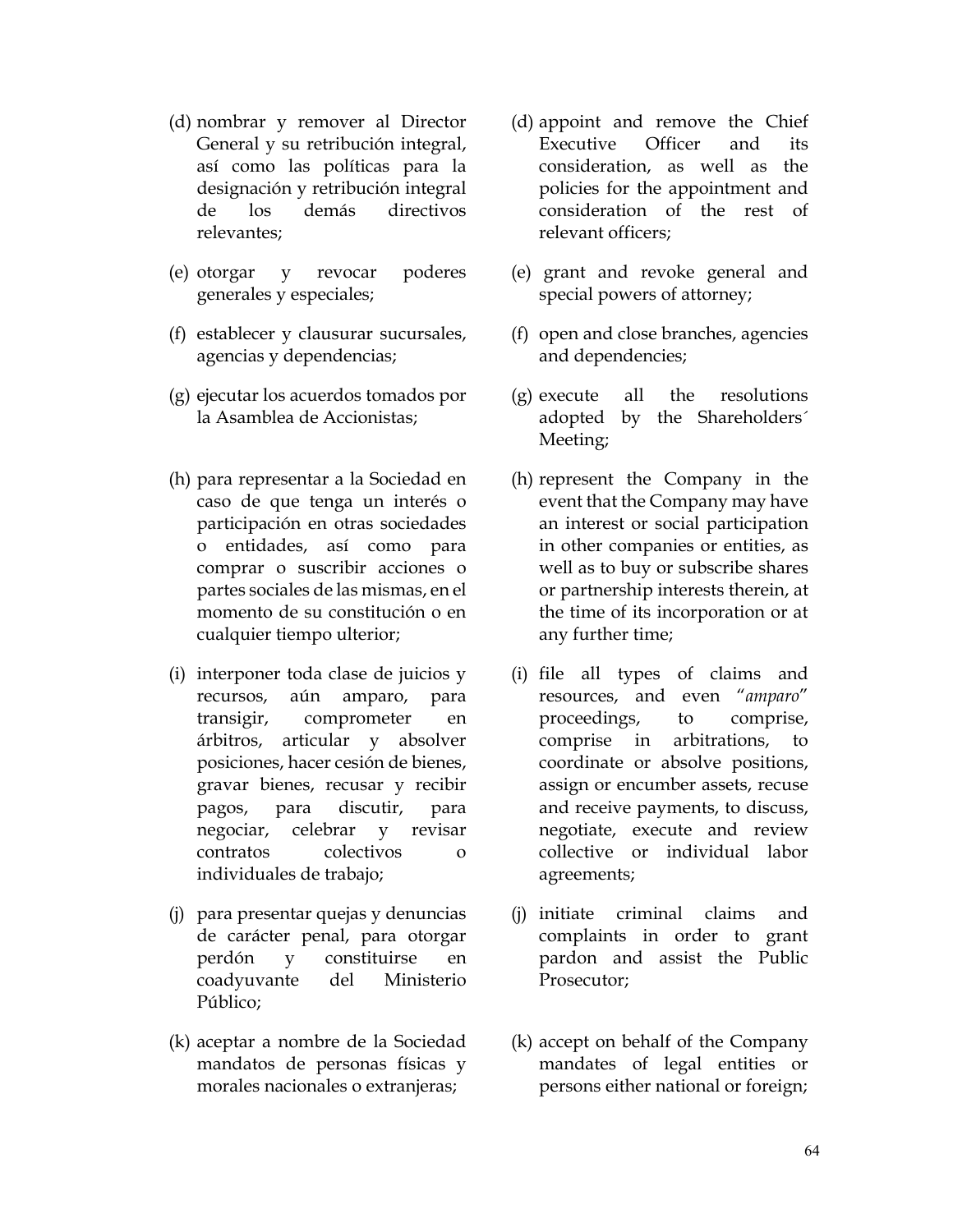- (l) autorizar a la Sociedad o a sus subsidiarias a constituir garantías reales y personales, así como cualquier afectación fiduciaria para garantizar obligaciones de la Sociedad y constituirse como deudor solidario, fiador, avalista, y en general como obligado al cumplimiento de obligaciones de terceros y establecer las garantías necesarias para asegurar dicho cumplimiento;
- (m)aprobar las políticas de información y comunicación para los accionistas y el mercado, entre otros;
- (n) convocar a Asambleas Generales Ordinarias y Extraordinarias así como Especiales y para ejecutar sus resoluciones;
- (o) crear los comités que estime convenientes y designe a los miembros del Consejo de Administración que integrarán dichos comités (con excepción de nombramiento y ratificación de las personas que funjan como Presidente de los Comités de Auditoría y de Prácticas Societarias, quienes serán designados por la Asamblea de Accionistas);
- (p) establecer las estrategias para la conducción del negocio de la Sociedad;
- (q) ocuparse de los asuntos a que se refiere el artículo 28 de la Ley del Mercado de Valores o cualquier otra disposición que la sustituya de tiempo en tiempo;
- (l) authorize the Company or its subsidiaries to constitute real and personal guarantees, as well as any fiduciary involvement in order to secure liabilities of the Company and become a joint obligor, guarantor, *aval*, and in general as an obligor to the compliance of third parties liabilities and establish the necessary guarantees in order to secure such compliance;
- (m)approve information and communication policies for the shareholders and the market, among others;
- (n) call for Ordinary and Extraordinary General and Special Meetings and to execute their resolutions;
- (o) create committees as deemed appropriate and appoint the members of the Board of Directors who shall form such committees (except for the appointment and ratification of the persons who perform as Chairman of the Auditing Committee and Corporate Practices Committee, who shall be appointed by the Shareholders Meeting);
- (p) establish the strategies in order to fulfill the purposes of the Company;
- (q) take care of the matters referred-to in article 28 of the Mexican Securities Market Law or any other provision that replaces it from time to time;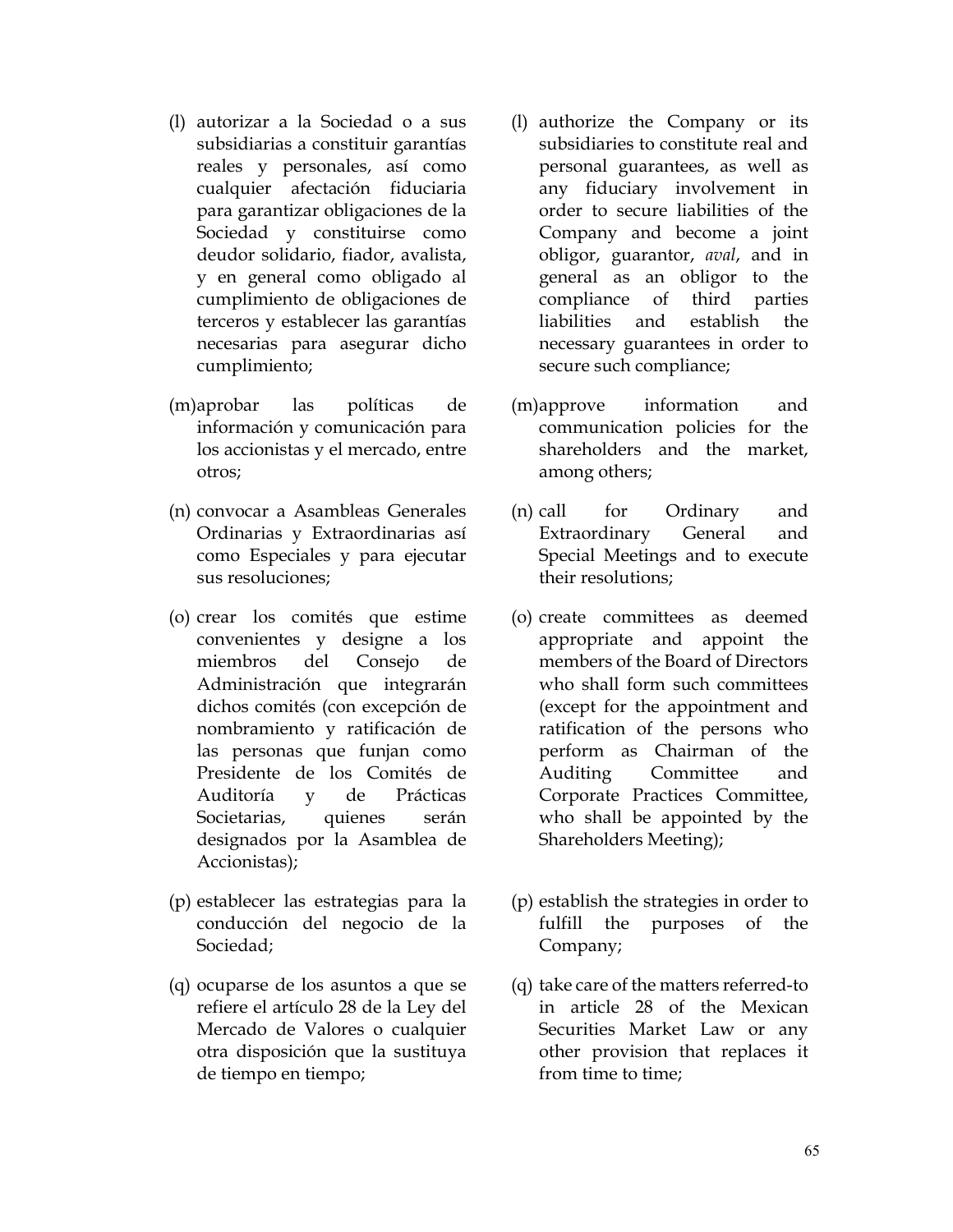- (r) aprobar los términos y condiciones para la oferta pública y enajenación de acciones de tesorería de la Sociedad emitidas conforme a lo dispuesto por el artículo 53 de la Ley del Mercado de Valores;
- (s) designar a la persona o personas encargadas de efectuar la adquisición o colocación de acciones autorizadas por la Asamblea de Accionistas, conforme al artículo 56 de la Ley del Mercado de Valores, así como los términos y condiciones de tales adquisiciones y colocaciones, dentro de los límites establecidos por la propia Ley del Mercado de Valores y por la Asamblea de Accionistas e informar a la Asamblea de Accionistas del resultado, en cualquier ejercicio social, del ejercicio de tales atribuciones;
- (t) nombrar Consejeros provisionales, conforme a los dispuesto y permitido por la Ley del Mercado de Valores;
- (u) aprobar los términos y condiciones del convenio judicial por virtud del cual se tenga la intención de concluir alguna acción de responsabilidad por incumplimiento del deber de diligencia o el deber de lealtad por cualquier Consejero;
- (v) poder general para pleitos y cobranzas y actos de administración en el área laboral sin limitación alguna, para ser ejercido de manera conjunta o separada, con todas las facultades
- (r) approve the terms and conditions for the public offering and transfer of treasury shares of the Company issued pursuant to Article 53 of the Securities Market Law;
- (s) appoint the person or persons in change of carrying out the acquisition or placement of shares authorized by the Shareholders' Meeting, pursuant to article 56 of the Mexican Securities Market Law, as well as the terms and conditions of such acquisitions and placements, within the limits set forth by the Mexican Securities Market Law and the Shareholders' Meeting, and inform the Shareholders' Meeting of the result, in any fiscal year, of the exercise of such authorities;
- (t) appoint provisional Directors, pursuant to the provisions of the Mexican Securities Market Law
- (u) approve the terms and conditions of the judicial agreement through which it is intended to finish any liability action for breach of the diligence or loyalty duties of any Director;
- (v) general power of attorney for lawsuits and collections and acts of administration for labor matters, without limitation, to be exercised jointly or separately, with all the general powers and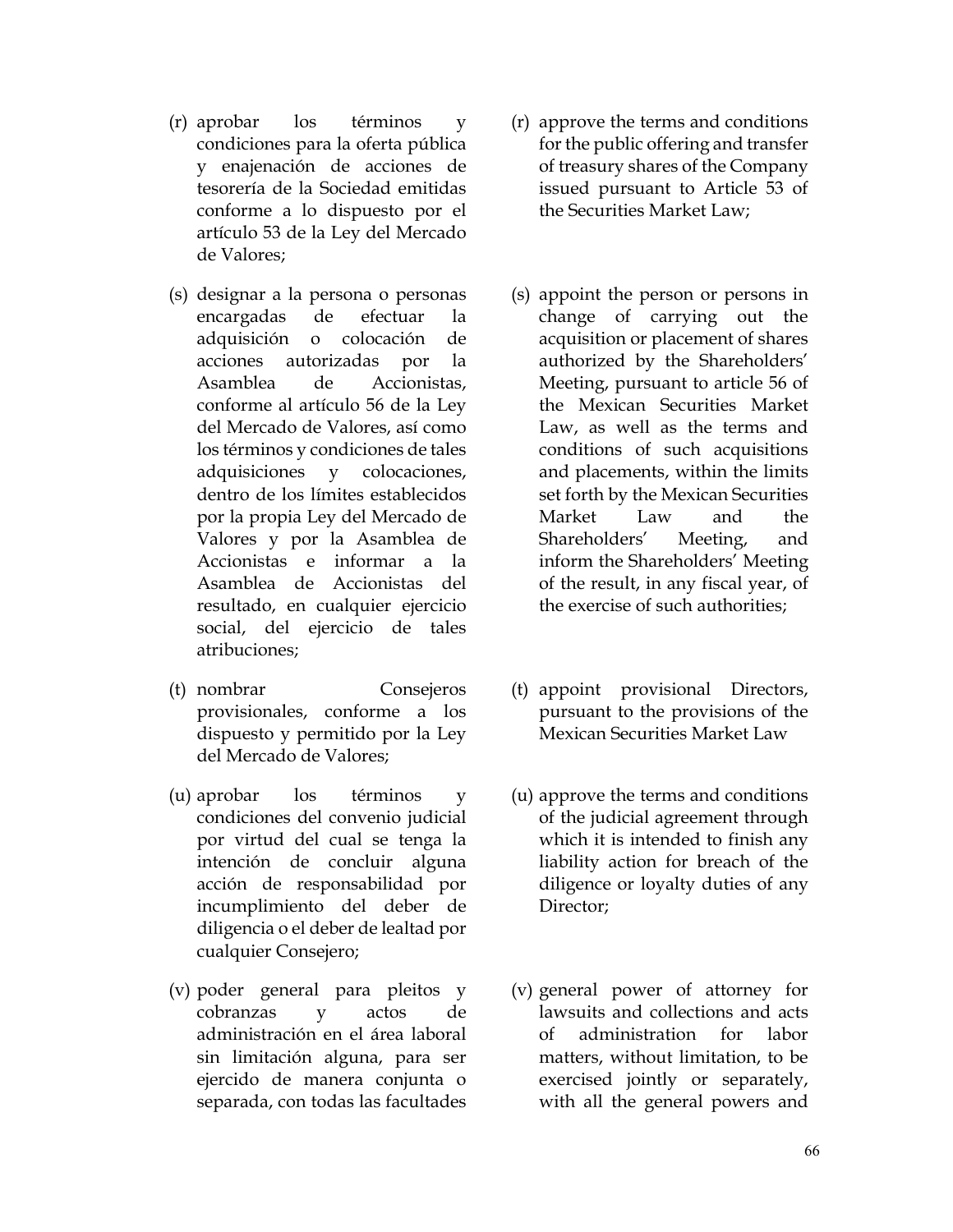generales y aun las que requieren de cláusula especial conforme a la Ley, en los términos de los primeros párrafos del artículo 2,554 y el artículo 2,574 del Código Civil Federal y sus artículos correlativos y concordantes de los Códigos Civiles de cada uno de los Estados de los Estados Unidos Mexicanos y del Distrito Federal, para intentar y desistirse de toda clase de procedimientos, inclusive del de amparo o amparo adhesivo, presentar querellas y denuncias y desistirse de las mismas, coadyuvar con el Ministerio Público y otorgar el perdón del ofendido. De conformidad con el artículo 2,587 del Código Civil Federal y sus artículos correlativos y concordantes de los Códigos Civiles de cada uno de los Estados de los Estados Unidos Mexicanos y del Distrito Federal, de manera enunciativa mas no limitativa, el Consejo de Administración gozará de las facultades necesarias para desistirse, para transigir, para comprometer en árbitros, para absolver y articular posiciones, para recusar, para hacer o recibir pagos y renuncias. Los poderes conferidos en el presente instrumento, podrán ser ejercitados frente a toda clase de personas físicas o morales, y ante toda clase de autoridades federales, estatales o municipales, sean administrativas, judiciales o laborales ya sean de jurisdicción local o federal.

Asimismo, se otorga un poder para pleitos y cobranzas y para

the special powers that require a special clause in accordance with the Law, in terms of the first two paragraphs of Articles 2,554 and 2,574 of the Federal Civil Code and the correlative provisions thereof of the Civil Codes of the various states of the Mexican Republic and of the Federal District, to start and withdraw from all kinds of legal actions, including the "amparo" or "amparo adhesivo" proceedings, file and withdraw criminal complaints, become assistant of the Public Prosecutor (*Ministerio Público*) and to grant pardons in favor of the victim. In accordance with Article 2,587 of the Federal Civil Code and the correlative provisions of the Civil Codes of each one of the States of the United Mexican States and the Federal District, that include but are not limited to withdraw from proceedings, to compromise, submit to arbitration, prepare and answer interrogatories, challenge jurisdictions, and make or receive payments and waivers. The powers granted herein may be exercised before all kinds of individuals or entities, or administrative, judicial or labor authorities, of a federal, state or municipal nature.

In addition, it is hereby granted a power of attorney for lawsuits and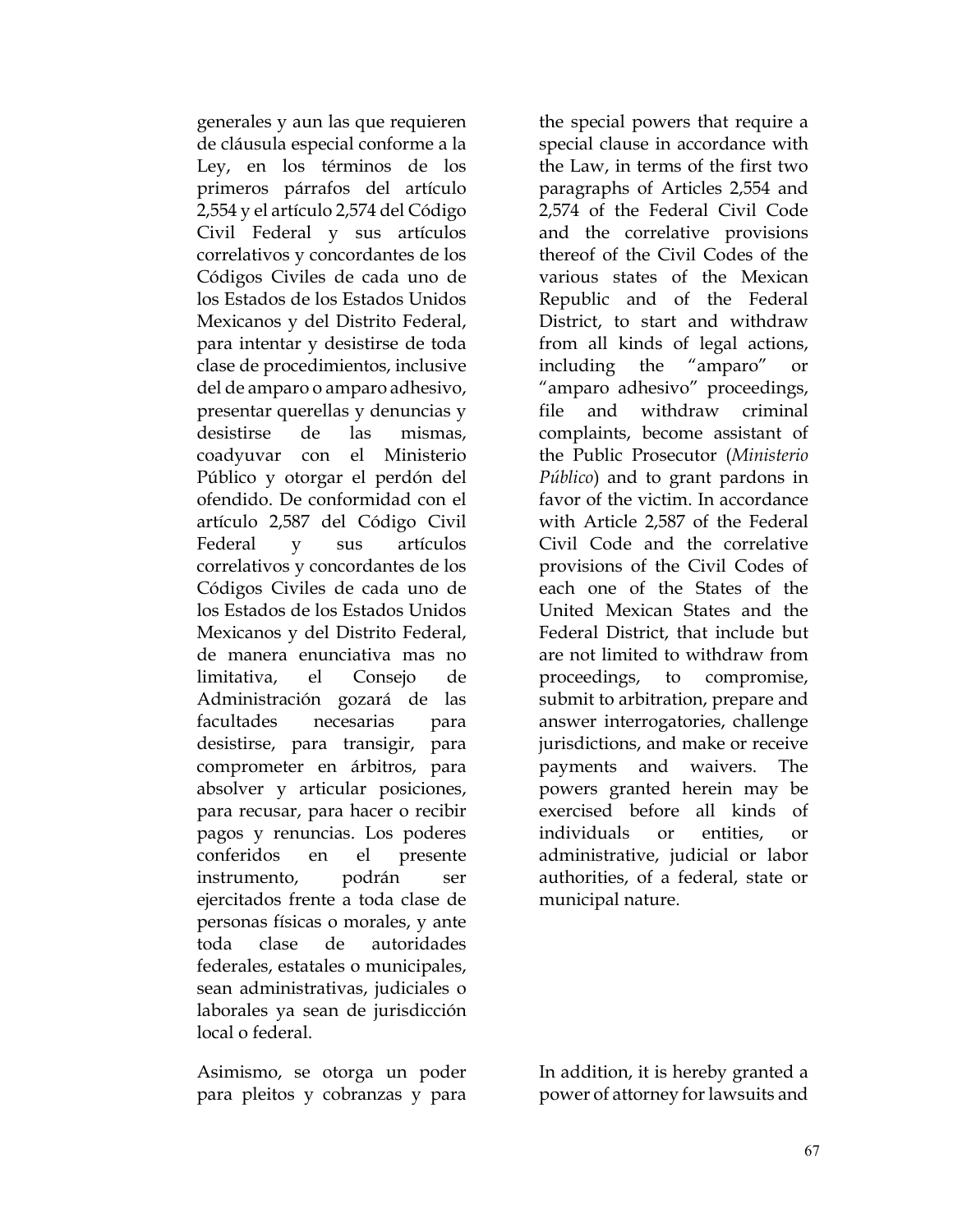actos de administración en el área laboral para todos los efectos previstos en los artículos 11, 692, fracciones I, II y III, relacionados con los artículos 786 y 876 de la Ley Federal del Trabajo, incluyendo de manera enunciativa, pero no limitativa, la facultad de representar y acreditar personalidad y capacidad en juicio en nombre de la Sociedad y en las audiencias de conciliación, demanda y excepciones, ofrecimiento y admisión de pruebas y para comparecer al desahogo de toda clase de pruebas durante la secuela del procedimiento incluyendo la prueba confesional en términos de los artículos 787 y 788 de la Ley Federal del Trabajo, con facultades para ejercer todo tipo de acciones laborales, reconvenir, allanarse, articular y absolver posiciones y desahogar la prueba confesional en todas sus partes, señalar domicilios para recibir notificaciones en relación con lo anterior en los términos y para los efectos de los artículos 875, 876 fracciones I y IV, 877, 878, 879 y 880 de la Ley Federal del Trabajo. Asimismo, el Consejo de Administración podrá acudir a las audiencias de desahogo de pruebas en los términos de los artículos 873 y 874 del mismo ordenamiento legal.

En general, el Consejo de Administración podrá ejercer la representación patronal y el poder que se confiere, para todos y cualesquier asuntos obreropatronales y ante cualesquiera de

collections and for acts of administration for labor matters for the purposes of articles 11, 692 sections I, II and III, related to the articles 786 and 876 of the Federal Labor Law, that include, but are not limited to represent and evidence the Company's capacity in trial and in the conciliation audiences, claims and defenses and in the disclosure audiences, admission and execution of evidence during the procedures, including the presentation of witness evidence in terms of article 787 and 787 of the Federal Labor Law, with authorities to carry out any kind of labor actions, formulate and answer interrogatories, file counterclaims, accept claims and filing of testimonials, to indicate domiciles to receive all kinds of notifications related to the above in terms and for the effects of articles 875, 876 section I and IV, 877, 878, 879 and 880 of the Federal Labor Law, as well as to attend to evidence presentation audiences, in terms of articles 873 and 874 of the Federal Labor Law.

In general, to act as the employer's representative and exercise the powers of attorney granted hereby, for each and all matters involving labor authorities or social services referred to in the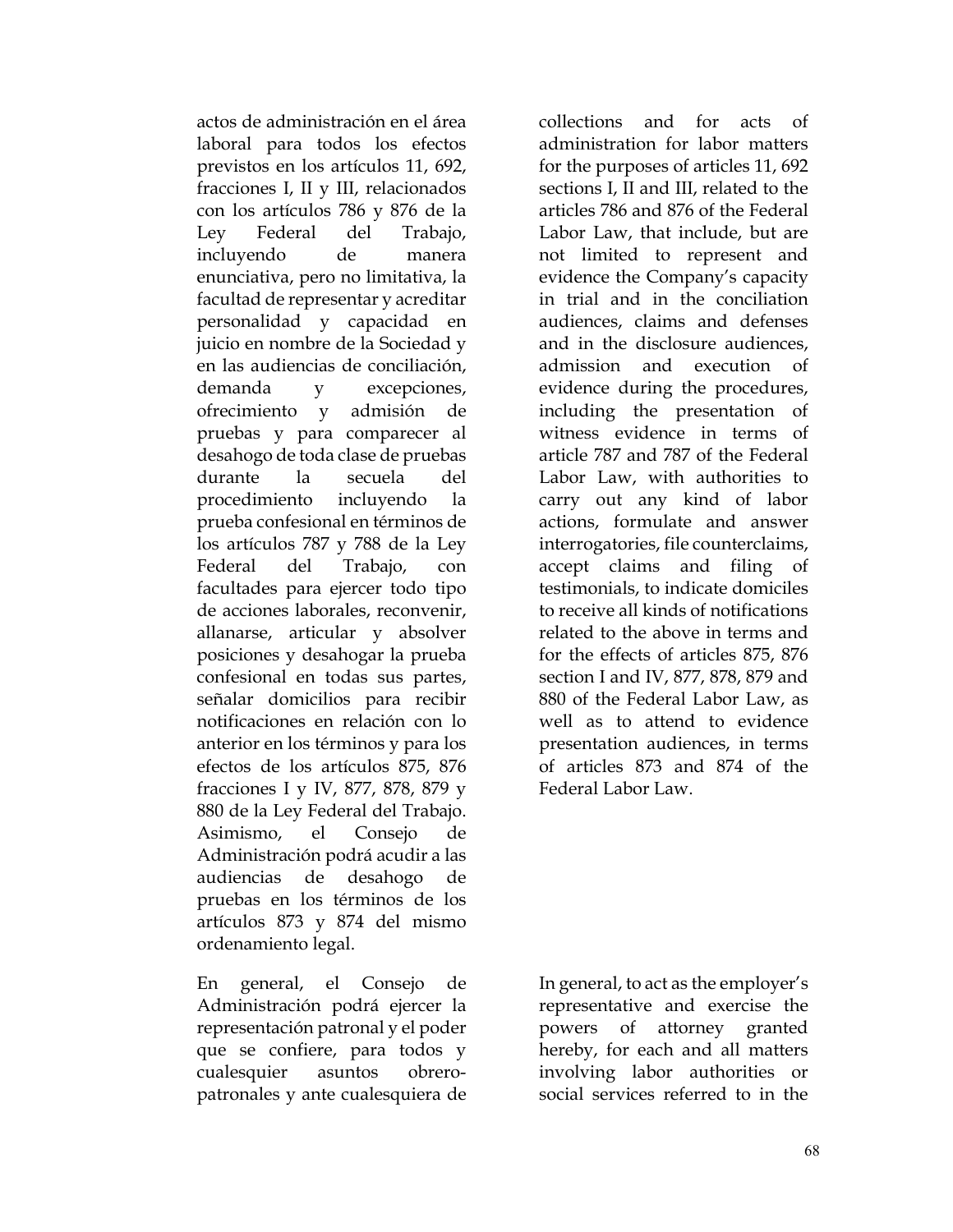las autoridades del trabajo y servicios sociales a que se refiere la Ley Federal del Trabajo; asimismo, podrá comparecer ante las Juntas de Conciliación y Juntas de Conciliación y Arbitraje, ya sean locales o federales. El Consejo de Administración llevará la representación patronal para los efectos de los artículos 11, 46 y 47 de la Ley Federal del Trabajo y también la representación legal de la Sociedad. El Consejo de Administración gozará de las facultades para celebrar todo tipo de convenios y tomar toda clase de decisiones, incluyendo el desistimiento de cualquier prueba e instancia, actuar como representante de la Sociedad en calidad de administrador, respecto y para toda clase de juicios o procedimientos de trabajo que se tramiten ante cualesquiera autoridades, incluyendo las Inspecciones Laborales que practique cualquier autoridad laboral a nivel local o federal.

Asimismo, se otorga un poder especial tan amplio como en derecho se requiera, pero limitado al área laboral, para preparar, firmar y llevar a cabo la presentación de escritos, incluyendo de manera enunciativa mas no limitativa, declaraciones de impuestos, notificaciones y/o cualesquiera documentos relacionados con el pago de impuestos, impuestos sobre nómina, contribuciones, recargos, multas y derechos, así

Federal Labor Law; likewise, the Board of Directors may appear before the Labor Boards (*Juntas de Conciliación y Juntas de Conciliación y Arbitraje*), either of local or federal jurisdiction. The Board of Directors shall represent the employer for the purposes provided in articles 11, 46 and 47 of the Federal Labor Law and shall be considered as legal representatives of the Company. The Board of Directors shall have the authorities to execute all kinds of agreements and carry out all kinds of actions, including the right to withdraw any evidence or stage of proceeding, to act as representative of the Company in their capacity as managers, in respect to and for all kinds of trials or labor proceedings before any kind of authority, including Labor Inspections (*Inspecciones Laborales*) carried out by any federal or local labor authority.

Also, it is hereby granted a special power of attorney as broad as required by Law, limited to labor issues to prepare, sign and file all kind of writs, including but not limiting to tax returns, notifications and/or any kind of documents related to tax payments, including payroll tax, contributions, overloads, fines and rights payments, as well as to perform and carry out the procedures and filings derived therefrom, and in general, to carry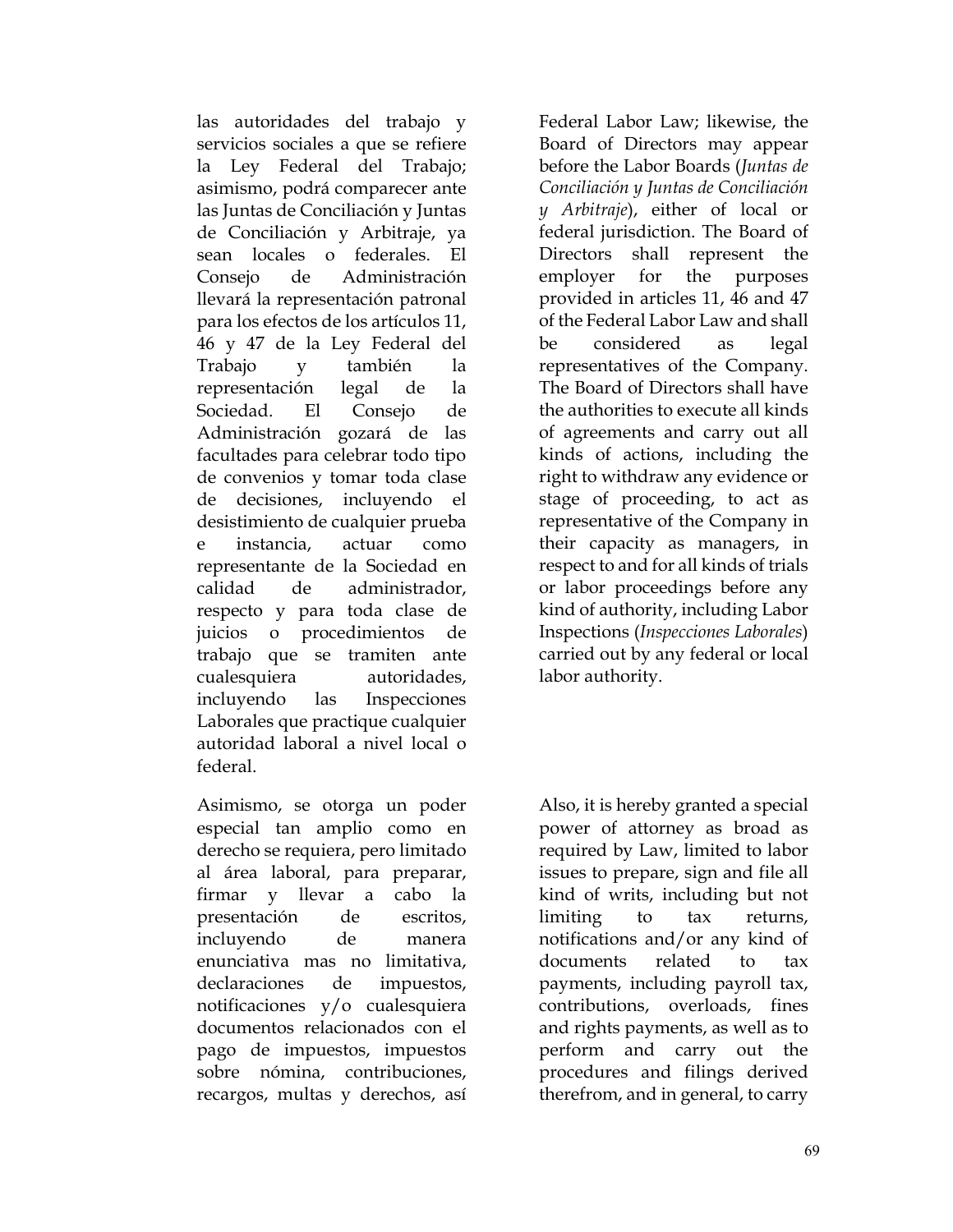como realizar y llevar a cabo los procedimientos o trámites derivados de los mismos y en general, para llevar a cabo toda clase de actos relacionados con el área laboral, en representación de la Sociedad ante toda clase de autoridades laborales, fiscales y/o de seguridad social, ya sean federales, estatales o municipales, incluyendo sin limitaciones, la Secretaria del Trabajo y Previsión Social, Secretaría de Hacienda y Crédito Público, el Servicio de Administración Tributaria, la Tesorería de la Federación, el Instituto Mexicano del Seguro Social, el Instituto del Fondo Nacional de la Vivienda para los Trabajadores y el Sistema del Ahorro para el Retiro.

El Consejo de Administración gozará de las facultades necesarias para delegar y sustituir, total o parcialmente, el presente poder, en favor de las personas que elija, reservándose en todo momento, para sí el ejercicio general del poder. El Consejo de Administración también estará facultado para revocar de manera total o parcial cualquiera de los poderes otorgados por ellos, en ejercicio de la facultad otorgada conforme al presente inciso.

(w)para conferir, otorgar, revocar y/o cancelar poderes generales o especiales dentro de sus facultades, otorgando facultades de sustitución y de delegación de los mismos, salvo aquellas facultades cuyo ejercicio

out any kind of activities related to labor issues on behalf of the Company before any kind of labor, tax and/or social security authorities, whether federal, state or municipal, including but not limiting to the Ministry of Labor and Social Security, the Ministry of Finance and Public Credit, the Tax Administration System, the Federal Treasury, the Mexican Social Security Institute, the National Fund Institute of Housing for Employees and the System of Savings for Retirement.

The Board of Directors shall have the necessary authorities to delegate and substitute, either totally or partially, this power of attorney, in favor of the persons designated for such purposes, reserving at all times, their authorities to exercise in general this power of attorney. The Board of Directors shall be authorized to revoke, either totally or partially, the delegated powers of attorney, pursuant to the authorities granted in this section.

(w)To grant, revoke and cancel general and special powers of attorney within the scope of its authority, granting their substitution and delegation authority, except for those authorities which exercise is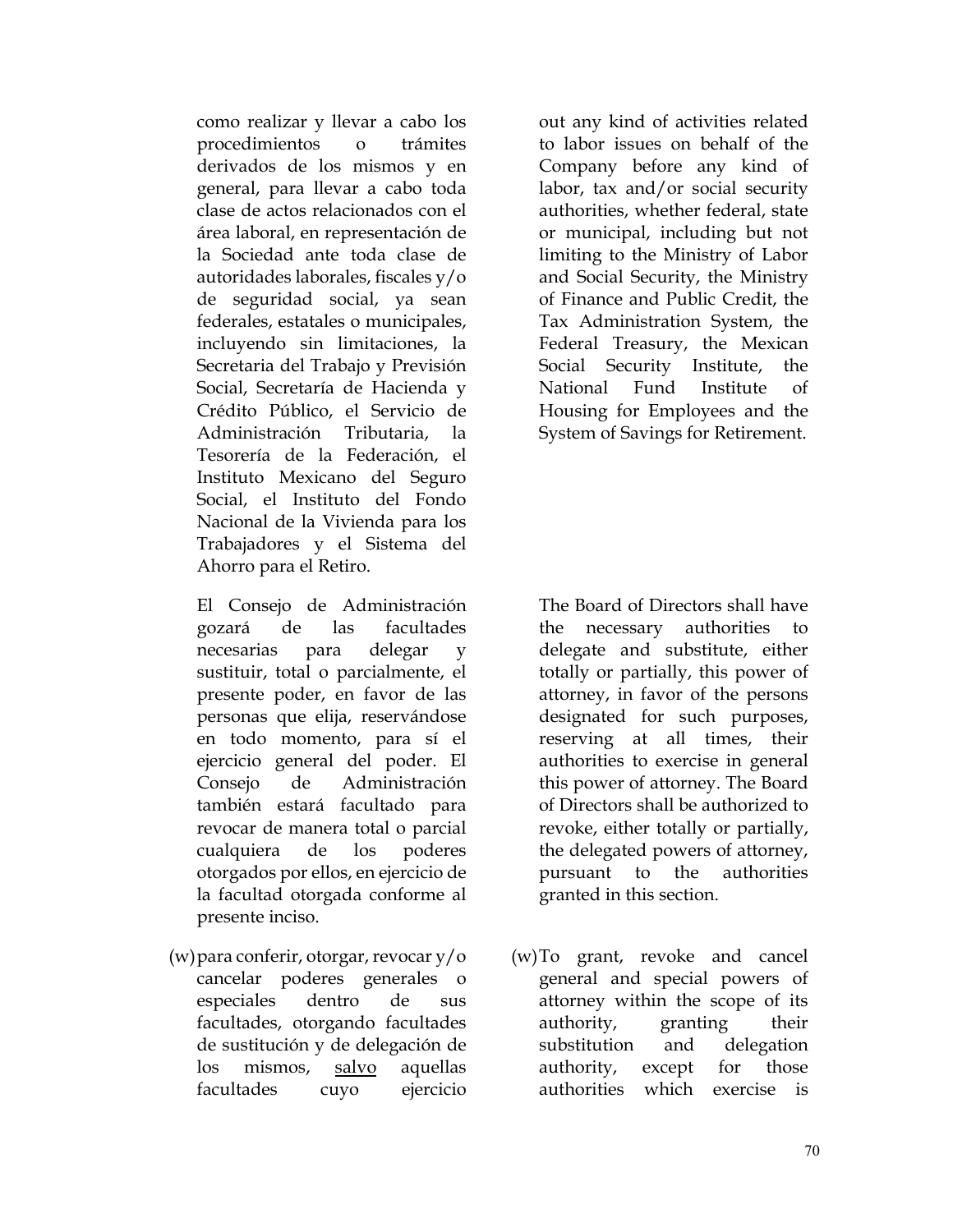corresponda en forma exclusiva al Consejo de Administración por disposición de la Ley o de estos Estatutos Sociales, reservándose siempre el ejercicio de sus facultades; y

(x) celebrar cualesquiera actos jurídicos necesarios o convenientes para lograr su objeto social.

El Consejo de Administración, en su caso, tendrá además en los términos del artículo 9 de la Ley General de Títulos y Operaciones de Crédito, poder general para girar, aceptar y endosar títulos de crédito, así como para protestarlos y poder general para abrir y cancelar cuentas bancarias.

ARTÍCULO TRIGÉSIMO CUARTO. El Secretario no miembro del Consejo de Administración firmará y autorizará copias certificadas o extractos de los libros de Asambleas de Accionistas, Sesiones del Consejo de Administración, Variaciones de Capital y Registro de Acciones.

ARTÍCULO TRIGÉSIMO QUINTO. La ARTICLE THIRTY FIVE. The General Asamblea General de Accionistas o el Shareholders' Meeting or the Board of Consejo de Administración podrán Directors may create the committees they constituir los comités que consideren deem necessary for their operation. necesarios para su operación.

Adicionalmente, el Consejo Administración contará con los Comités de Auditoría y de Prácticas Societarias de conformidad con lo establecido en la Ley del Mercado de Valores, los cuales estarán integrados exclusivamente por Consejeros independientes, y un mínimo de 3 miembros designados por el Consejo Directors, pursuant the terms set forth in

limited to the Board of Directors pursuant to the applicable law or these By-Laws, always keeping the exercise of its authority; and

(x) enter into any and all necessary or convenient legal acts in order to fulfill the purposes of the Company.

The Board of Directors, when applicable, shall additionally have pursuant to the terms set forth in the article 9 of the General Law on Negotiable Instruments and Credit Transactions, a general power-of-attorney to issue, accept and endorse negotiable instruments, as well as to protest them and a general powerof-attorney to open and cancel bank accounts.

ARTICLE THIRTY FOUR. The Secretary nonmember of the Board of Directors shall sign and authorize certified copies or excerpts of the Shareholders´ Meetings' Minutes, Board of Directors´ Meetings, Capital Variations and Stock Registry Books.

de In addition, the Board of Directors will have the Auditing Committee and the Corporate Practices Committee in accordance to the Securities Market Law, which are exclusively formed by independent Directors and a minimum of 3 members appointed by the Board of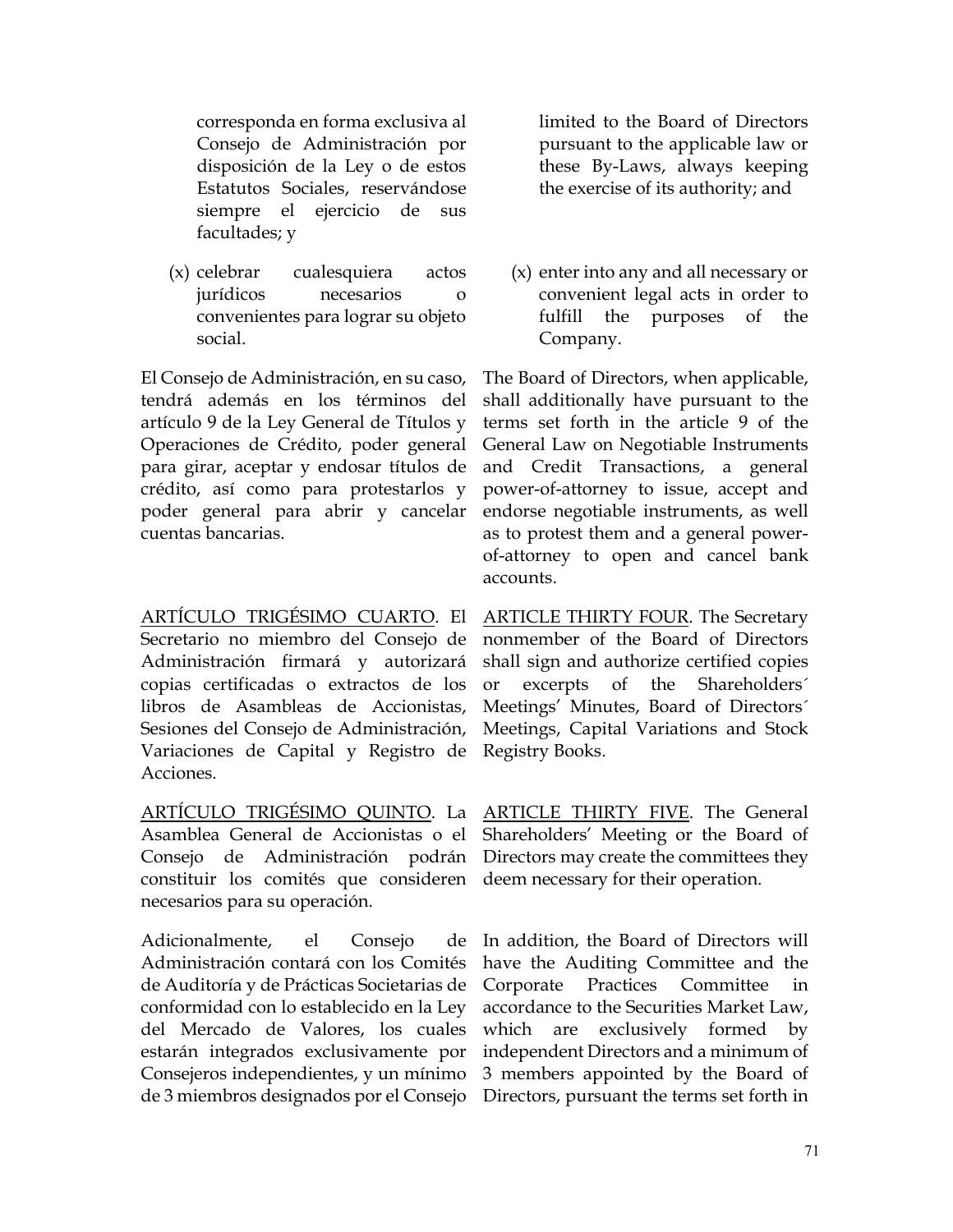de Administración, en términos de lo establecido en el artículo 25 de la Ley del Mercado de Valores, o cualquier otra disposición que la sustituya de tiempo en tiempo, y demás disposiciones aplicables.

Los Comités de Auditoría y de Prácticas Societarias, y los demás designados conforme al presente artículo, se reunirán de la manera y en las fechas o con la periodicidad que determine cada uno de ellos en la primera o en la última sesión que celebre durante cada ejercicio social (en este último caso con respecto al calendario de las sesiones a ser celebradas en el ejercicio social siguiente), sin que sea necesario convocar a sus miembros en cada ocasión a sesiones cuya celebración estuviere previamente programada conforme al calendario de sesiones que hubiere aprobado el Comité. En el entendido, que para que las sesiones de los Comités se consideren legalmente instaladas, se requerirá la asistencia de la mayoría de sus miembros y las resoluciones deberán ser aprobadas por el voto favorable de la mayoría de los miembros del Comité de que se trate.

Adicionalmente, cada Comité sesionará cuando así lo determine el Presidente de dicho Comité, el Secretario no miembro del Consejo de Administración o cualquiera de sus miembros propietarios, previo aviso con 3 días hábiles de anticipación a todos los miembros propietarios del Comité y a los suplentes que se requieran. El auditor externo de la Sociedad podrá ser convocado a las sesiones de los Comités, en calidad de invitado con voz y sin voto. Las Sesiones de los comités podrán realizarse por teléfono o por video conferencia o por cualquier otro medio que permita la

the article 25 of the Securities Market Law, or any other provision replacing it from time to time and other applicable provisions.

The Auditing Committee and the Corporate Practices Committee and the other appointed pursuant this article, shall meet in the form and dates or frequency established by each of such Committees in the first or last meeting held during each year (in the latter case regarding the calendar of meeting to be held during the following year), without the need to call for the members for each meeting when such meetings have been previously scheduled in accordance with the meeting calendar approved by the Committee for such purposes. Provided, however, that in order for the Committees' meetings to be legally convened, a majority of the members shall be present and the resolutions shall be approved by the majority vote of the members of the relevant Committee.

In addition, each Committee shall meet when decided by the Chairman of such Committee, the Secretary non-member of the Board of Directors or any of its members, prior notice with at least 3 business days in advance to all the members of the Committee and the required alternates. The external auditor of the Company may be invited to the meetings of the Committees, as invitee with voice but not vote. Committee meetings may be held by telephone or video conference, or by any other means that allows the effective and simultaneous participation of its members.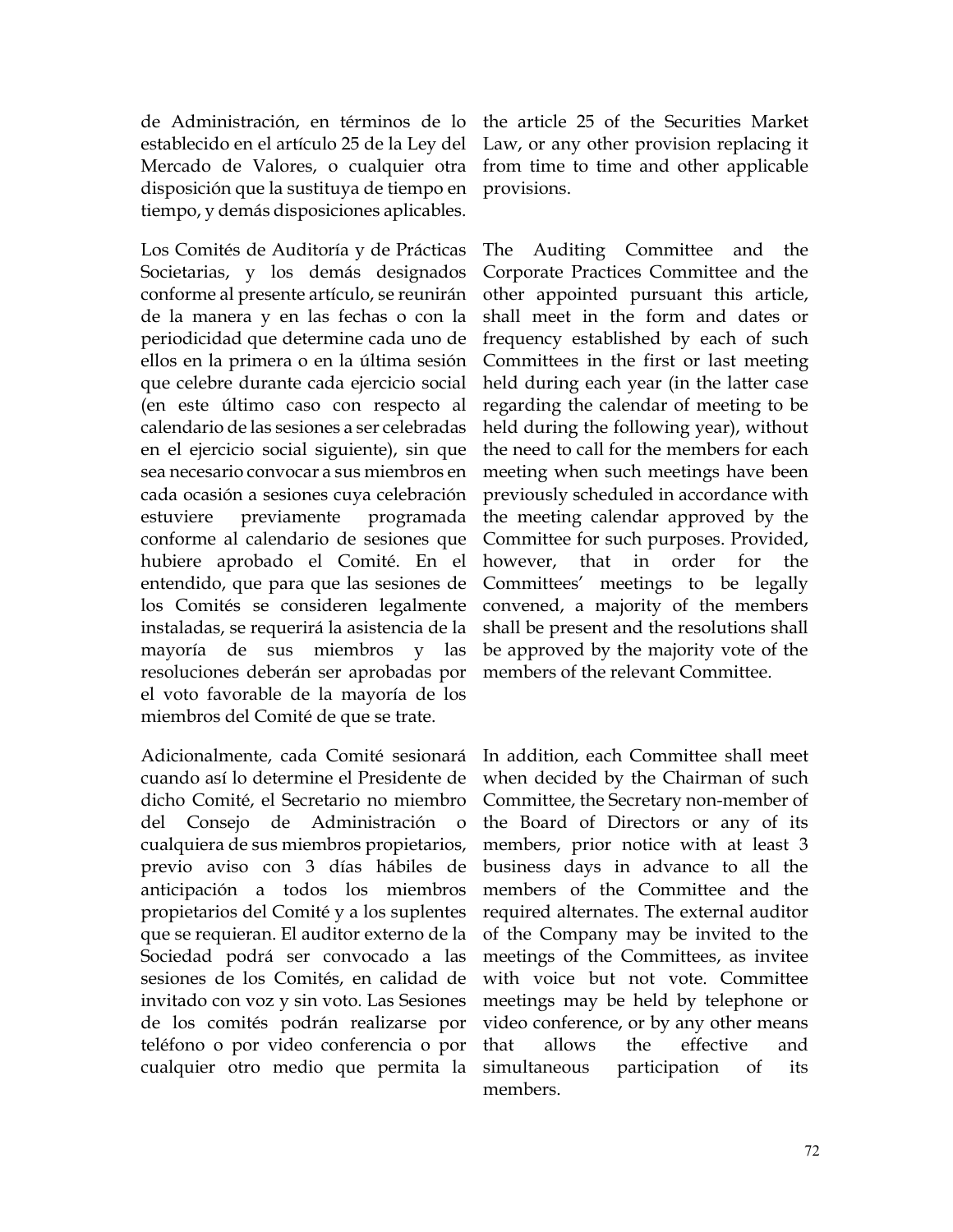participación efectiva y simultánea de sus miembros.

No obstante lo anterior, las resoluciones tomadas de manera unánime por los miembros de dicho Comité, tendrán la misma validez como si hubieran sido aprobadas en la Sesión siempre que consten por escrito y cuenten con la firma de todos sus miembros. Asimismo, los Comités se podrán reunir en cualquier momento, sin previa convocatoria en el caso de que estuvieren presentes la totalidad de sus miembros propietarios.

Ninguno de los Comités podrá delegar el conjunto de sus facultades en persona alguna, pero podrá designar delegados que deban ejecutar sus resoluciones. El presidente de cada Comité estará facultado para ejecutarlas individualmente sin requerir de autorización expresa. Cada Comité constituido conforme al presente artículo, deberá informar al Consejo de Administración en forma anual de las actividades que realice, o bien, cuando a su juicio se susciten hechos o actos de trascendencia para la Sociedad. De cada sesión de Comité se deberá levantar un acta que se transcribirá en un libro especial. En el acta se hará constar la asistencia de los miembros del Comité y las resoluciones adoptadas y deberán ser firmadas por los asistentes y quienes hubieren actuado como Presidente y Secretario.

Para todo lo no previsto en el presente artículo o en la Ley del Mercado de Valores, los Comités funcionaran conforme las reglas de funcionamiento del Consejo de Administración.

Los Comités deberán cuando menos una The Committees shall give notice at least

Decisions may be made outside of meetings of the Committees by unanimous written consent of all Committee members signed by all of the members. Likewise, the Committees may meet at any moment, without prior call, in case all of their members are present.

None of the Committees may delegate all of its authorities to any person, but may appoint deputies to implement their resolutions. The chairman of each Committee will be entitled to individually implement such resolutions without needing express authorization. Each Committee created pursuant to this article, shall inform the Board of Directors on an annual basis about the activities it performs or when its considers that facts or actions material for the Company have occurred. A minute shall be prepared of each meeting of a Committee, which shall be transcribed in a special book. The minute shall evidence the attendance of the members of the Committee and the resolutions adopted, and they shall be signed by the individuals present and the President and Secretary.

For all that is not provided herein or in the Securities Market Law, the Committees shall operate pursuant the functioning rules of the Board of Directors.

vez al año informar al Consejo de once a year to the Board of Directors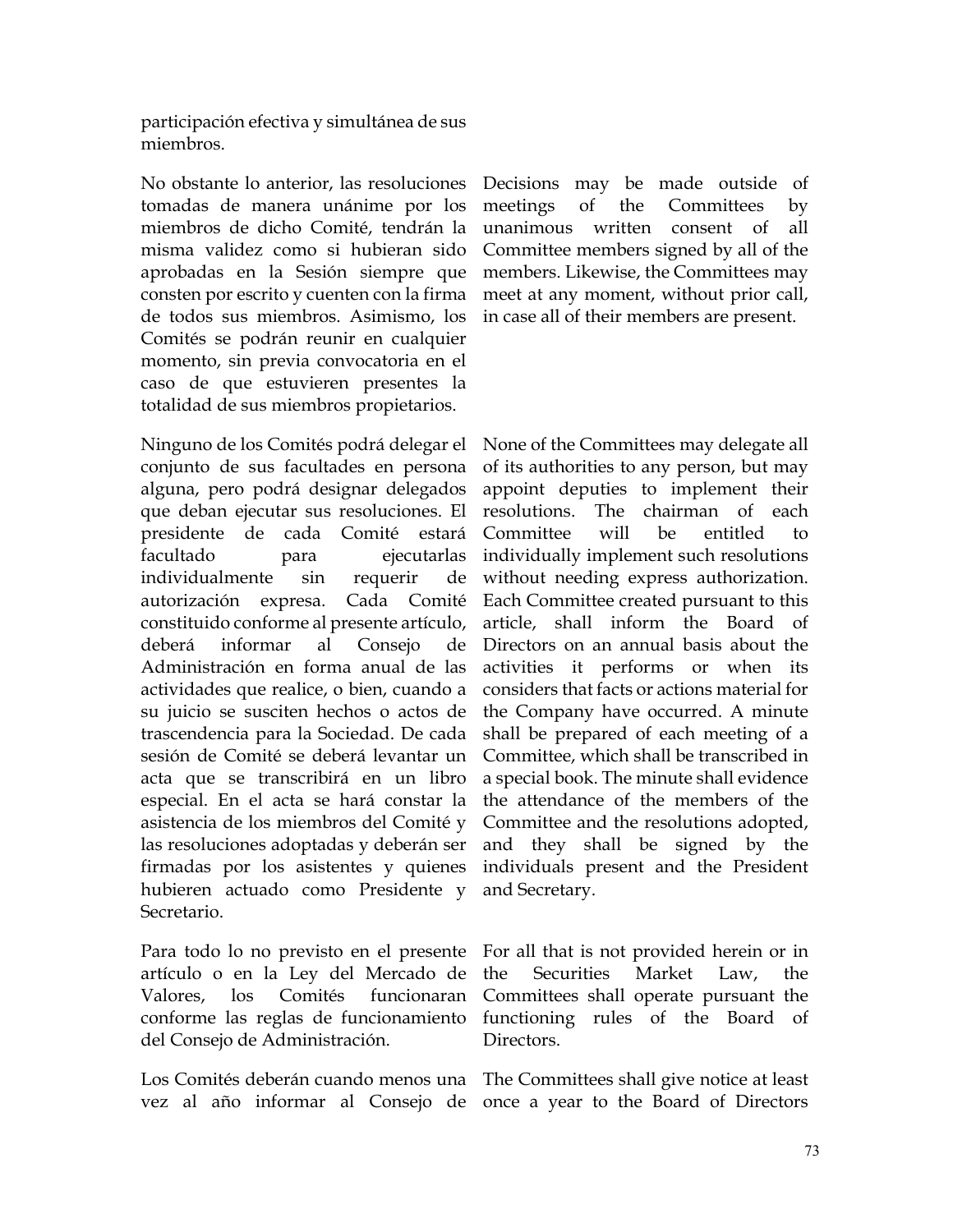Administración respecto de actividades que han realizado.

ARTÍCULO TRIGÉSIMO SEXTO. De conformidad con lo dispuesto en la Ley del Mercado de Valores, los Consejeros, los miembros del Comité de Auditoría y del Comité de Prácticas Societarias, y las demás personas mencionadas en el tercer párrafo del artículo trigésimo séptimo de los Presentes Estatutos, tendrán las siguientes responsabilidades, entre otras:

(i) Deber de diligencia: Deberán actuar con el deber de diligencia contemplado en el artículo 30 y siguientes de la Ley del Mercado de Valores, debiendo solicitar la información de los funcionarios de la Sociedad que estimen conveniente.

(ii) Deber de lealtad: Deberán actuar con el deber de lealtad contemplado en el artículo 34 y siguientes de la Ley del Mercado de Valores, o cualquier otra disposición que la sustituya de tiempo en tiempo, y demás disposiciones aplicables.

En relación con lo establecido en el párrafo inmediato anterior, así como en el artículo 35, fracción VII, y demás aplicables de la Ley del Mercado de Valores, se entenderá por "oportunidades de negocio" únicamente aquellas oportunidades presentadas a la persona de que se trate (que esté obligada por el deber de lealtad referido en el párrafo inmediato anterior) exclusivamente en su carácter de Consejero de la Sociedad, director general o directivo relevante de la Sociedad. Lo anterior en el entendido que los Consejeros, el director general y los demás directivos relevantes de la Sociedad deberán en todo momento, observar los deberes a los que se encuentran sujetos conforme a la Ley del

las regarding the activities they have carried out.

> ARTICLE THIRTY SIX. In accordance to the Securities Market Law, Directors, members of the Audit Committee and of the Corporate Practices Committee and the other persons mentioned in the third paragraph of article thirty seven hereto will have, among others, the following responsibilities:

> (i) Duty of diligence: shall act according to the duty of diligence established in article 30 and on of the Securities Market Law and shall request the information they deem appropriate of the Company's officers.

> (ii) Duty of loyalty: They shall act according to the duty of loyalty contemplated in article 34 and on of the Securities Market Law, or any other provision that replaces it from time to time, and other applicable provisions.

> Regarding the provisions contained in the immediately preceding paragraph, as well as in article 35, section VII, and other applicable of the Mexican Securities Market Law, "business opportunities" shall only mean those opportunities submitted to the relevant person (who is obliged by the duty of loyalty referred-to in the immediately preceding paragraph) exclusively in her/his capacity as Director of the Company, Chief Executive Officer or relevant officer of the Company. The above in the understanding that the directors, the Chief Executive Officer and the other relevant officer of the Company must at all times, comply with the duties imposed by the Mexican Securities Market Law and will not have any benefits or liability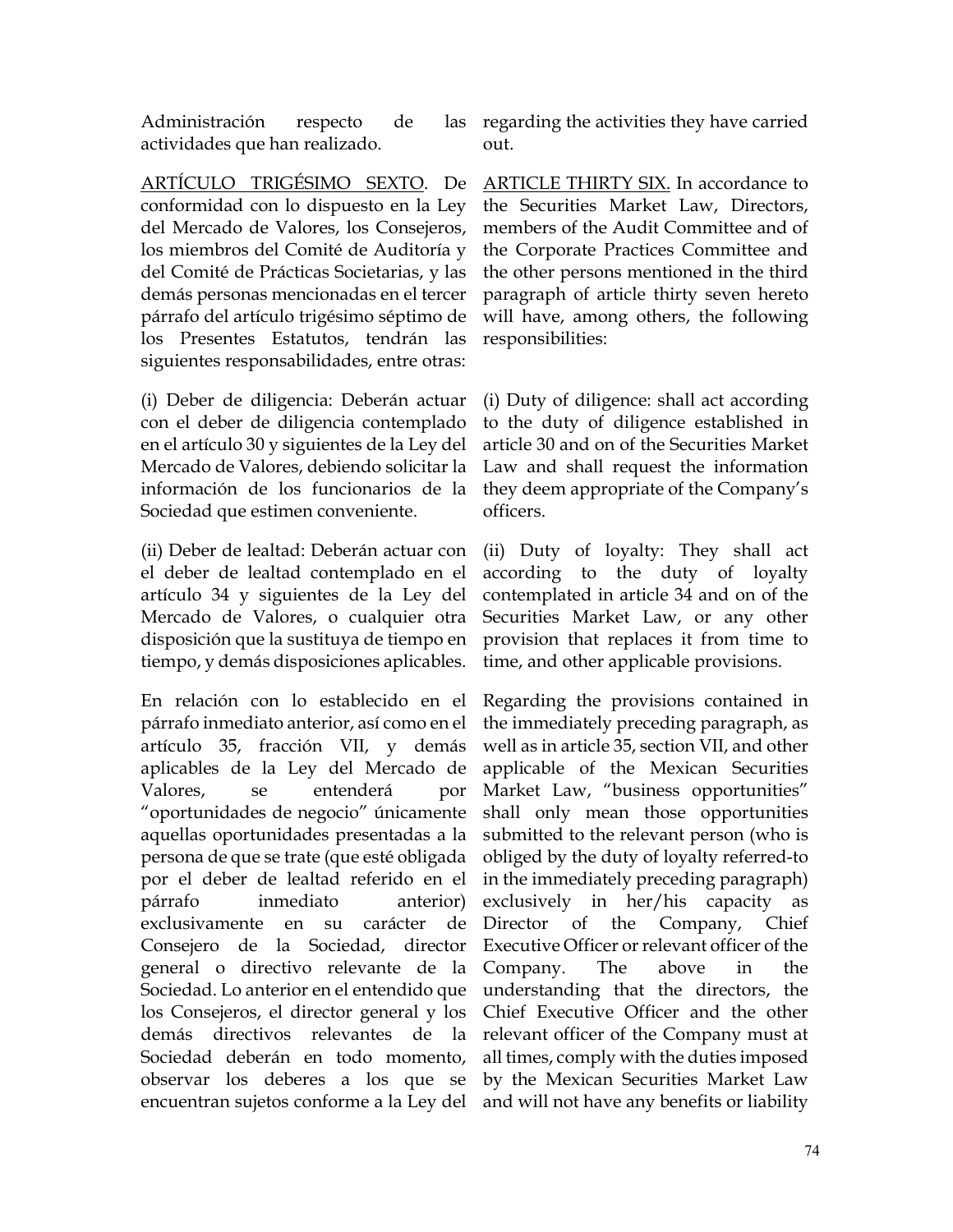Mercado de Valores y no gozarán de waivers to free them from their beneficios o excluyentes de responsabilidad que los liberen de sus paragraph of article 37 of such law. obligaciones conforme al segundo párrafo del artículo 37 de dicha ley.

El incumplimiento al Deber de Diligencia Failure to comply with the Duty of o al Deber de Lealtad, los hará responsables, en forma solidaria con otros Consejeros que hubieren incumplido, por los daños y perjuicios que ocasionen a la Sociedad, en los casos en que hubieren actuado de mala fe, dolosamente, con culpa grave o ilícitamente.

En todo momento se deberá observar lo dispuesto en los párrafos segundo y tercero del artículo 34 de la Ley del Mercado de Valores.

(iii) Acción de Responsabilidad: La responsabilidad resultante de la violación del deber de diligencia o del deber de lealtad será exclusivamente a favor de la Sociedad, según sea el caso, y podrá ser ejercida por la Sociedad o por los accionistas que, en lo individual o en conjunto, representen la titularidad de acciones (incluyendo de voto limitado, restringido o sin derecho de voto), que representen 5% o más del capital social.

Lo anterior en el entendido que, los miembros del Consejo de Administración o de los Comités no incurrirán en incumplimiento cuando actúen de buena fe o se actualice cualquier excluyente de responsabilidad mencionado en el artículo 40 de la Ley del Mercado de Valores, o cualquier otra disposición que la sustituya de tiempo en tiempo, y demás disposiciones aplicables.

<u>ARTÍCULO TRIGÉSIMO SÉPTIMO</u>. La <u>ARTICLE THIRTY SEVEN.</u> The Asamblea de Accionistas, el Consejo de Shareholders´ Meeting, the Board of

obligations in accordance with the second

Diligence or the Duty of Loyalty shall make them jointly liable with other Directors who have also failed to comply, for the damages caused to the Company in the cases in which they have acted in bad faith, willfully or illegally.

At all times, provisions contained in second and third paragraphs of article 34 of the Mexican Securities Market Law shall be complied.

(iii) Liability Action: The liability resulting from the violation of the duty of diligence or the duty of loyalty shall be exclusively in favor of the Company, as the case may be, and may be exercised by the Company or the shareholders who, individually or jointly, hold shares (including limited votes, restricted or non-voting), representing 5% or more of the capital stock.

The foregoing, on the understanding that the members of the Board of Directors or the Committees shall not incur in default when they act in good faith or any responsibility exclusion mentioned in article 40 of the Securities Market Law arises, or any other provision replacing it from time to time, and other applicable provisions.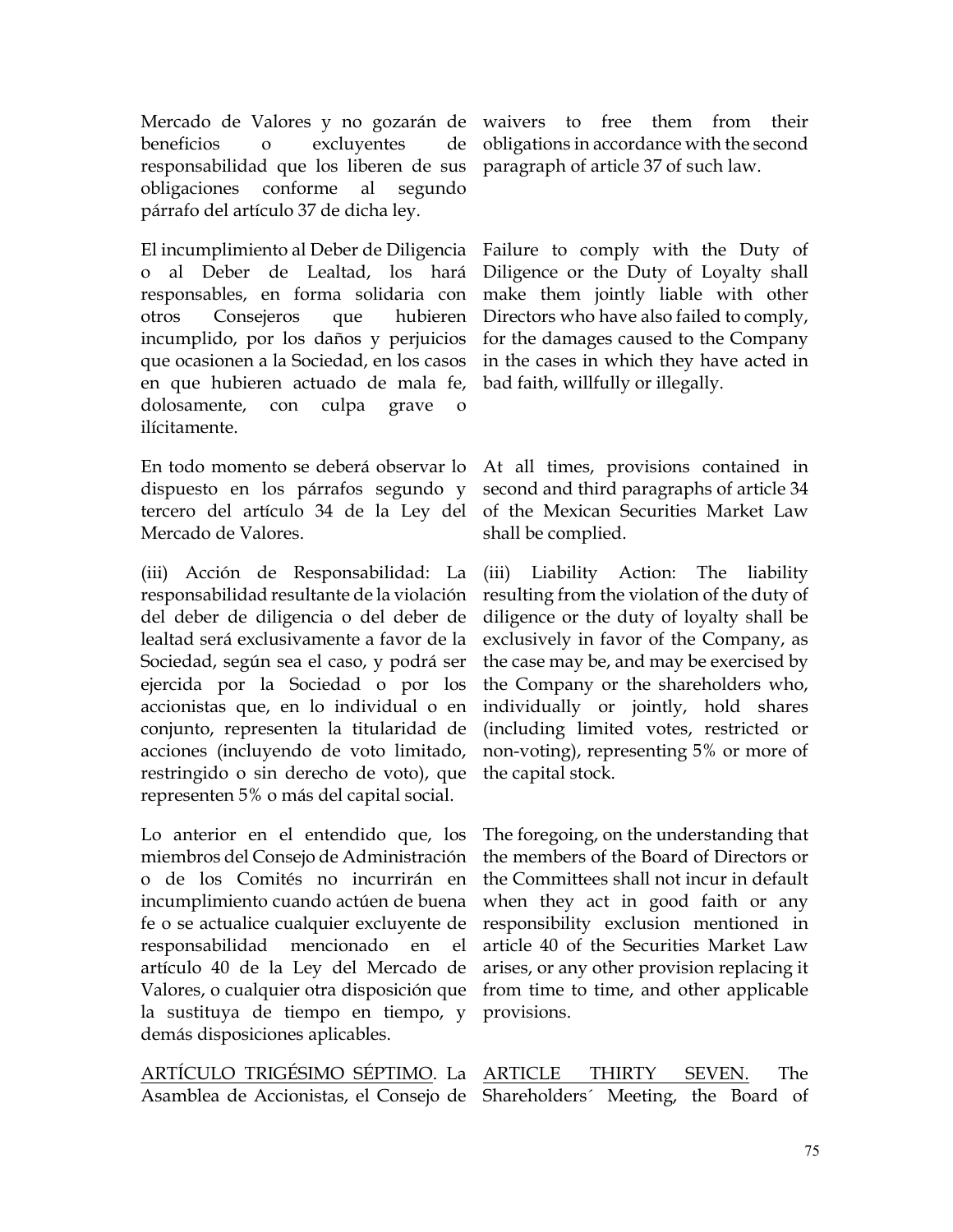Administración, según sea el caso, podrán designar a un Director General, quien estará encargado de gestión, conducción y ejecución de los negocios de la Sociedad, conforme a lo establecido en el artículo 44 de la Ley del Mercado de Valores, o cualquier otra disposición que la sustituya de tiempo en tiempo, y demás disposiciones aplicables.

Para el cumplimiento de sus funciones, contará con las más amplias facultades para representar a la Sociedad en actos de administración y pleitos y cobranzas, incluyendo facultades especiales que conforme a las leyes requieran cláusula especial, así como cualquier otra facultad otorgada por el Consejo de Administración. Tratándose de actos de dominio, deberá ajustarse a lo dispuesto conforme al artículo 28, fracción VIII, de la Ley del Mercado de Valores, o cualquier otra disposición que la sustituya de tiempo en tiempo, y demás disposiciones aplicables.

Para el ejercicio de sus funciones y actividades, así como para el debido cumplimiento de sus obligaciones, el Director General podrá nombrar y remover a los directivos relevantes, gerentes, subgerentes, agentes y empleados de la Sociedad y determinar, limitar o revocar sus facultades, obligaciones y remuneraciones, y auxiliarse de los directivos relevantes designados para tal efecto y de cualquier empleado de la Sociedad, en el entendido que tanto el Director General como los dichos funcionarios deberán estar sujetos a la responsabilidad establecida en el artículo 29 de la Ley del Mercado de Valores, o cualquier otra disposición que la sustituya de tiempo en tiempo, y demás disposiciones aplicables.

Directors, as the case may be, may appoint a Chief Executive Officer, who shall be in charge of the management and execution of the Company´s businesses, in accordance with article 44 of the Securities Market Law, or any other provision replacing it from time to time, and other applicable provisions.

In order to fulfill its functions, it shall have the broadest authorities to represent the Company in acts of administration, lawsuits and collections, including special powers that according to the law require a special clause, as well as any other power granted by the Board of Directors. In case of acts of ownership, it shall comply with de provisions of article 28, section VIII, of the Securities Market Law or any other provision replacing it from time to time, and other applicable provisions.

In order to carry out its functions and activities, as well as for the due fulfillment of its obligations, the Chief Executive Officer may appoint and remove the relevant officers, managers, sub managers, agents and employees of the Company and determine, limit or revoke their faculties, liabilities and compensations, and be assisted by the relevant officers appointed for that purpose and any employee of the Company, provided that both the Chief Executive Officer and such officers shall be subject to the liability established in article 29 of the Securities Market Law, or any other provision replacing it from time to time, and other applicable provisions. Likewise, liability exclusions and limitations referred-to in articles 33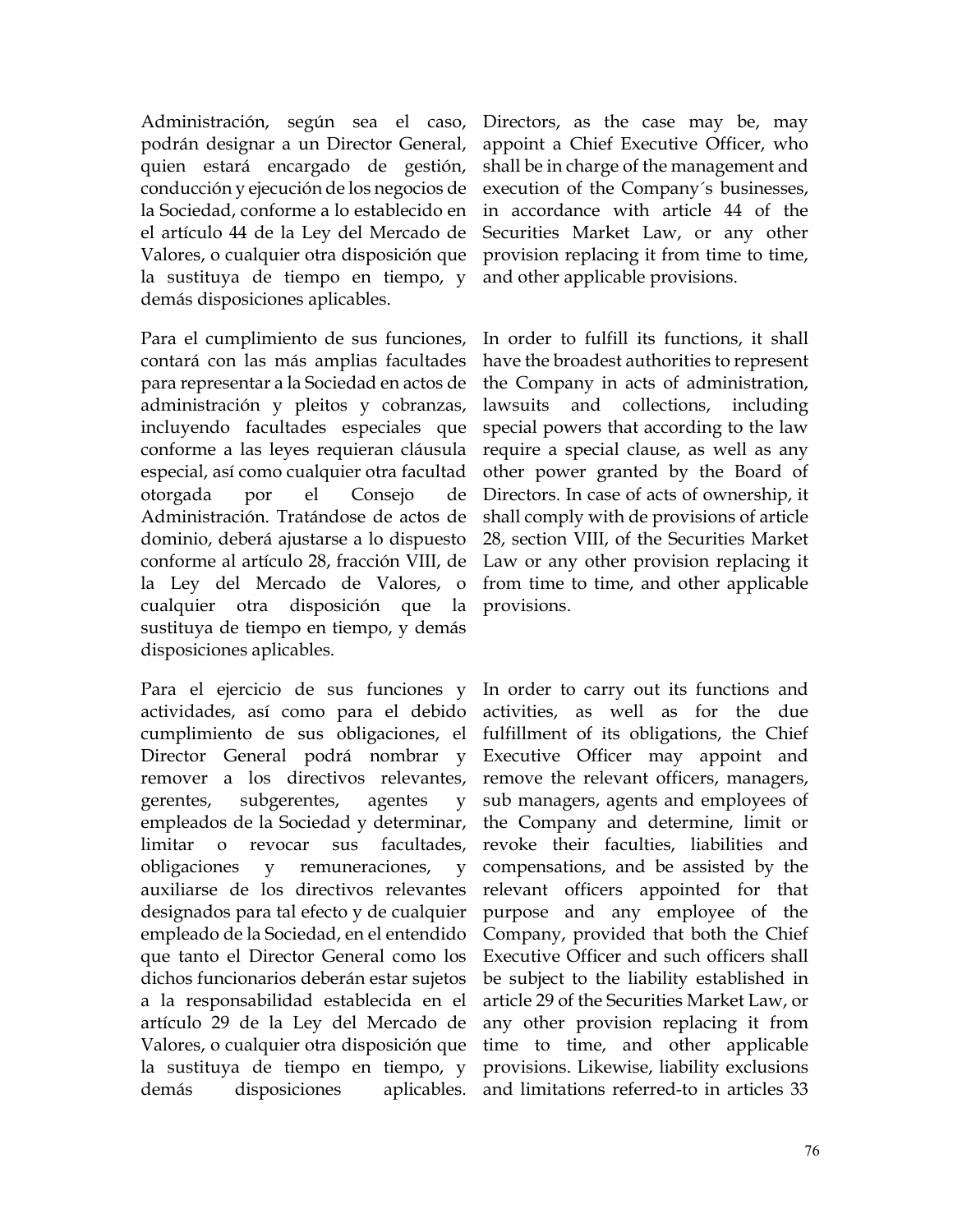Adicionalmente, el Director General y los demás directivos relevantes serán responsables en los supuestos a que se refiere el segundo párrafo del artículo 46 de la Ley del Mercado de Valores o cualquier otra disposición que lo replaces it from time to time. sustituya de tiempo en tiempo.

El Director General deberá someter al Comité de Prácticas Societarias y al Comité de Auditoría propuestas para el sistema de control interno.

<u>ARTÍCULO TRIGÉSIMO OCTAVO</u>. La <u>ARTICLE THIRTY EIGHT.</u> The vigilancia de la gestión, conducción y ejecución de los negocios de la Sociedad, estará a cargo del Consejo de Administración a través de los Comités de Auditoría y de Prácticas Societarias, así como de la persona moral que realice la auditoría externa.

De conformidad con lo establecido en el Pursuant to article 41 of the Securities artículo 41 de la Ley del Mercado de Valores, o cualquier otra disposición que la sustituya de tiempo en tiempo, la Sociedad no estará sujeta a lo previsto en el artículo 91, fracción V, 164 a 171, 172 último párrafo, 173 y 176 de la Ley General Law on Commercial Companies General de Sociedades Mercantiles o or any other provision replacing them cualquier otra disposición que las from time to time. sustituya de tiempo en tiempo.

El Presidente del Comité de Auditoría y el Presidente del Comité de Prácticas Societarias estarán obligados en términos del artículo 43 de la Ley del Mercado de Valores, o cualquier otra disposición que article 43 of the Securities Market Law, or

Law, or any other provisions that replace them from time to time, shall be applicable.

In addition, the Chief Executive Officer and other key officers shall be liable in the cases referred-to in second paragraph of article 46 of the Mexican Securities Market Law or any other provision that

The Chief Executive Officer is also required to submit to the audit and corporate practices committees proposals for systems of internal control

surveillance of the management, conduct and execution of the business of the Company shall be vested in the Board of Directors through the Audit Committee and the Corporate Practices Committee, as well as the entity performing the external audit.

Market Law, or any other provision replacing it from time to time, the Company shall not be subject to the provisions of articles 91, section V, 164 to 171, 172 last paragraph, 173 and 176 of the

The Chairman of the Audit Committee and the Chairman of the Corporate Practices Committee shall be bound to provide an annual report according to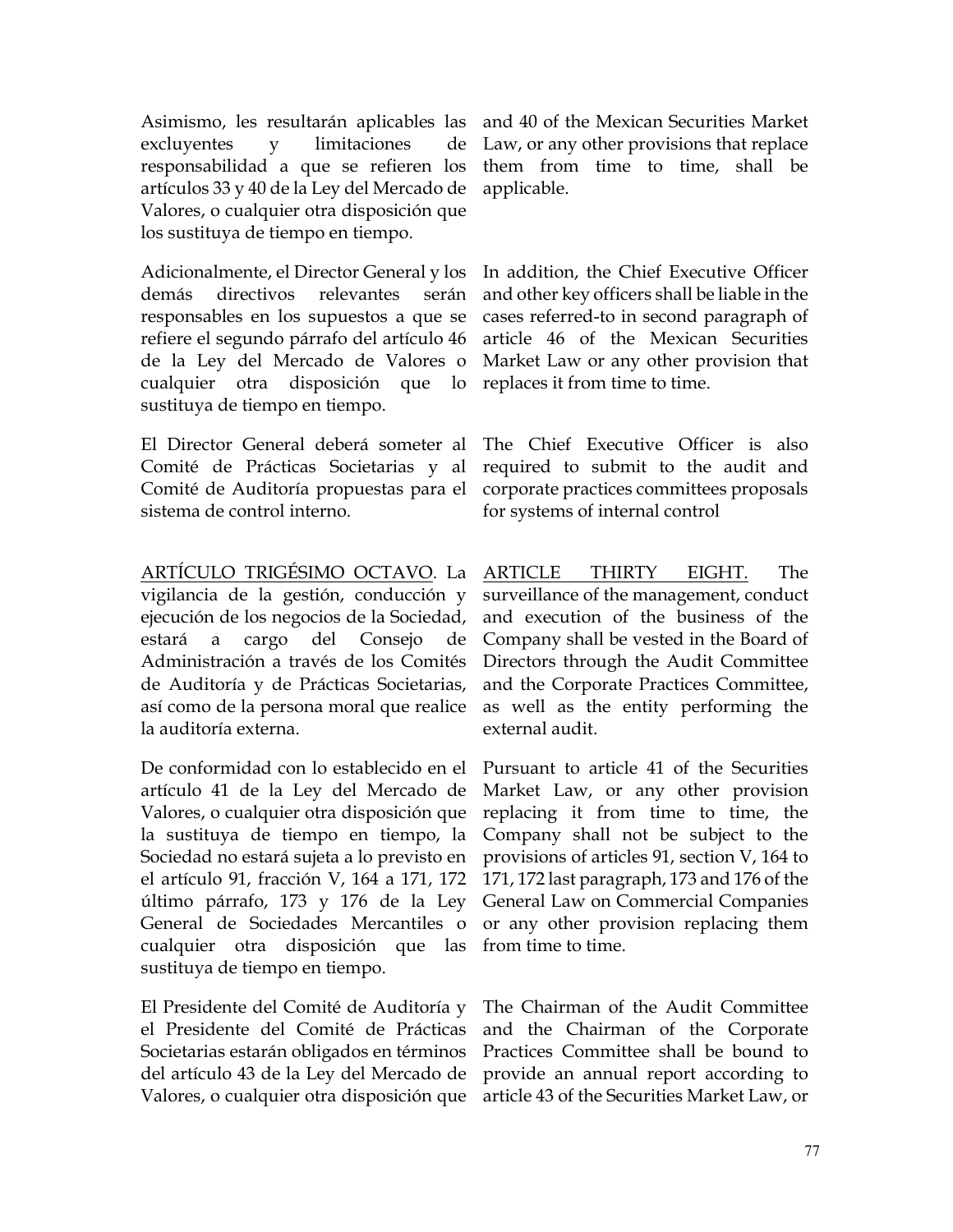proporcionar un informe anual.

(a) Comité de Prácticas Societarias. Dicho Comité contará con un mínimo de 3 miembros, los cuales deberán ser independientes, debiendo ser designados por la Asamblea de Accionistas o el Consejo de Administración a propuesta del Presidente del Consejo de Administración, excepto por el Presidente que será designado y/o removido de su cargo exclusivamente por la Asamblea General de Accionistas, y tendrá las características referidas en el artículo 43, fracción I, de la Ley del Mercado de Valores, o cualquier otra disposición que la sustituya de tiempo en tiempo, y demás disposiciones aplicables.

El Comité de Prácticas Societarias tendrá las funciones a que hace referencia el artículo 42, fracción I, de la Ley del Mercado de Valores, o cualquier otra disposición que la sustituya de tiempo en tiempo, y las disposiciones de carácter general que a tal efecto dicte la Comisión Nacional Bancaria y de Valores, así como las demás disposiciones aplicables. Dichas funciones incluyen, entre otras que deriven de la Ley del Mercado de Valores, emitir opiniones al Consejo de Administración según este lo requiera respecto de cualquiera de los asuntos que le correspondan conforme a la Ley del Mercado de Valores y estos Estatutos Sociales, solicitar opiniones de expertos independientes respecto a asuntos que deban someterse a aprobación del Consejo de Administración o en relación con los cuales exista un conflicto de interés, convocar a asambleas de accionistas y apoyar al Consejo Administración en la elaboración de reportes.

la sustituya de tiempo en tiempo, a any other provision replacing it from time to time.

> (a) Corporate Practices Committee. Such Committee shall have a minimum of 3 members, which shall be independent and shall be appointed by the Shareholders´ Meeting or the Board of Directors as proposed by the Chairman of the Board of Directors, except for the Chairman, who will be appointed and/or removed from office exclusively by the General Shareholders´ Meeting, and shall have the characteristics referred to in article 43, section I, of the Securities Market Law or any other provision replacing it from time to time, and other applicable provisions.

> The Corporate Practices Committee shall have the functions referred to in article 42, section I, of the Securities Market Law, or any other provision replacing it from time to time, and the general provisions that, for such effect, the National Banking and Securities Commission dictates, as well as other applicable provisions. These functions include, but are not limited to issuing an opinion to the Board of Directors about the Corporate Practices Committee's duties, requesting opinions from independent experts in connection with corporate matters that must be submitted for approval of the Board of Directors or with respect to which a conflict of interest exists, calling shareholders' meetings and adding issues to their agendas and supporting the Board of Directors in the preparation of reports.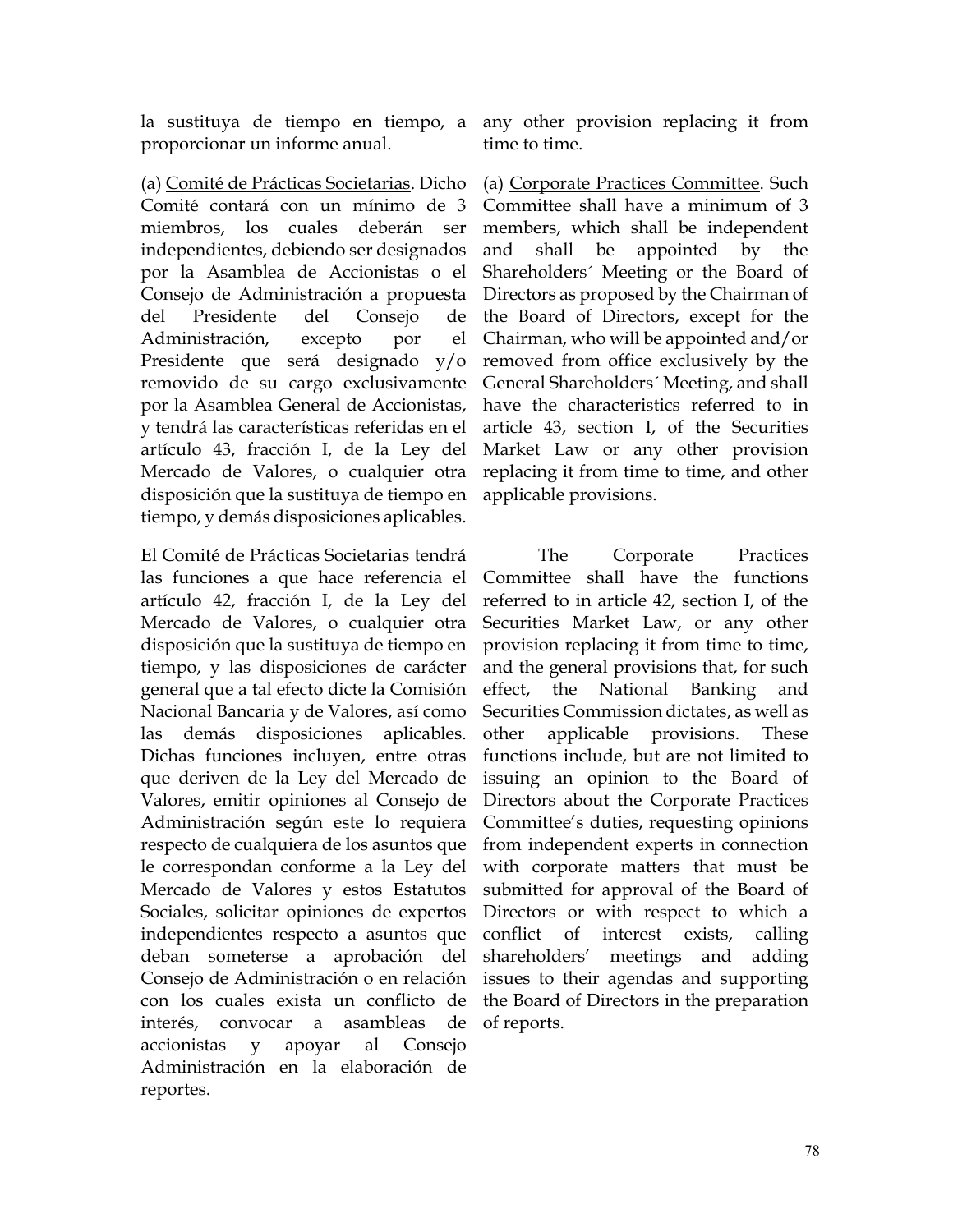(b) Comité de Auditoría. Contará con un mínimo de 3 miembros, los cuales deberán ser independientes, debiendo ser designados por la Asamblea de Accionistas o el Consejo de Administración a propuesta del Presidente del Consejo de Administración, excepto por el Presidente que será designado y/o removido de su cargo exclusivamente por la Asamblea General de Accionistas y tendrá las características referidas en el artículo 43, fracción II, de la Ley del Mercado de Valores.

El Comité de Auditoría tendrá las funciones a que hace referencia el artículo 42, fracción II, de la Ley del Mercado de Valores, o cualquier otra disposición que la sustituya de tiempo en tiempo, y las disposiciones de carácter general que a tal efecto dicte la Comisión Nacional Bancaria y de Valores, así como las demás disposiciones aplicables. Dichas funciones incluyen, sin limitar, emitir una opinión al Consejo de Administración acerca de los asuntos encomendados al Comité de Auditoría, recomendar la elección de auditores externos, discusión de los estados financieros de la Sociedad con la persona responsable por su elaboración, informar al Consejo de Administración sobre el estatus de los asuntos relacionado a los sistemas de control interno y auditoría dentro de la Sociedad, preparar una opinión acerca de criterios y principios y políticas contables y, en general, vigilar la conducta corporativa de la Sociedad.

Adicionalmente, la Sociedad deberá contratar a un auditor externo, para cumplir con lo establecido en la Ley del Mercado de Valores.

(b) Audit Committee. It shall have a minimum of 3 members, who shall be independent and shall be appointed by the Shareholder´s Meeting or the Board of Directors as proposed by the Chairman of the Board of Directors, except for the Chairman who shall be appointed and/or removed from office exclusively by the General Shareholders' Meeting and will have the characteristics referred to in article 43, section II, of the Securities Market Law.

The Audit Committee shall have the functions referred to in article 42, section II, of the Securities Market Law, or any other provision replacing it from time to time, and the general provisions that, for such effect, dictate the National Banking and Securities Commission, as well as other applicable provisions. These functions include, but are not limited to giving an opinion to the Board of Directors about matters entrusted to the Audit Committee, advise on the engagement of external auditors, discussing the financial statements of the Company with the persons responsible for preparing them, informing the Board of Directors about the state of affairs concerning the internal control and audit systems of the Company, preparing an opinion about accounting criteria and policies and, in general, overseeing the corporate conduct of la Company.

In addition, the Company shall retain an external auditor in order to comply with the provisions of the Securities Market Law.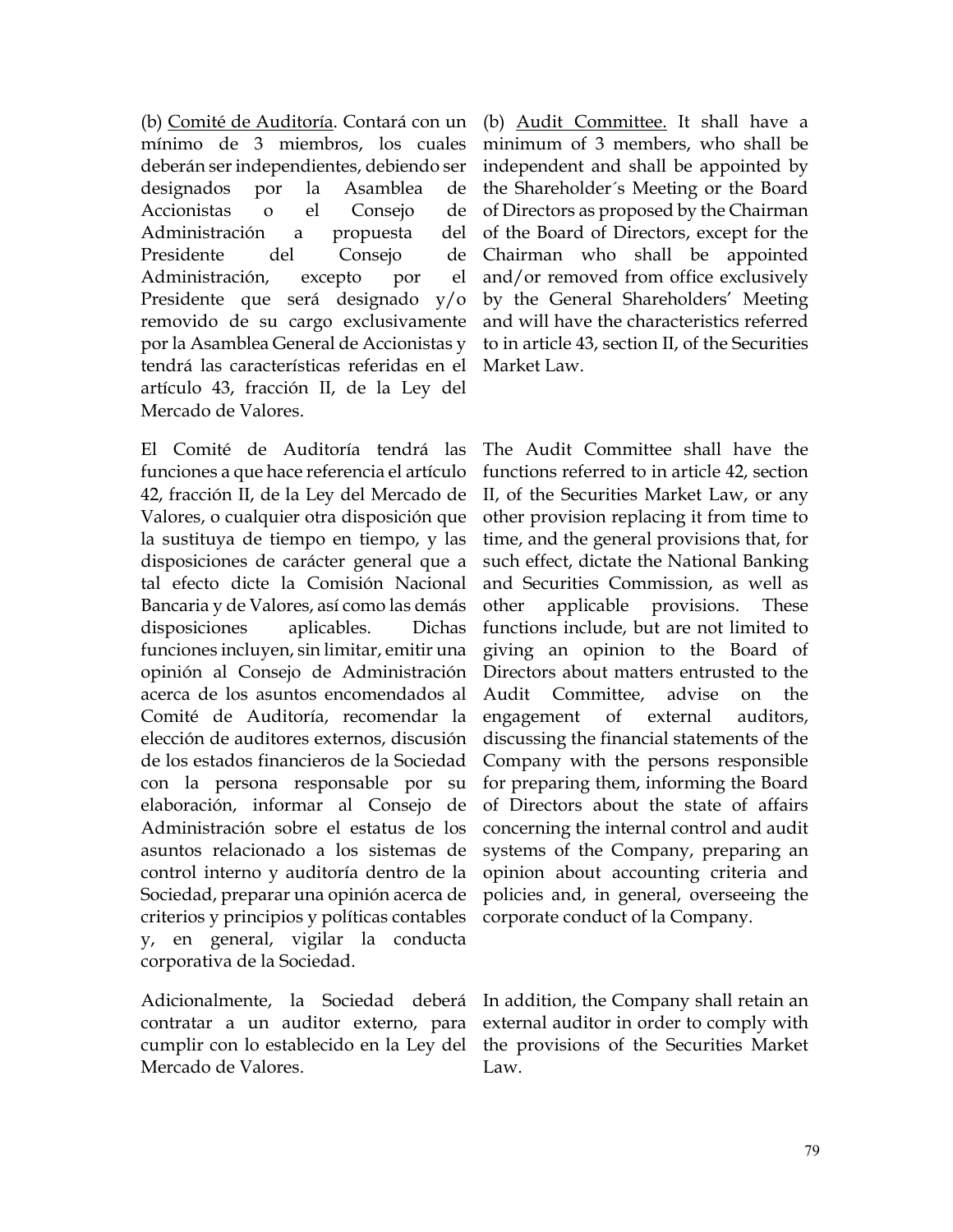ARTÍCULO TRIGÉSIMO NOVENO. Los ARTICLE THIRTY NINE. The members miembros del Consejo de Administración y de los Comités no deberán garantizar el desempeño de sus cargos.

ARTÍCULO CUADRAGÉSIMO. La Sociedad deberá indemnizar y sacar en paz y a salvo a los miembros, propietarios y suplentes, y funcionarios del Consejo de Administración, del Comité de Auditoría, del Comité de Prácticas Societarias, de cualesquiera otros Comités creados por la Sociedad, al Secretario y al Prosecretario suplente no miembros del Consejo de Administración, y al Director General y otros directivos relevantes, en relación con el desempeño de su encargo, tales como cualquier reclamación, demanda, procedimiento o investigación que se inicie en México o en cualesquiera de los países en los que se encuentren registradas o coticen las acciones de la Sociedad, otros valores emitidos con base en dichas acciones u otros valores de renta fija o variable emitidos por la propia Sociedad, o en cualquier jurisdicción donde opere la Sociedad o las sociedades que controle, en los que dichas personas pudieran ser partes en su calidad de miembros de dichos órganos, propietarios o suplentes, y funcionarios, incluyendo el pago de cualquier daño o perjuicio que se hubiere causado y las cantidades necesarias para llegar, en caso de estimarse oportuno, a una transacción, así como la totalidad de los honorarios y gastos de los abogados (razonables y documentados) y otros asesores que se contraten para velar por los intereses de esas personas en los supuestos mencionados, en el entendido de que será el Consejo de Administración el órgano facultado para determinar, en los supuestos antes mencionados, si

of the Board of Directors and the Committees shall not guarantee the performance of their duties.

ARTICLE FORTY. The company shall indemnify and hold harmless the members, alternates and officers of the Board of Directors, the Audit Committee, the Corporate Practices Committee, any other Committees created by the Company, the Secretary and the Deputy Secretary non-members of the Board of Directors, and the Chief Executive Officer and other relevant officers, in relation to the performance of their duties, such as any claim, demand, proceeding or investigation initiated in Mexico or in any of the countries in which the Company´s shares are registered or listed, other securities issued on the basis of such shares or other fix or variable income securities issued by the Company itself, or in any jurisdiction where the Company or the companies it controls operate, in which such persons may be parties as members of such bodies, owners or alternates, and officials, including the payment of any damages or losses that have been caused and the amounts necessary to arrive, if deemed appropriate, to a transaction, as well as the total fees and expenses of lawyers (reasonably and documented) and other advisors to be retained to ensure the interests of such persons in the aforementioned cases, on the understanding that the Board of Directors shall be the body empowered to resolve, in the aforementioned cases, whether it considers convenient to retain the services of lawyers and other different advisors to those who are advising the Company in the relevant case. This indemnity shall not apply if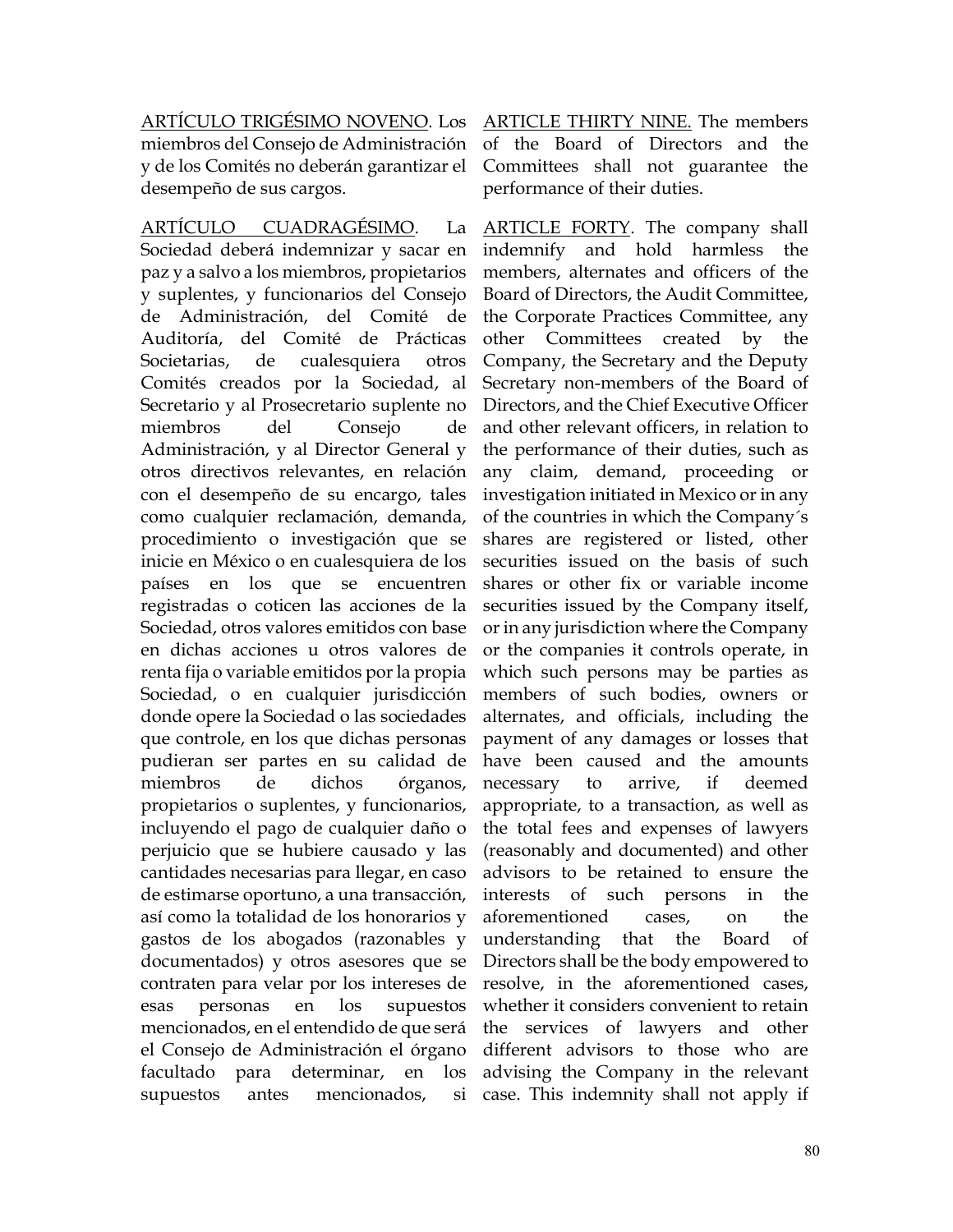considera conveniente contratar los servicios de abogados y otros asesores diferentes a los que se encuentren asesorando a la Sociedad en el caso que corresponda. Esta indemnización no será aplicable si dichas reclamaciones, demandas, procedimientos, o investigaciones resulten de la negligencia grave, dolo, mala fe o ilícitos conforme a la legislación aplicable, de la parte indemnizada de que se trate. Así mismo, la Sociedad podrá contratar en favor de los miembros del Consejo de Administración, del Comité de Auditoría, del Comité de Prácticas Societarias, de cualesquiera otros comités creados por la Sociedad, del Director General o de cualquier otro directivo relevante, según lo determine dicho Consejo de Administración, seguros, fianzas o cauciones que cubran el monto de la indemnización por los daños que cause su actuación a la Sociedad o personas morales que ésta controle o en las que tenga una influencia significativa, salvo que se trate de actos dolosos o de mala fe, o bien, ilícitos conforme a la Ley del Mercado de Valores u otras leyes aplicables.

# **CAPÍTULO V CHAPTER V**

## **EJERCICIO SOCIAL, INFORMACIÓN FINANCIERA, Y UTILIDADES Y PÉRDIDAS**

ARTÍCULO CUADRAGÉSIMO PRIMERO. Al menos que se establezca de otra manera bajo ley aplicable, el ejercicio social durará 12 meses naturales, comenzando el 1° de enero de cada año y terminando el 31 de diciembre del mismo año; con la excepción del ejercicio fiscal en el cual la Sociedad es constituida que comenzará en la fecha de constitución y culminará el 31 de diciembre del año

such claims, demands, proceedings or investigations result from gross negligence, willful misconduct, bad faith or illegally pursuant to the applicable law of the indemnified party concerned. Furthermore, the Company may purchase, in favor of the members of the Board of Directors, the Audit Committee, the Corporate Practices Committee and any other committees formed by the Company, of the Chief Executive Officer or any other relevant officer, the insurance, bond or guarantee which covers the amount of the indemnity for the damages caused by his/her performance within the Company or entities controlled by the Company or in which the Company has significant influence, except in the event of acts of malice or bad faith, or illicit acts in accordance with the Mexican Securities Market Law or other applicable law.

## **FISCAL YEAR, FINANCIAL INFORMATION, AND PROFITS AND LOSES**

ARTICLE FORTY ONE. Unless otherwise provided under applicable law, the fiscal year shall have a duration of 12 calendar months, commencing on January 1<sup>st</sup> of each year and ending on December 31st of the same year; with the exception of the fiscal year in which the Company is incorporated, which will start on the date of its incorporation and end on December 31st of the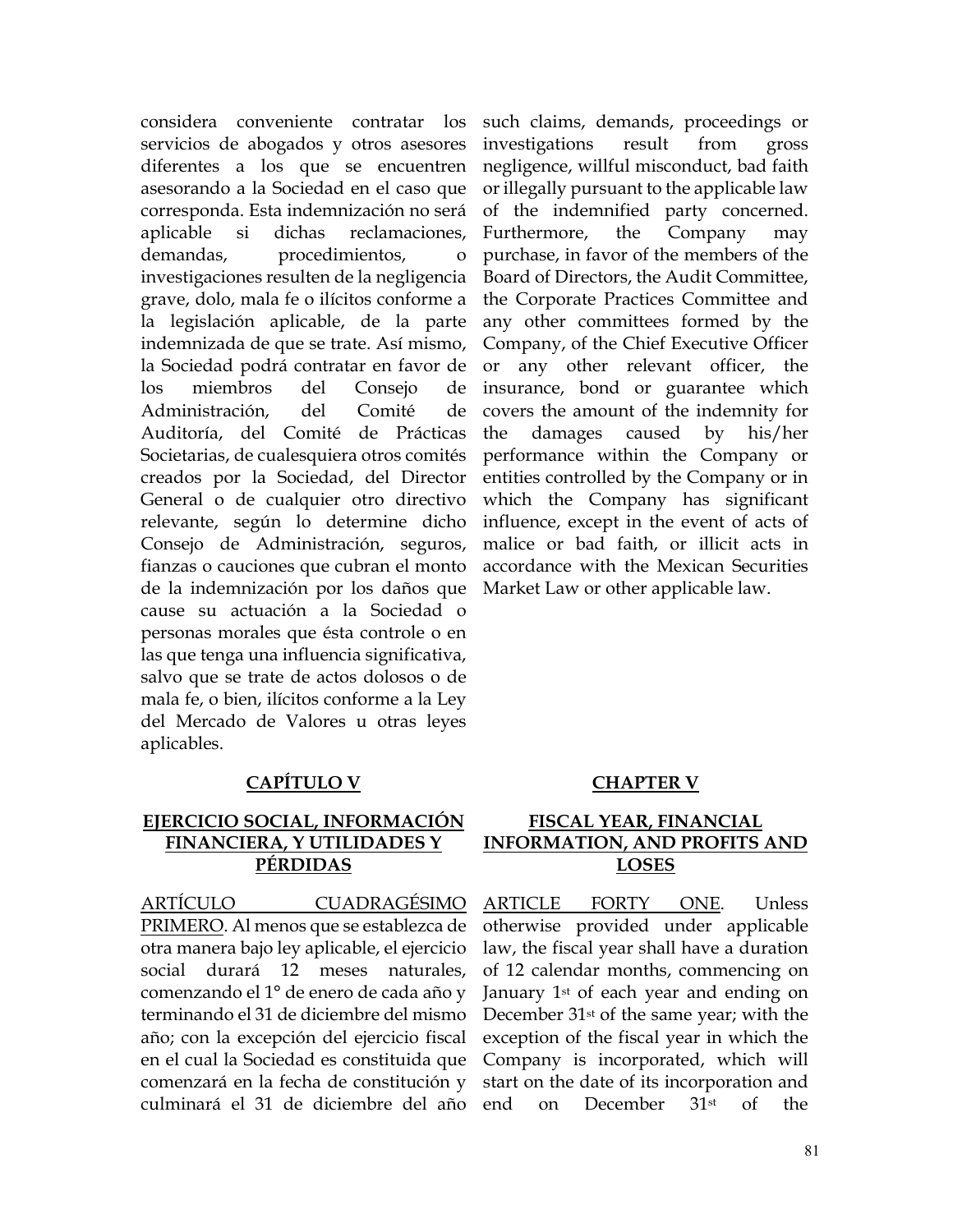correspondiente o en caso de que la corresponding year or in case the Sociedad sea liquidada o fusionada, en Company is liquidated or merged, in cuyo cado el ejercicio social terminará de which case the fiscal year will end in manera anticipada.

ARTÍCULO CUADRAGÉSIMO SEGUNDO. Dentro de los 4 meses siguientes a la fecha de cierre de cada ejercicio social, el Director General y el Consejo de Administración prepararán un reporte que incluya la información financiera y cualquier otra que sea necesaria conforme las disposiciones legales aplicables, dentro de sus atribuciones conforme a lo que establece la Ley del Mercado de Valores y que será will be presented by the Board of presentado por el Consejo Administración a la Asamblea General de Meeting Accionistas.

La información financiera será revisada y comentada, previo a la presentación a la Asamblea General de Accionistas, por el Comité de Auditoría y el Comité de Prácticas Societarias.

ARTÍCULO CUADRAGÉSIMO TERCERO. Cada año los accionistas en, la Asamblea General Ordinaria de Accionistas separará de las utilidades netas el porcentaje que la Asamblea de Accionistas señale, que no deberá ser menor al 5%, para formar el fondo de reserva legal, hasta que dicho fondo sea equivalente a por lo menos la quinta parte del capital social.

Este fondo será reconstituido de la misma manera cuando sea disminuido por cualquier razón

Adicionalmente, separará las cantidades, que en su caso, considere necesarias para crear o incrementar otras reservas de capital, generales o especiales, y separará special, and separate the amount that the

advance.

ARTICLE FORTY TWO. Within 4 months following the closing date of each fiscal year, the Chief Executive Officer and the Board of Directors shall prepare a report including the financial information and any other information that is necessary in accordance with the applicable legal provisions, within its attributions pursuant to the provisions of the Securities Market Law and such report Directors to the General Shareholder´s

The financial information will be reviewed and commented upon, by the Audit Committee and the Corporate Practices Committee, prior to its presentation to the General Shareholder´s Meeting.

ARTICLE FORTY THREE. Each year the shareholders by means of the Ordinary General Shareholders´ Meeting will separate from the net profits the percentage indicated by the Shareholders´ Meeting, which shall not be less than 5%, to form the legal reserve fund, until such fund is equivalent to, at least, one-fifth of the stock capital.

Such fund will be recreated in the same manner when it is diminished for any reason.

In addition, it shall separate the amounts, when appropriate, to create or increase other capital reserves, whether general or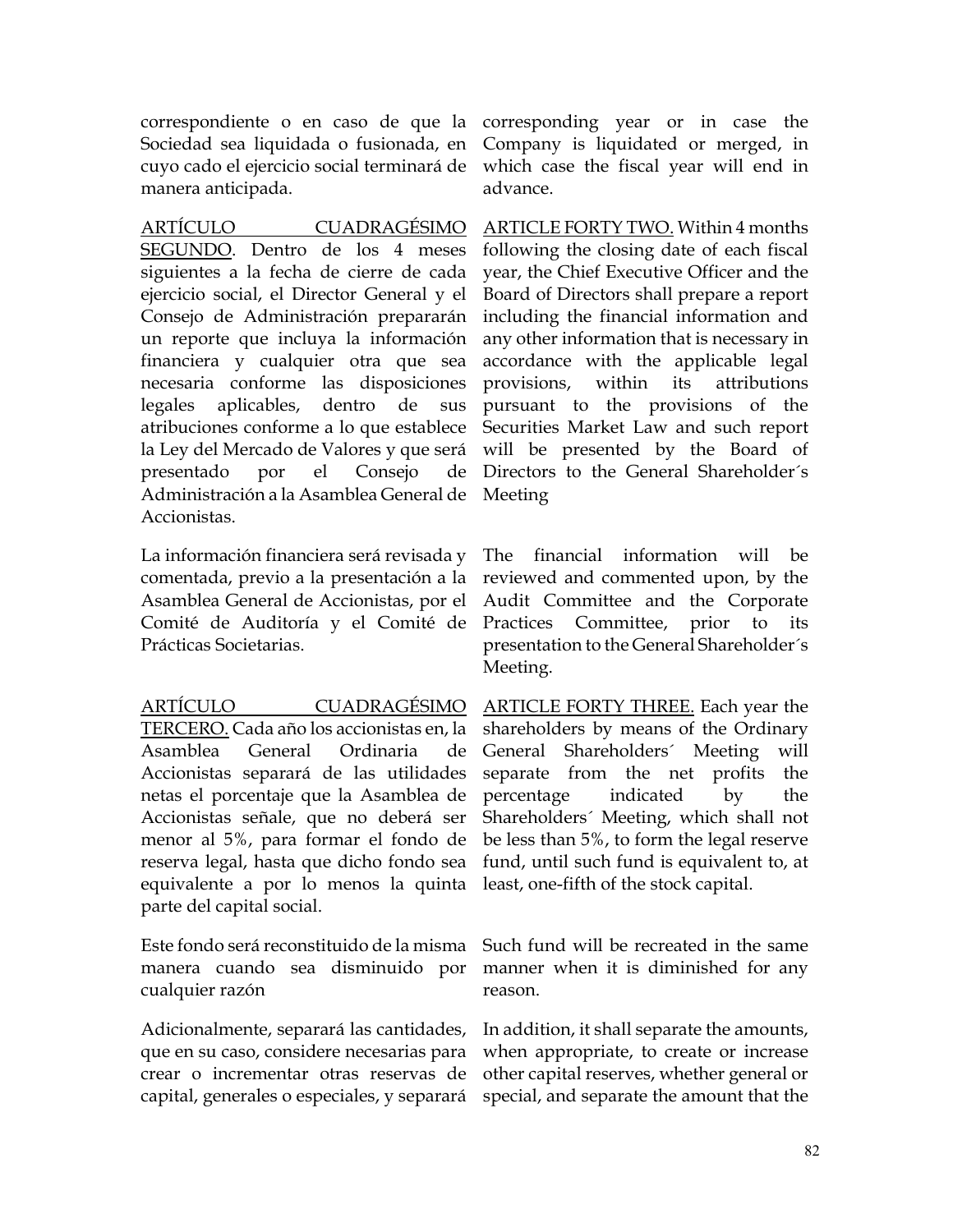el monto que la Asamblea de Accionistas determine para realizar adquisiciones de acquisition of the Company's own shares acciones propias conforme a lo establecido en la legislación aplicable y what is provided herein. estos estatutos sociales.

El remanente se aplicará según lo determine la Asamblea de Accionistas.

La aplicación del resto de las ganancias netas se hará a discreción de los accionistas, en la Asamblea General Ordinaria de Accionistas.

Las pérdidas, si las hubiere, serán absorbidas en primera instancia por las reservas y agotadas estas por el capital social.

# **CAPÍTULO VI CHAPTER VI**

ARTÍCULO CUADRAGÉSIMO CUARTO. La Sociedad se disolverá si tuviere lugar alguno de los supuestos previstos en el artículo 229 la Ley General de Sociedades Mercantiles, o cualquier otra disposición que la sustituya de tiempo en tiempo, y demás disposiciones aplicables. La disolución de la Sociedad causará la cancelación de la inscripción en el Registro Nacional de Valores de las acciones representativas del capital de la Sociedad o de los títulos que las representen.

ARTÍCULO CUADRAGÉSIMO QUINTO. Declarada la disolución de la Sociedad, ésta será puesta en estado de liquidación, la cual estará a cargo de uno o más liquidadores, quienes en este último caso deberán obrar conjuntamente según lo acuerde la Asamblea de Accionistas. La Asamblea de Accionistas también fijará el plazo para el ejercicio de

Shareholders' Meeting determines for the in accordance with applicable law and

The remaining amount shall be applied as determined by the Shareholders' Meeting.

The rest of the net profits will be applied, at the discretion of the shareholders, in the Ordinary General Shareholders´ Meeting.

The losses, if any, will be absorbed in the first instance by the reserves and depleted, by the stock capital.

### **DISOLUCIÓN Y LIQUIDACIÓN DISSOLUTION AND LIQUIDATION**

ARTICLE FORTY FOUR. The company shall be dissolved upon occurrence of any of the events described in article 229 of the General Law on Commercial Companies, or any other provision replacing it from time to time, and other applicable provisions. The dissolution of the Company shall cause the cancellation of the registration of the shares representing the capital of the Company, or the certificates representing them in the National Securities Registry.

ARTICLE FORTY FIVE. Once the Company has been dissolved, it shall be placed in liquidation, which would be in charge of one or more liquidators, who in such case shall act together as agreed by the Shareholders´ Meeting. The Shareholders´ Meeting will also set the deadline for the exercise of their